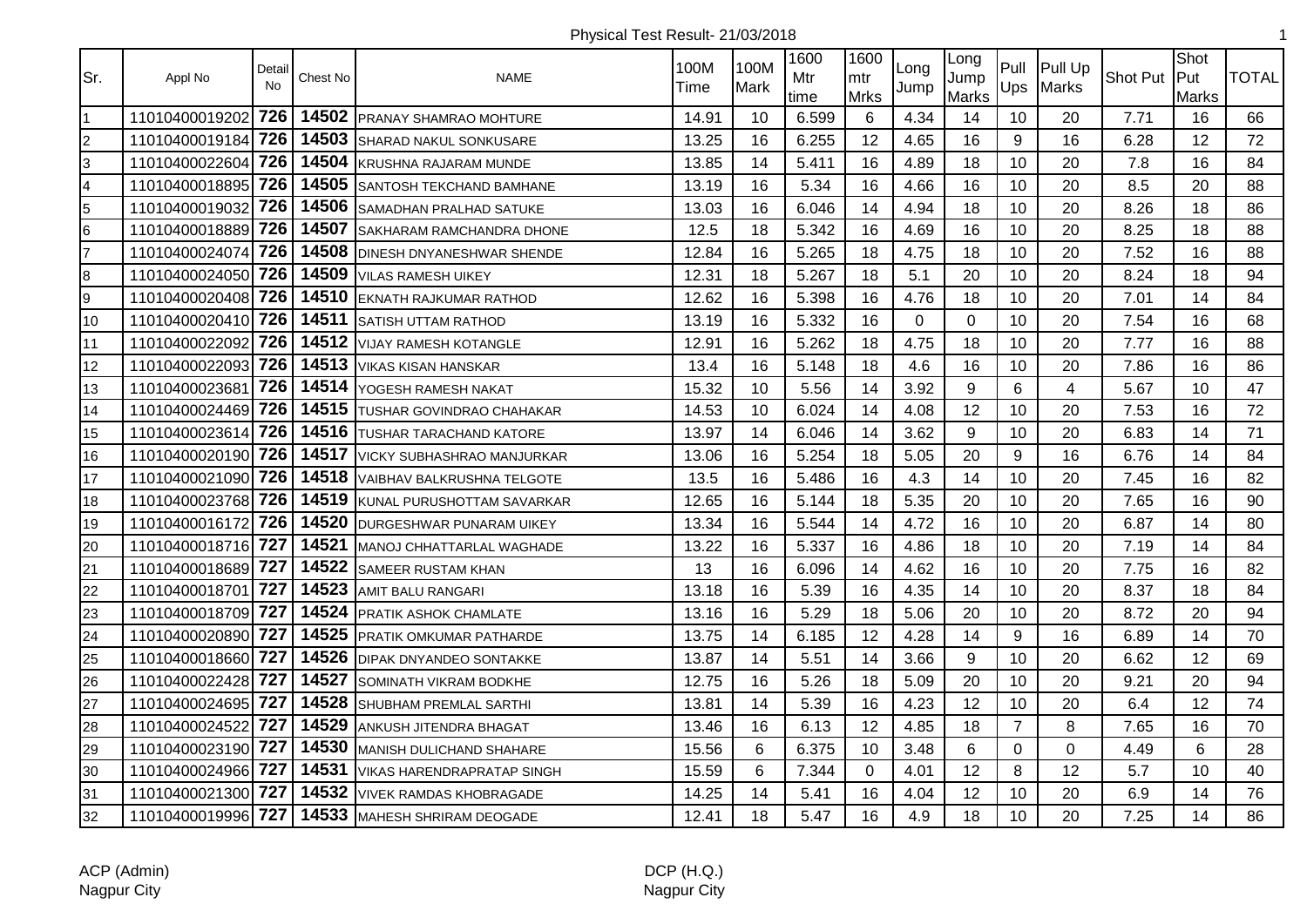| 33 | 11010400024863 727    |       | 14534 MAYUR DHANRAJ BHAGAT         | 13.94 | 14 | 7.41  | $\Omega$ | 4           | 12          | $\overline{7}$ | 8  | $\Omega$    | $\Omega$ | 34 |
|----|-----------------------|-------|------------------------------------|-------|----|-------|----------|-------------|-------------|----------------|----|-------------|----------|----|
| 34 | 727<br>11010400024974 | 14535 | DURGAPRASAD MANOHAR RAHANGDALE     | 13.25 | 16 | 5.488 | 16       | 4.41        | 14          | 9              | 16 | 6.62        | 12       | 74 |
| 35 | 727<br>11010400018273 | 14536 | <b>PRITIBHOJ DILIPRAO NAGOSE</b>   | 14.35 | 14 | 5.385 | 16       | 4.35        | 14          | 10             | 20 | 6.27        | 12       | 76 |
| 36 | 727<br>11010400018392 | 14537 | <b>CHETAN AMBADAS INGLE</b>        | 15.19 | 10 | 6.324 | 10       | $\mathbf 0$ | $\mathbf 0$ | 8              | 12 | 6.91        | 14       | 46 |
| 37 | 11010400024869 727    | 14538 | <b>VISHAL HARENDRAPRATAP SINGH</b> | 14.87 | 10 | 6.462 | 10       | 3.63        | 9           | 8              | 12 | 4.96        | 8        | 49 |
| 38 | 11010400019283 727    | 14539 | <b>RAKESH RAJENDRA NASKOL</b>      | 14.68 | 10 | 6.227 | 12       | 3.93        | 9           | 10             | 20 | 0           | $\Omega$ | 51 |
| 39 | 11010400009658 727    | 14540 | LOKESH SUNIL NAGRARE               | 12.31 | 18 | 5.037 | 20       | 4.27        | 14          | 10             | 20 | 5.63        | 10       | 82 |
| 40 | 728<br>11010400024447 | 14541 | MANGESH DHANRAJ THAKRE             | 12.87 | 16 | 6.049 | 14       | 4.91        | 18          | 10             | 20 | 8.76        | 20       | 88 |
| 41 | 11010400023809 728    | 14542 | SHRIKANT NARESH KUMRE              | 12.12 | 18 | 5.18  | 18       | 4.81        | 18          | 10             | 20 | 6.81        | 14       | 88 |
| 42 | 728<br>11010400020361 | 14543 | <b>PRITAM SHRIRAM KHARE</b>        | 13.46 | 16 | 5.53  | 14       | 4.55        | 16          | 10             | 20 | 7.78        | 16       | 82 |
| 43 | 728<br>11010400005411 | 14544 | AKASH PRAKASH TODASE               | 12.81 | 16 | 6.487 | 10       | 5.4         | 20          | 8              | 12 | 8.74        | 20       | 78 |
| 44 | 728<br>11010400008938 | 14545 | <b>AMIT VASANTRAO GHUTKE</b>       | 13.66 | 14 | 6.135 | 12       | 4.53        | 16          | 10             | 20 | $\mathbf 0$ | 0        | 62 |
| 45 | 11010400018635 728    |       | 14546 AKSHAY SUNIL GADGILWAR       | 13.75 | 14 | 6.355 | 10       | 4.59        | 16          | 10             | 20 | 8.55        | 20       | 80 |
| 46 | 11010400012816 728    |       | 14547 AMOL GANESH RAKHADE          | 13.09 | 16 | 5.31  | 16       | 4.9         | 18          | 10             | 20 | 6.66        | 12       | 82 |
| 47 | 11010400009430 728    | 14548 | <b>PANKAJ SHALIKRAM SARVE</b>      | 13.75 | 14 | 5.41  | 16       | 4.35        | 14          | 10             | 20 | 6.68        | 12       | 76 |
| 48 | 728<br>11010400024952 | 14549 | NARAYAN PANDURANG LILHARE          | 12.22 | 18 | 5.426 | 16       | 5.17        | 20          | 10             | 20 | 6.56        | 12       | 86 |
| 49 | 11010400024866 728    | 14550 | AMOL GANGADHAR SORATE              | 12.87 | 16 | 5.458 | 16       | 4.45        | 14          | 10             | 20 | 8.62        | 20       | 86 |
| 50 | 11010400024106 728    | 14551 | ANKUSH NANDKUMAR TAYDE             | 13.88 | 14 | 7.07  | 6        | 4.4         | 14          | $\overline{7}$ | 8  | 8.36        | 18       | 60 |
| 51 | 728<br>11010400018153 | 14552 | <b>NEPAL MADHUKAR SHENDE</b>       | 12.66 | 16 | 5.59  | 14       | 4.76        | 18          | 10             | 20 | 7.09        | 14       | 82 |
| 52 | 11010400018169 728    | 14553 | MANOJ BALKRUSHNA KANTODE           | 12.85 | 16 | 5.586 | 14       | 4.7         | 16          | 10             | 20 | 7.15        | 14       | 80 |
| 53 | 11010400018159 728    |       | 14554 RAMESH ARJUNJI TEKAM         | 13.75 | 14 | 5.322 | 16       | 4.65        | 16          | 10             | 20 | 6.96        | 14       | 80 |
| 54 | 728<br>11010400018174 | 14555 | <b>SANJAY DEWAJI HATWAR</b>        | 12.63 | 16 | 5.59  | 14       | 4.56        | 16          | 10             | 20 | 8.01        | 18       | 84 |
| 55 | 11010400024945 728    | 14556 | <b>SURYAKANT UTTAMRAO BAHADURE</b> | 14.4  | 14 | 6.19  | 12       | 4.2         | 12          | 10             | 20 | 6.32        | 12       | 70 |
| 56 | 11010400023315 728    | 14557 | <b>SANDESH BHAGWAN GAWALE</b>      | 13.53 | 14 | 5.587 | 14       | 4.5         | 16          | 10             | 20 | 6.78        | 14       | 78 |
| 57 | 728<br>11010400023264 | 14558 | SANDIP SAMBHAJI YEREKAR            | 14.75 | 10 | 6.367 | 10       | 3.94        | 9           | $\overline{7}$ | 8  | 6.75        | 14       | 51 |
| 58 | 728<br>11010400025044 | 14559 | <b>AMIT ASHOK MADAME</b>           | 13.12 | 16 | 6.01  | 14       | 4.9         | 18          | 10             | 20 | 0           | 0        | 68 |
| 59 | 728<br>1101040002501  | 14560 | <b>PRABHU HIRAMAN BHALERAO</b>     | 13.43 | 16 | 5.264 | 18       | 4.53        | 16          | 10             | 20 | 7.32        | 16       | 86 |
| 60 | 729<br>11010400024632 |       | 14561 PIYUSH PTABHAKAR SHEBE       | 14.25 | 14 | 7.069 | 6        | 4.4         | 14          | $\overline{2}$ | 0  | 7.33        | 16       | 50 |
| 61 | 11010400019190 729    |       | 14562 SARANG SUNILRAO DHOMNE       | 13.41 | 16 | 6.177 | 12       | 4.46        | 14          | 9              | 16 | 6.53        | 12       | 70 |
| 62 | 11010400022835 729    | 14563 | <b>VINOD SAMBHAJI KAMBLE</b>       | 13.69 | 14 | 5.183 | 18       | 4.75        | 18          | 10             | 20 | 7.42        | 16       | 86 |
| 63 | 11010400024643 729    | 14564 | AMOL WASUDEOJI CHARDE              | 12.84 | 16 | 5.472 | 16       | 5.22        | 20          | 10             | 20 | 7.95        | 18       | 90 |
| 64 | 11010400024634 729    | 14565 | NITIN VITTHALRAO YEREKAR           | 13.06 | 16 | 5.492 | 16       | 4.75        | 18          | 10             | 20 | 9.26        | 20       | 90 |
| 65 | 729<br>11010400024633 | 14566 | VISHAL SUDHAKARJI CHAMATE          | 12.03 | 18 | 6.034 | 14       | 5.12        | 20          | 10             | 20 | 8.47        | 18       | 90 |
| 66 | 729<br>11010400024611 | 14567 | MANGESH DEORAOJI ZAGADE            | 13.07 | 16 | 5.3   | 18       | 5.07        | 20          | 10             | 20 | 7.41        | 16       | 90 |
| 67 | 11010400018995 729    |       | 14568 DINESH KESHAVRAO DHOTE       | 13.81 | 14 | 5.44  | 16       | 4.75        | 18          | 10             | 20 | 7.08        | 14       | 82 |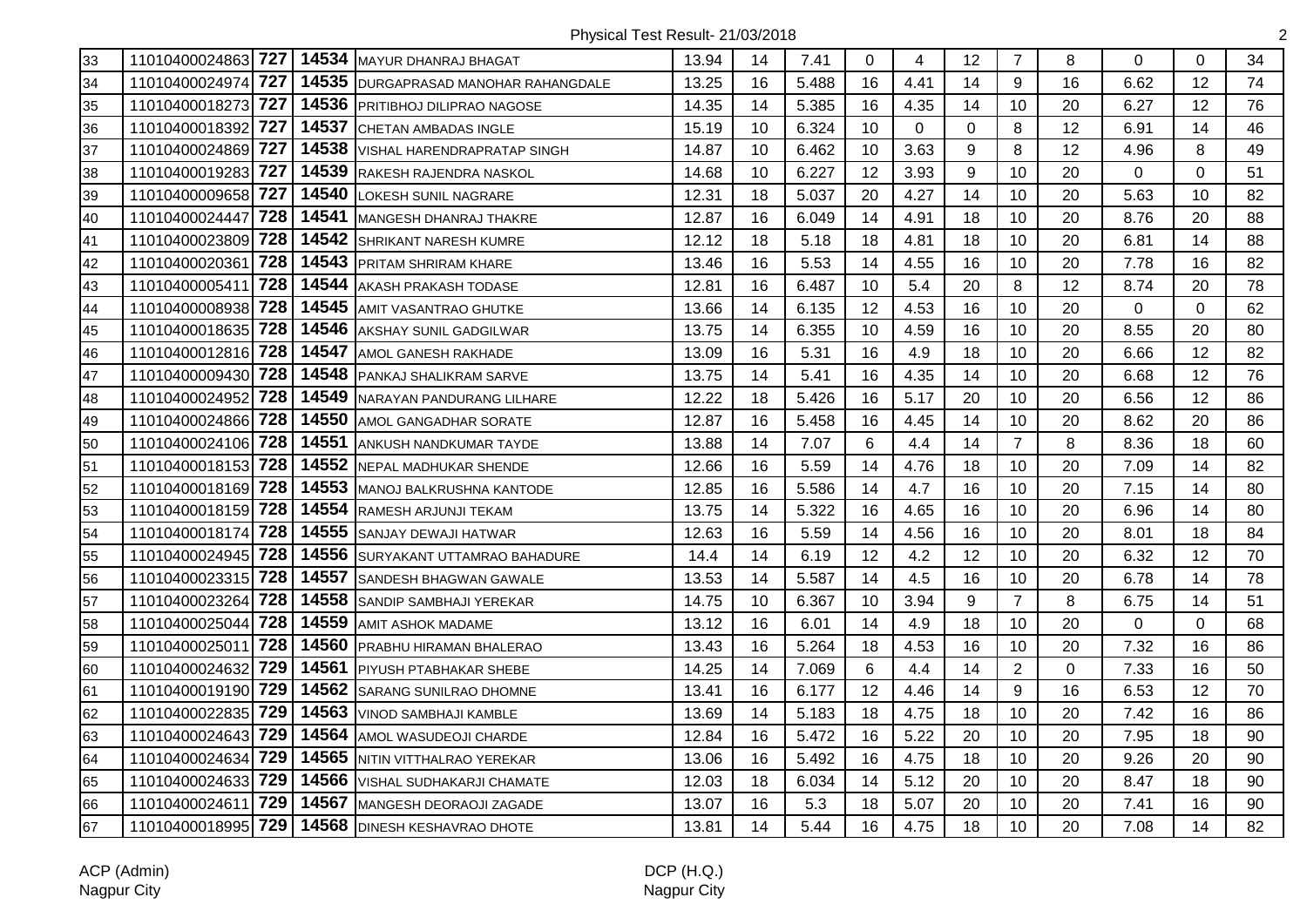| 68  | 11010400018578 729 |     | 14569 | <b>VIVEK VASANT SHRIPAD</b>   | 13.32 | 16 | 5.052 | 20 | 5.03 | 20 | 10 | 20 | 7.53 | 16 | 92 |
|-----|--------------------|-----|-------|-------------------------------|-------|----|-------|----|------|----|----|----|------|----|----|
| 69  | 11010400018577     | 729 | 14570 | DEVENDRA HARIBHAU CHAMAT      | 12.31 | 18 | 5.188 | 18 | 5.36 | 20 | 10 | 20 | 7.76 | 16 | 92 |
| 70  | 11010400018557     | 729 | 14571 | MOHAN LAHANU VAIDYA           | 13.03 | 16 | 5.39  | 16 | 4.85 | 18 | 10 | 20 | 7.46 | 16 | 86 |
| 71  | 11010400018607     | 729 | 14572 | NITUN MANIRAMJI LANJEWAR      | 14.31 | 14 | 6.12  | 12 | 3.8  | 9  | 10 | 20 | 7.51 | 16 | 71 |
| 72  | 11010400018550     | 729 | 14573 | <b>CHETAN RAMESH SHENDE</b>   | 13    | 16 | 5.035 | 20 | 5.03 | 20 | 10 | 20 | 7.84 | 16 | 92 |
| 73  | 11010400020563     | 729 | 14574 | <b>PRASHANT SURESH SAHARE</b> | 13.87 | 14 | 6.525 | 6  | 4.25 | 14 | 10 | 20 | 7.92 | 18 | 72 |
| 74  | 11010400019215 729 |     | 14575 | UMESH SANJAY BURANDE          | 13.12 | 16 | 5.392 | 16 | 4.9  | 18 | 10 | 20 | 7.33 | 16 | 86 |
| 75  | 11010400018835 729 |     | 14576 | <b>ATUL ARUN MULE</b>         | 13.88 | 14 | 6.48  | 10 | 4.49 | 14 | 8  | 12 | 9.05 | 20 | 70 |
| 76  | 11010400021060 729 |     | 14577 | JANARDHAN WAMAN JUMDE         | 14.18 | 14 | 6.085 | 14 | 4.65 | 16 | 10 | 20 | 8.6  | 20 | 84 |
| 77  | 11010400021179     | 729 | 14578 | AJIT PRABHAKAR RAHATE         | 15.26 | 10 | 5.54  | 14 | 4.46 | 14 | 9  | 16 | 6.34 | 12 | 66 |
| 78  | 11010400018501     | 729 | 14579 | SOMESH SANJAY KENEKAR         | 14.34 | 14 | 5.425 | 16 | 4.84 | 18 | 10 | 20 | 5.78 | 10 | 78 |
| 79  | 11010400024864     | 729 | 14580 | ASHISH MAHENDRA BHARGAV       | 13.37 | 16 | 6.165 | 12 | 4.95 | 18 | 10 | 20 | 8.15 | 18 | 84 |
| 80  | 11010400023999     | 730 | 14581 | RAJ BABARAO DHANDAR           | 14    | 14 | 6.564 | 6  | 4.45 | 14 | 10 | 20 | 5.22 | 8  | 62 |
| 81  | 11010400024930 730 |     | 14582 | DIPESH SURESHRAO JAWANJAL     | 12.81 | 16 | 5.522 | 14 | 4.66 | 16 | 10 | 20 | 8.2  | 18 | 84 |
| 82  | 11010400022161     | 730 | 14583 | SHAILESH NILKAMAL SONWANE     | 12.25 | 18 | 5.174 | 18 | 5.05 | 20 | 10 | 20 | 7.15 | 14 | 90 |
| 83  | 11010400023714     | 730 | 14584 | MOHIT SHYAM SAHU              | 12.97 | 16 | 5.496 | 16 | 4.43 | 14 | 10 | 20 | 7.64 | 16 | 82 |
| 84  | 11010400023723     | 730 | 14585 | VISHAL GOPAL YADAV            | 13.22 | 16 | 5.39  | 16 | 4.65 | 16 | 10 | 20 | 6.26 | 12 | 80 |
| 85  | 11010400006800     | 730 | 14586 | SAURABH GANESHRAO DESHMUKH    | 13.22 | 16 | 5.51  | 14 | 4.85 | 18 | 8  | 12 | 7.6  | 16 | 76 |
| 86  | 11010400006804     | 730 | 14587 | CHETAN GANESHRAO DESHMUKH     | 13.31 | 16 | 6.037 | 14 | 5.06 | 20 | 10 | 20 | 8.34 | 18 | 88 |
| 87  | 11010400024347     | 730 | 14588 | MANGESH YADAV WADHAI          | 12.97 | 16 | 5.36  | 16 | 4.75 | 18 | 10 | 20 | 8.8  | 20 | 90 |
| 88  | 11010400018152     | 730 | 14589 | ROSHAN DIPAK BRAMHANKAR       | 14.09 | 14 | 6.09  | 14 | 4.25 | 14 | 10 | 20 | 7.62 | 16 | 78 |
| 89  | 11010400019917     | 730 | 14590 | PANKAJ TOLARAM CHAVHAN        | 12.44 | 18 | 5.221 | 18 | 5    | 20 | 10 | 20 | 7.03 | 14 | 90 |
| 90  | 11010400011125     | 730 | 14591 | SAMEER WASI KHAN              | 13.06 | 16 | 5.43  | 16 | 4.93 | 18 | 10 | 20 | 5.86 | 10 | 80 |
| 91  | 11010400024797     | 730 | 14592 | SURAJ VIVEKANAND LANDE        | 12.91 | 16 | 5.543 | 14 | 4.82 | 18 | 10 | 20 | 7.2  | 14 | 82 |
| 92  | 11010400023359     | 730 | 14593 | GANESH RAMESH JIVTODE         | 14    | 14 | 5.51  | 14 | 4.89 | 18 | 10 | 20 | 7.21 | 14 | 80 |
| 93  | 11010400023347     | 730 | 14594 | NITESH SHAMRAO BHAGAT         | 12.87 | 16 | 5.54  | 14 | 4.75 | 18 | 10 | 20 | 7.45 | 16 | 84 |
| 94  | 11010400002255     | 730 | 14595 | ABDULAZHAR ABDULHAFEEZ SHAIKH | 12.72 | 16 | 6.08  | 14 | 4.48 | 14 | 10 | 20 | 8.42 | 18 | 82 |
| 95  | 11010400019008     | 730 | 14596 | SUHAS MANUMAT MADAVI          | 12.66 | 16 | 6.033 | 14 | 4.86 | 18 | 10 | 20 | 8.51 | 20 | 88 |
| 96  | 11010400007755     | 730 | 14597 | KAILASH SHANKAR CHOUDHARI     | 12.97 | 16 | 6.13  | 12 | 4.52 | 16 | 10 | 20 | 7.23 | 14 | 78 |
| 97  | 11010400024680 730 |     | 14598 | SUSHIL GANGADHAR PATANKAR     | 13.82 | 14 | 6.488 | 10 | 3.47 | 6  | 10 | 20 | 6.29 | 12 | 62 |
| 98  | 11010400019289     | 730 | 14599 | SWAPNIL ATMARAM UMREDKAR      | 13.35 | 16 | 5.29  | 18 | 3.97 | 9  | 9  | 16 | 6.56 | 12 | 71 |
| 99  | 11010400024352     | 730 | 14600 | <b>BUNTY DHARMRAJ THAOKAR</b> | 12.97 | 16 | 5.51  | 14 | 4.62 | 16 | 10 | 20 | 6.75 | 14 | 80 |
| 100 | 11010400020834     | 731 | 14601 | AKSHAY VASANT APOTIKAR        | 12.69 | 16 | 5.283 | 18 | 5.13 | 20 | 10 | 20 | 7.63 | 16 | 90 |
| 101 | 11010400018632     | 731 | 14602 | OMKANT MADHUKAR PRADHAN       | 12.25 | 18 | 5.357 | 16 | 5.06 | 20 | 10 | 20 | 6.89 | 14 | 88 |
| 102 | 11010400018491     | 731 | 14603 | AKSHAY JITENDRA MORCHULE      | 12.25 | 18 | 5.482 | 16 | 5.38 | 20 | 10 | 20 | 7.46 | 16 | 90 |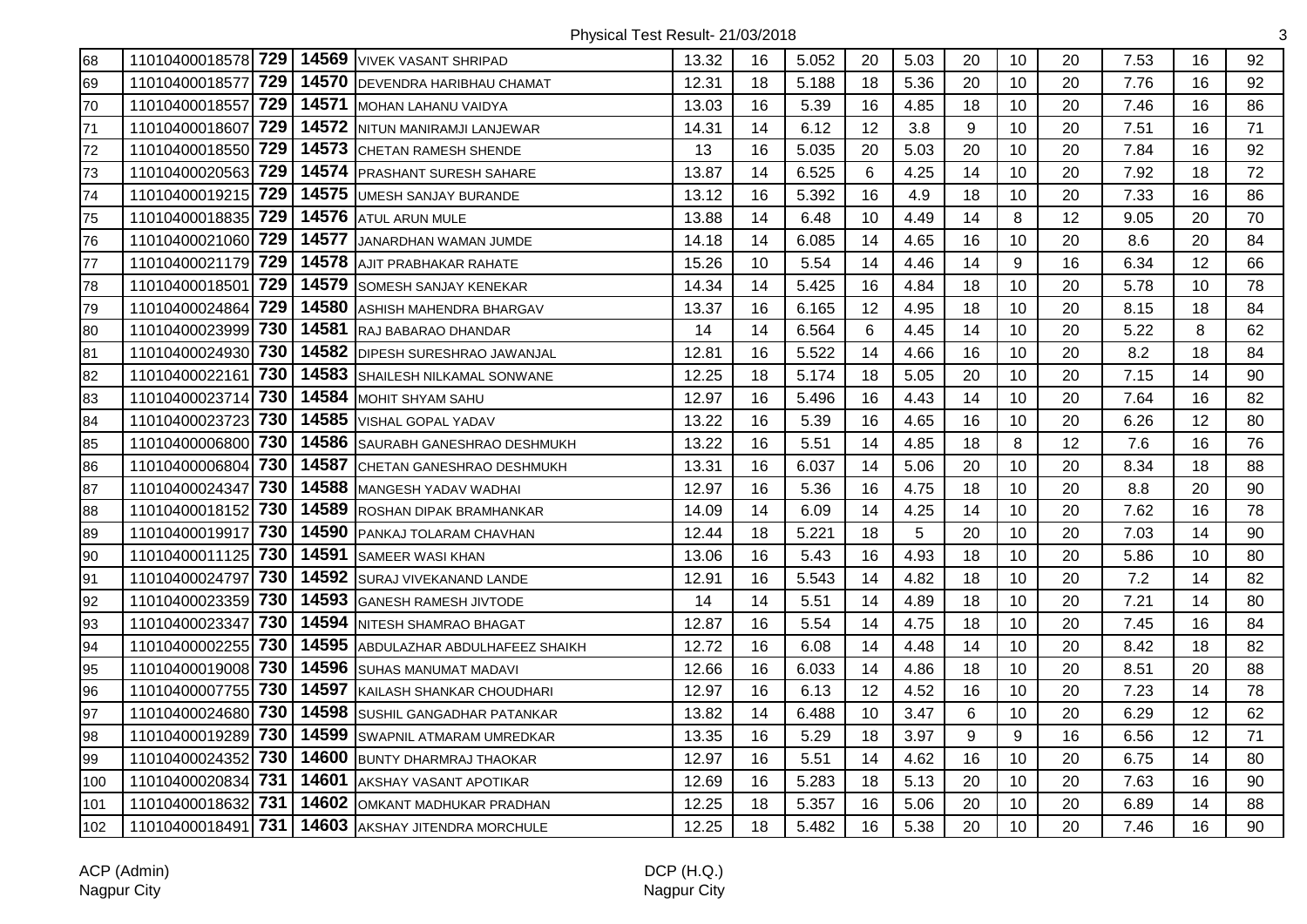| 103 | 11010400018593 731      |       | 14604 MUKESH SHATTRUGHNA BOLANE   | 12.62 | 16 | 5.045 | 20             | 4.68 | 16 | 10             | 20             | 7.84        | 16       | 88 |
|-----|-------------------------|-------|-----------------------------------|-------|----|-------|----------------|------|----|----------------|----------------|-------------|----------|----|
| 104 | 11010400018619 731      |       | 14605 SAGAR YOGESHWAR BARASKAR    | 12.56 | 16 | 4.557 | 20             | 4.73 | 16 | 10             | 20             | 7.22        | 14       | 86 |
| 105 | 11010400018499 731      |       | 14606 ANKIT RAMAJI ASWALE         | 12.31 | 18 | 5.217 | 18             | 5.2  | 20 | 10             | 20             | 8.27        | 18       | 94 |
| 106 | 11010400024510 731      | 14607 | <b>TEJAS BHASKAR MOTE</b>         | 15.06 | 10 | 6.436 | 10             | 3.92 | 9  | $\overline{5}$ | $\overline{2}$ | $\mathbf 0$ | 0        | 31 |
| 107 | 11010400019179 731      |       | 14608 VAIBHAV ARUN GIRI           | 12.69 | 16 | 5.39  | 16             | 5.01 | 20 | 10             | 20             | 7.12        | 14       | 86 |
| 108 | 731<br>11010400013163   |       | 14609 VIJAYDHWAJ SHRIRAM THAWKAR  | 11.78 | 18 | 5.092 | 20             | 5.2  | 20 | 10             | 20             | 7.94        | 18       | 96 |
| 109 | 11010400023499 731      |       | 14610 SANTOSH CHAINSING CHANDWADE | 12.84 | 16 | 5.46  | 16             | 4.98 | 18 | 10             | 20             | 8.71        | 20       | 90 |
| 110 | 731<br>11010400019095   |       | 14611 ANKUSH VIJAY ANILKAR        | 14.88 | 10 | 6.145 | 12             | 4.25 | 14 | 10             | 20             | 7.71        | 16       | 72 |
| 111 | 11010400022173 731      |       | 14612 CHETAN VIJAY DEHANKAR       | 14.41 | 14 | 6.424 | 10             | 3.53 | 9  | 10             | 20             | 6.85        | 14       | 67 |
| 112 | 731<br>11010400020311   |       | 14613 ANKUSH KESHAVRAO DAMEDHAR   | 12.6  | 16 | 5.16  | 18             | 4.83 | 18 | 10             | 20             | 7.34        | 16       | 88 |
| 113 | 731<br>11010400001407   |       | 14614 SACHIN ASHOKRAO DUKARE      | 12.94 | 16 | 6.018 | 14             | 4.46 | 14 | 10             | 20             | 7.49        | 16       | 80 |
| 114 | 11010400001443 731      |       | 14615 SUSHIL KESHAORAOJI WAGHMARE | 12.47 | 18 | 5.514 | 14             | 4.88 | 18 | 10             | 20             | 6.73        | 14       | 84 |
| 115 | 731<br>11010400001431   |       | 14616 PRAFUL SHESHRAO NANDAGAWALI | 13.31 | 16 | 6.216 | 12             | 5.02 | 20 | 10             | 20             | $\mathbf 0$ | $\Omega$ | 68 |
| 116 | 11010400021356 731      |       | 14617 PANKAJ MARKAND DHENGE       | 12.56 | 16 | 6.114 | 12             | 5    | 20 | 10             | 20             | 8.22        | 18       | 86 |
| 117 | 731<br>11010400022214   |       | 14618 VICKY JANRAOJI PARTEKI      | 12.75 | 16 | 7.02  | 6              | 4.78 | 18 | 10             | 20             | 8.64        | 20       | 80 |
| 118 | 731<br>11010400020269   |       | 14619 NIKESH RAJUSING RATHOD      | 14.47 | 14 | 5.343 | 16             | 4.34 | 14 | 10             | 20             | 6.74        | 14       | 78 |
| 119 | 11010400018609 731      | 14620 | <b>AMOL PANDURANG KAIKADE</b>     | 12.71 | 16 | 5.164 | 18             | 4.33 | 14 | 10             | 20             | 7.46        | 16       | 84 |
| 120 | 732<br>11010400023161   | 14621 | <b>VIJAY TULSHIDAS KAURASE</b>    | 12.32 | 18 | 5.31  | 16             | 5.17 | 20 | 10             | 20             | 7.6         | 16       | 90 |
| 121 | 11010400023148 732      | 14622 | <b>SACHIN BANDU NIKHADE</b>       | 13.56 | 14 | 5.37  | 16             | 4.67 | 16 | 10             | 20             | 7.7         | 16       | 82 |
| 122 | 11010400025050 732      |       | 14623 DISHANT NILKANTH NIKOSE     | 15.35 | 10 | 7.19  | $\overline{2}$ | 3.85 | 9  | 10             | 20             | 5.68        | 10       | 51 |
| 123 | 732 ا<br>11010400024868 |       | 14624 ANIKET RAMESH GAWANDE       | 15.53 | 6  | 6.434 | 10             | 3.18 | 6  | 9              | 16             | 5.63        | 10       | 48 |
| 124 | 732<br>11010400004428   |       | 14625 CHETAN DILIPJI KUKADE       | 12.84 | 16 | 5.283 | 18             | 5.03 | 20 | 10             | 20             | 6.58        | 12       | 86 |
| 125 | 732<br>11010400024617   | 14626 | <b>JUGAL JITENDRA BHAGAT</b>      | 13.37 | 16 | 5.59  | 14             | 4.92 | 18 | 10             | 20             | 6.42        | 12       | 80 |
| 126 | 11010400018669 732      | 14627 | <b>NAYAN THANIRAM BAGDE</b>       | 13.07 | 16 | 5.51  | 14             | 4.97 | 18 | 10             | 20             | 7.93        | 18       | 86 |
| 127 | 732<br>11010400018662   | 14628 | AKASH VIJAY GADPAYALE             | 15.66 | 6  | 7.47  | $\Omega$       | 3.9  | 9  | 3              | $\Omega$       | 7.78        | 16       | 31 |
| 128 | 11010400018510 732      |       | 14629 BALASAHEB PANDIT LOKHANDE   | 12.5  | 18 | 5.383 | 16             | 4.91 | 18 | 10             | 20             | 7.85        | 16       | 88 |
| 129 | 11010400018509 732      |       | 14630 VIKAS VITTHAL NANGARE       | 13.81 | 14 | 6.035 | 14             | 3.92 | 9  | $\overline{2}$ | $\mathbf 0$    | 8.85        | 20       | 57 |
| 130 | 732<br>11010400018151   |       | 14631 RAHUL LAXMAN CHANDEKAR      | 13.13 | 16 | 6.025 | 14             | 5.18 | 20 | 10             | 20             | 8.5         | 20       | 90 |
| 131 | 11010400001286 732      |       | 14632 SACHIN DATTRAO SHINDE       | 12.38 | 18 | 5.17  | 18             | 4.82 | 18 | 10             | 20             | 7.74        | 16       | 90 |
| 132 | 732<br>11010400020914   |       | 14633 RAHULKUMAR KHUSHALRAO HARAL | 12.06 | 18 | 5.075 | 20             | 5.62 | 20 | 10             | 20             | 8.2         | 18       | 96 |
| 133 | 732<br>11010400020084   |       | 14634 PANKAJ GOKUL SATTIWALE      | 14.19 | 14 | 6.01  | 14             | 4.59 | 16 | 10             | 20             | 8.65        | 20       | 84 |
| 134 | 11010400018293 732      |       | 14635 PARAG GHANSHYAM GADPAYLE    | 12.29 | 18 | 5.28  | 18             | 4.89 | 18 | 10             | 20             | 7.47        | 16       | 90 |
| 135 | 732<br>11010400018294   | 14636 | <b>ASHISH RATAN PAWAR</b>         | 13.04 | 16 | 6.091 | 14             | 4.8  | 18 | 10             | 20             | 7.43        | 16       | 84 |
| 136 | 732<br>11010400018298   | 14637 | KAPIL SUDARSHAN BAMANWAR          | 13.6  | 14 | 6.37  | 10             | 4.35 | 14 | 10             | 20             | 7.675       | 16       | 74 |
| 137 | 732<br>11010400020280   |       | 14638 MAHESH MAROTI SATTARWAR     | 12.5  | 18 | 5.17  | 18             | 4.93 | 18 | 10             | 20             | 7.23        | 14       | 88 |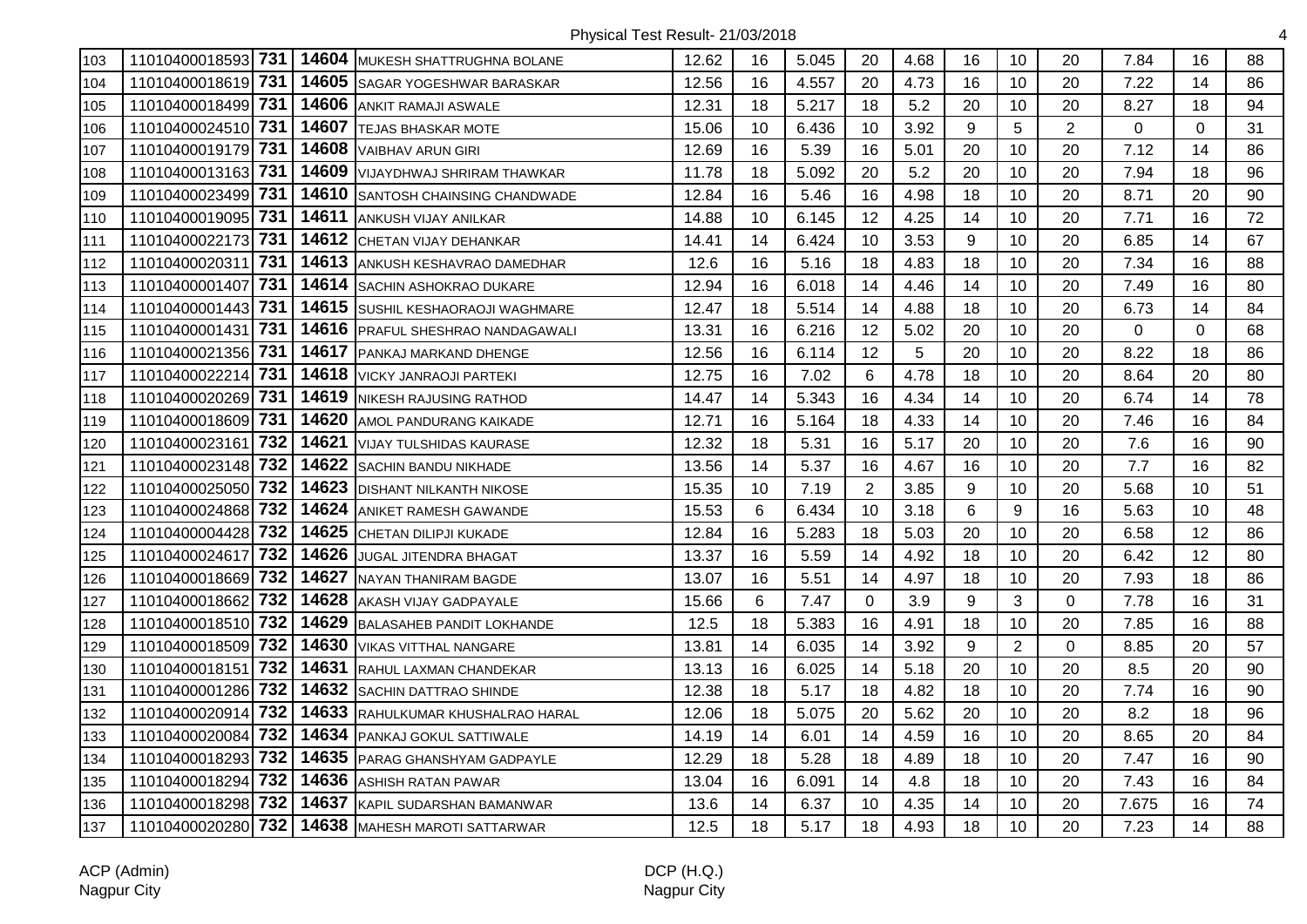| 138 | 11010400010486 732 |     | 14639 | SHUBHAM ARVINDRAO DHAGE           | 13.87 | 14             | 5.527 | 14             | $\Omega$ | $\Omega$       | 10             | 20             | 7.42           | 16       | 64 |
|-----|--------------------|-----|-------|-----------------------------------|-------|----------------|-------|----------------|----------|----------------|----------------|----------------|----------------|----------|----|
| 139 | 11010400003509     | 732 | 14640 | PAWAN KUSHABRAO POTDUKHE          | 15.75 | 6              | 7.29  | $\overline{2}$ | 4.06     | 12             | 5              | $\overline{2}$ | 5.7            | 10       | 32 |
| 140 | 11010400023973     | 733 | 14641 | <b>GAJANAN SAYANNA KOTTAPALE</b>  | 13.28 | 16             | 5.23  | 18             | 4.45     | 14             | 10             | 20             | 8.05           | 18       | 86 |
| 141 | 11010400020238     | 733 | 14642 | <b>SURESH SHANTARAM ANDHALE</b>   | 13.15 | 16             | 5.227 | 18             | 4.27     | 14             | 10             | 20             | 6.78           | 14       | 82 |
| 142 | 11010400008441     | 733 |       | 14643 VIKKY KAILASH DONGRE        | 14.09 | 14             | 6.045 | 14             | 4.38     | 14             | 10             | 20             | 7.38           | 16       | 78 |
| 143 | 11010400010912     | 733 | 14644 | <b>VINIT PANDIT MESHRAM</b>       | 13.12 | 16             | 6.126 | 12             | 4.98     | 18             | 10             | 20             | 9              | 20       | 86 |
| 144 | 11010400013072     | 733 | 14645 | HARSHAL ARJUNRAO UPATE            | 11.87 | 18             | 6.526 | 6              | 5.77     | 20             | $\overline{2}$ | 0              | 6.55           | 12       | 56 |
| 145 | 11010400016522     | 733 | 14646 | <b>BHUSHAN ANILRAO BIRE</b>       | 11.97 | 18             | 5.461 | 16             | 5.35     | 20             | 10             | 20             | 6.5            | 12       | 86 |
| 146 | 11010400019140 733 |     | 14647 | SHIVANAND RAGHUNATH BHATIKARE     | 13.03 | 16             | 5.32  | 16             | 4.8      | 18             | 10             | 20             | 7.35           | 16       | 86 |
| 147 | 11010400019136     | 733 | 14648 | <b>SAGAR PRAKASH GAWAI</b>        | 13.94 | 14             | 5.453 | 16             | 4.81     | 18             | 10             | 20             | 7.53           | 16       | 84 |
| 148 | 11010400024636 733 |     | 14649 | SAGAR BALASAHEB TAKALE            | 15.28 | 10             | 6.165 | 12             | 3.2      | 6              | $\overline{2}$ | $\Omega$       | 6.58           | 12       | 40 |
| 149 | 11010400025007     | 733 | 14650 | <b>SAGAR MADHUKAR DOHALE</b>      | 15.78 | $\,6$          | 6.554 | 6              | 3.86     | 9              | 10             | 20             | 6.45           | 12       | 53 |
| 150 | 11010400022414 733 |     | 14651 | <b>PRAMOD RAGHOJI KHIRADE</b>     | 13.63 | 14             | 5.172 | 18             | 4.65     | 16             | 10             | 20             | 8.55           | 20       | 88 |
| 151 | 11010400019338 733 |     | 14652 | <b>SUDHIR KISHOR PADWAL</b>       | 12.47 | 18             | 5.167 | 18             | 4.93     | 18             | 10             | 20             | 8.75           | 20       | 94 |
| 152 | 11010400019420 733 |     | 14653 | <b>AKSHAY VINOD PADWAL</b>        | 12.91 | 16             | 5.172 | 18             | 5.08     | 20             | 10             | 20             | 7.8            | 16       | 90 |
| 153 | 11010400008396 733 |     | 14654 | <b>VIKAS RAJU KAREMORE</b>        | 11.84 | 18             | 5.272 | 18             | 5.05     | 20             | 10             | 20             | 8.56           | 20       | 96 |
| 154 | 11010400024821     | 733 | 14655 | MOHAMMADMINHAJ ABDULSAYEED SHEIKH | 15.22 | 10             | 7.537 | 0              | $\Omega$ | $\Omega$       | 8              | 12             | 4.97           | 8        | 30 |
| 155 | 11010400019359     | 733 | 14656 | SHUKRACHARYA RAJKUMAR KHOBRAGADE  | 14.28 | 14             | 5.267 | 18             | 4.8      | 18             | 10             | 20             | 6.55           | 12       | 82 |
| 156 | 11010400019671     | 733 | 14657 | <b>DINESH KAMLAKAR KOHAD</b>      | 16.35 | 6              | 7.51  | 0              | 2.63     | 3              | 9              | 16             | 5.95           | 10       | 35 |
| 157 | 11010400017120 733 |     | 14658 | AJAY GAJANAN JUGSANIYE            | 13.69 | 14             | 6.476 | 10             | 4.3      | 14             | 10             | 20             | 7.82           | 16       | 74 |
| 158 | 11010400023176 733 |     |       | 14659 RUPESH DHIRAJ ZELGONDE      | 16.62 | 2              | 7.373 | 0              | 3.33     | 6              | 4              | $\Omega$       | $\Omega$       | $\Omega$ | 8  |
| 159 | 11010400021241     | 733 | 14660 | DHARMENDRA PUNNALAL SEWATKAR      | 13.68 | 14             | 6.11  | 12             | 4.65     | 16             | 10             | 20             | 7.4            | 16       | 78 |
| 160 | 11010400024318 734 |     |       | 14661 SURAJ PARSHARAMJI BORKAR    | 16.85 | $\overline{2}$ | 7.261 | $\overline{2}$ | 2.35     | $\overline{0}$ | $\overline{5}$ | $\overline{2}$ | 6.05           | 10       | 16 |
| 161 | 11010400024944 734 |     | 14662 | <b>NAYAN ARJUN WASU</b>           | 14.38 | 14             | 5.55  | 14             | 4.25     | 14             | 10             | 20             | 6.4            | 12       | 74 |
| 162 | 11010400018811     | 734 | 14663 | OMPRAKASH HIRAMAN BADWAIK         | 12.59 | 16             | 5.264 | 18             | 5.29     | 20             | 10             | 20             | 7.9            | 18       | 92 |
| 163 | 11010400018829     | 734 | 14664 | MITHUN KHUMCHAND KHOTELE          | 12.06 | 18             | 5.353 | 16             | 5.4      | 20             | 10             | 20             | 8.92           | 20       | 94 |
| 164 | 11010400018782     | 734 | 14665 | SHUBHAM DILIP BAGADE              | 13.84 | 14             | 7.117 | $\overline{2}$ | 5.05     | 20             | 10             | 20             | 8.17           | 18       | 74 |
| 165 | 11010400018804 734 |     |       | 14666 TUSHAR HEMRAJ BAGADE        | 12.22 | 18             | 5.326 | 16             | 5.05     | 20             | 10             | 20             | 8.1            | 18       | 92 |
| 166 | 11010400018821     | 734 | 14667 | <b>LANKESH SURESH BADWAIK</b>     | 12.91 | 16             | 5.41  | 16             | 4.7      | 16             | 10             | 20             | 7.5            | 16       | 84 |
| 167 | 11010400018972     | 734 | 14668 | <b>RAKESH HARIRAM UPRIKAR</b>     | 12.56 | 16             | 5.341 | 16             | 5.54     | 20             | 10             | 20             | 8.85           | 20       | 92 |
| 168 | 11010400023300 734 |     |       | 14669 SURAJ PANJABRAO PATIL       | 13.5  | 16             | 5.49  | 16             | 5.15     | 20             | 10             | 20             | 6.95           | 14       | 86 |
| 169 | 11010400024530 734 |     | 14670 | NISHANT RAMBHAU KANTHALE          | 12.56 | 16             | 5.31  | 16             | 4.8      | 18             | 10             | 20             | 5.8            | 10       | 80 |
| 170 | 11010400020209 734 |     | 14671 | ARUN MADHUKAR SHIVANKAR           | 12.72 | 16             | 5.53  | 14             | 4.75     | 18             | 10             | 20             | $\overline{7}$ | 14       | 82 |
| 171 | 11010400019290 734 |     | 14672 | <b>ROHIT RAVI IMALE</b>           | 13.9  | 14             | 7.299 | $\overline{2}$ | 4.4      | 14             | 10             | 20             | 7.55           | 16       | 66 |
| 172 | 11010400018913 734 |     | 14673 | AMOL BHAUSAHEB ANDHALE            | 12.25 | 18             | 5.267 | 18             | 5.03     | 20             | 10             | 20             | 6.8            | 14       | 90 |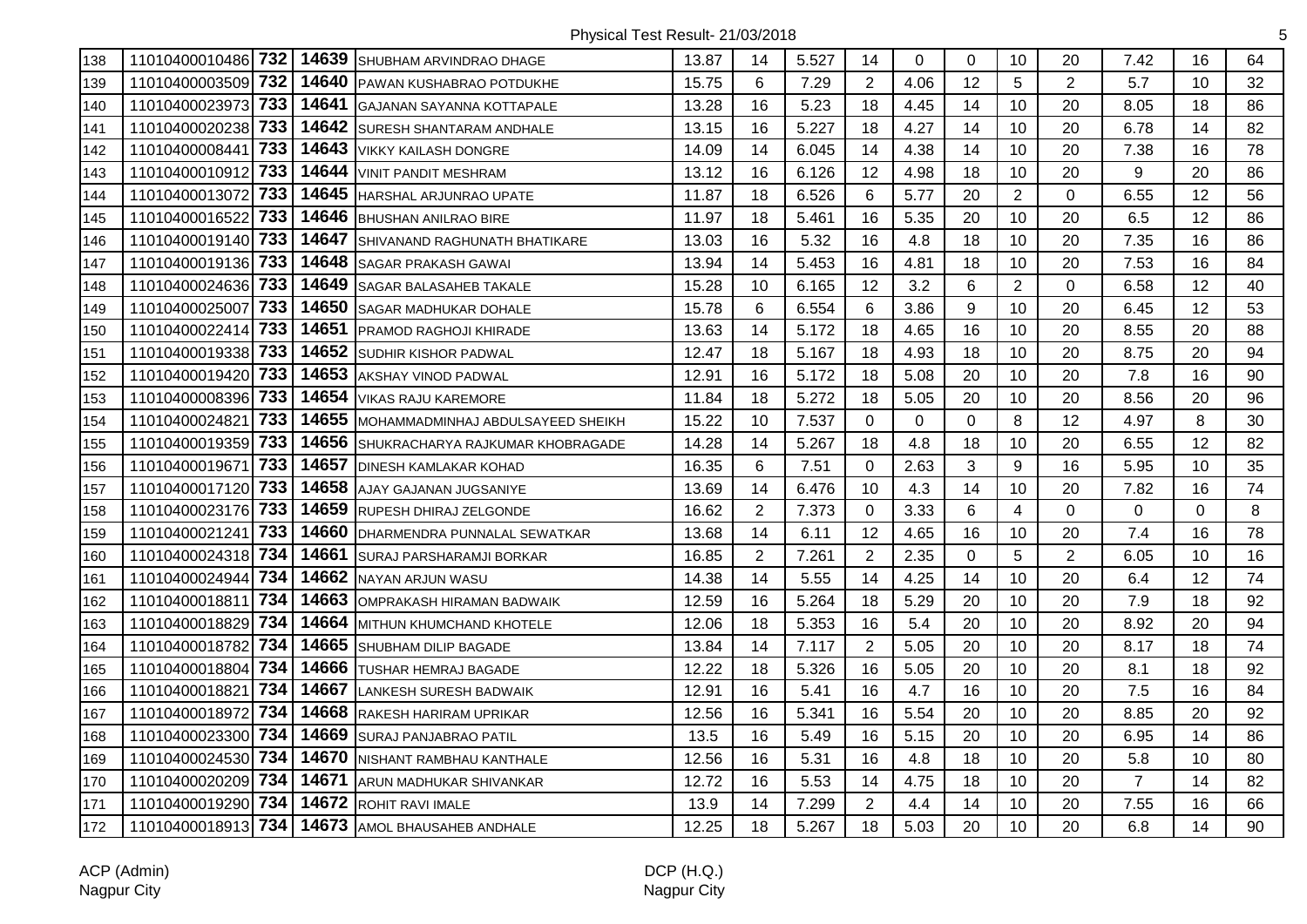| 173 | 11010400021779 734    | 14674 | SIDHESHWAR YADAV KAUTHEKAR    | 12.53 | 16 | 5.446 | 16 | 4.84 | 18 | 10 | 20 | 8.13         | 18       | 88 |
|-----|-----------------------|-------|-------------------------------|-------|----|-------|----|------|----|----|----|--------------|----------|----|
| 174 | 734<br>11010400021782 | 14675 | TIRUPATI SHIVAJI KADAM        | 12.34 | 18 | 5.41  | 16 | 5.29 | 20 | 10 | 20 | 7.44         | 16       | 90 |
| 175 | 11010400014157 734    | 14676 | SHUBAHM HEMANT MESHRAM        | 13.32 | 16 | 6.029 | 14 | 4.5  | 16 | 10 | 20 | 6.2          | 12       | 78 |
| 176 | 734<br>11010400021144 | 14677 | RAHUL KAMLAKAR BORKAR         | 12.47 | 18 | 5.57  | 14 | 4.85 | 18 | 10 | 20 | 7.9          | 18       | 88 |
| 177 | 11010400024698 734    | 14678 | RITESH RAMDAS SHRIRAME        | 13.13 | 16 | 6.55  | 6  | 4.56 | 16 | 10 | 20 | 6.7          | 14       | 72 |
| 178 | 734<br>11010400021171 | 14679 | AMAR BABURAO MESHRAM          | 13.37 | 16 | 6.017 | 14 | 3.89 | 9  | 10 | 20 | 8.5          | 20       | 79 |
| 179 | 734<br>11010400018806 | 14680 | ROSHAN YASHWANTJI NAITAME     | 13.22 | 16 | 6.07  | 14 | 4.9  | 18 | 10 | 20 | 7.42         | 16       | 84 |
| 180 | 735<br>11010400023743 | 14681 | <b>SURAJ SOPAN LAHUDKAR</b>   | 13.38 | 16 | 6.045 | 14 | 4.28 | 14 | 9  | 16 | 7.36         | 16       | 76 |
| 181 | 735<br>11010400025014 | 14682 | RUSHIKESH UDAY WARADE         | 13.62 | 14 | 6.295 | 12 | 4.6  | 16 | 10 | 20 | 5.49         | 8        | 70 |
| 182 | 735<br>11010400015102 | 14683 | VISHAL BHANUDAS PATIL         | 12.91 | 16 | 5.497 | 16 | 4.7  | 16 | 10 | 20 | 8.2          | 18       | 86 |
| 183 | 735<br>11010400015101 | 14684 | PANDURANG NARAYAN SANGALE     | 13.06 | 16 | 5.441 | 16 | 4.46 | 14 | 10 | 20 | 6.88         | 14       | 80 |
| 184 | 11010400015110 735    | 14685 | <b>SUNIL ASHOK GOPALGHARE</b> | 14.16 | 14 | 6.39  | 10 | 4.34 | 14 | 10 | 20 | 8.54         | 20       | 78 |
| 185 | 735<br>11010400024353 | 14686 | AMOL RAMKUMAR SONKUSARE       | 12.44 | 18 | 5.218 | 18 | 4.7  | 16 | 10 | 20 | 8.11         | 18       | 90 |
| 186 | 11010400024343 735    | 14687 | NITIN HARIDASJI DUMRE         | 12.43 | 18 | 5.286 | 18 | 5.1  | 20 | 10 | 20 | 7.4          | 16       | 92 |
| 187 | 11010400024338 735    | 14688 | PRADIP VINAYAK WANKHADE       | 13.69 | 14 | 6.191 | 12 | 4.44 | 14 | 10 | 20 | 7.45         | 16       | 76 |
| 188 | 735<br>11010400023172 | 14689 | HEMANT SHESHRAO WADE          | 13.37 | 16 | 5.435 | 16 | 4.58 | 16 | 10 | 20 | 7.03         | 14       | 82 |
| 189 | 735<br>11010400023218 | 14690 | PRAMOD KOTHIRAM SHENDE        | 12.93 | 16 | 5.385 | 16 | 4.83 | 18 | 10 | 20 | 6.66         | 12       | 82 |
| 190 | 735<br>11010400019540 | 14691 | <b>SURAJ VIJAY BAWANKAR</b>   | 13.34 | 16 | 5.181 | 18 | 4.91 | 18 | 10 | 20 | 6.13         | 12       | 84 |
| 191 | 735<br>11010400019543 | 14692 | AALESH NANDKUMAR GABAD        | 13.59 | 14 | 5.425 | 16 | 4.3  | 14 | 10 | 20 | 7.49         | 16       | 80 |
| 192 | 11010400019198 735    | 14693 | RAVISHANKAR MORESHWAR GUJAR   | 13.56 | 14 | 5.462 | 16 | 4.47 | 14 | 10 | 20 | 0            | $\Omega$ | 64 |
| 193 | 735<br>11010400021941 | 14694 | MURLI DHANRAJ PARATE          | 12.93 | 16 | 6.055 | 14 | 4.96 | 18 | 10 | 20 | 6.72         | 14       | 82 |
| 194 | 735<br>11010400024284 | 14695 | MOHIT BHASKAR VAIDYA          | 12.97 | 16 | 5.427 | 16 | 4.71 | 16 | 10 | 20 | 6            | 10       | 78 |
| 195 | 735<br>11010400001857 | 14696 | AKSHAY BHANUDAS DEOGADE       | 13.03 | 16 | 5.345 | 16 | 5.03 | 20 | 10 | 20 | 7.86         | 16       | 88 |
| 196 | 11010400024386 735    | 14697 | ANIKET RAMESH KAITHWAS        | 12.5  | 18 | 6.217 | 12 | 4.93 | 18 | 10 | 20 | 0            | $\Omega$ | 68 |
| 197 | 735<br>11010400014727 | 14698 | AJIT RAJENDRA BHONDEKAR       | 14.44 | 14 | 6.172 | 12 | 3.91 | 9  | 10 | 20 | 6.16         | 12       | 67 |
| 198 | 735<br>11010400024253 | 14699 | <b>HARIBHAU MADHAV KEJGIR</b> | 12.97 | 16 | 5.544 | 14 | 4.85 | 18 | 10 | 20 | 7.52         | 16       | 84 |
| 199 | 11010400019576 735    | 14700 | MITHUN BHASKAR TEMBHURNEKAR   | 13.47 | 16 | 6.332 | 10 | 3.83 | 9  | 10 | 20 | 8.3          | 18       | 73 |
| 200 | 11010400019490 736    | 14701 | KARAN NAVALSING CHAVHAN       | 13.34 | 16 | 5.182 | 18 | 4.77 | 18 | 10 | 20 | 7.55         | 16       | 88 |
| 201 | 11010400018262 736    | 14702 | YOGESH DILIP PATIL            | 12.94 | 16 | 5.55  | 14 | 4.82 | 18 | 10 | 20 | 8.9          | 20       | 88 |
| 202 | 11010400020256 736    | 14703 | <b>MANOJ BABANRAO PATANGE</b> | 13.41 | 16 | 5.365 | 16 | 4.27 | 14 | 10 | 20 | 6.9          | 14       | 80 |
| 203 | 11010400018236 736    | 14704 | RAJJAK BHURA NAURANGABADI     | 14.03 | 14 | 5.365 | 16 | 4.28 | 14 | 10 | 20 | $\mathbf{0}$ | $\Omega$ | 64 |
| 204 | 736<br>11010400008839 | 14705 | NAYAN WASUDEO KHANDALE        | 13.03 | 16 | 5.434 | 16 | 4.71 | 16 | 10 | 20 | 5.5          | 10       | 78 |
| 205 | 736<br>11010400024467 | 14706 | RAHUL ONKARNATH YADAO         | 13.88 | 14 | 6.267 | 12 | 4.57 | 16 | 10 | 20 | 7.55         | 16       | 78 |
| 206 | 736<br>11010400024463 | 14707 | PRASHANT VINODRAO CHAUDHARI   | 13.22 | 16 | 5.257 | 18 | 3.81 | 9  | 9  | 16 | 7.44         | 16       | 75 |
| 207 | 736<br>11010400020501 | 14708 | NITESH PURUSHOTTAM RODKE      | 14.4  | 14 | 5.419 | 16 | 4.39 | 14 | 10 | 20 | 7.48         | 16       | 80 |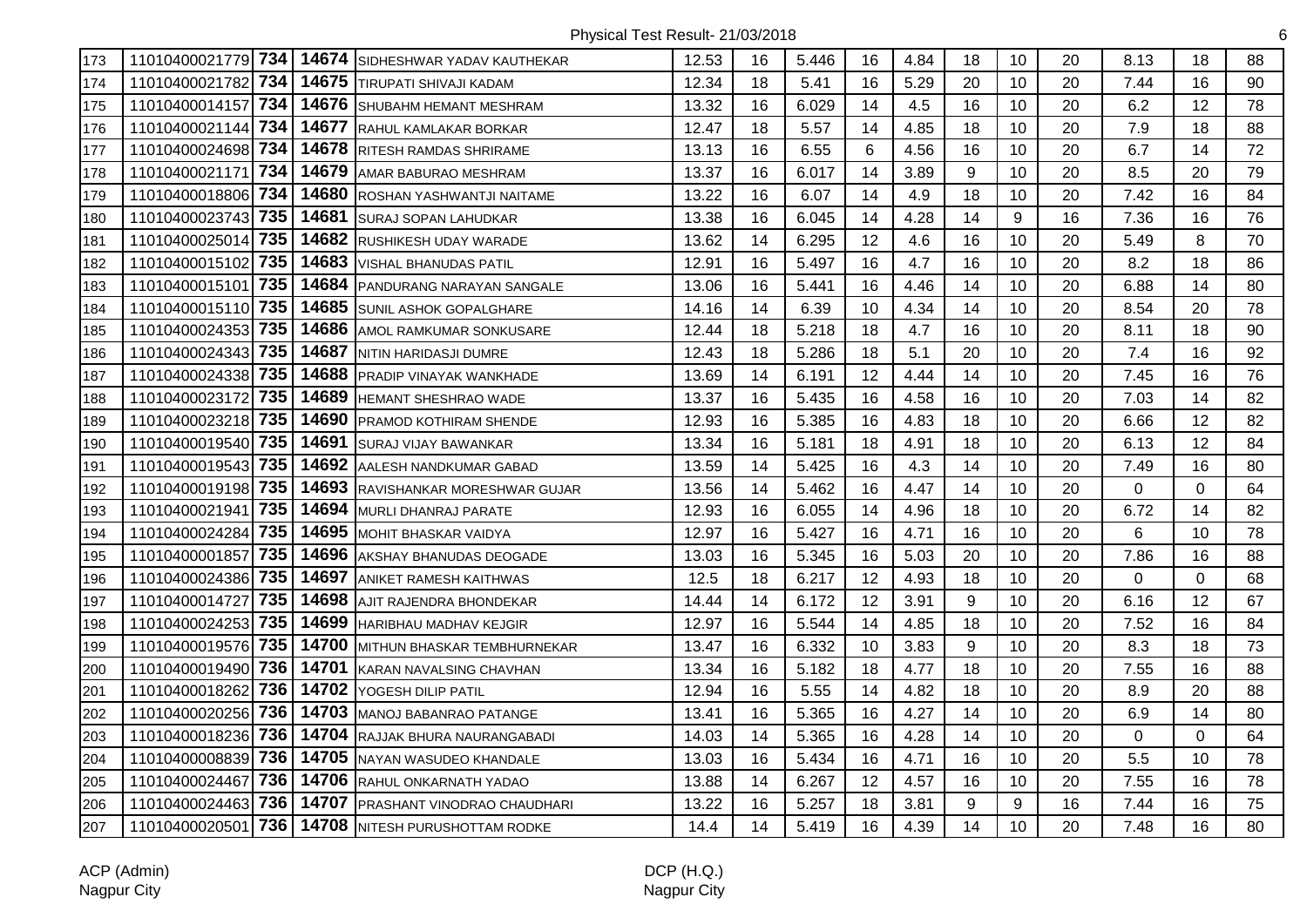| 208 | 11010400024518 736    |       | 14709 SAJAN MAHENDRA MOON           | 13.6  | 14 | 6.037 | 14 | 4.75 | 18 | 10             | 20          | 7.07        | 14       | 80 |
|-----|-----------------------|-------|-------------------------------------|-------|----|-------|----|------|----|----------------|-------------|-------------|----------|----|
| 209 | 736<br>11010400003352 |       | 14710 RAVINDRA PANDHARI SHENDE      | 12.57 | 16 | 5.454 | 16 | 5.04 | 20 | 10             | 20          | 8.4         | 18       | 90 |
| 210 | 736<br>11010400018602 |       | 14711 VIKAS DEVIDAS SARDAR          | 13.06 | 16 | 6.054 | 14 | 5    | 20 | 10             | 20          | 7.8         | 16       | 86 |
| 211 | 736<br>11010400020763 |       | 14712 SUDESH PRALHAD CHAVHAN        | 14.35 | 14 | 6.052 | 14 | 4.06 | 12 | 9              | 16          | 7.15        | 14       | 70 |
| 212 | 736<br>11010400018625 |       | 14713 PUNAM SHALIKRAM KHANWE        | 13.09 | 16 | 5.411 | 16 | 4.51 | 16 | 10             | 20          | 8.17        | 18       | 86 |
| 213 | 736<br>11010400018552 |       | 14714 SACHIN VASANTA DUDHAKAWARE    | 13.25 | 16 | 5.599 | 14 | 4.93 | 18 | 10             | 20          | 7.67        | 16       | 84 |
| 214 | 736<br>11010400022940 |       | 14715 NANDULAL VILAS MISAL          | 14.21 | 14 | 5.537 | 14 | 4.61 | 16 | 10             | 20          | 6.56        | 12       | 76 |
| 215 | 736<br>11010400023502 |       | 14716 ARVIND BALI BANSODE           | 14.91 | 10 | 6.088 | 14 | 4.22 | 12 | 10             | 20          | 6.2         | 12       | 68 |
| 216 | 736<br>11010400018608 |       | 14717 NITIN SHRAWAN MAUJE           | 12.72 | 16 | 5.087 | 20 | 5.1  | 20 | 10             | 20          | 6.87        | 14       | 90 |
| 217 | 736<br>11010400018599 |       | 14718 ROSHAN ASHOKRAO ITANKAR       | 12.88 | 16 | 5.424 | 16 | 4.87 | 18 | 10             | 20          | 7.62        | 16       | 86 |
| 218 | 736<br>11010400018633 |       | 14719 KAILASH GOVIND MANZRETE       | 12.75 | 16 | 5.237 | 18 | 5    | 20 | 10             | 20          | 9.42        | 20       | 94 |
| 219 | 736<br>11010400018563 |       | 14720 KISHOR SAMBHAJI MAHURE        | 13.69 | 14 | 5.448 | 16 | 4.11 | 12 | 10             | 20          | 6.6         | 12       | 74 |
| 220 | 11010400006349 737    |       | 14721 ATUL ANANDRAO RANGARI         | 13.53 | 14 | 6.19  | 12 | 4.59 | 16 | 10             | 20          | 7.07        | 14       | 76 |
| 221 | 737<br>11010400018508 |       | 14722 GANESH AMBADAS MYANA          | 14.63 | 10 | 6.337 | 10 | 4.2  | 12 | 10             | 20          | 8.1         | 18       | 70 |
| 222 | 737<br>11010400022429 |       | 14723 BABASAHEB VIKRAM BODKHE       | 13.68 | 14 | 5.462 | 16 | 4.65 | 16 | 8              | 12          | 8.95        | 20       | 78 |
| 223 | 737<br>11010400024528 |       | 14724 ZUBIN ARIKSWAMI PETER         | 14.41 | 14 | 7.023 | 6  | 4.2  | 12 | $\overline{4}$ | $\mathbf 0$ | 7.35        | 16       | 48 |
| 224 | 737<br>11010400019925 | 14725 | <b>VISHAL SHANKAR GIRIPAWAR</b>     | 14.28 | 14 | 6.212 | 12 | 4.65 | 16 | 10             | 20          | 7.79        | 16       | 78 |
| 225 | 737<br>11010400020143 | 14726 | GAJANAN VITTHALRAO PADDHAN          | 14.34 | 14 | 6.242 | 12 | 3.69 | 9  | 8              | 12          | 7.43        | 16       | 63 |
| 226 | 737<br>11010400020685 | 14727 | <b>ANIL SITARAM NAIKWAL</b>         | 12.72 | 16 | 5.43  | 16 | 5.13 | 20 | 10             | 20          | 8.84        | 20       | 92 |
| 227 | 737<br>11010400021763 |       | 14728 RUSHIKESH SHIVAJIRAO MADAGE   | 12.43 | 18 | 5.252 | 18 | 5.31 | 20 | 10             | 20          | 8.11        | 18       | 94 |
| 228 | 737<br>11010400024984 |       | 14729 AJAY SUBHASH RATHOD           | 12.19 | 18 | 5.19  | 18 | 5.83 | 20 | 9              | 16          | 8.9         | 20       | 92 |
| 229 | 737<br>11010400020698 |       | 14730 KISHANRAO BAPURAO KACHGUNDE   | 13.87 | 14 | 5.37  | 16 | 4.98 | 18 | 10             | 20          | $\mathbf 0$ | $\Omega$ | 68 |
| 230 | 737<br>11010400018366 | 14731 | <b>AMOL SHRIRAMJI NICHAT</b>        | 13.38 | 16 | 5.21  | 18 | 5.18 | 20 | 10             | 20          | 7.07        | 14       | 88 |
| 231 | 737<br>11010400018394 | 14732 | <b>HRUSHIKESH ANIL YAWALE</b>       | 13.19 | 16 | 5.429 | 16 | 4.88 | 18 | 10             | 20          | 7.78        | 16       | 86 |
| 232 | 737<br>11010400018386 | 14733 | <b>AJAY PURUSHOTTAM KHOPE</b>       | 12.09 | 18 | 5.29  | 18 | 5.07 | 20 | 10             | 20          | 8.56        | 20       | 96 |
| 233 | 737<br>11010400020427 | 14734 | <b>SUNIL SHANKAR MAHAPURE</b>       | 13.15 | 16 | 5.465 | 16 | 5.23 | 20 | 10             | 20          | 6.02        | 10       | 82 |
| 234 | 737<br>11010400020904 |       | 14735 DINESH VISHNU RATHOD          | 13.44 | 16 | 6.39  | 10 | 5.45 | 20 | 10             | 20          | 6.83        | 14       | 80 |
| 235 | 737<br>11010400020853 |       | 14736 AKASH RAMESH JADHAV           | 14.65 | 10 | 6.33  | 10 | 4.11 | 12 | 10             | 20          | 6.03        | 10       | 62 |
| 236 | 737<br>11010400019731 |       | 14737 PARMESHWAR PANJAB SARODE      | 14.34 | 14 | 6.369 | 10 | 4.76 | 18 | 10             | 20          | 8.14        | 18       | 80 |
| 237 | 737<br>11010400022490 |       | 14738 DEVIDAS BAPURAO SHINDE        | 12.78 | 16 | 5.033 | 20 | 5.09 | 20 | 10             | 20          | 8.07        | 18       | 94 |
| 238 | 737<br>11010400022495 |       | 14739 SHRIRAM SUBHASH WADWALE       | 13.16 | 16 | 5.041 | 20 | 4.93 | 18 | 10             | 20          | 7.6         | 16       | 90 |
| 239 | 737<br>11010400019848 | 14740 | ANURAG SHRIKANT SANAS               | 13.03 | 16 | 5.252 | 18 | 4.77 | 18 | 10             | 20          | 5.92        | 10       | 82 |
| 240 | 738<br>11010400021238 | 14741 | SHUBHAM VASANTRAO BASINE            | 13.25 | 16 | 5.398 | 16 | 4.76 | 18 | 10             | 20          | 7.11        | 14       | 84 |
| 241 | 738<br>11010400019457 | 14742 | YOGARAJ NAMDEO FUNDE                | 13.04 | 16 | 5.257 | 18 | 4.27 | 14 | 10             | 20          | 7.02        | 14       | 82 |
| 242 | 11010400023297        |       | 738   14743 SAMIR RIYAZUDDIN SHEIKH | 14.06 | 14 | 5.434 | 16 | 4.64 | 16 | 10             | 20          | 7.92        | 18       | 84 |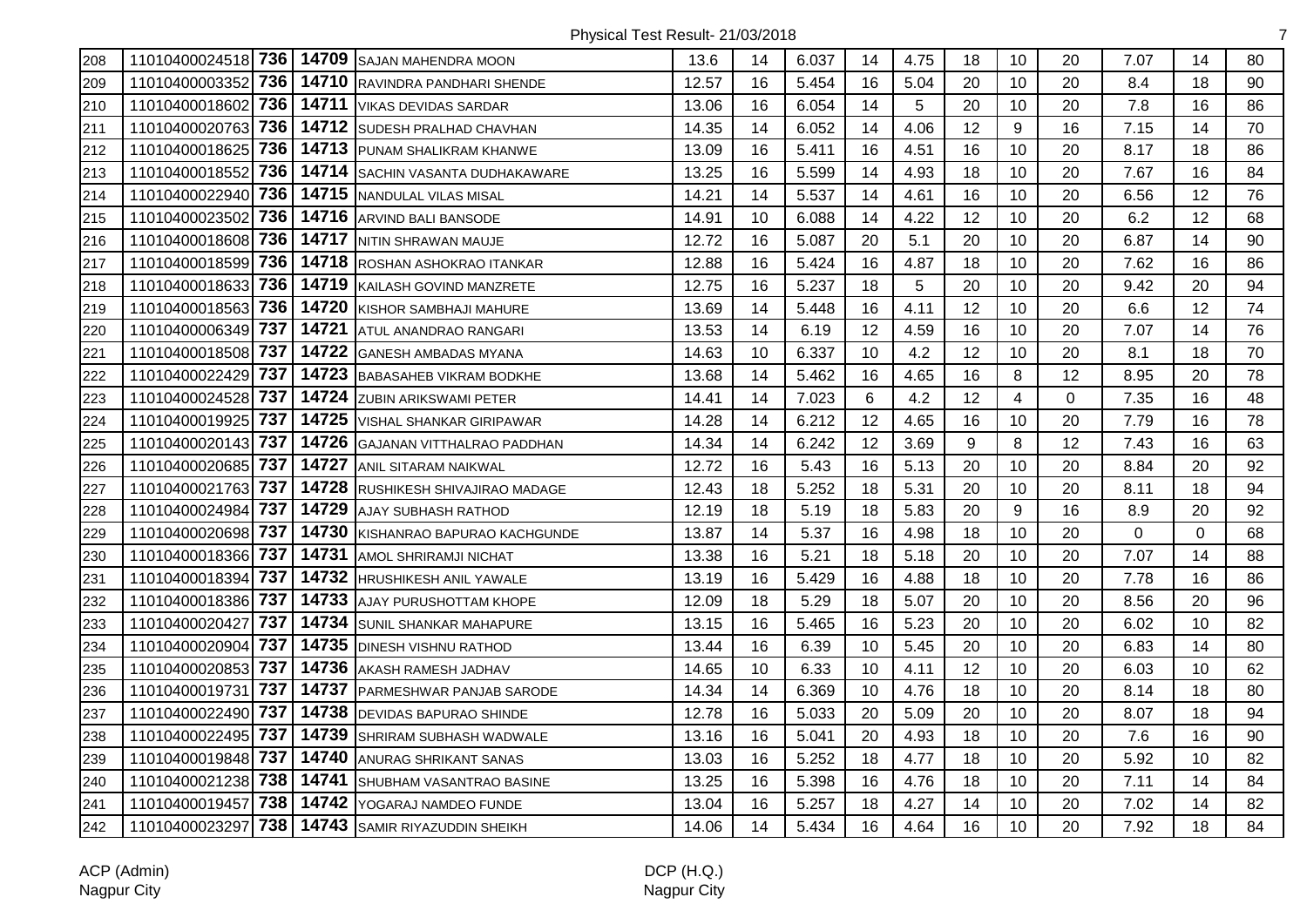| 243 | 11010400018523 738 |     | 14744 | <b>ASHOK ASARAM SONAWANE</b>    | 12.69 | 16          | 5.284 | 18       | 5    | 20 | 10          | 20 | 8.61        | 20       | 94 |
|-----|--------------------|-----|-------|---------------------------------|-------|-------------|-------|----------|------|----|-------------|----|-------------|----------|----|
| 244 | 11010400019929     | 738 | 14745 | AKASH BALAJI MUNDHE             | 13.6  | 14          | 6.062 | 14       | 4.55 | 16 | 10          | 20 | 7.55        | 16       | 80 |
| 245 | 11010400022192     | 738 | 14746 | <b>IMRANALI JAFARALI SAYYAD</b> | 13.91 | 14          | 6.292 | 12       | 3.92 | 9  | 10          | 20 | 6.2         | 12       | 67 |
| 246 | 11010400021467     | 738 | 14747 | SAGAR SURESHRAO MADAVI          | 14.38 | 14          | 6.025 | 14       | 4.39 | 14 | 10          | 20 | 6.54        | 12       | 74 |
| 247 | 11010400021997     | 738 | 14748 | AJAY DHANRAJ SONAWANE           | 13.63 | 14          | 6.219 | 12       | 4.77 | 18 | 10          | 20 | 7.08        | 14       | 78 |
| 248 | 11010400002210     | 738 | 14749 | <b>AJAY YASHWANT GAJBHIYE</b>   | 14.19 | 14          | 5.29  | 18       | 3.87 | 9  | 10          | 20 | 4.93        | 8        | 69 |
| 249 | 11010400021416 738 |     | 14750 | NILESH KRUSHNRAO SORTE          | 13.56 | 14          | 6.495 | 10       | 4.3  | 14 | 8           | 12 | 8.12        | 18       | 68 |
| 250 | 11010400024985     | 738 | 14751 | NAYAN MANGESH KUMBALWAR         | 14.53 | 10          | 6.017 | 14       | 4.13 | 12 | 10          | 20 | 5.98        | 10       | 66 |
| 251 | 11010400025066     | 738 | 14752 | ASHWIN KHUSHAL BONDRE           | 14.7  | 10          | 6.361 | 10       | 3.47 | 6  | 10          | 20 | 7.46        | 16       | 62 |
| 252 | 11010400022300     | 738 | 14753 | SAMEER GULJAR SHEIKH            | 14    | 14          | 6.017 | 14       | 4.57 | 16 | 10          | 20 | 7.6         | 16       | 80 |
| 253 | 11010400019448     | 738 | 14754 | PRASHANT VITTHAL KERVATKAR      | 13.19 | 16          | 5.53  | 14       | 4.41 | 14 | 10          | 20 | 7.73        | 16       | 80 |
| 254 | 11010400019446     | 738 | 14755 | ASHISH RAMESH NAINWAR           | 13.16 | 16          | 5.23  | 18       | 4.73 | 16 | 10          | 20 | 7.62        | 16       | 86 |
| 255 | 11010400024857     | 738 | 14756 | <b>RUSHABH VIJAY PUSADKAR</b>   | 12.97 | 16          | 5.52  | 14       | 3.7  | 9  | 10          | 20 | 5.98        | 10       | 69 |
| 256 | 11010400025008     | 738 | 14757 | PANKAJ SHIVDAS MOTALKAR         | 14.28 | 14          | 5.57  | 14       | 4.31 | 14 | 10          | 20 | 6.65        | 12       | 74 |
| 257 | 11010400021731     | 738 | 14758 | VIVEKANAND KASHINATH PAWAR      | 12.31 | 18          | 5.258 | 18       | 4.91 | 18 | 10          | 20 | 8.28        | 18       | 92 |
| 258 | 11010400021723     | 738 | 14759 | MANOJ DATTARAM PANCHORE         | 21.75 | $\mathbf 0$ | 5.546 | 14       | 3.79 | 9  | $\mathbf 0$ | 0  | $\mathbf 0$ | $\Omega$ | 23 |
| 259 | 11010400023550     | 738 | 14760 | ASHISHKUMAR ASHOK PAHUNE        | 15.54 | 6           | 6.198 | 12       | 2.77 | 3  | 6           | 4  | 6.4         | 12       | 37 |
| 260 | 11010400023624     | 739 | 14761 | <b>AKMAL AKRAM SK</b>           | 13.19 | 16          | 7.469 | $\Omega$ | 4.79 | 18 | 9           | 16 | 10.1        | 20       | 70 |
| 261 | 11010400023494     | 739 | 14762 | RAEESODDIN NASEERODDIN KHAN     | 13.97 | 14          | 6.33  | 10       | 4.4  | 14 | 10          | 20 | 6.78        | 14       | 72 |
| 262 | 11010400018733     | 739 | 14763 | NATESHWAR RADHAKISAN KHARDE     | 13    | 16          | 5.58  | 14       | 5.14 | 20 | 10          | 20 | 8.78        | 20       | 90 |
| 263 | 11010400018732     | 739 | 14764 | RAHUL SUBHASH MUNDHE            | 13.5  | 16          | 5.478 | 16       | 4.73 | 16 | 10          | 20 | 8.2         | 18       | 86 |
| 264 | 11010400018840     | 739 | 14765 | SHARAD SANJAY KAKAD             | 14.87 | 10          | 6.434 | 10       | 4.28 | 14 | 10          | 20 | 8.13        | 18       | 72 |
| 265 | 11010400018923     | 739 | 14766 | DURGESH THAKSEN NIRWAN          | 13.31 | 16          | 5.471 | 16       | 4.85 | 18 | 10          | 20 | 8.8         | 20       | 90 |
| 266 | 11010400018749 739 |     | 14767 | SHRIKANT DNYANESHWAR SARWE      | 12.19 | 18          | 5.476 | 16       | 4.72 | 16 | 10          | 20 | 7.92        | 18       | 88 |
| 267 | 11010400018779     | 739 | 14768 | KRUSHNA SAKHARAM GOMASE         | 13.21 | 16          | 5.524 | 14       | 4.53 | 16 | 10          | 20 | 7.6         | 16       | 82 |
| 268 | 11010400018797     | 739 | 14769 | KUMARESH GYANIWANT WANJARI      | 13.32 | 16          | 5.364 | 16       | 4.88 | 18 | 10          | 20 | 6.96        | 14       | 84 |
| 269 | 11010400019020     | 739 | 14770 | PRAFUL SAHADEO DESHMUKH         | 12.9  | 16          | 5.492 | 16       | 4.24 | 12 | 10          | 20 | 7.11        | 14       | 78 |
| 270 | 11010400017796     | 739 | 14771 | SIDDHARTH JAYRAM MESHRAM        | 12.88 | 16          | 5.468 | 16       | 4.8  | 18 | 10          | 20 | 6.56        | 12       | 82 |
| 271 | 11010400017405 739 |     | 14772 | DIGESH CHANDRASHSJI PADOLE      | 12.03 | 18          | 5.425 | 16       | 5.31 | 20 | 10          | 20 | 8.24        | 18       | 92 |
| 272 | 11010400016552     | 739 | 14773 | KUNAL SUKRAM MESHRAM            | 12.03 | 18          | 6.099 | 14       | 5.49 | 20 | 10          | 20 | 7.67        | 16       | 88 |
| 273 | 11010400017152     | 739 | 14774 | SANDIP SHAMRAO GHUBADE          | 12.88 | 16          | 5.585 | 14       | 4.9  | 18 | 10          | 20 | 6.72        | 14       | 82 |
| 274 | 11010400016775     | 739 | 14775 | VISHAL WAMAN KAYATE             | 13.53 | 14          | 5.331 | 16       | 4.82 | 18 | 10          | 20 | 7.44        | 16       | 84 |
| 275 | 11010400016813     | 739 | 14776 | MAHESH GOPAL CHAWALE            | 13.37 | 16          | 5.385 | 16       | 4.66 | 16 | 10          | 20 | 7.56        | 16       | 84 |
| 276 | 11010400016892     | 739 | 14777 | VISHAL RAMLAL BORKUTE           | 12.84 | 16          | 5.288 | 18       | 4.9  | 18 | 10          | 20 | 7.2         | 14       | 86 |
| 277 | 11010400019432     | 739 | 14778 | SAURABH RAJU BANDEBUCHE         | 12.28 | 18          | 5.553 | 14       | 5.43 | 20 | 10          | 20 | 7.97        | 18       | 90 |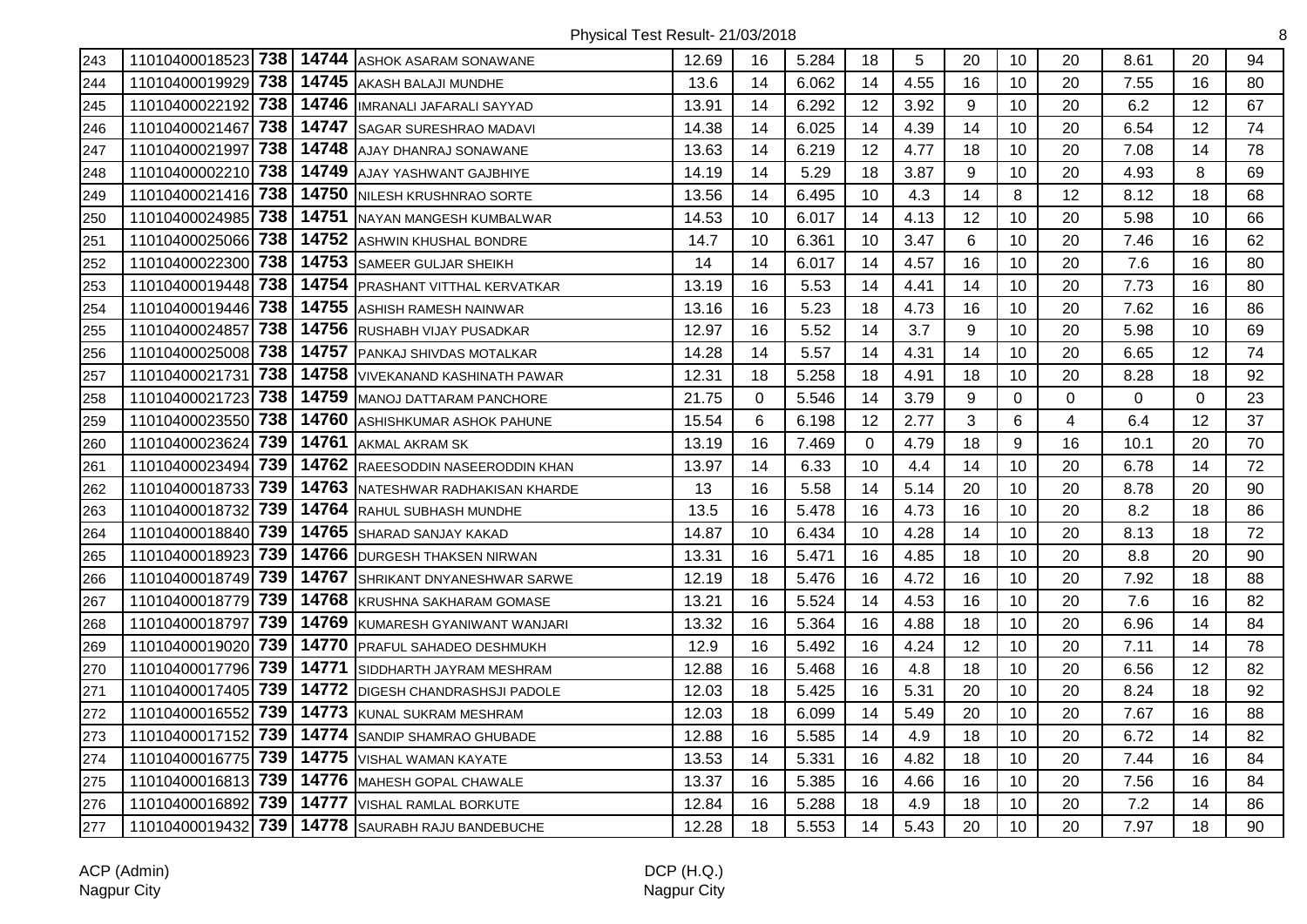| 278 | 11010400022241 739    | 14779 | <b>ROHIT HARIPRASAD GUJAR</b>        | 14.56 | 10             | 6.361 | 10             | 4.37 | 14       | 10             | 20             | 6.41 | 12       | 66 |
|-----|-----------------------|-------|--------------------------------------|-------|----------------|-------|----------------|------|----------|----------------|----------------|------|----------|----|
| 279 | 739<br>11010400022299 | 14780 | RAJAT GIRJASHANKAR GUJAR             | 13.59 | 14             | 6.333 | 10             | 4.57 | 16       | 10             | 20             | 6.75 | 14       | 74 |
| 280 | 740<br>11010400024947 | 14781 | <b>SACHIN RAMAJI UIKE</b>            | 13.04 | 16             | 5.569 | 14             | 4.17 | 12       | 10             | 20             | 6.9  | 14       | 76 |
| 281 | 740<br>11010400006313 |       | 14782 MILIND SHRIKRUSHNAJI ISHWARKAR | 13.85 | 14             | 6.583 | 6              | 4.03 | 12       | 6              | $\overline{4}$ | 8.6  | 20       | 56 |
| 282 | 11010400024846 740    |       | 14783 ATULKUMAR DIWAKAR YEMPALWAR    | 15.57 | 6              | 6.594 | 6              | 3.35 | 6        | 8              | 12             | 5.86 | 10       | 40 |
| 283 | 740<br>11010400021672 |       | 14784   MOINUDDIN NASIRUDDIN AGWAN   | 12.66 | 16             | 5.44  | 16             | 5.2  | 20       | 10             | 20             | 7.67 | 16       | 88 |
| 284 | 740<br>11010400019997 | 14785 | MOHAMMADASHIK MOHAMMADAKIL MOHAMMAD  | 13.72 | 14             | 5.454 | 16             | 4.27 | 14       | 10             | 20             | 8.19 | 18       | 82 |
| 285 | 740<br>11010400019992 | 14786 | JUBERALI KARAMATALI SAIYYAD          | 13.22 | 16             | 5.339 | 16             | 4.75 | 18       | 10             | 20             | 0    | $\Omega$ | 70 |
| 286 | 740<br>11010400024929 | 14787 | AMAR SANJAYRAO MALODE                | 16.78 | $\overline{2}$ | 7.564 | 0              | 3.82 | 9        | 9              | 16             | 6.18 | 12       | 39 |
| 287 | 740<br>11010400024854 | 14788 | GAURAV DEVRAJJI BAHEKAR              | 17.41 | 2              | 8.252 | 0              | 2.8  | 3        | 0              | 0              | 4.96 | 8        | 13 |
| 288 | 740<br>11010400019098 | 14789 | SAURABH VIJAY SANGOLE                | 13.5  | 16             | 5.329 | 16             | 4.5  | 16       | 10             | 20             | 7.03 | 14       | 82 |
| 289 | 740<br>11010400000203 | 14790 | <b>HARISH RAJU PIPARGOD</b>          | 14.41 | 14             | 6.095 | 14             | 4.1  | 12       | 10             | 20             | 5.33 | 8        | 68 |
| 290 | 11010400022517 740    |       | 14791 SANJU KAWADU RATANKAR          | 12.72 | 16             | 5.484 | 16             | 4.7  | 16       | 10             | 20             | 7.41 | 16       | 84 |
| 291 | 11010400022520 740    |       | 14792 VAIBHAV SHANKAR DURGE          | 13.65 | 14             | 5.564 | 14             | 4.32 | 14       | 10             | 20             | 7.24 | 14       | 76 |
| 292 | 740<br>11010400020051 | 14793 | <b>AVINASH ASHOK SORDE</b>           | 13.28 | 16             | 5.448 | 16             | 4.7  | 16       | 10             | 20             | 7.47 | 16       | 84 |
| 293 | 11010400023052 740    | 14794 | <b>HARIDAS ABHIMAN TIJARE</b>        | AB    | 0              | 6.317 | 10             | 1.2  | 0        | 10             | 20             | 6.6  | 12       | 42 |
| 294 | 740<br>11010400021236 | 14795 | SAGAR TULSIRAM NAGBHIDKAR            | 11.88 | 18             | 6.045 | 14             | 5.22 | 20       | 10             | 20             | 7.42 | 16       | 88 |
| 295 | 11010400024466 740    | 14796 | ATUL PRAKASH MANE                    | 15.03 | 10             | 7.452 | 0              | 3.62 | 9        | 9              | 16             | 7.77 | 16       | 51 |
| 296 | 740<br>11010400025071 | 14797 | GANESH SHRIHARI JAMBHULE             | 12.63 | 16             | 5.372 | 16             | 4.77 | 18       | 10             | 20             | 7.4  | 16       | 86 |
| 297 | 740<br>11010400018699 | 14798 | <b>PRAKASH DIGAMBAR SHINDE</b>       | 12.63 | 16             | 5.263 | 18             | 4.75 | 18       | 10             | 20             | 8.31 | 18       | 90 |
| 298 | 740<br>11010400018707 | 14799 | <b>SANDEEP PANDURANG BASWADE</b>     | 13.35 | 16             | 5.253 | 18             | 4.6  | 16       | 10             | 20             | 8.71 | 20       | 90 |
| 299 | 740<br>11010400024982 | 14800 | <b>SALVIUS NAMEN PETER</b>           | 13.13 | 16             | 5.53  | 14             | 4.7  | 16       | 10             | 20             | 6.8  | 14       | 80 |
| 300 | 11010400022365 741    | 14801 | <b>DINESH MUKUND BHIDE</b>           | 13.37 | 16             | 5.549 | 14             | 0    | $\Omega$ | 10             | 20             | 7.33 | 16       | 66 |
| 301 | 11010400024709 741    | 14802 | NITIN WASUDEORAO PATEKAR             | 12.94 | 16             | 5.534 | 14             | 4.81 | 18       | 10             | 20             | 7.14 | 14       | 82 |
| 302 | 741<br>11010400024721 | 14803 | AMOL BABURAO CHAUDHARY               | 13.75 | 14             | 5.574 | 14             | 4.19 | 12       | 10             | 20             | 7.1  | 14       | 74 |
| 303 | 741<br>11010400025080 | 14804 | SWAPNIL VIJAYRAO NAWALE              | 15.03 | 10             | 7.426 | 0              | 3.44 | 6        | $\overline{7}$ | 8              | 0    | 0        | 24 |
| 304 | 741<br>11010400016323 | 14805 | <b>VILAS DEVICHAND CHAVAN</b>        | 12.62 | 16             | 4.564 | 20             | 4.81 | 18       | 10             | 20             | 8.9  | 20       | 94 |
| 305 | 741<br>11010400016322 | 14806 | <b>SAMADHAN SHANKAR RUPNAR</b>       | 13.47 | 16             | 5.117 | 18             | 3.85 | 9        | 10             | 20             | 8.27 | 18       | 81 |
| 306 | 11010400023510 741    |       | 14807 SHUBHAM VILASRAO DAGWAR        | 13.72 | 14             | 5.599 | 14             | 4.35 | 14       | 10             | 20             | 7.65 | 16       | 78 |
| 307 | 11010400011998 741    | 14808 | MOHAMMAD ARTAZAAZMI IRSHADULLAH KHAN | 14.13 | 14             | 5.528 | 14             | 3.7  | 9        | 10             | 20             | 5.1  | 8        | 65 |
| 308 | 11010400024700 741    | 14809 | SHUBHAM RAJENDRA GULHANE             | 14.06 | 14             | 7.17  | $\overline{2}$ | 4.33 | 14       | 3              | $\Omega$       | 6.5  | 12       | 42 |
| 309 | 741<br>11010400024697 | 14810 | PRAVIN RAJKUMAR UIKE                 | 12.97 | 16             | 5.298 | 18             | 4.78 | 18       | 10             | 20             | 7.57 | 16       | 88 |
| 310 | 11010400014638 741    | 14811 | <b>MAYUR RAJENDRA BHAGAT</b>         | 13.16 | 16             | 5.586 | 14             | 4.83 | 18       | 10             | 20             | 5.74 | 10       | 78 |
| 311 | 11010400008046 741    | 14812 | BHUSHAN SHUDDHODHAN WANKHADE         | 12.18 | 18             | 5.447 | 16             | 5.05 | 20       | 10             | 20             | 8.04 | 18       | 92 |
| 312 | 741<br>11010400008047 |       | 14813 AFROZ RASHID SHAHA             | 12.65 | 16             | 5.549 | 14             | 5.16 | 20       | 10             | 20             | 7.57 | 16       | 86 |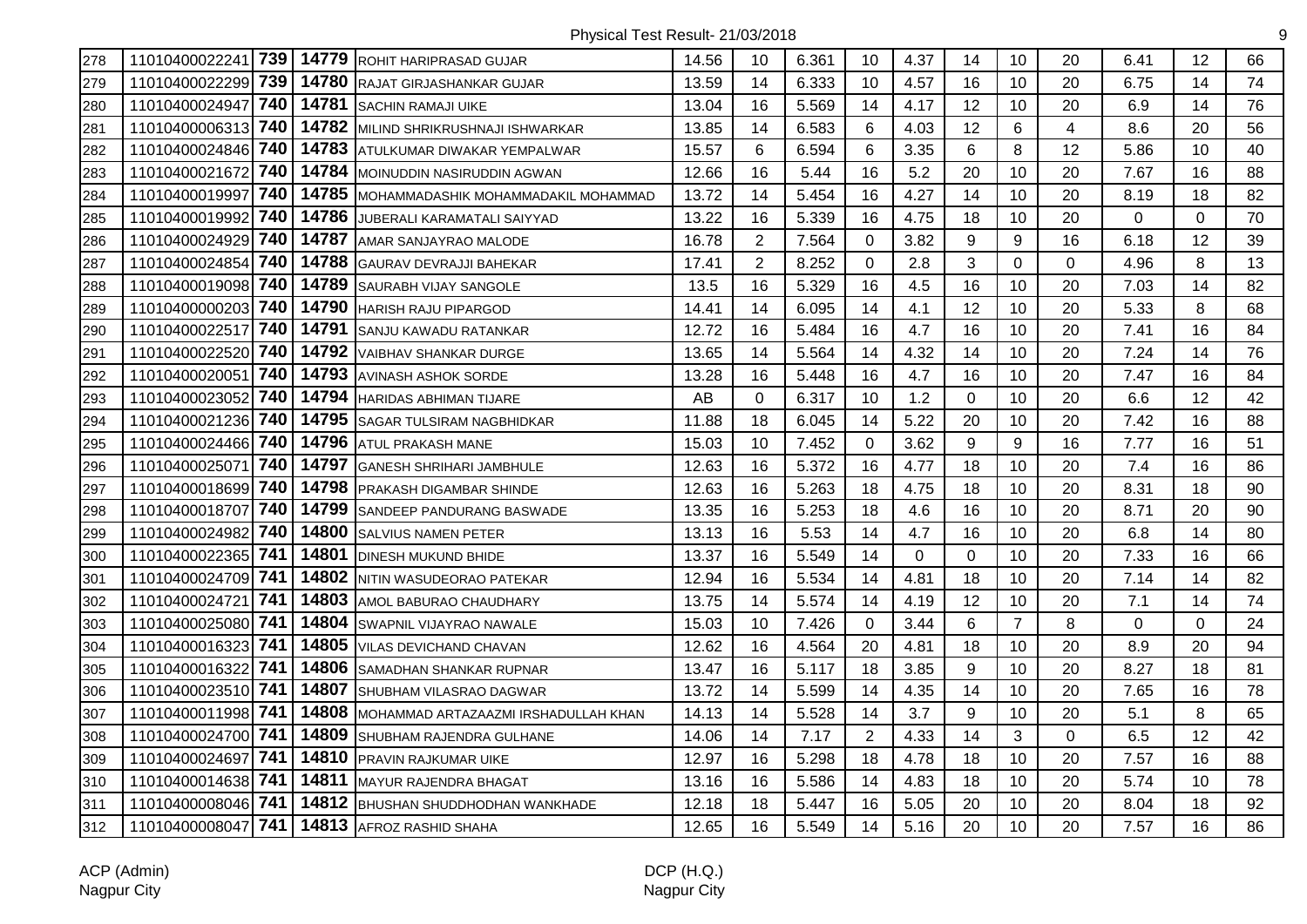| 313 | 11010400008051 741    |       | 14814 AKSHAY PREMRAJ HARDE       | 12.66 | 16 | 5.354 | 16          | 4.8  | 18       | 10             | 20       | 7.29 | 14 | 84 |
|-----|-----------------------|-------|----------------------------------|-------|----|-------|-------------|------|----------|----------------|----------|------|----|----|
| 314 | 741<br>11010400018945 |       | 14815 AMIT HEMRAJ PATIL          | 14.53 | 10 | 6.317 | 10          | 4.14 | 12       | 9              | 16       | 7.15 | 14 | 62 |
| 315 | 11010400018230 741    |       | 14816 NAGESHWAR RAMESH GHODKE    | 13.5  | 16 | 5.549 | 14          | 4.61 | 16       | 10             | 20       | 6.63 | 12 | 78 |
| 316 | 741<br>11010400018214 |       | 14817 DIPAK CHINTAMAN BADGE      | 13.54 | 14 | 6.11  | 12          | 4.51 | 16       | 10             | 20       | 6.08 | 10 | 72 |
| 317 | 741<br>11010400019329 |       | 14818 TUSHAR ARUN PADOLE         | 12.44 | 18 | 5.26  | 18          | 4.82 | 18       | 10             | 20       | 8.44 | 18 | 92 |
| 318 | 741<br>11010400019247 |       | 14819 AKASH VASANTA BHOYAR       | 12.96 | 16 | 6.051 | 14          | 5    | 20       | 10             | 20       | 8.7  | 20 | 90 |
| 319 | 741<br>11010400024629 |       | 14820 SURAJ RAMBHAU DHOK         | 14.12 | 14 | 6.59  | 6           | 4.12 | 12       | 10             | 20       | 5.63 | 10 | 62 |
| 320 | 11010400018156 742    |       | 14821 SACHIN PRAMOD BUTE         | 13.44 | 16 | 6.12  | 12          | 4.45 | 14       | 10             | 20       | 7.85 | 16 | 78 |
| 321 | 11010400020766 742    | 14822 | LOKESH SURENDRA BHANDWALKAR      | 12.97 | 16 | 5.13  | 18          | 4.57 | 16       | 8              | 12       | 5.5  | 10 | 72 |
| 322 | 742<br>11010400024949 | 14823 | SAHIL WASUDEO BAJIRAO            | 12.03 | 18 | 5.083 | 20          | 5.09 | 20       | 10             | 20       | 6.13 | 12 | 90 |
| 323 | 11010400018653 742    | 14824 | <b>SHYAM NATTHU THAKARE</b>      | 13.75 | 14 | 5.598 | 14          | 4.32 | 14       | 10             | 20       | 7.57 | 16 | 78 |
| 324 | 742<br>11010400018302 | 14825 | <b>ROHIT BHARAT NEWARE</b>       | 13.5  | 16 | 5.557 | 14          | 4.62 | 16       | 10             | 20       | 7.79 | 16 | 82 |
| 325 | 11010400017033 742    |       | 14826 MAHESH BABAN NAVGHARE      | 12.94 | 16 | 6.329 | 10          | 5.08 | 20       | 10             | 20       | 6.85 | 14 | 80 |
| 326 | 742<br>11010400022184 |       | 14827 TOUSEEF BISMILLAH KHAN     | 14.44 | 14 | 6.423 | 10          | 4.2  | 12       | $6\phantom{1}$ | 4        | 6.82 | 14 | 54 |
| 327 | 742<br>11010400025081 |       | 14828 VINAY GAUTAM RAHATE        | 15.16 | 10 | 8.149 | $\mathbf 0$ | 3.85 | 9        | 4              | 0        | 5.8  | 10 | 29 |
| 328 | 742<br>11010400018451 | 14829 | <b>GANESH YOGIRAJ TADAS</b>      | 12.28 | 18 | 5.475 | 16          | 5.05 | 20       | 10             | 20       | 7.8  | 16 | 90 |
| 329 | 11010400018423 742    | 14830 | AMOL KASHINATH WAGHMARE          | 12.87 | 16 | 5.41  | 16          | 4.9  | 18       | 10             | 20       | 8    | 18 | 88 |
| 330 | 742<br>11010400018417 | 14831 | <b>MANGESH SURESH KADU</b>       | 13.56 | 14 | 5.42  | 16          | 4.66 | 16       | 10             | 20       | 7.45 | 16 | 82 |
| 331 | 11010400011495 742    | 14832 | <b>RAHUL RAMBHAU TAMBE</b>       | 12.47 | 18 | 5.335 | 16          | 5.06 | 20       | 8              | 12       | 7.5  | 16 | 82 |
| 332 | 742<br>11010400011494 |       | 14833 SANTOSH MADHUKARRAO SHELKE | 12.47 | 18 | 5.41  | 16          | 4.6  | 16       | 10             | 20       | 8.22 | 18 | 88 |
| 333 | 11010400024879 742    |       | 14834 AJIT SURESH JIOTODE        | 12.81 | 16 | 5.39  | 16          | 5.04 | 20       | 10             | 20       | 7.95 | 18 | 90 |
| 334 | 742<br>11010400021421 |       | 14835 YOGESH VISHNU MUNDHE       | 12.81 | 16 | 6.082 | 14          | 5.27 | 20       | 10             | 20       | 8.2  | 18 | 88 |
| 335 | 11010400021423 742    |       | 14836 PRAKASH VISHNU KUNDGIR     | 13.31 | 16 | 5.247 | 18          | 4.64 | 16       | 10             | 20       | 8.45 | 18 | 88 |
| 336 | 742<br>11010400021427 | 14837 | SACHIN VISHVANATH MUTKHEDE       | 12.96 | 16 | 5.124 | 18          | 5.2  | 20       | 10             | 20       | 8.66 | 20 | 94 |
| 337 | 11010400024620 742    | 14838 | RAJENDRA GAJANAN BHISE           | 15.25 | 10 | 6.59  | 6           | 3.08 | 6        | $\mathbf 0$    | $\Omega$ | 5.9  | 10 | 32 |
| 338 | 11010400020378 742    |       | 14839 PRADIP JYOTAMAL RATHOD     | 12.31 | 18 | 5.39  | 16          | 5.02 | 20       | 10             | 20       | 7.52 | 16 | 90 |
| 339 | 742<br>11010400020374 | 14840 | <b>UMESH SAMBHAJI PAWAR</b>      | 12.47 | 18 | 5.18  | 18          | 4.97 | 18       | 10             | 20       | 7.46 | 16 | 90 |
| 340 | 743<br>11010400018868 |       | 14841 PRAMOD MAHADEV DHAYTADAK   | 13.31 | 16 | 5.356 | 16          | 4.44 | 14       | 10             | 20       | 9.31 | 20 | 86 |
| 341 | 743<br>11010400018854 |       | 14842 AJINATH BABAN KHEDKAR      | 14.16 | 14 | 5.29  | 18          | 4.29 | 14       | 10             | 20       | 7.55 | 16 | 82 |
| 342 | 743<br>11010400017987 | 14843 | JAGDISH WAMANRAO KARNUKE         | 13.38 | 16 | 6.033 | 14          | 4.18 | 12       | 8              | 12       | 7.05 | 14 | 68 |
| 343 | 743<br>11010400019044 |       | 14844 RITESH PRAKASH BHAJBHUJE   | 15.32 | 10 | 6.012 | 14          | 0    | $\Omega$ | 10             | 20       | 8.13 | 18 | 62 |
| 344 | 11010400019043 743    | 14845 | MOHANISH MURLIDHAR MAHADULE      | 12.69 | 16 | 5.083 | 20          | 5.09 | 20       | 10             | 20       | 7.54 | 16 | 92 |
| 345 | 743<br>11010400019041 | 14846 | <b>MANGESH PANDURANG LADIKAR</b> | 13.62 | 14 | 5.39  | 16          | 4.18 | 12       | 10             | 20       | 7.18 | 14 | 76 |
| 346 | 11010400019046 743    | 14847 | AMOL TUKARAM TADAS               | 13.4  | 16 | 5.39  | 16          | 2.82 | 3        | 10             | 20       | 8    | 18 | 73 |
| 347 | 11010400000025 743    |       | 14848 SHUBHAM DURYODHAN KUKADE   | 14.72 | 10 | 6.34  | 10          | 3.39 | 6        | 6              | 4        | 6.76 | 14 | 44 |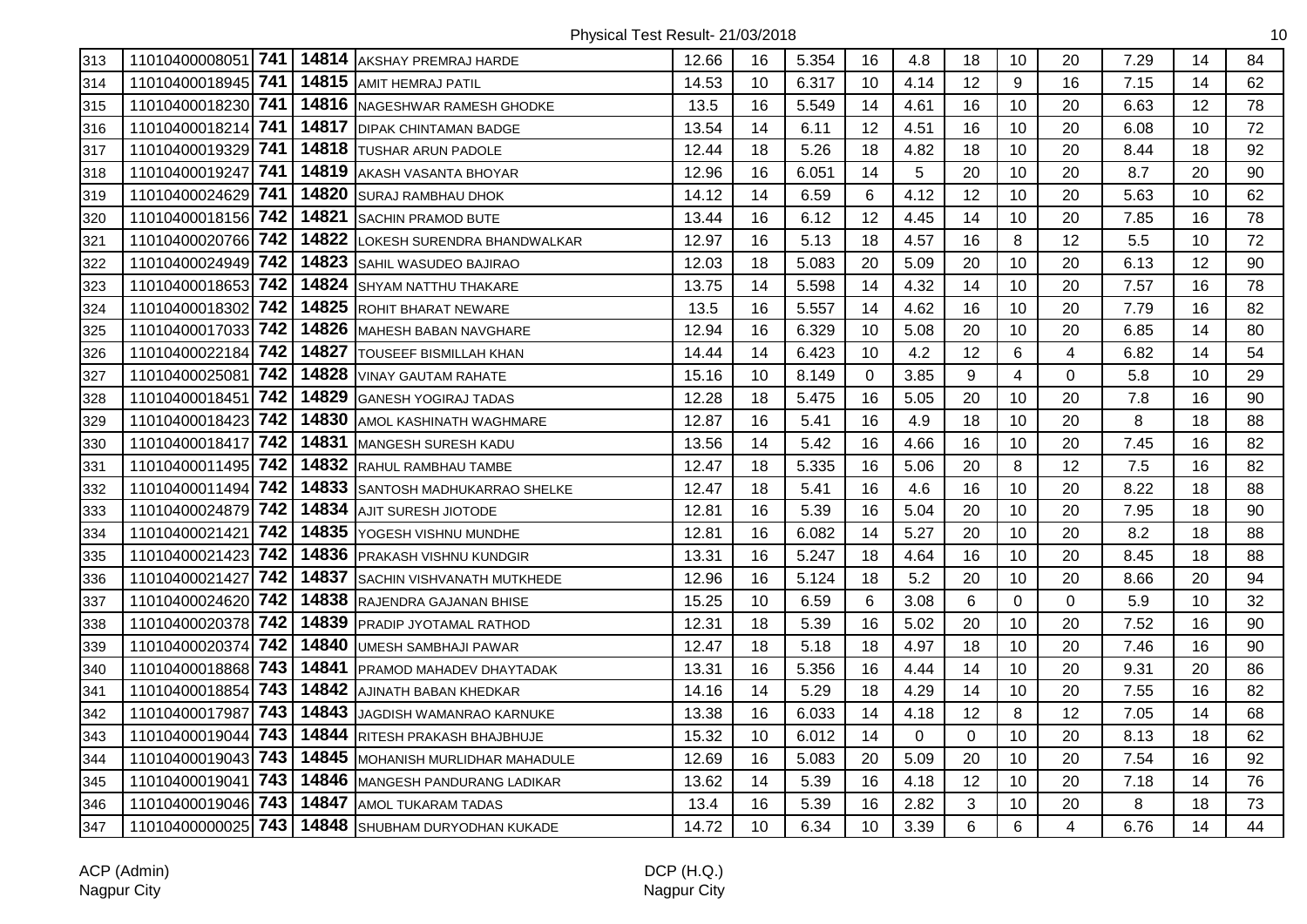| 348 | 11010400009156 743 |     |       | 14849 SHAKIN LALLU SHEIKH          | 12.94 | 16 | 5.59  | 14             | 4.29        | 14          | 10             | 20          | 6.95 | 14       | 78 |
|-----|--------------------|-----|-------|------------------------------------|-------|----|-------|----------------|-------------|-------------|----------------|-------------|------|----------|----|
| 349 | 11010400005498     | 743 | 14850 | <b>SUSHIL BENIRAM MASKARE</b>      | 13.62 | 14 | 5.387 | 16             | 3.52        | 9           | $\overline{7}$ | 8           | 6.83 | 14       | 61 |
| 350 | 11010400021566 743 |     | 14851 | ANKUSH RAMESH WASNIK               | 14.56 | 10 | 6.195 | 12             | 3.87        | 9           | 8              | 12          | 7.23 | 14       | 57 |
| 351 | 11010400020963 743 |     | 14852 | <b>RAKESH RANGNATH BOKADE</b>      | 14.25 | 14 | 6.364 | 10             | 3.92        | 9           | 10             | 20          | 8.6  | 20       | 73 |
| 352 | 11010400020953 743 |     |       | 14853 DEEPAK KESHAVRAO ASARE       | 15.03 | 10 | 6.31  | 10             | 3.82        | 9           | 10             | 20          | 7.8  | 16       | 65 |
| 353 | 11010400024832     | 743 |       | 14854 NILESH SOHANLAL VISHWAKARMA  | 15.97 | 6  | 6.21  | 12             | 3.97        | 9           | 10             | 20          | 6.5  | 12       | 59 |
| 354 | 11010400020102 743 |     |       | 14855 NILESH UDDHAV JADHAV         | 13.34 | 16 | 5.482 | 16             | 4.86        | 18          | 10             | 20          | 8.61 | 20       | 90 |
| 355 | 11010400022338 743 |     | 14856 | KUNAL DNYANESHWAR VILAYATKAR       | 13.91 | 14 | 7.23  | $\overline{2}$ | 4.49        | 14          | 10             | 20          | 7.5  | 16       | 66 |
| 356 | 11010400000701     | 743 | 14857 | <b>AVINASH PURUSHOTTAM MADAVI</b>  | 12.75 | 16 | 6.13  | 12             | 4.77        | 18          | 10             | 20          | 7.53 | 16       | 82 |
| 357 | 11010400000700 743 |     | 14858 | AJAY NARAYAN DHAWALE               | 13.43 | 16 | 5.429 | 16             | 3.91        | 9           | 10             | 20          | 7.92 | 18       | 79 |
| 358 | 11010400016096 743 |     | 14859 | <b>GOPAL BABARAOJI TADAS</b>       | 13.63 | 14 | 6.27  | 12             | 4.57        | 16          | 10             | 20          | 8.25 | 18       | 80 |
| 359 | 11010400012951     | 743 | 14860 | AMOL BHASKARRAO PAWAR              | 13.46 | 16 | 5.42  | 16             | 4.78        | 18          | 10             | 20          | 7.65 | 16       | 86 |
| 360 | 11010400020174     | 744 | 14861 | <b>AVINASH SADASHIV UIKEY</b>      | 13.97 | 14 | 6.054 | 14             | 3.6         | 9           | 10             | 20          | 6.26 | 12       | 69 |
| 361 | 11010400024916 744 |     | 14862 | KULDEEP ASHOK BHALAVI              | AB    | 0  | 9.28  | $\mathbf 0$    | $\mathbf 0$ | $\mathbf 0$ | 4              | $\mathbf 0$ | 7.04 | 14       | 14 |
| 362 | 11010400005591     | 744 |       | 14863 SOHEL JAVED BAIG             | 12.22 | 18 | 5.487 | 16             | 5.1         | 20          | 9              | 16          | 7.64 | 16       | 86 |
| 363 | 11010400019858 744 |     | 14864 | AKASH SUDHAKARRAOJI MANDADE        | 12.04 | 18 | 5.043 | 20             | 5.05        | 20          | 10             | 20          | 7.12 | 14       | 92 |
| 364 | 11010400019872     | 744 | 14865 | AKSHAY MADHUKARJI RANGALE          | 12.87 | 16 | 5.048 | 20             | 5.24        | 20          | 10             | 20          | 6.38 | 12       | 88 |
| 365 | 11010400013459     | 744 | 14866 | AKASH SUDHAKARAO KUPALE            | 12.25 | 18 | 5.287 | 18             | 5.15        | 20          | 10             | 20          | 6.97 | 14       | 90 |
| 366 | 11010400013463     | 744 | 14867 | <b>VIJAY RAMESH TRIPATHI</b>       | 12.41 | 18 | 6.115 | 12             | 5.24        | 20          | 10             | 20          | 8.03 | 18       | 88 |
| 367 | 11010400013448     | 744 | 14868 | <b>SAGAR SANJAY BHURE</b>          | 13.35 | 16 | 6.185 | 12             | 0           | 0           | 10             | 20          | 8.18 | 18       | 66 |
| 368 | 11010400008286 744 |     |       | 14869   DHIRAJ SANJAY GULHANE      | 13.37 | 16 | 5.283 | 18             | 4.95        | 18          | 10             | 20          | 6.82 | 14       | 86 |
| 369 | 11010400023100 744 |     | 14870 | HARISHKUMAR KRUTDAS DAHARIYA       | 14.38 | 14 | 6.135 | 12             | 3.75        | 9           | 10             | 20          | 6.86 | 14       | 69 |
| 370 | 11010400018584     | 744 | 14871 | <b>RAM BHIMRAO MUNDE</b>           | 13.75 | 14 | 5.286 | 18             | 4.57        | 16          | 10             | 20          | 6.7  | 14       | 82 |
| 371 | 11010400020128     | 744 | 14872 | <b>GAUTAM NARSU MUNDE</b>          | 12.75 | 16 | 5.119 | 18             | 5.28        | 20          | 10             | 20          | 8.18 | 18       | 92 |
| 372 | 11010400020237     | 744 | 14873 | <b>PRAKASH BHASKAR MUNDE</b>       | 12.94 | 16 | 5.352 | 16             | 5.05        | 20          | 10             | 20          | 8.98 | 20       | 92 |
| 373 | 11010400020127     | 744 | 14874 | KEDARNATH ASHRUBA LAMB             | 12.59 | 16 | 5.27  | 18             | 5.02        | 20          | 10             | 20          | 9.45 | 20       | 94 |
| 374 | 11010400020130     | 744 | 14875 | <b>GANESH MOKINDA MUNDE</b>        | 13.84 | 14 | 5.463 | 16             | 4.85        | 18          | 9              | 16          | 8.2  | 18       | 82 |
| 375 | 11010400002052     | 744 |       | 14876 NAMDEO PANDURANG WANKHEDE    | 12.54 | 16 | 6.085 | 14             | 4.75        | 18          | 10             | 20          | 8.6  | 20       | 88 |
| 376 | 11010400018925     | 744 |       | 14877 ABHIMANU RAMDAS KHEDKAR      | 14.16 | 14 | 5.31  | 16             | 4.56        | 16          | 9              | 16          | 7.99 | 18       | 80 |
| 377 | 11010400024624     | 744 |       | 14878 ANIKET BHUJANG WADATKAR      | 15.21 | 10 | 7.18  | $\overline{2}$ | 3.77        | 9           | 4              | $\Omega$    | 7.17 | 14       | 35 |
| 378 | 11010400024971     | 744 |       | 14879 PRASHANT GANSHYAM KSHIRSAGAR | 13.31 | 16 | 6.012 | 14             | 3.78        | 9           | 10             | 20          | 7.57 | 16       | 75 |
| 379 | 11010400024865 744 |     | 14880 | PRAMOD MOHANRAO NANDANWAR          | 17.69 | 0  | 9.25  | 0              | 3.33        | 6           | 0              | 0           | 5.62 | 10       | 16 |
| 380 | 11010400022136     | 745 | 14881 | <b>SACHIN GOVIND BHUTTE</b>        | 12.59 | 16 | 5.18  | 18             | 4.97        | 18          | 10             | 20          | 0    | $\Omega$ | 72 |
| 381 | 11010400022143 745 |     | 14882 | DNYANESHWAR VINOD KAGNE            | 12.96 | 16 | 5.34  | 16             | 4.65        | 16          | 10             | 20          | 9.02 | 20       | 88 |
| 382 | 11010400022141     | 745 |       | 14883 SHANKAR MAHAJAN KALE         | 12.94 | 16 | 5.51  | 14             | 4.59        | 16          | 10             | 20          | 8.86 | 20       | 86 |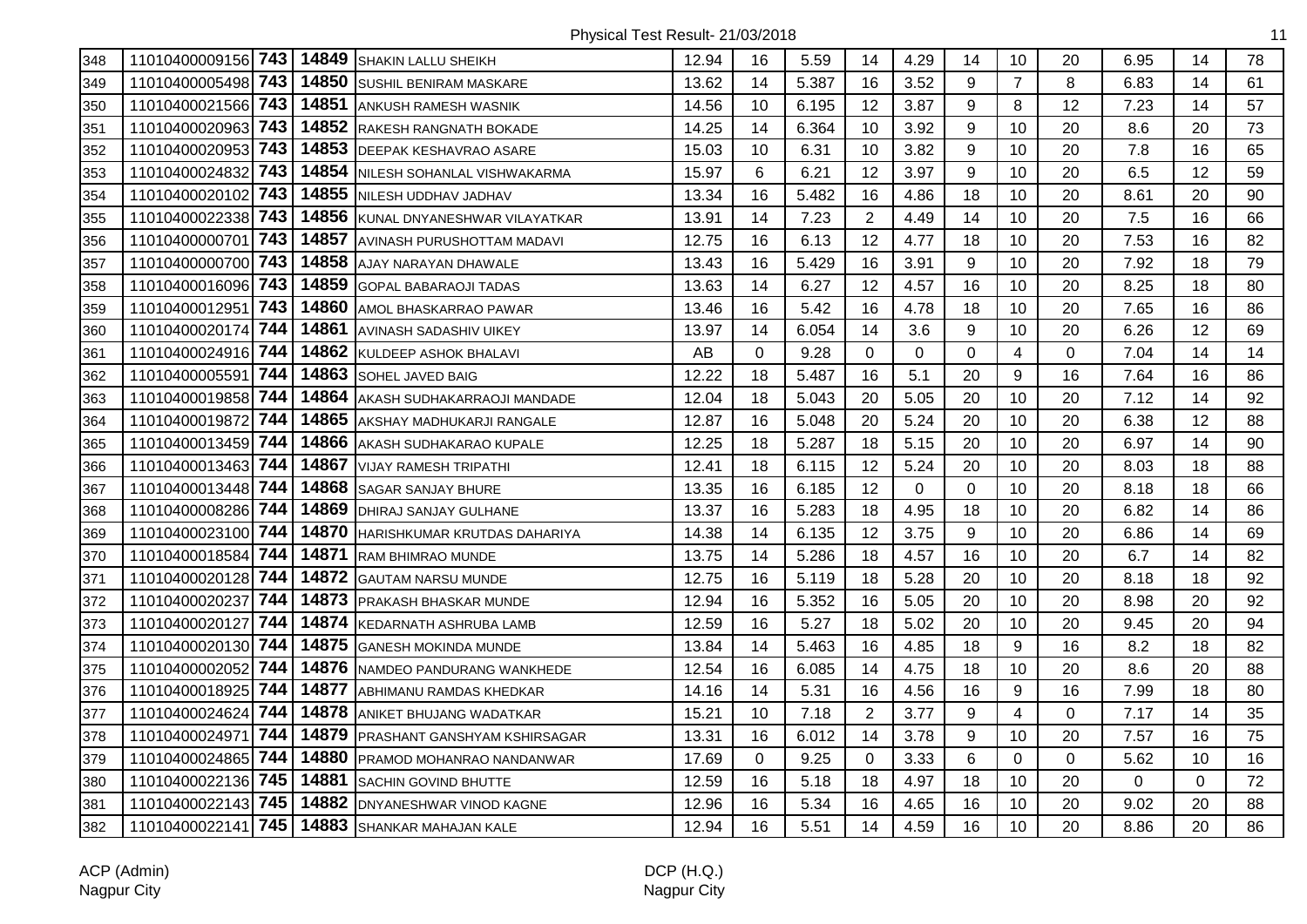| 383 |                       |       | 11010400022139 745   14884 GANGADHAR LAXMAN KETE | 13.41 | 16 | 5.184 | 18             | 3.77 | 9           | 10             | 20       | 7.02 | 14 | 77 |
|-----|-----------------------|-------|--------------------------------------------------|-------|----|-------|----------------|------|-------------|----------------|----------|------|----|----|
| 384 | 11010400000139 745    | 14885 | JITENDRA PRALHAD SAWWALAKHE                      | 12.53 | 16 | 5.23  | 18             | 4.68 | 16          | 10             | 20       | 8.9  | 20 | 90 |
| 385 | 11010400021473 745    | 14886 | <b>AMOL SAKHARAM PACHPOL</b>                     | 12.9  | 16 | 6.019 | 14             | 4.7  | 16          | 10             | 20       | 7.52 | 16 | 82 |
| 386 | 745<br>11010400024964 | 14887 | <b>ISAGAR SUKHDEV LONDHE</b>                     | 16.38 | 6  | 7.33  | 0              | 3.4  | 6           | $\overline{2}$ | $\Omega$ | 6.15 | 12 | 24 |
| 387 | 745<br>11010400018132 |       | 14888 AMIT RAHUL DHADE                           | 14.16 | 14 | 6.01  | 14             | 3.81 | 9           | 9              | 16       | 6.85 | 14 | 67 |
| 388 | 11010400011126 745    |       | 14889 PARAMVIR ASHOK KHOBARE                     | 12.56 | 16 | 6.073 | 14             | 4.43 | 14          | 10             | 20       | 8    | 18 | 82 |
| 389 | 11010400011123 745    |       | 14890 TUSHAR BHASKAR KOTHALKAR                   | 12.59 | 16 | 6.066 | 14             | 4.38 | 14          | 10             | 20       | 6.75 | 14 | 78 |
| 390 | 11010400022090 745    | 14891 | <b>PARMESHWAR MADHAVRAO PEDUJWAR</b>             | 14.25 | 14 | 6.045 | 14             | 4.22 | 12          | 10             | 20       | 6.82 | 14 | 74 |
| 391 | 745<br>11010400024257 |       | 14892 PANDHARI BALAJI SHRIRAME                   | 14.47 | 14 | 6.044 | 14             | 4.24 | 12          | 10             | 20       | 7.18 | 14 | 74 |
| 392 | 745<br>11010400023015 |       | 14893 RAVINDRA WASUDEO DENGE                     | 13.45 | 16 | 6.149 | 12             | 4.6  | 16          | 8              | 12       | 8.22 | 18 | 74 |
| 393 | 745<br>11010400018291 | 14894 | <b>MANGESH ASHOK DESHBHRATAR</b>                 | 12.68 | 16 | 5.21  | 18             | 4.89 | 18          | 10             | 20       | 8.3  | 18 | 90 |
| 394 | 11010400021966 745    |       | 14895 BHAGAVAT ACHUT NAGARGOJE                   | 13.41 | 16 | 5.357 | 16             | 4.33 | 14          | 10             | 20       | 7.75 | 16 | 82 |
| 395 | 11010400024470 745    |       | 14896 KARAN SURESH SAHARE                        | 14.34 | 14 | 7.336 | 0              | 4.31 | 14          | 10             | 20       | 6.6  | 12 | 60 |
| 396 | 11010400018702 745    |       | 14897 MAHESH BHAGWAN MANE                        | 13.4  | 16 | 5.126 | 18             | 4.64 | 16          | 10             | 20       | 7.1  | 14 | 84 |
| 397 | 11010400022124 745    |       | 14898 AMIT KHOKAN MANDAL                         | 13.32 | 16 | 6.12  | 12             | 4.82 | 18          | 10             | 20       | 8.33 | 18 | 84 |
| 398 | 11010400022130 745    |       | 14899 GANESH ARUNRAO SURJUSE                     | 13.37 | 16 | 6.099 | 14             | 4.12 | 12          | 10             | 20       | 6.8  | 14 | 76 |
| 399 | 11010400020944 745    | 14900 | MUKESH BISELAL YADAV                             | 13.4  | 16 | 6.341 | 10             | 3.9  | 9           | 10             | 20       | 6.9  | 14 | 69 |
| 400 | 746<br>11010400024342 | 14901 | <b>SUMIT BHASKAR BHONG</b>                       | 14.94 | 10 | 6.29  | 12             | 4.12 | 12          | 8              | 12       | 7.26 | 14 | 60 |
| 401 | 11010400024713 746    | 14902 | <b>ROSHAN PRAKASH MOHOD</b>                      | 11.97 | 18 | 6.266 | 12             | 5.53 | 20          | 10             | 20       | 8.62 | 20 | 90 |
| 402 | 11010400024708 746    |       | 14903 SACHIN BHIKUAPPA BHAGAWE                   | 13    | 16 | 5.517 | 14             | 5.06 | 20          | 10             | 20       | 7.56 | 16 | 86 |
| 403 | 11010400024712 746    |       | 14904 SUNIL KANTILAL KOLTEKE                     | 13.1  | 16 | 5.334 | 16             | 4.87 | 18          | 10             | 20       | 7.34 | 16 | 86 |
| 404 | 746<br>11010400024892 |       | 14905 SHUBHAM RAMESH SALVE                       | 12.75 | 16 | 5.212 | 18             | 5.3  | 20          | 10             | 20       | 7.75 | 16 | 90 |
| 405 | 11010400024839 746    |       | 14906 NILESH MOHAN LANJEWAR                      | 12.81 | 16 | 5.548 | 14             | 4.05 | 12          | 9              | 16       | 5.91 | 10 | 68 |
| 406 | 746<br>11010400020687 | 14907 | AKABAR PIRU PARSUWALE                            | 13.13 | 16 | 5.122 | 18             | 4.53 | 16          | 10             | 20       | 7.18 | 14 | 84 |
| 407 | 11010400019158 746    |       | 14908 PANKAJ PRAKASH UKEY                        | 13.5  | 16 | 5.248 | 18             | 4.86 | 18          | 10             | 20       | 9.15 | 20 | 92 |
| 408 | 11010400024468 746    |       | 14909 NITIN PRABHU KUTHE                         | 15.19 | 10 | 7.014 | 6              | 3.88 | 9           | 10             | 20       | 6.02 | 10 | 55 |
| 409 | 746<br>11010400024921 |       | 14910 ASHWIN PURANLAL BHAGAT                     | 16    | 6  | 7.21  | $\overline{c}$ | 4.2  | 12          | 8              | 12       | 6    | 10 | 42 |
| 410 | 746<br>11010400008644 |       | 14911 NIKKY KAILASH DONGRE                       | 12.87 | 16 | 5.385 | 16             | 4.79 | 18          | 10             | 20       | 7.38 | 16 | 86 |
| 411 | 11010400020670 746    |       | 14912 AMIT DIPAK CHOURPAGAR                      | 13.41 | 16 | 6.113 | 12             | 4.55 | 16          | 10             | 20       | 7.78 | 16 | 80 |
| 412 | 11010400020385 746    |       | 14913 HIMANSHU RAJENDRA MENDHE                   | 12.69 | 16 | 5.213 | 18             | 4.77 | 18          | 10             | 20       | 7.4  | 16 | 88 |
| 413 | 11010400020398 746    |       | 14914 IRFAN SUBHAN GALAKATU                      | 13.38 | 16 | 5.238 | 18             | 4.79 | 18          | 10             | 20       | 7.56 | 16 | 88 |
| 414 | 746<br>11010400020396 |       | 14915   YOGESH NAMDEO TEKADE                     | 13.1  | 16 | 5.097 | 20             | 5.28 | 20          | 10             | 20       | 7.02 | 14 | 90 |
| 415 | 746<br>11010400018606 |       | 14916 HARIRAM UMRAO DUDHAKAWALE                  | 13.19 | 16 | 5.466 | 16             | 4.8  | 18          | 10             | 20       | 7.7  | 16 | 86 |
| 416 | 11010400019855 746    |       | 14917 SURENDRA PRALHAD BISEN                     | 13.34 | 16 | 5.344 | 16             | 4.9  | 18          | 10             | 20       | 8.13 | 18 | 88 |
| 417 | 11010400024619 746    |       | 14918 KARAN DHIRAJ KHOJAR                        | 16.47 | 6  | 7.13  | $\overline{2}$ | 0    | $\mathbf 0$ | $\mathbf{1}$   | 0        | 5.3  | 8  | 16 |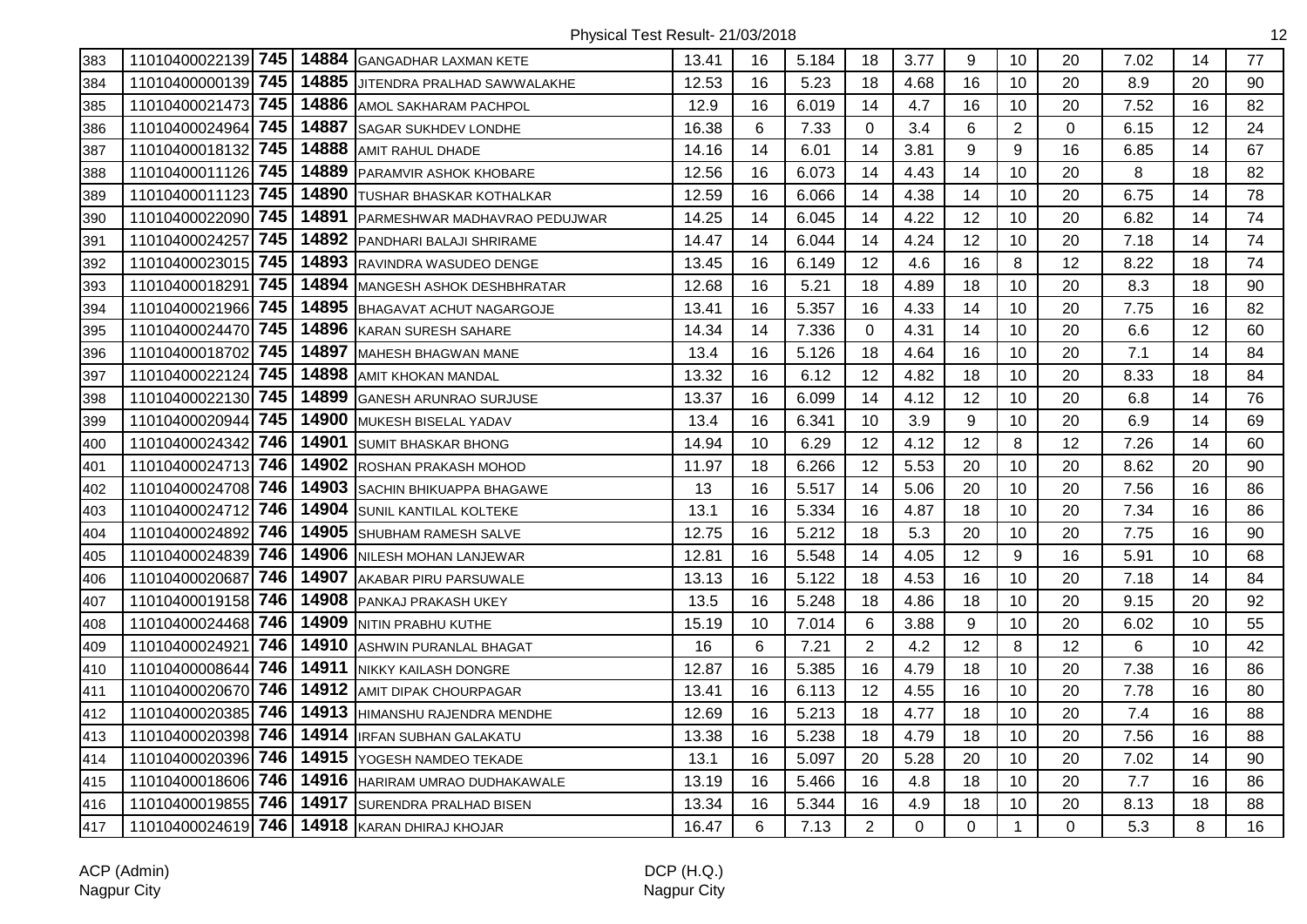| 418 | 11010400007648 746 |     |       | 14919 SIDDHANT MAHAENDRA MOON     | 16.32 | 6  | 7.17  | $\overline{2}$ | 2.86 | 3  | 9              | 16             | 5.3  | 8  | 35 |
|-----|--------------------|-----|-------|-----------------------------------|-------|----|-------|----------------|------|----|----------------|----------------|------|----|----|
| 419 | 11010400021624 746 |     | 14920 | <b>VAIBHAV DILIPRAO LAKADE</b>    | 13.28 | 16 | 6.055 | 14             | 5.2  | 20 | 10             | 20             | 8.05 | 18 | 88 |
| 420 | 11010400011496 747 |     | 14921 | SOMINATH SHIVAJIRAO GHOLAP        | 12.44 | 18 | 5.425 | 16             | 5.29 | 20 | 10             | 20             | 7.45 | 16 | 90 |
| 421 | 11010400024856 747 |     | 14922 | <b>BABASAHEB VIJAY JORVEKAR</b>   | 12.78 | 16 | 5.453 | 16             | 4.62 | 16 | 10             | 20             | 7.68 | 16 | 84 |
| 422 | 11010400024983 747 |     | 14923 | ANIL RAOSAHEB SALAVE              | 13.75 | 14 | 5.475 | 16             | 4.37 | 14 | 10             | 20             | 7.7  | 16 | 80 |
| 423 | 11010400024814 747 |     |       | 14924 BHARAT MADHAV SANAP         | 13.65 | 14 | 6.397 | 10             | 4.37 | 14 | 10             | 20             | 7.32 | 16 | 74 |
| 424 | 11010400023860 747 |     | 14925 | <b>SACHIN BHAURAO MASRAM</b>      | 14.4  | 14 | 6.242 | 12             | 3.69 | 9  | 5              | $\overline{2}$ | 6.7  | 14 | 51 |
| 425 | 11010400020626 747 |     | 14926 | <b>MORESHWAR HOLRAJ KATRE</b>     | 13.68 | 14 | 5.19  | 18             | 4.69 | 16 | 10             | 20             | 7.07 | 14 | 82 |
| 426 | 11010400020841     | 747 | 14927 | PANKAJ ASARAFILAL MAZI            | 12.59 | 16 | 5.49  | 16             | 5.04 | 20 | 10             | 20             | 8.78 | 20 | 92 |
| 427 | 11010400022120 747 |     | 14928 | AMAR DNYANDEO INGLE               | 13.44 | 16 | 5.51  | 14             | 5.02 | 20 | 10             | 20             | 8.71 | 20 | 90 |
| 428 | 11010400024810 747 |     | 14929 | NIKHIL PRADEEP BARSAGADE          | 16.31 | 6  | 5.59  | 14             | 3.21 | 6  | $\overline{4}$ | $\mathbf 0$    | 5.68 | 10 | 36 |
| 429 | 11010400018740 747 |     | 14930 | HIMANSHU DILIPRAO RAUT            | 12.75 | 16 | 5.44  | 16             | 5.16 | 20 | 10             | 20             | 7.52 | 16 | 88 |
| 430 | 11010400018641 747 |     | 14931 | <b>MANGAL TILAK PANDE</b>         | 13.4  | 16 | 5.253 | 18             | 4.4  | 14 | 10             | 20             | 7.53 | 16 | 84 |
| 431 | 11010400018551     | 747 |       | 14932 RITESH WAMANRAO DURGE       | 13.5  | 16 | 7.12  | $\overline{2}$ | 3.23 | 6  | 4              | 0              | 6.01 | 10 | 34 |
| 432 | 11010400018569 747 |     | 14933 | <b>GAURAV KISHORRAO AMBATKAR</b>  | 14.22 | 14 | 5.465 | 16             | 4.2  | 12 | 10             | 20             | 6.56 | 12 | 74 |
| 433 | 11010400023135 747 |     | 14934 | <b>IPRADEEP BALDEO MORE</b>       | 13.57 | 14 | 5.58  | 14             | 4.93 | 18 | 10             | 20             | 9.18 | 20 | 86 |
| 434 | 11010400018479 747 |     | 14935 | PEEYUSH SURESHRAO KATARE          | 13.16 | 16 | 5.53  | 14             | 4.66 | 16 | 10             | 20             | 6.73 | 14 | 80 |
| 435 | 11010400019998 747 |     | 14936 | <b>GAJANAN ASHOK SHRIRAME</b>     | 14.59 | 10 | 6.17  | 12             | 4.05 | 12 | 10             | 20             | 6.18 | 12 | 66 |
| 436 | 11010400009873     | 747 | 14937 | PRASAD VIJAYRAOJI BHAGYAAWANT     | 12.72 | 16 | 6.124 | 12             | 4.9  | 18 | 5              | $\overline{2}$ | 7.1  | 14 | 62 |
| 437 | 11010400018960 747 |     | 14938 | AKSAH GAJANANRAV KHEDKAR          | 12.09 | 18 | 5.53  | 14             | 5.18 | 20 | 10             | 20             | 8.35 | 18 | 90 |
| 438 | 11010400020348 747 |     | 14939 | AKSHAY RAJURAO KUDAVE             | 13.31 | 16 | 6.157 | 12             | 4.43 | 14 | 10             | 20             | 7.92 | 18 | 80 |
| 439 | 11010400020363 747 |     | 14940 | <b>AJAY RAJURAO KUDAVE</b>        | 13.25 | 16 | 6.33  | 10             | 4.36 | 14 | 10             | 20             | 7.43 | 16 | 76 |
| 440 | 11010400020866 748 |     | 14941 | <b>ABHISHEK AMRUTRAO TUPAT</b>    | 12.78 | 16 | 5.34  | 16             | 4.73 | 16 | 10             | 20             | 7.4  | 16 | 84 |
| 441 | 11010400022925     | 748 | 14942 | ABHIJEET SURESHRAO BANTE          | 13.81 | 14 | 6.469 | 10             | 3.92 | 9  | 5              | $\overline{2}$ | 8.57 | 20 | 55 |
| 442 | 11010400022524     | 748 | 14943 | <b>SARANG SUBHASH SAHARE</b>      | 13.5  | 16 | 6.462 | 10             | 4.13 | 12 | 9              | 16             | 7.93 | 18 | 72 |
| 443 | 11010400022228     | 748 | 14944 | <b>DIPAK UDAYSINGH MARASKOLHE</b> | 13.47 | 16 | 5.526 | 14             | 4.1  | 12 | 10             | 20             | 8.13 | 18 | 80 |
| 444 | 11010400007192     | 748 | 14945 | PANDURANG DEVDASJI YELANE         | 12.72 | 16 | 5.248 | 18             | 5.04 | 20 | 10             | 20             | 8.55 | 20 | 94 |
| 445 | 11010400011297     | 748 | 14946 | <b>JITENDRA ASHOK SONWANE</b>     | 13.34 | 16 | 5.514 | 14             | 4.53 | 16 | 9              | 16             | 6.42 | 12 | 74 |
| 446 | 11010400011293 748 |     | 14947 | <b>IMORESHWAR NAMDEO BHAGAT</b>   | 13.56 | 14 | 5.57  | 14             | 4.67 | 16 | 10             | 20             | 6.86 | 14 | 78 |
| 447 | 11010400018858 748 |     | 14948 | <b>GYANDAS DILIP MATRE</b>        | 13.19 | 16 | 5.356 | 16             | 4.7  | 16 | 10             | 20             | 6.5  | 12 | 80 |
| 448 | 11010400019036 748 |     | 14949 | <b>I</b> SANDIP VASUDEO BHUSARI   | 13.19 | 16 | 5.065 | 20             | 5.28 | 20 | 10             | 20             | 7.73 | 16 | 92 |
| 449 | 11010400019037     | 748 | 14950 | <b>SUNIL SHAMRAO PADOLE</b>       | 13.38 | 16 | 5.486 | 16             | 4.23 | 12 | 10             | 20             | 6.78 | 14 | 78 |
| 450 | 11010400011364     | 748 | 14951 | MEGHRAJ LALAJI NAWARE             | 14    | 14 | 5.59  | 14             | 4.58 | 16 | $\overline{7}$ | 8              | 5.9  | 10 | 62 |
| 451 | 11010400018473 748 |     | 14952 | AVINASH DUDHARAM BHENDARKAR       | 13.25 | 16 | 5.13  | 18             | 4.97 | 18 | 10             | 20             | 7.05 | 14 | 86 |
| 452 | 11010400020164 748 |     |       | 14953 HARSHAL MOTHABHAU KOLHE     | 13.66 | 14 | 5.357 | 16             | 4.37 | 14 | 10             | 20             | 4.93 | 8  | 72 |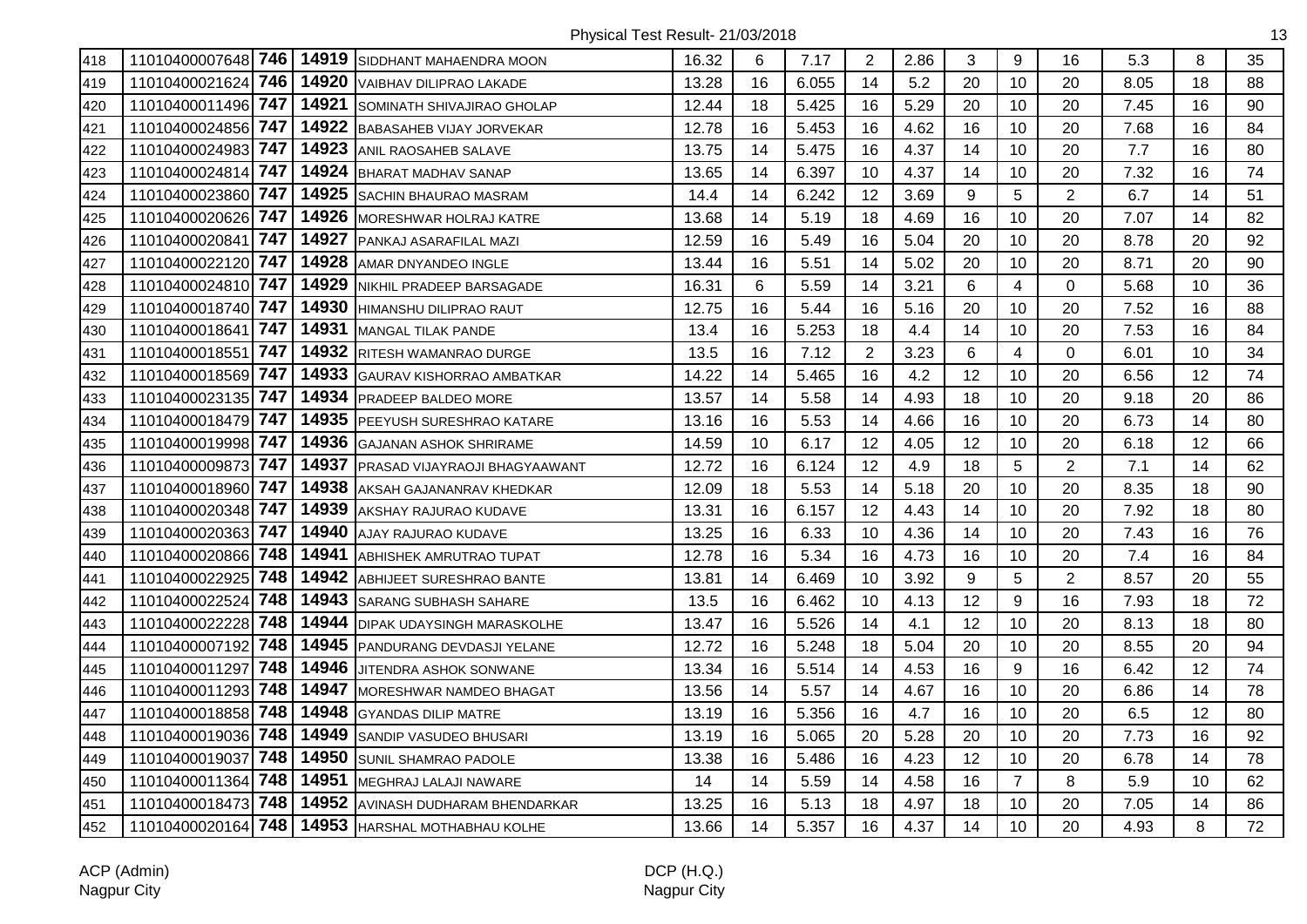| 453 | 11010400022698 748 |     | 14954 | PRASHANT SURESH SALWANE      | 13.68 | 14 | 5.59  | 14             | 3.55        | 9           | 10             | 20 | 7.42           | 16 | 73 |
|-----|--------------------|-----|-------|------------------------------|-------|----|-------|----------------|-------------|-------------|----------------|----|----------------|----|----|
| 454 | 11010400022699     | 748 | 14955 | AMOL ARJUN AUCHARE           | 13.94 | 14 | 6.387 | 10             | 4.55        | 16          | 10             | 20 | 7.11           | 14 | 74 |
| 455 | 11010400018407     | 748 | 14956 | BHASKAR BALAJI DARADE        | 13.25 | 16 | 5.39  | 16             | 4.5         | 16          | 10             | 20 | 8.04           | 18 | 86 |
| 456 | 11010400020467     | 748 | 14957 | SHIVPRASAD NIVRUTTI KHILLARE | 12.72 | 16 | 6.182 | 12             | 4.62        | 16          | 10             | 20 | 7.91           | 18 | 82 |
| 457 | 11010400023349     | 748 | 14958 | <b>MADHAV RUSTUMA KAPSE</b>  | 13.34 | 16 | 6.187 | 12             | 4.45        | 14          | 10             | 20 | 8.29           | 18 | 80 |
| 458 | 11010400003339     | 748 | 14959 | KUNDLIK RAMDAS INGLE         | 13    | 16 | 5.285 | 18             | $\Omega$    | $\mathbf 0$ | 10             | 20 | 7.6            | 16 | 70 |
| 459 | 11010400024853     | 748 | 14960 | <b>UDAY SUPAJI GAWALI</b>    | 14.29 | 14 | 6.341 | 10             | 4.2         | 12          | 10             | 20 | 7.13           | 14 | 70 |
| 460 | 11010400024835 749 |     | 14961 | RAKESH MADHUKARRAO BARAPATRE | 15.18 | 10 | 8.49  | 0              | 3.21        | 6           | 6              | 4  | 5              | 8  | 28 |
| 461 | 11010400019239 749 |     | 14962 | <b>GOPAL PANDIT SURNAR</b>   | 12.68 | 16 | 5.44  | 16             | 5.01        | 20          | 10             | 20 | 7.7            | 16 | 88 |
| 462 | 11010400019257     | 749 | 14963 | PRAKASH VITTHAL SODNAR       | 13.44 | 16 | 5.457 | 16             | 4.5         | 16          | 10             | 20 | 6.85           | 14 | 82 |
| 463 | 11010400019258 749 |     | 14964 | NITIN SANDIPAN DARADE        | 12.63 | 16 | 5.117 | 18             | 5.22        | 20          | 10             | 20 | 6.12           | 12 | 86 |
| 464 | 11010400009935     | 749 | 14965 | YOGESH DIWAKARRAOJI BELE     | 13.41 | 16 | 6.02  | 14             | 4.62        | 16          | 9              | 16 | 7.64           | 16 | 78 |
| 465 | 11010400006985     | 749 | 14966 | VAIBHAV RAMESH WANKHEDE      | 13.16 | 16 | 7.139 | $\overline{2}$ | 4.8         | 18          | 10             | 20 | 8.01           | 18 | 74 |
| 466 | 11010400024521     | 749 | 14967 | <b>VISHAL VITTHAL RAUT</b>   | 12.94 | 16 | 6.016 | 14             | 5.1         | 20          | 10             | 20 | 7.24           | 14 | 84 |
| 467 | 11010400018447     | 749 | 14968 | ANKUSH VINOD KUNTAWAR        | 11.75 | 18 | 5.38  | 16             | 4.92        | 18          | 10             | 20 | 8.77           | 20 | 92 |
| 468 | 11010400006141     | 749 | 14969 | SAGAR RAJESH JUMALE          | 14    | 14 | 6.092 | 14             | 3.68        | 9           | $\overline{7}$ | 8  | 6.99           | 14 | 59 |
| 469 | 11010400018405 749 |     | 14970 | AVINASH DEVRAM NAGPURE       | 13.16 | 16 | 6.254 | 12             | 4.65        | 16          | 10             | 20 | 6.86           | 14 | 78 |
| 470 | 11010400003398 749 |     | 14971 | AAMIRKHAN ASLAMKHAN KHAN     | 16.53 | 2  | 8.353 | $\Omega$       | 3.54        | 9           | 8              | 12 | 6.2            | 12 | 35 |
| 471 | 11010400023228     | 749 | 14972 | MUKESH DILIP SATFALE         | 13.22 | 16 | 6.436 | 10             | 4.98        | 18          | 9              | 16 | 7.91           | 18 | 78 |
| 472 | 11010400024610     | 749 | 14973 | MANISH SUBHASHRAO MANDRE     | 13.25 | 16 | 5.442 | 16             | 4.55        | 16          | 10             | 20 | 7.57           | 16 | 84 |
| 473 | 11010400009237     | 749 | 14974 | ROSHAN MADHUKARRAO KAWALE    | 12.37 | 18 | 5.27  | 18             | 4.9         | 18          | 10             | 20 | 7.8            | 16 | 90 |
| 474 | 11010400001391     | 749 | 14975 | DURGADAS SHAMRAO DEVHARE     | 12.32 | 18 | 5.51  | 14             | 5.12        | 20          | 10             | 20 | 8.15           | 18 | 90 |
| 475 | 11010400015989 749 |     | 14976 | AKASH UTTAM SHINDE           | 13.78 | 14 | 5.074 | 20             | 4.54        | 16          | 10             | 20 | 6.94           | 14 | 84 |
| 476 | 11010400024780 749 |     | 14977 | RAHUL EKNATH MAHALLE         | 13.34 | 16 | 6.43  | 10             | 4.75        | 18          | 6              | 4  | 6.86           | 14 | 62 |
| 477 | 11010400002689     | 749 | 14978 | KUNAL KISAN NARWADE          | 12.62 | 16 | 6.025 | 14             | 4.76        | 18          | 10             | 20 | 8.22           | 18 | 86 |
| 478 | 11010400002690 749 |     | 14979 | ANIL PANDURANG WAGHMARE      | 13.18 | 16 | 5.27  | 18             | 5.04        | 20          | 10             | 20 | 7.55           | 16 | 90 |
| 479 | 11010400024963     | 749 | 14980 | JAYARAM AMBADAS CHOTHE       | 14.56 | 10 | 7.04  | 6              | 4.06        | 12          | 8              | 12 | $\overline{7}$ | 14 | 54 |
| 480 | 11010400023037     | 750 | 14981 | KIRAN DYANESHWAR BANTE       | 13.18 | 16 | 6.275 | 12             | $\mathbf 0$ | $\mathbf 0$ | 10             | 20 | 7.25           | 14 | 62 |
| 481 | 11010400023025     | 750 | 14982 | <b>VIJAY ARUNRAO KHODE</b>   | 14.13 | 14 | 6.358 | 10             | 4.08        | 12          | 8              | 12 | 7.43           | 16 | 64 |
| 482 | 11010400023045 750 |     | 14983 | ANIKET RAMESH CHANDANBATWE   | 13    | 16 | 5.47  | 16             | 4.95        | 18          | 10             | 20 | 8.08           | 18 | 88 |
| 483 | 11010400019141     | 750 | 14984 | TUSHAR RAMESH CHINCHULKAR    | 14.63 | 10 | 5.566 | 14             | 4.16        | 12          | 10             | 20 | 6.8            | 14 | 70 |
| 484 | 11010400021967     | 750 | 14985 | EKNATH SAMBHAJI NAGARGOJE    | 13.94 | 14 | 6.014 | 14             | 4.57        | 16          | 10             | 20 | 8.67           | 20 | 84 |
| 485 | 11010400019367     | 750 | 14986 | SAMIR SUNIL YADAV            | 13.84 | 14 | 6.167 | 12             | 4.72        | 16          | $\overline{7}$ | 8  | 5.35           | 8  | 58 |
| 486 | 11010400024871     | 750 | 14987 | VISHAL HARERAMJI PRASAD      | 15    | 10 | 6.043 | 14             | 3.72        | 9           | 10             | 20 | 6.14           | 12 | 65 |
| 487 | 11010400022968     | 750 | 14988 | GAURAV WAMANRAO GOHATRE      | 13.91 | 14 | 5.439 | 16             | 4.12        | 12          | 10             | 20 | 7.3            | 16 | 78 |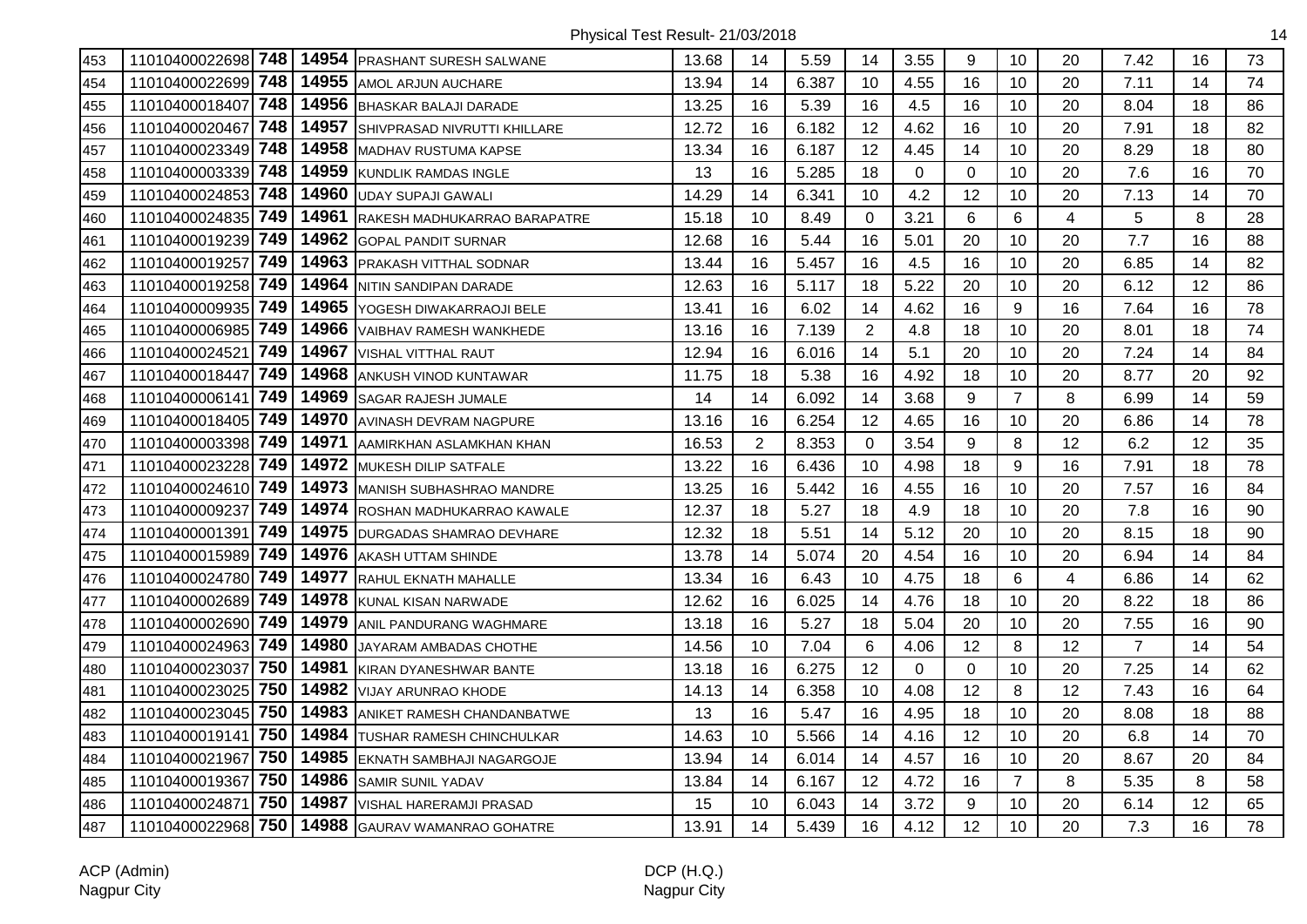| 488 | 11010400022956 750 |     | 14989 | <b>MAHESH DEVIDAS PATMASE</b>       | 13.25 | 16 | 5.23  | 18             | 4.93 | 18 | 10             | 20                       | 7.45           | 16       | 88 |
|-----|--------------------|-----|-------|-------------------------------------|-------|----|-------|----------------|------|----|----------------|--------------------------|----------------|----------|----|
| 489 | 11010400019241     | 750 | 14990 | SANJAY DHANRAJJI WAGHAYE            | 12.43 | 18 | 5.552 | 14             | 5.23 | 20 | 10             | 20                       | 6.42           | 12       | 84 |
| 490 | 11010400014729     | 750 | 14991 | MURLIDHAR MAHADEVNATH SHINDE        | 12.78 | 16 | 5.45  | 16             | 4.52 | 16 | 10             | 20                       | 6.33           | 12       | 80 |
| 491 | 11010400018871     | 750 | 14992 | <b>DEVENDRA SAMBHAJI GAIDHANI</b>   | 13.38 | 16 | 5.397 | 16             | 4.93 | 18 | 10             | 20                       | 7.92           | 18       | 88 |
| 492 | 11010400016140 750 |     | 14993 | <b>AMIT DEVIDAS ABHARE</b>          | 12.97 | 16 | 6.261 | 12             | 5.1  | 20 | 10             | 20                       | 6.98           | 14       | 82 |
| 493 | 11010400024001     | 750 |       | 14994 SACHIN BALASAHEB PATKAL       | 13.19 | 16 | 5.48  | 16             | 4.96 | 18 | 10             | 20                       | 8.52           | 20       | 90 |
| 494 | 11010400024009     | 750 | 14995 | <b>BHAURAO ABHIMAN POPALE</b>       | 12.47 | 18 | 5.311 | 16             | 5.15 | 20 | 10             | 20                       | 7.95           | 18       | 92 |
| 495 | 11010400020355     | 750 | 14996 | ANIKET TUKARAM KALE                 | 13.43 | 16 | 5.59  | 14             | 4.43 | 14 | $\overline{7}$ | 8                        | 6.4            | 12       | 64 |
| 496 | 11010400023659 750 |     | 14997 | MAHESH DEVRAO MUKNAR                | 13.63 | 14 | 5.334 | 16             | 4.28 | 14 | 10             | 20                       | 7.3            | 16       | 80 |
| 497 | 11010400024715     | 750 | 14998 | SHUBHAM GHANSHYAM SELOKAR           | 14.47 | 14 | 7.148 | $\overline{2}$ | 3.32 | 6  | $\mathbf 1$    | 0                        | 5.3            | 8        | 30 |
| 498 | 11010400023734     | 750 | 14999 | AMOL NATTHU NIKHADE                 | 14.47 | 14 | 5.569 | 14             | 4.17 | 12 | 10             | 20                       | 6.79           | 14       | 74 |
| 499 | 11010400023758     | 750 | 15000 | MITHUN KUNDLIK SAHARE               | 17.66 | 0  | 7.574 | 0              | 3.3  | 6  | 6              | $\overline{\mathcal{A}}$ | 6.22           | 12       | 22 |
| 500 | 11010400004908 751 |     | 15001 | <b>UMESH SADASHIV KAWARE</b>        | 14.5  | 14 | 6.25  | 12             | 4.17 | 12 | 10             | 20                       | 7.05           | 14       | 72 |
| 501 | 11010400024829 751 |     | 15002 | ANMOL BHAJANLAL PATLE               | 12.72 | 16 | 5.372 | 16             | 5    | 20 | 10             | 20                       | 6.25           | 12       | 84 |
| 502 | 11010400024975 751 |     | 15003 | <b>VISHAL ARUNRAO THAKARE</b>       | 13.97 | 14 | 6.552 | 6              | 4.11 | 12 | 10             | 20                       | 6.49           | 12       | 64 |
| 503 | 11010400005429 751 |     | 15004 | <b>ROSHAN SURESH PILLEWAN</b>       | 13.31 | 16 | 6.055 | 14             | 4.39 | 14 | 10             | 20                       | 7.21           | 14       | 78 |
| 504 | 11010400024326 751 |     | 15005 | PANKAJKUMAR NILKANTH PANCHAL        | 13.63 | 14 | 5.429 | 16             | 3.9  | 9  | 9              | 16                       | 8.22           | 18       | 73 |
| 505 | 11010400024321     | 751 | 15006 | <b>MAHESH BALAJI KENDRE</b>         | 13.41 | 16 | 5.12  | 18             | 4.65 | 16 | 8              | 12                       | 6.91           | 14       | 76 |
| 506 | 11010400025045     | 751 | 15007 | NAYAN PUNDLIK GHORMADE              | 13.62 | 14 | 5.33  | 16             | 0    | 0  | 10             | 20                       | 6.77           | 14       | 64 |
| 507 | 11010400025031     | 751 | 15008 | PREM SUDHAKARRAOJI KAKADE           | 13.75 | 14 | 6.08  | 14             | 4.63 | 16 | 10             | 20                       | 7.95           | 18       | 82 |
| 508 | 11010400025042 751 |     |       | 15009 SAGAR DADARAO GHORMADE        | 12.75 | 16 | 5.36  | 16             | 5.18 | 20 | 10             | 20                       | 6.87           | 14       | 86 |
| 509 | 11010400011537     | 751 |       | 15010 RANJEETKUMAR PRITILAL GAUTAM  | 13.57 | 14 | 5.257 | 18             | 4.7  | 16 | 10             | 20                       | 6.37           | 12       | 80 |
| 510 | 11010400022206 751 |     | 15011 | AMOL DEVAJI DEORE                   | 13.07 | 16 | 5.329 | 16             | 4.95 | 18 | 10             | 20                       | 8.55           | 20       | 90 |
| 511 | 11010400022234     | 751 |       | 15012 SAMADHAN NAMDEO PATIL         | 13.06 | 16 | 5.43  | 16             | 5    | 20 | 10             | 20                       | 8.83           | 20       | 92 |
| 512 | 11010400023705 751 |     |       | 15013 NARESH BINNILAL MARASKOLHE    | 12.31 | 18 | 5.33  | 16             | 5.12 | 20 | 10             | 20                       | 7.96           | 18       | 92 |
| 513 | 11010400021065     | 751 | 15014 | <b>RAJU KISAN POHANKAR</b>          | 13.44 | 16 | 5.22  | 18             | 4.83 | 18 | 10             | 20                       | 6.88           | 14       | 86 |
| 514 | 11010400017560 751 |     | 15015 | NAGESH GHANSHYAM MANGARE            | 19.38 | 0  | 7.52  | 0              | 3.58 | 9  | 4              | 0                        | 7.08           | 14       | 23 |
| 515 | 11010400019439 751 |     |       | 15016 KHIROJ MAROTI DHEKALE         | 14.15 | 14 | 5.589 | 14             | 3.87 | 9  | 8              | 12                       | 8.13           | 18       | 67 |
| 516 | 11010400023522     | 751 |       | 15017 KRUSHNA NAMDEO KAKDE          | 14.03 | 14 | 6.072 | 14             | 4.22 | 12 | 10             | 20                       | 7.03           | 14       | 74 |
| 517 | 11010400021768 751 |     |       | 15018 SANDEEP ARUN GAIKWAD          | 14.65 | 10 | 5.23  | 18             | 3.68 | 9  | 10             | 20                       | $6\phantom{1}$ | 10       | 67 |
| 518 | 11010400024701     | 751 |       | 15019 PRADIP VISHNU RATHOD          | 12.47 | 18 | 5.31  | 16             | 4.86 | 18 | 10             | 20                       | 7.45           | 16       | 88 |
| 519 | 11010400011550 751 |     | 15020 | <b>ABHISHEK SHRAWANKUMAR TIWARI</b> | 12.4  | 18 | 6.095 | 14             | 4.48 | 14 | 9              | 16                       | 7.72           | 16       | 78 |
| 520 | 11010400019382 752 |     | 15021 | <b>SWAPNIL SURDAS CHAUDHARI</b>     | 15.5  | 10 | 6.29  | 12             | 3.66 | 9  | 10             | 20                       | 0              | $\Omega$ | 51 |
| 521 | 11010400018205 752 |     | 15022 | RAVINDRA HARIBHAU KHALATE           | 13.97 | 14 | 5.41  | 16             | 4.23 | 12 | 10             | 20                       | 7.94           | 18       | 80 |
| 522 | 11010400018198 752 |     | 15023 | <b>VIKRAM BABASAHEB BHAWAR</b>      | 13.72 | 14 | 5.459 | 16             | 4.31 | 14 | 10             | 20                       | 8.6            | 20       | 84 |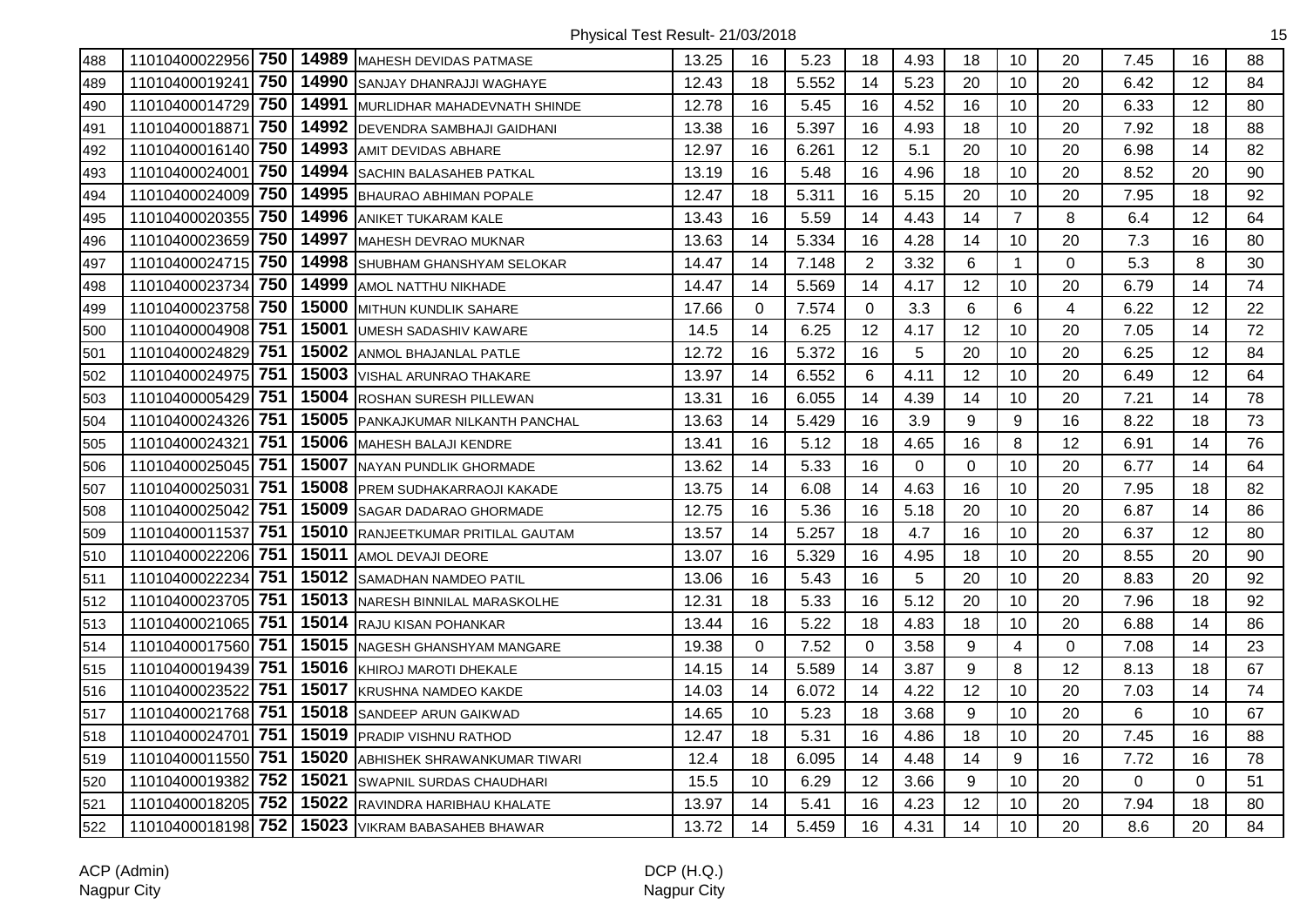| 523 |                    |     |       | 11010400018335 752   15024 DIPAK BABAN LALSARE | 13.4  | 16 | 5.156 | 18          | 4.54 | 16           | 10             | 20          | 6.95 | 14 | 84 |
|-----|--------------------|-----|-------|------------------------------------------------|-------|----|-------|-------------|------|--------------|----------------|-------------|------|----|----|
| 524 | 11010400019662 752 |     | 15025 | NITIN DATTATRAY KHONDE                         | 12.16 | 18 | 5.269 | 18          | 4.85 | 18           | 10             | 20          | 8.05 | 18 | 92 |
| 525 | 11010400019645 752 |     | 15026 | VITTHAL MANOHAR KHONDE                         | 12.93 | 16 | 5.27  | 18          | 4.81 | 18           | 10             | 20          | 7.95 | 18 | 90 |
| 526 | 11010400019651     | 752 | 15027 | SACHIN SHALIKARAM KHONDE                       | 12.25 | 18 | 5.348 | 16          | 5.49 | 20           | 10             | 20          | 7.88 | 16 | 90 |
| 527 | 11010400018191     | 752 | 15028 | <b>GANESH ARUN RAGAD</b>                       | 12.87 | 16 | 5.169 | 18          | 5.09 | 20           | $\overline{7}$ | 8           | 7.13 | 14 | 76 |
| 528 | 11010400024694 752 |     | 15029 | <b>MANGESH ASHOKRAO THOMBRE</b>                | 14.88 | 10 | 6.53  | 6           | 3.29 | 6            | 5              | 2           | 6.07 | 10 | 34 |
| 529 | 11010400022672 752 |     | 15030 | AYUB SHERKHAN PATHAN                           | 13.43 | 16 | 5.334 | 16          | 4.54 | 16           | 10             | 20          | 7.23 | 14 | 82 |
| 530 | 11010400022774 752 |     | 15031 | ANANDA BALAJI GHUGE                            | 12.84 | 16 | 5.11  | 18          | 4.29 | 14           | 10             | 20          | 8.45 | 18 | 86 |
| 531 | 11010400023108 752 |     | 15032 | AMOL CHANDU DIPKE                              | 13.06 | 16 | 5.19  | 18          | 4.6  | 16           | 10             | 20          | 6.54 | 12 | 82 |
| 532 | 11010400018823 752 |     | 15033 | NILESH BANDU BHOYAR                            | 11.87 | 18 | 5.247 | 18          | 5.4  | 20           | 10             | 20          | 7.8  | 16 | 92 |
| 533 | 11010400018852     | 752 | 15034 | KAILAS DADARAM DAHARE                          | 13.06 | 16 | 5.252 | 18          | 4.81 | 18           | 10             | 20          | 7.02 | 14 | 86 |
| 534 | 11010400018808 752 |     | 15035 | <b>GOPAL VASUDEO LOHARE</b>                    | 12.78 | 16 | 5.26  | 18          | 5.02 | 20           | 10             | 20          | 8.78 | 20 | 94 |
| 535 | 11010400024862 752 |     | 15036 | AKSHAY JOGESH KHANDARE                         | 14.38 | 14 | 7.03  | 6           | 2.88 | 3            | $\mathbf 0$    | 0           | 5.1  | 8  | 31 |
| 536 | 11010400018865 752 |     | 15037 | <b>TULSHIRAM RAMKISHAN MUNDE</b>               | 14.68 | 10 | 7.462 | $\mathbf 0$ | 2.55 | $\mathbf{3}$ | $\mathbf 0$    | $\mathbf 0$ | 4.94 | 8  | 21 |
| 537 | 11010400019601 752 |     | 15038 | ARVIND ARJUN PATTHE                            | 12.66 | 16 | 5.487 | 16          | 5.28 | 20           | 10             | 20          | 8.28 | 18 | 90 |
| 538 | 11010400011972 752 |     | 15039 | <b>HASIN KUWARLAL KAWALE</b>                   | 13.47 | 16 | 5.248 | 18          | 3.64 | 9            | 10             | 20          | 6.28 | 12 | 75 |
| 539 | 11010400021275 752 |     | 15040 | TIRUPATI RAWAN RATHOD                          | 12.68 | 16 | 5.281 | 18          | 5.13 | 20           | 10             | 20          | 7.54 | 16 | 90 |
| 540 | 11010400024859 753 |     | 15041 | YOGESH NINAII TAYADE                           | 13.09 | 16 | 6.074 | 14          | 4.84 | 18           | 10             | 20          | 7.95 | 18 | 86 |
| 541 | 11010400024938 753 |     | 15042 | SHAILENDRA NINAJI TAYADE                       | 13.28 | 16 | 5.492 | 16          | 4.95 | 18           | 10             | 20          | 6.74 | 14 | 84 |
| 542 | 11010400018968 753 |     | 15043 | SAGAR ASHOK DESHMUKH                           | 13.09 | 16 | 5.322 | 16          | 4.6  | 16           | 10             | 20          | 8.04 | 18 | 86 |
| 543 | 11010400018978 753 |     | 15044 | AVINASH SANJAY BHOR                            | 13.6  | 14 | 5.472 | 16          | 4.96 | 18           | 10             | 20          | 8.2  | 18 | 86 |
| 544 | 11010400004786 753 |     | 15045 | <b>RAHUL NAGNATH GARJE</b>                     | 14.28 | 14 | 6.29  | 12          | 4.08 | 12           | $\overline{7}$ | 8           | 8.78 | 20 | 66 |
| 545 | 11010400004787 753 |     | 15046 | <b>PRAMOD NAVNATH GARJE</b>                    | 12.84 | 16 | 5.367 | 16          | 4.75 | 18           | 10             | 20          | 9.19 | 20 | 90 |
| 546 | 11010400019769 753 |     | 15047 | SACHIN SHANKAR ATHARE                          | 12.72 | 16 | 5.299 | 18          | 5.1  | 20           | 10             | 20          | 8.37 | 18 | 92 |
| 547 | 11010400019710 753 |     | 15048 | SOMNATH VISHNU KEDAR                           | 12.75 | 16 | 5.228 | 18          | 5.14 | 20           | 10             | 20          | 8.37 | 18 | 92 |
| 548 | 11010400019695 753 |     | 15049 | SATISH GAHININATH KHEDKAR                      | 12.5  | 18 | 5.19  | 18          | 4.5  | 16           | 10             | 20          | 8.27 | 18 | 90 |
| 549 | 11010400019722     | 753 | 15050 | RAMESH AJINATH KHEDKAR                         | 13.41 | 16 | 5.49  | 16          | 4.16 | 12           | 10             | 20          | 7.55 | 16 | 80 |
| 550 | 11010400019682     | 753 | 15051 | BHANUDAS MAHADEV JAYBHAYE                      | 12.71 | 16 | 5.16  | 18          | 4.95 | 18           | 10             | 20          | 8.04 | 18 | 90 |
| 551 | 11010400019327     | 753 | 15052 | <b>IDIPAK VISHNU FUNDE</b>                     | 13.03 | 16 | 5.27  | 18          | 5.08 | 20           | 10             | 20          | 9.02 | 20 | 94 |
| 552 | 11010400019336 753 |     | 15053 | SHRIKANT DNYANDEO FUNDE                        | 12.28 | 18 | 5.22  | 18          | 4.57 | 16           | 10             | 20          | 7.37 | 16 | 88 |
| 553 | 11010400019068 753 |     | 15054 | <b>VIVEK GHANSHYAM MENDHEKAR</b>               | 13.13 | 16 | 5.37  | 16          | 4.59 | 16           | 10             | 20          | 6.93 | 14 | 82 |
| 554 | 11010400019033 753 |     | 15055 | AMIT MADHUKAR HADGE                            | 13.03 | 16 | 5.38  | 16          | 4.39 | 14           | 10             | 20          | 6.71 | 14 | 80 |
| 555 | 11010400006973 753 |     | 15056 | SYEDMATEENQADRI SYEDJAVEDQADRI QADRI           | 14.09 | 14 | 6.18  | 12          | 4    | 12           | 10             | 20          | 8.23 | 18 | 76 |
| 556 | 11010400020898 753 |     | 15057 | MAYUR KAMALKISHOR DOLARE                       | 12    | 18 | 5.11  | 18          | 5.11 | 20           | 10             | 20          | 7.6  | 16 | 92 |
| 557 | 11010400024932 753 |     |       | 15058 PANKAJ SEWAKRAM WADE                     | 13.5  | 16 | 6.36  | 10          | 4.39 | 14           | $\overline{7}$ | 8           | 7.45 | 16 | 64 |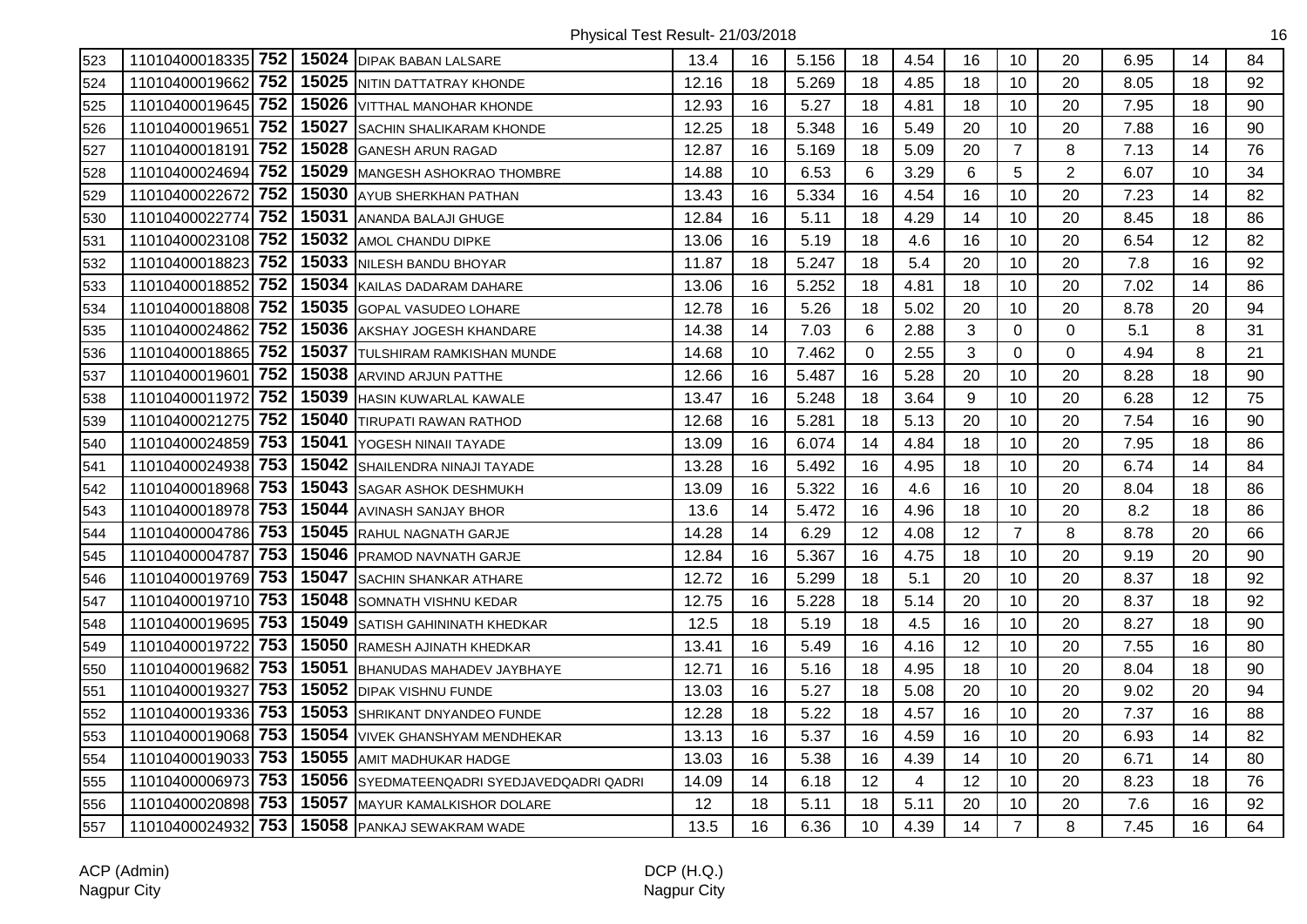| 558 | 11010400020567 753 |     | 15059 | <b>KARANSING DEVSING BHAVATE</b>  | 13.34  | 16 | 5.31  | 16          | 4.65 | 16 | $\overline{7}$ | 8        | 7.64 | 16       | 72 |
|-----|--------------------|-----|-------|-----------------------------------|--------|----|-------|-------------|------|----|----------------|----------|------|----------|----|
| 559 | 11010400024688 753 |     | 15060 | RAHUL RAMESHRAO PIMPALE           | 14.66  | 10 | 6.429 | 10          | 3.07 | 6  | $\Omega$       | $\Omega$ | 6.15 | 12       | 38 |
| 560 | 11010400024261     | 754 | 15061 | AJAY SHANKARRAO THAKARE           | 13.4   | 16 | 5.196 | 18          | 4.87 | 18 | 10             | 20       | 6.95 | 14       | 86 |
| 561 | 11010400024273 754 |     | 15062 | SAGAR LAXMAN LAD                  | 13.69  | 14 | 5.59  | 14          | 4.43 | 14 | 10             | 20       | 7.62 | 16       | 78 |
| 562 | 11010400019137 754 |     | 15063 | VIKRAM WAMAN NIMBARTE             | 11.65  | 18 | 5.112 | 18          | 5.1  | 20 | 10             | 20       | 8.19 | 18       | 94 |
| 563 | 11010400019171     | 754 | 15064 | KAILASH DILIP KINARKAR            | 13.22  | 16 | 5.197 | 18          | 4.7  | 16 | 10             | 20       | 8.2  | 18       | 88 |
| 564 | 11010400019185 754 |     | 15065 | AVINASH BHASKAR SHENDE            | 12.63  | 16 | 5.13  | 18          | 4.85 | 18 | 10             | 20       | 6.97 | 14       | 86 |
| 565 | 11010400019168 754 |     | 15066 | ASHISH MADHUKAR MARWADE           | 12.25  | 18 | 5.052 | 20          | 4.9  | 18 | 10             | 20       | 8.52 | 20       | 96 |
| 566 | 11010400019143 754 |     | 15067 | SANDEEP UTTAM THAWAKAR            | 12.47  | 18 | 5.229 | 18          | 5.1  | 20 | 10             | 20       | 0    | $\Omega$ | 76 |
| 567 | 11010400019154     | 754 | 15068 | <b>MOSAM UTTAM THAWAKAR</b>       | 11.97  | 18 | 5.014 | 20          | 5.25 | 20 | 10             | 20       | 7.39 | 16       | 94 |
| 568 | 11010400019219 754 |     | 15069 | <b>ROSHAN ARUN BORKAR</b>         | 12.66  | 16 | 5.215 | 18          | 5.01 | 20 | 10             | 20       | 7.41 | 16       | 90 |
| 569 | 11010400019224     | 754 | 15070 | VINOD GAJANAN BORKAR              | 11.62  | 18 | 5.096 | 20          | 5.05 | 20 | 10             | 20       | 8.23 | 18       | 96 |
| 570 | 11010400025003 754 |     | 15071 | <b>PRAFUL SITRAM SANKE</b>        | 13.41  | 16 | 5.253 | 18          | 4.86 | 18 | 9              | 16       | 6.17 | 12       | 80 |
| 571 | 11010400020379 754 |     | 15072 | AMIT SHIVCHARAN DIWATE            | 13.03  | 16 | 5.338 | 16          | 5.13 | 20 | 10             | 20       | 6.69 | 12       | 84 |
| 572 | 11010400020093 754 |     | 15073 | <b>PRABHAKAR BHAGWAN SUDEWAD</b>  | 13.15  | 16 | 5.315 | 16          | 4.7  | 16 | 10             | 20       | 7.92 | 18       | 86 |
| 573 | 11010400020082     | 754 | 15074 | <b>GOVIND VITTHAL KAMALE</b>      | 12.47  | 18 | 5.059 | 20          | 5.2  | 20 | 10             | 20       | 8.17 | 18       | 96 |
| 574 | 11010400020075 754 |     | 15075 | <b>VENKATI MADHAV JADHAV</b>      | 13.31  | 16 | 5.38  | 16          | 4.9  | 18 | 10             | 20       | 8.07 | 18       | 88 |
| 575 | 11010400020383     | 754 | 15076 | ANIL BALAJI REHPADE               | 14.15  | 14 | 6.042 | 14          | 4.57 | 16 | 9              | 16       | 6.47 | 12       | 72 |
| 576 | 11010400021996 754 |     | 15077 | <b>RUPESH CHHATRAPAL RAHATE</b>   | 15.28  | 10 | 6.557 | 6           | 3.39 | 6  | 6              | 4        | 5.52 | 10       | 36 |
| 577 | 11010400024515 754 |     | 15078 | SANAMKUMAR SAJAN SINGH            | 14.79  | 10 | 6.112 | 12          | 3.05 | 6  | 10             | 20       | 5.96 | 10       | 58 |
| 578 | 11010400024626 754 |     | 15079 | AKASH VIJAY NAGPURE               | 14.78  | 10 | 6.15  | 12          | 3.96 | 9  | $\overline{7}$ | 8        | 6.73 | 14       | 53 |
| 579 | 11010400018571     | 754 | 15080 | <b>MAHESH SHESHRAO MASKE</b>      | 12.97  | 16 | 5.467 | 16          | 4.77 | 18 | 10             | 20       | 7.81 | 16       | 86 |
| 580 | 11010400022931     | 755 | 15081 | RAJENDRA BHIMRAO KUMBHALWAR       | 12.82  | 16 | 6.025 | 14          | 4.45 | 14 | 10             | 20       | 6.77 | 14       | 78 |
| 581 | 11010400018548 755 |     | 15082 | SURAJ BANDUJI MANE                | 14.34  | 14 | 6.42  | 10          | 4.28 | 14 | 10             | 20       | 7.28 | 14       | 72 |
| 582 | 11010400022953 755 |     | 15083 | VIKAS DURYODHAN WAKODE            | 12.53  | 16 | 5.044 | 20          | 4.92 | 18 | 10             | 20       | 7.95 | 18       | 92 |
| 583 | 11010400024383     | 755 | 15084 | <b>VIVEK SURESH AMBHORE</b>       | 12.09  | 18 | 5.227 | 18          | 4.7  | 16 | 10             | 20       | 8.4  | 18       | 90 |
| 584 | 11010400024400 755 |     | 15085 | NIKHIL GOPAL BOBADE               | 12.56  | 16 | 5.19  | 18          | 5.25 | 20 | 10             | 20       | 8.13 | 18       | 92 |
| 585 | 11010400024703 755 |     | 15086 | <b>NILESH DILIP GAIKWAD</b>       | 14.78  | 10 | 8.22  | $\mathbf 0$ | 3.05 | 6  | 6              | 4        | 7.05 | 14       | 34 |
| 586 | 11010400024267 755 |     | 15087 | <b>RAHUL SHRIKRUSHNA SHIURKAR</b> | 13.72  | 14 | 5.488 | 16          | 4.2  | 12 | 10             | 20       | 6.35 | 12       | 74 |
| 587 | 11010400025043 755 |     | 15088 | SACHIN DIWAKARRAO CHOUDHARI       | 13.907 | 14 | 6.128 | 12          | 4    | 12 | 10             | 20       | 7.34 | 16       | 74 |
| 588 | 11010400022410 755 |     | 15089 | KISHOR VIJAYANAND SURYAWANSHI     | 13.75  | 14 | 6.535 | 6           | 4.4  | 14 | 10             | 20       | 8.36 | 18       | 72 |
| 589 | 11010400022099 755 |     | 15090 | VIKAS VITTHAL MULEY               | 12.91  | 16 | 6.02  | 14          | 3.81 | 9  | 10             | 20       | 7.52 | 16       | 75 |
| 590 | 11010400022073     | 755 | 15091 | SHAHANAWAJ ABDUL SATTAR           | 12.19  | 18 | 5.437 | 16          | 4.7  | 16 | 10             | 20       | 7.25 | 14       | 84 |
| 591 | 1101040002207      | 755 | 15092 | SHAIKHAZHAR SHAIKH MAQSOOD        | 12.1   | 18 | 5.493 | 16          | 5.38 | 20 | 10             | 20       | 8.82 | 20       | 94 |
| 592 | 11010400024048 755 |     | 15093 | SACHIN RAMESH PATIL               | 11.93  | 18 | 6.05  | 14          | 5.13 | 20 | 10             | 20       | 8.7  | 20       | 92 |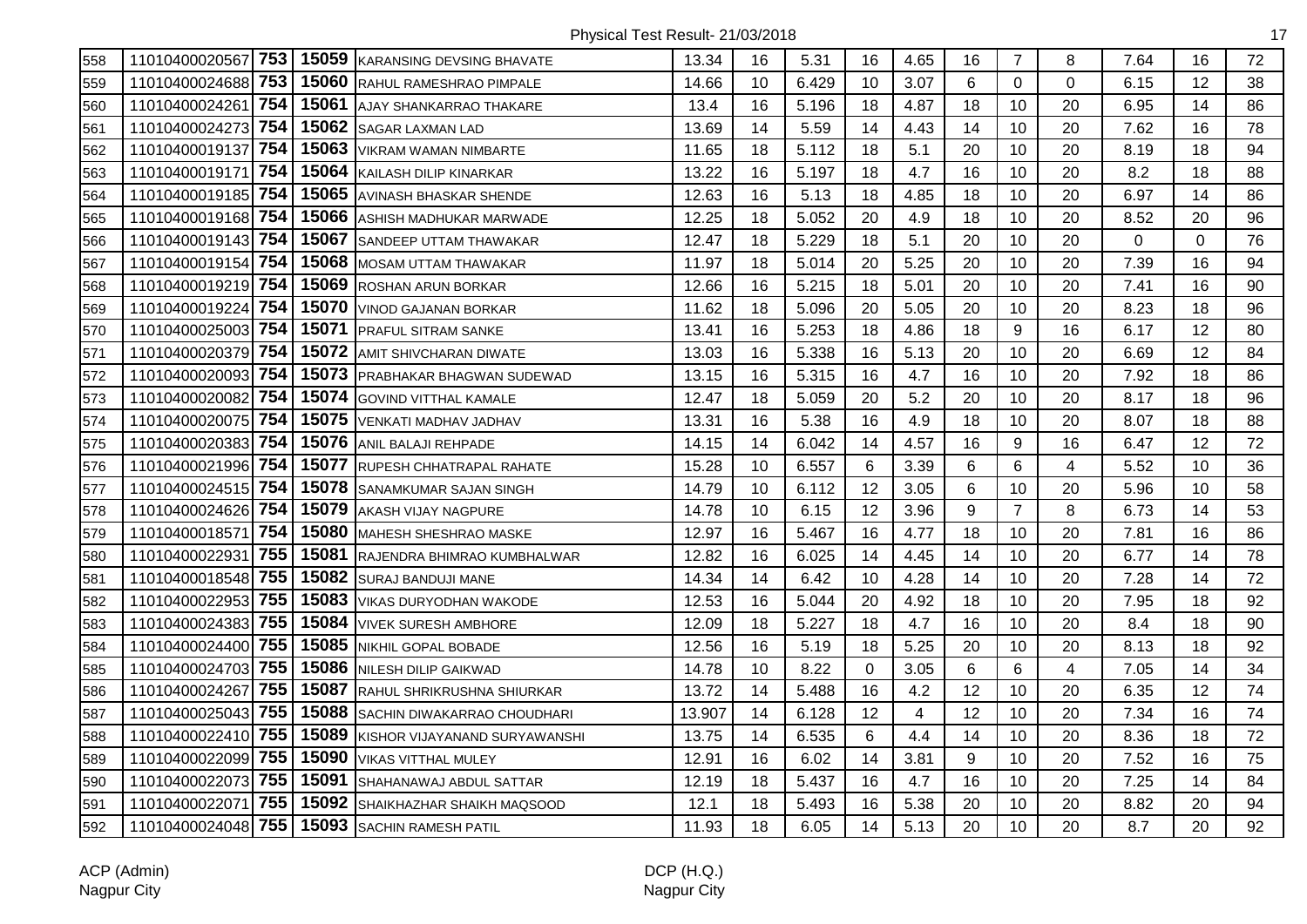| 593 | 11010400017308 755 |     |       | 15094 SAGARKUMAR SUKHLAL GUPTA      | 12.6  | 16             | 5.394 | 16             | 4.75     | 18 | 5              | $\overline{2}$ | 8              | 18 | 70 |
|-----|--------------------|-----|-------|-------------------------------------|-------|----------------|-------|----------------|----------|----|----------------|----------------|----------------|----|----|
| 594 | 11010400022769 755 |     | 15095 | BHUSHAN BHAURAO PATIL               | 14.04 | 14             | 5.479 | 16             | $\Omega$ | 0  | 10             | 20             | 6.92           | 14 | 64 |
| 595 | 11010400022768 755 |     | 15096 | <b>NILESH PRADIP PATIL</b>          | 12.66 | 16             | 5.466 | 16             | 4.52     | 16 | 10             | 20             | 6.93           | 14 | 82 |
| 596 | 11010400023760 755 |     | 15097 | VIKKI RAJKUMAR GHARDE               | 13.31 | 16             | 5.51  | 14             | 4.41     | 14 | 10             | 20             | 7.15           | 14 | 78 |
| 597 | 11010400002337 755 |     | 15098 | <b>SACHIN RAJKUMAR PATIL</b>        | 13.19 | 16             | 9.09  | 0              | 5.18     | 20 | 10             | 20             | 7.16           | 14 | 70 |
| 598 | 11010400000669 755 |     | 15099 | ANKUSH DEVIDAS GUTTE                | 12.9  | 16             | 5.41  | 16             | 5.12     | 20 | 10             | 20             | 6.7            | 14 | 86 |
| 599 | 11010400020477     | 755 | 15100 | <b>RAVI KISAN RATHOD</b>            | 13.03 | 16             | 5.282 | 18             | 4.83     | 18 | 10             | 20             | 7.53           | 16 | 88 |
| 600 | 11010400021643 756 |     | 15101 | SHESHARAM ARJUN BHENDARKAR          | 13.22 | 16             | 6.198 | 12             | 4.57     | 16 | 10             | 20             | 7.81           | 16 | 80 |
| 601 | 11010400024809 756 |     | 15102 | SACHIN DNYANESHWAR KOLI             | 13.53 | 14             | 5.431 | 16             | 4.9      | 18 | 10             | 20             | 7.79           | 16 | 84 |
| 602 | 11010400024726     | 756 | 15103 | MOHAMMAD TALHA ABDUL RASHEED SHEIKH | 17.22 | $\overline{2}$ | 8.39  | 0              | 3.03     | 6  | $\mathbf 0$    | 0              | 5.61           | 10 | 18 |
| 603 | 11010400009847     | 756 | 15104 | VISHNUDAS GOVINDJI MUNDHE           | 13.41 | 16             | 5.23  | 18             | 4.9      | 18 | 10             | 20             | 8.7            | 20 | 92 |
| 604 | 11010400004629     | 756 | 15105 | SANTOSH GANESH GHARJALE             | 14.03 | 14             | 5.414 | 16             | 4.5      | 16 | 10             | 20             | 7.95           | 18 | 84 |
| 605 | 11010400015854 756 |     | 15106 | SHRIKRUSHAN DHONDIBA GHARJALE       | 14.25 | 14             | 5.369 | 16             | 4.53     | 16 | 10             | 20             | 7.03           | 14 | 80 |
| 606 | 11010400015849 756 |     | 15107 | RAVIKUMAR SAMBHAJI BADANE           | 13.47 | 16             | 5.411 | 16             | 5.09     | 20 | 10             | 20             | 8.25           | 18 | 90 |
| 607 | 11010400018650 756 |     | 15108 | <b>SANDIP KHEMCHAND BAGDE</b>       | 12.47 | 18             | 5.335 | 16             | 4.84     | 18 | 10             | 20             | $\overline{7}$ | 14 | 86 |
| 608 | 11010400024967     | 756 | 15109 | SHAHRUKH JAMIL BENIWALE             | 13.25 | 16             | 5.441 | 16             | 4.47     | 14 | 10             | 20             | 6.73           | 14 | 80 |
| 609 | 11010400006574     | 756 | 15110 | NIKHIL KAILASH KANEKAR              | 12.34 | 18             | 6.031 | 14             | 4.96     | 18 | 10             | 20             | 6.76           | 14 | 84 |
| 610 | 11010400024917     | 756 | 15111 | SANDIP RAJU SONONE                  | 14.22 | 14             | 6.17  | 12             | 3.84     | 9  | 6              | 4              | 6.94           | 14 | 53 |
| 611 | 11010400020263     | 756 | 15112 | ASHISH NAGORAO BABRE                | 12.85 | 16             | 5.069 | 20             | 4.8      | 18 | 10             | 20             | 6.93           | 14 | 88 |
| 612 | 11010400020266 756 |     | 15113 | SWAPNIL PREMDAS KOHAPARE            | 12.97 | 16             | 5.112 | 18             | 5.08     | 20 | 10             | 20             | 7.9            | 18 | 92 |
| 613 | 11010400020260 756 |     |       | 15114 NIKHIL MURLIDHAR POTE         | 13.29 | 16             | 5.195 | 18             | 4.45     | 14 | 10             | 20             | 6.8            | 14 | 82 |
| 614 | 11010400020258 756 |     | 15115 | <b>MAHESH BABULAL BANDHATE</b>      | 13.37 | 16             | 5.12  | 18             | 4.75     | 18 | 10             | 20             | 6.96           | 14 | 86 |
| 615 | 11010400020285 756 |     | 15116 | ABIT SURESH BHOYAR                  | 13.19 | 16             | 5.12  | 18             | 5.04     | 20 | 10             | 20             | 7.72           | 16 | 90 |
| 616 | 11010400020267     | 756 | 15117 | <b>ROSHAN RAMESH PACHARE</b>        | 13.56 | 14             | 4.557 | 20             | 4.98     | 18 | 10             | 20             | 7.05           | 14 | 86 |
| 617 | 11010400024630 756 |     | 15118 | YOGESH ASHOK KOKAN                  | 14.1  | 14             | 6.027 | 14             | 4.54     | 16 | 10             | 20             | 7.14           | 14 | 78 |
| 618 | 11010400024939     | 756 | 15119 | NAMDEV GOPINAH KOLGIR               | 12.94 | 16             | 5.187 | 18             | 4.66     | 16 | 10             | 20             | 8.56           | 20 | 90 |
| 619 | 11010400024722     | 756 | 15120 | ROSHAN SHRIKRISHNA TANTARPADE       | 13.78 | 14             | 5.093 | 20             | 3.25     | 6  | 5              | $\overline{2}$ | 5.18           | 8  | 50 |
| 620 | 11010400024913 757 |     | 15121 | ARVIND SHESHRAO PAWAR               | 12.78 | 16             | 5.324 | 16             | 4.99     | 18 | 10             | 20             | 8.64           | 20 | 90 |
| 621 | 11010400024228 757 |     | 15122 | SHANKAR MAROTI BHATLADE             | 13.18 | 16             | 6.15  | 12             | 5.15     | 20 | 10             | 20             | 8.43           | 18 | 86 |
| 622 | 11010400023233 757 |     | 15123 | <b>SANTOSH WALMIK RAHATAL</b>       | 12.97 | 16             | 5.23  | 18             | 4        | 12 | 10             | 20             | 6.9            | 14 | 80 |
| 623 | 11010400024818 757 |     | 15124 | <b>VISHNU VITTHAL ARASPURE</b>      | 14.82 | 10             | 7.054 | 6              | 3.84     | 9  | 5              | $\overline{2}$ | 5.69           | 10 | 37 |
| 624 | 11010400024807     | 757 | 15125 | <b>MAHESH SANJAY GADE</b>           | 14.97 | 10             | 6.47  | 10             | 4.18     | 12 | $\overline{7}$ | 8              | 5.86           | 10 | 50 |
| 625 | 11010400019655 757 |     | 15126 | <b>BABAN RAMDAS SHELKE</b>          | 12.62 | 16             | 5.045 | 20             | 4.97     | 18 | 10             | 20             | 6.65           | 12 | 86 |
| 626 | 11010400022560 757 |     | 15127 | PRAVIN BABARAO GAJBHIYE             | 12.6  | 16             | 5.324 | 16             | 5.05     | 20 | 10             | 20             | 7.31           | 16 | 88 |
| 627 | 11010400024890 757 |     |       | 15128 KRUNAL SANJAY KSHIRSAGAR      | 14.16 | 14             | 8.135 | $\overline{0}$ | 3.8      | 9  | 3              | 0              | 5.55           | 10 | 33 |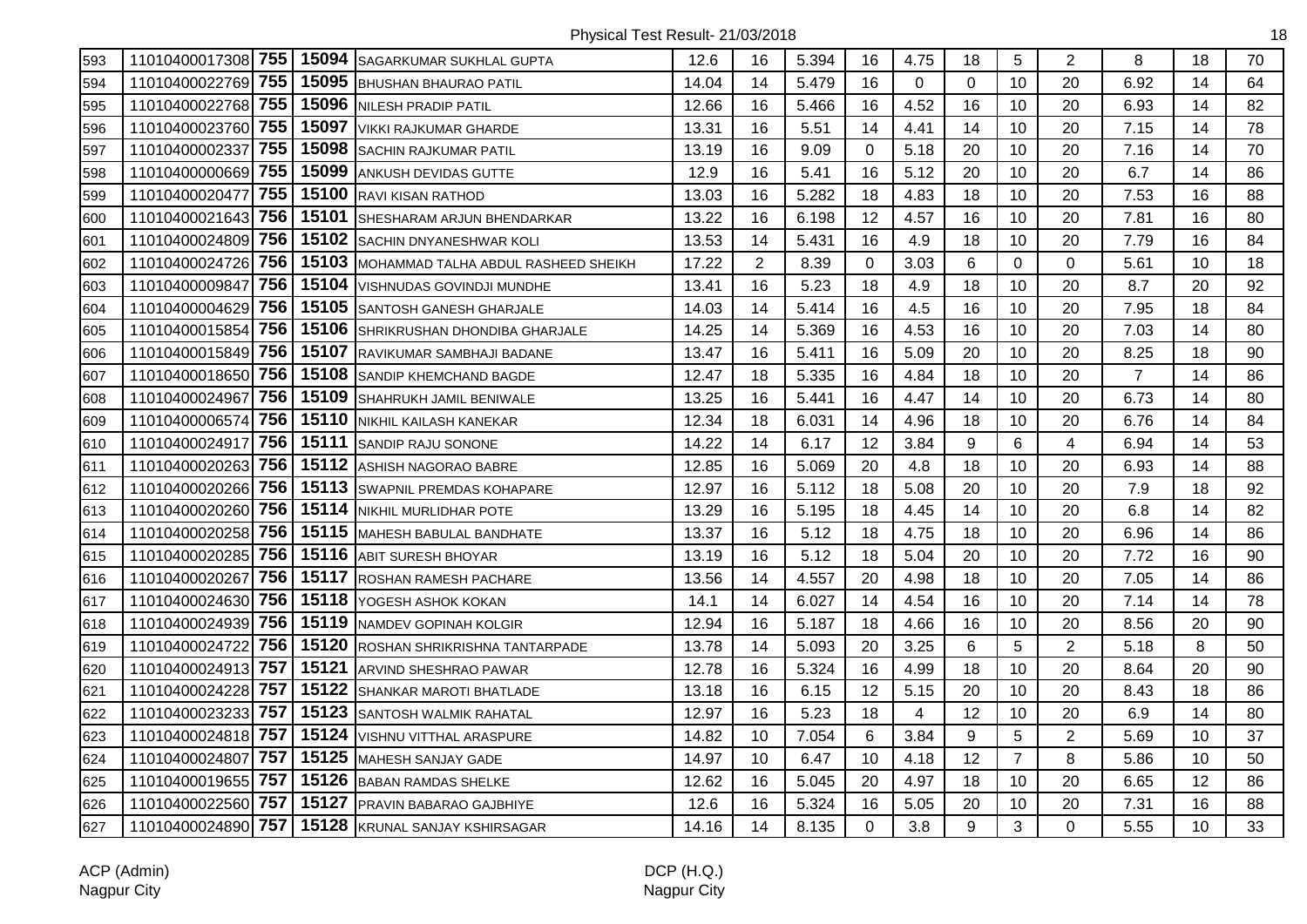| 628 |                       |       | 11010400021159 757 15129 AKASH PRAMODRAO KUBADE | 12.47 | 18             | 5.227 | 18             | 5.24 | 20          | 10             | 20          | 7.57           | 16       | 92             |
|-----|-----------------------|-------|-------------------------------------------------|-------|----------------|-------|----------------|------|-------------|----------------|-------------|----------------|----------|----------------|
| 629 | 757<br>11010400021141 | 15130 | VAIBHAV PRAMODRAO KUBADE                        | 12.69 | 16             | 5.159 | 18             | 4.8  | 18          | 10             | 20          | $\Omega$       | $\Omega$ | 72             |
| 630 | 11010400021015 757    | 15131 | LOKESH CHHABILAL TURKAR                         | 14.63 | 10             | 5.23  | 18             | 4.28 | 14          | 9              | 16          | 7.12           | 14       | 72             |
| 631 | 757<br>11010400024631 | 15132 | YOGESH DNYANESHWAR KOTHE                        | 15.22 | 10             | 6.29  | 12             | 3.7  | 9           | 9              | 16          | 7.76           | 16       | 63             |
| 632 | 11010400024266 757    | 15133 | AKSHAY DEEPAK GIRI                              | 17.75 | 0              | 8.51  | $\overline{0}$ | 2.68 | 3           | $\overline{2}$ | $\mathbf 0$ | 4.21           | 4        | $\overline{7}$ |
| 633 | 757<br>11010400024877 |       | 15134 SUNIL DATTA RATHOD                        | 12.63 | 16             | 5.261 | 18             | 5.14 | 20          | 10             | 20          | 7.71           | 16       | 90             |
| 634 | 11010400019815 757    |       | 15135 PUSHPAK SAMADHAN BHENDARKAR               | 13.5  | 16             | 5.442 | 16             | 4.3  | 14          | 10             | 20          | 6.89           | 14       | 80             |
| 635 | 757<br>11010400019492 | 15136 | <b>PRAVIN GAJANANRAO KOHAD</b>                  | 13.97 | 14             | 5.56  | 14             | 3.74 | 9           | 10             | 20          | 5.86           | 10       | 67             |
| 636 | 757<br>11010400024891 | 15137 | AKSHAY RAJENDRA KHURSANGE                       | 12.81 | 16             | 6.352 | 10             | 4.88 | 18          | 10             | 20          | 6.84           | 14       | 78             |
| 637 | 757<br>11010400023795 | 15138 | SOHEL MUZAFFARTAFZUL HAKIM                      | 14.43 | 14             | 6.227 | 12             | 3.94 | 9           | $\overline{7}$ | 8           | 6.82           | 14       | 57             |
| 638 | 757<br>11010400024861 | 15139 | AMOL PUNDLIKRAOJI KOLHE                         | 16.69 | $\overline{2}$ | 6.45  | 10             | 2.95 | 3           | 10             | 20          | 5.95           | 10       | 45             |
| 639 | 757<br>11010400024873 | 15140 | PANKAJ PUNDLIKRAO KOLHE                         | 16.69 | $\overline{2}$ | 7.057 | 6              | 3.39 | 6           | $\overline{7}$ | 8           | 6.81           | 14       | 36             |
| 640 | 758<br>11010400024612 | 15141 | YASH SATISH PARLEWAR                            | 14.81 | 10             | 7.347 | 0              | 2.95 | 3           | 10             | 20          | 6.95           | 14       | 47             |
| 641 | 758<br>11010400024731 | 15142 | <b>CHETAN SANTOSHRAO KOLHE</b>                  | 15.84 | 6              | 6.333 | 10             | 3.7  | 9           | $\mathbf 0$    | $\mathbf 0$ | 5.88           | 10       | 35             |
| 642 | 758<br>11010400022506 | 15143 | RAJENDRA NAVNATH FUNDE                          | 12.34 | 18             | 5.157 | 18             | 5.1  | 20          | 10             | 20          | 8.36           | 18       | 94             |
| 643 | 758<br>11010400018937 | 15144 | <b>BHARAT MANIKRAM BHURE</b>                    | 13.28 | 16             | 5.42  | 16             | 4.66 | 16          | 10             | 20          | 7.15           | 14       | 82             |
| 644 | 758<br>11010400024875 | 15145 | KISHOR BABURAO UJAGARE                          | 14.9  | 10             | 6.254 | 12             | 3.95 | 9           | 10             | 20          | 6.72           | 14       | 65             |
| 645 | 758<br>11010400021509 | 15146 | AKSHAY KISHOR JOGDAND                           | 13.13 | 16             | 5.537 | 14             | 3.45 | 6           | 10             | 20          | 6.54           | 12       | 68             |
| 646 | 758<br>11010400011130 | 15147 | <b>MAHESH SHYAM PAREKAR</b>                     | 12.31 | 18             | 5.144 | 18             | 5.04 | 20          | 10             | 20          | 8.38           | 18       | 94             |
| 647 | 758<br>11010400014737 | 15148 | AKSHAY ANIL AMBADKAR                            | 12.85 | 16             | 5.325 | 16             | 4.9  | 18          | 10             | 20          | 7.3            | 16       | 86             |
| 648 | 758<br>11010400024855 | 15149 | UMESH GUNILAL PUNDE                             | 13.12 | 16             | 6.081 | 14             | 4.57 | 16          | 8              | 12          | 8.95           | 20       | 78             |
| 649 | 11010400024730 758    | 15150 | SHUBHAM MANOJ SHINGNAPURE                       | 14.65 | 10             | 7.541 | $\Omega$       | 4.02 | 12          | 5              | 2           | 6.85           | 14       | 38             |
| 650 | 758<br>11010400018969 |       | 15151 RAJESH RAMBHAUJI AREKAR                   | 13.5  | 16             | 5.39  | 16             | 4.57 | 16          | 10             | 20          | $\overline{7}$ | 14       | 82             |
| 651 | 758<br>11010400025013 | 15152 | VIRENDRASINGH VIJAY DINKWAR                     | 12.44 | 18             | 5.312 | 16             | 5.47 | 20          | 10             | 20          | 8.3            | 18       | 92             |
| 652 | 11010400024813 758    | 15153 | NITESH AGMAN BIRANWAR                           | 13.34 | 16             | 5.348 | 16             | 4.58 | 16          | 10             | 20          | 6.2            | 12       | 80             |
| 653 | 758<br>11010400024960 | 15154 | <b>MANGESH DILIP LILHARE</b>                    | 13.53 | 14             | 5.382 | 16             | 4.9  | 18          | 10             | 20          | 7.25           | 14       | 82             |
| 654 | 758<br>11010400024870 | 15155 | VICKY WAMANRAO MASKE                            | 16.25 | 6              | 7.51  | $\Omega$       | 0    | $\Omega$    | 10             | 20          | 7.96           | 18       | 44             |
| 655 | 758<br>11010400024906 | 15156 | NITESH JAIRAM TAYADE                            | 13.75 | 14             | 6.439 | 10             | 4.1  | 12          | 10             | 20          | 7.68           | 16       | 72             |
| 656 | 11010400022736 758    | 15157 | <b>VAIBHAV RAJESH PATHE</b>                     | 13.5  | 16             | 6.51  | 6              | 4.3  | 14          | 10             | 20          | 7.62           | 16       | 72             |
| 657 | 11010400024955 758    | 15158 | <b>DEEPAK GHANSHYAM PANDEY</b>                  | 12.82 | 16             | 6.14  | 12             | 5.1  | 20          | 10             | 20          | 8.05           | 18       | 86             |
| 658 | 758<br>11010400024824 | 15159 | <b>VAIBHAV DINESH KASTURE</b>                   | 12.16 | 18             | 5.087 | 20             | 5.3  | 20          | 10             | 20          | 7.78           | 16       | 94             |
| 659 | 758<br>11010400005826 | 15160 | ANANTA PRALHAD CHOPADE                          | 12.06 | 18             | 4.584 | 20             | 4.7  | 16          | 10             | 20          | 7.38           | 16       | 90             |
| 660 | 759<br>11010400024883 | 15161 | ROSHAN BABBU CHANDANBATWE                       | 13.66 | 14             | 5.43  | 16             | 4.24 | 12          | 10             | 20          | 7.93           | 18       | 80             |
| 661 | 759<br>11010400021514 | 15162 | <b>ASHOK BABAN DOLE</b>                         | AB    | 0              | 6.37  | 10             | 0    | 0           | $\mathbf 0$    | 0           | 7.54           | 16       | 26             |
| 662 | 759<br>11010400020131 |       | 15163 BHARAT CHTRABHUJ KADAM                    | 13    | 16             | 5.118 | 18             | 0    | $\mathbf 0$ | 10             | 20          | 8.59           | 20       | 74             |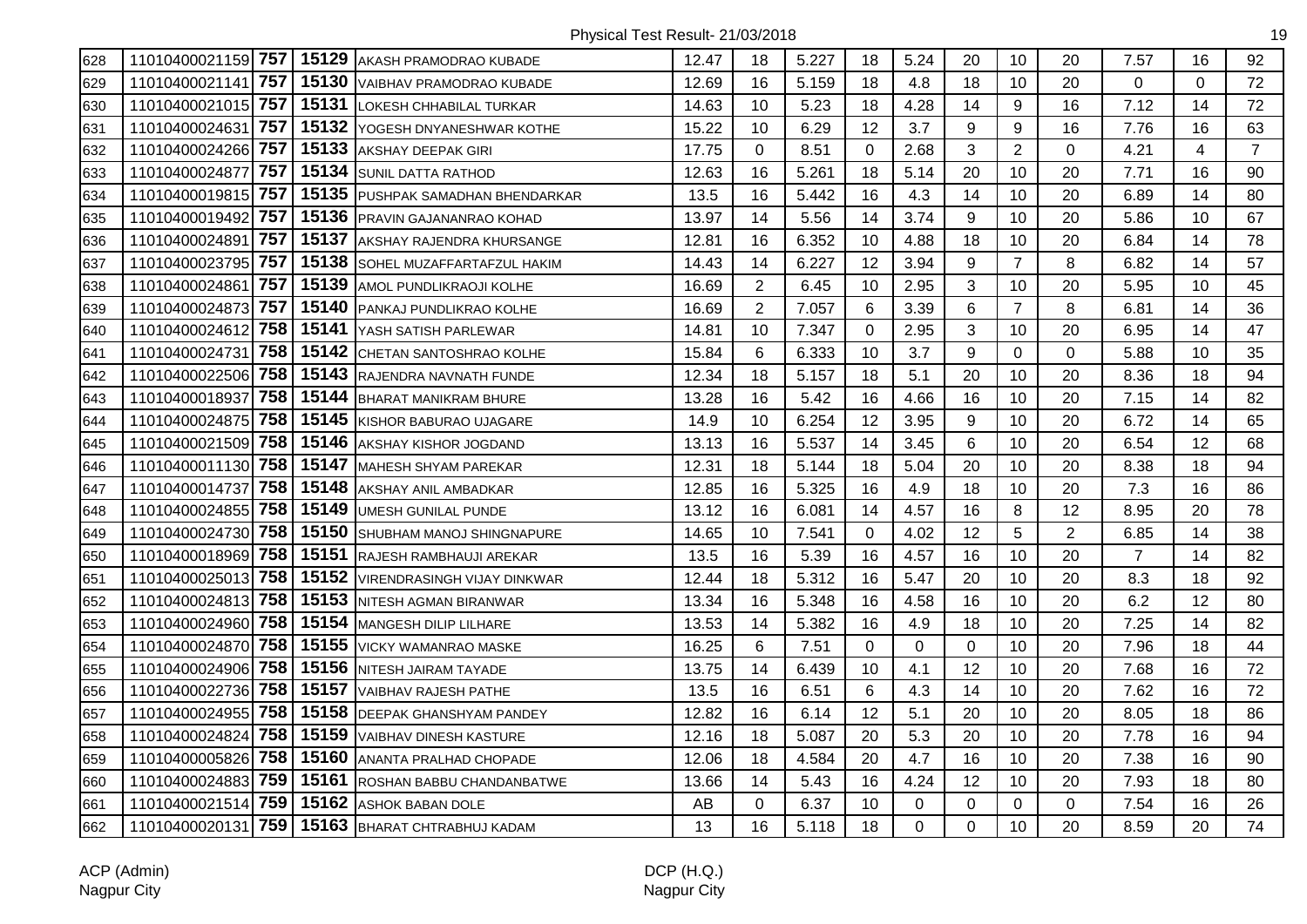| 663 | 11010400024677 759 15164 RAHUL RAKESH AGRE |       |                                     | 14.38 | 14 | 6.546  | 6              | 2.39 | $\mathbf 0$ | 10 | 20             | 5.33           | 8        | 48 |
|-----|--------------------------------------------|-------|-------------------------------------|-------|----|--------|----------------|------|-------------|----|----------------|----------------|----------|----|
| 664 | 11010400024529 759                         | 15165 | <b>MANOJ JIVANLAL TEKAM</b>         | 14.82 | 10 | 6.49   | 10             | 4.27 | 14          | 10 | 20             | 5.7            | 10       | 64 |
| 665 | 11010400025010 759                         | 15166 | <b>GANESH RAJESH SAHU</b>           | 13.28 | 16 | 5.31   | 16             | 3.9  | 9           | 10 | 20             | $\overline{7}$ | 14       | 75 |
| 666 | 759<br>11010400021387                      | 15167 | <b>DNYANESHWAR PANDURANG LADE</b>   | 13    | 16 | 5.324  | 16             | 5.04 | 20          | 10 | 20             | 7.35           | 16       | 88 |
| 667 | 759<br>11010400024379                      | 15168 | <b>GAJANAN RAMAJI HAJARE</b>        | 13.19 | 16 | 5.444  | 16             | 4.97 | 18          | 10 | 20             | 7.5            | 16       | 86 |
| 668 | 11010400025046 759                         |       | 15169 RAHUL RAMAJI HAJARE           | 13.1  | 16 | 5.368  | 16             | 4.59 | 16          | 10 | 20             | $\overline{7}$ | 14       | 82 |
| 669 | 11010400001349 759                         | 15170 | HRISHIKESH PRABHAKAR KUTHE          | 14.47 | 14 | 8.346  | 0              | 3.58 | 9           | 5  | $\overline{2}$ | 6.26           | 12       | 37 |
| 670 | 759<br>11010400010687                      | 15171 | MAYUR JIVANJI KOLHE                 | 13.5  | 16 | 5.464  | 16             | 4.64 | 16          | 10 | 20             | 7.01           | 14       | 82 |
| 671 | 11010400024134 759                         | 15172 | AMOL KAILAS JADHAO                  | 13.97 | 14 | 5.287  | 18             | 4.37 | 14          | 10 | 20             | 7.24           | 14       | 80 |
| 672 | 11010400018356 759                         | 15173 | <b>PRATIK PURUSHOTTAM ISHWARKAR</b> | 12.5  | 18 | 5.287  | 18             | 4.83 | 18          | 10 | 20             | 7.28           | 14       | 88 |
| 673 | 11010400021838 759                         | 15174 | YOGESH SURESHRAO CHAUDHARI          | 12.84 | 16 | 6.012  | 14             | 5.09 | 20          | 10 | 20             | 7.77           | 16       | 86 |
| 674 | 759<br>11010400024293                      | 15175 | NITIN BHASKARRAO SAPKAL             | 13.25 | 16 | 9.57   | 0              | 4.36 | 14          | 10 | 20             | 0              | $\Omega$ | 50 |
| 675 | 11010400024294 759                         |       | 15176 RAMESHWAR MADHUKAR SURADKAR   | 13.56 | 14 | 9.485  | $\mathbf 0$    | 4.75 | 18          | 10 | 20             | 7.94           | 18       | 70 |
| 676 | 11010400019573 759                         |       | 15177 SUNIL NILKANTH MORE           | 13.75 | 14 | 5.43   | 16             | 4.35 | 14          | 10 | 20             | 6.48           | 12       | 76 |
| 677 | 11010400021418 759                         |       | 15178 SACHIN RAMDAS BONDE           | 12.19 | 18 | 5.237  | 18             | 5.3  | 20          | 10 | 20             | 8.34           | 18       | 94 |
| 678 | 759<br>11010400019537                      | 15179 | PRATIK OMPRAKASH VIRUTKAR           | 11.85 | 18 | 5.152  | 18             | 5.05 | 20          | 10 | 20             | 7.15           | 14       | 90 |
| 679 | 759<br>11010400019527                      | 15180 | CHETAN SHANKAR NARNAWARE            | 13.5  | 16 | 5.169  | 18             | 4.62 | 16          | 10 | 20             | 7.54           | 16       | 86 |
| 680 | 760<br>11010400000477                      | 15181 | DHANANJYA DASHRATH JADHAV           | 14.03 | 14 | 7.11   | $\overline{2}$ | 3.45 | 6           | 5  | $\overline{2}$ | 5.89           | 10       | 34 |
| 681 | 11010400015036 760                         | 15182 | <b>VISHAL KUNJILAL MANKAR</b>       | 11.71 | 18 | 5.289  | 18             | 5.95 | 20          | 10 | 20             | 8.61           | 20       | 96 |
| 682 | 760<br>11010400018989                      | 15183 | <b>BABASAHEB BHAGWAN SHIRSATH</b>   | 13.69 | 14 | 6.026  | 14             | 4.53 | 16          | 4  | 0              | 7.37           | 16       | 60 |
| 683 | 760<br>11010400018981                      |       | 15184 SANDIP RAVSAHEB PALVE         | 14.13 | 14 | 6.327  | 10             | 4.35 | 14          | 10 | 20             | 8.74           | 20       | 78 |
| 684 | 760<br>11010400020324                      |       | 15185 PRASHANT RAVI FATING          | 19.75 | 0  | 6.237  | 12             | 2.25 | 0           | 0  | $\Omega$       | 8.04           | 18       | 30 |
| 685 | 11010400024613 760                         |       | 15186 AMIT RAJENDRARAO KAKADE       | 14.68 | 10 | 6.049  | 14             | 3.8  | 9           | 8  | 12             | 5.63           | 10       | 55 |
| 686 | 11010400022070 760                         | 15187 | ASIFKHA AHMADKHA PATHAN             | 12.28 | 18 | 5.237  | 18             | 4.91 | 18          | 10 | 20             | 7.79           | 16       | 90 |
| 687 | 760<br>11010400022072                      | 15188 | SHEIKHVIKAR SHEIKH GAFFAR           | 12.44 | 18 | 5.49   | 16             | 5.32 | 20          | 10 | 20             | 7.68           | 16       | 90 |
| 688 | 760<br>11010400022770                      | 15189 | <b>BHUSHAN PREMRAJ NERKAR</b>       | 14.31 | 14 | 5.52   | 14             | 4.43 | 14          | 10 | 20             | 6.66           | 12       | 74 |
| 689 | 760<br>11010400021327                      | 15190 | <b>SUNIL ISAMBAR SABNE</b>          | 13.03 | 16 | 5.27   | 18             | 4.45 | 14          | 10 | 20             | 7.1            | 14       | 82 |
| 690 | 760<br>11010400020425                      |       | 15191 VIJAY PRAKASH SONTAKKE        | 13.6  | 14 | 6.121  | 12             | 4.04 | 12          | 10 | 20             | 6.71           | 14       | 72 |
| 691 | 760<br>11010400020887                      |       | 15192 DURGESH GHANSHYAM GURNULE     | 11.97 | 18 | 5.21   | 18             | 5.07 | 20          | 10 | 20             | 8.43           | 18       | 94 |
| 692 | 11010400020830 760                         |       | 15193 AMOL JAYHARI NIKODE           | 11.87 | 18 | 5.366  | 16             | 5.08 | 20          | 10 | 20             | 7.16           | 14       | 88 |
| 693 | 11010400015319 760                         |       | 15194 SHUBHAM DNYANESHWAR GURDE     | 13.84 | 14 | 6.0965 | 14             | 3.81 | 9           | 8  | 12             | 6.34           | 12       | 61 |
| 694 | 11010400015355 760                         | 15195 | UMESH ASHOKJI DANDEKAR              | 12.5  | 18 | 6.243  | 12             | 4.66 | 16          | 10 | 20             | 8.26           | 18       | 84 |
| 695 | 760<br>11010400024471                      | 15196 | <b>ANIKET SUBHASH YADAV</b>         | 14    | 14 | 6.344  | 10             | 3.28 | 6           | 10 | 20             | 5.12           | 8        | 58 |
| 696 | 760<br>11010400023931                      |       | 15197 VINAYAK BALASAHEB THITE       | 14.44 | 14 | 7.59   | $\Omega$       | 4.05 | 12          | 10 | 20             | 5.88           | 10       | 56 |
| 697 | 760<br>11010400024272                      |       | 15198 DINKAR SUKHADEO DAHAKE        | 12.5  | 18 | 5.336  | 16             | 5.14 | 20          | 10 | 20             | 7.55           | 16       | 90 |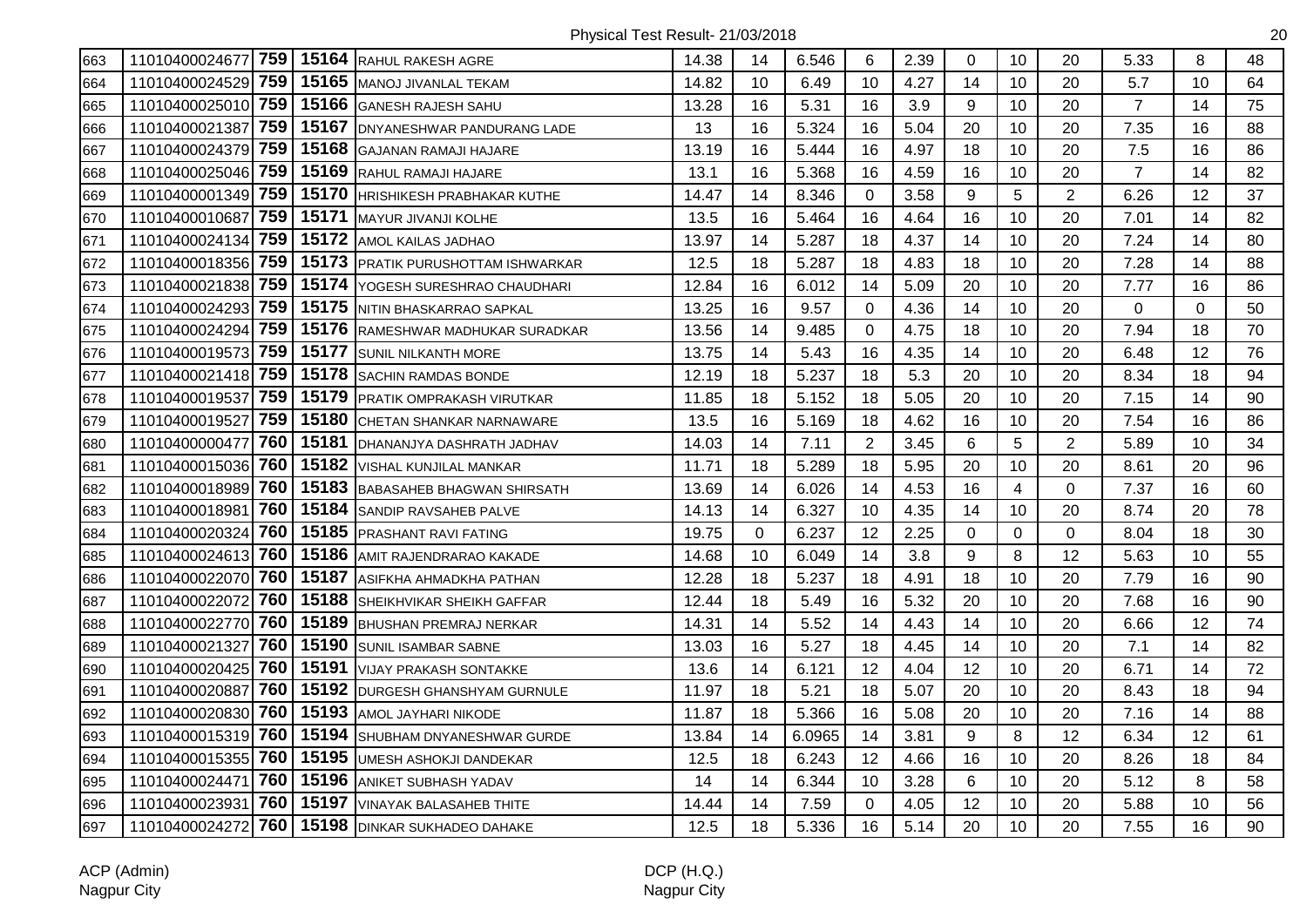| 698 | 760<br>11010400024271 |       | 15199 ABHISHEK VASANTA KHAMANKAR | 13.56 | 14             | 5.543 | 14       | 4.69           | 16 | 10             | 20       | 7.23        | 14          | 78 |
|-----|-----------------------|-------|----------------------------------|-------|----------------|-------|----------|----------------|----|----------------|----------|-------------|-------------|----|
| 699 | 760<br>11010400024276 |       | 15200 NIHAL DIWAKAR NAGAPURE     | 12.37 | 18             | 5.245 | 18       | 3.64           | 9  | 10             | 20       | $\mathbf 0$ | $\mathbf 0$ | 65 |
| 700 | 761<br>11010400019059 |       | 15201 KISHOR VILAS TAYADE        | 13.97 | 14             | 5.383 | 16       | 4.81           | 18 | 10             | 20       | 7.34        | 16          | 84 |
| 701 | 11010400024523 761    |       | 15202 SYEDMOUSIM SYEDMUMTAZ ALI  | 14.5  | 14             | 6.334 | 10       | 3.94           | 9  | 10             | 20       | 6.03        | 10          | 63 |
| 702 | 761<br>11010400024614 |       | 15203 VISHAL VIJAY SONONE        | 15.63 | 6              | 6.247 | 12       | 2.77           | 3  | 10             | 20       | 5.52        | 10          | 51 |
| 703 | 11010400022848 761    |       | 15204 BHARAT KISANRAO WANKHADE   | 14.63 | 10             | 6.33  | 10       | 3.73           | 9  | $\overline{7}$ | 8        | 6.27        | 12          | 49 |
| 704 | 761<br>11010400019924 |       | 15205 RUPESH GANGADHAR THAKARE   | 12.9  | 16             | 6.02  | 14       | 4.89           | 18 | 10             | 20       | 8.25        | 18          | 86 |
| 705 | 761<br>11010400019920 |       | 15206 AVINASH SHANKAR JADHAO     | 13.19 | 16             | 5.49  | 16       | 5.02           | 20 | 10             | 20       | 7.44        | 16          | 88 |
| 706 | 761<br>11010400019974 | 15207 | <b>AMOL SHRIRAM GEDAM</b>        | 13.69 | 14             | 5.51  | 14       | 4.26           | 14 | 10             | 20       | 7.8         | 16          | 78 |
| 707 | 761<br>11010400022593 | 15208 | <b>VIJAY LAXMAN KEDAR</b>        | 13.75 | 14             | 5.429 | 16       | 4.17           | 12 | 8              | 12       | 7.67        | 16          | 70 |
| 708 | 761<br>11010400024920 |       | 15209 PRAVIN ANANTA BAWLE        | 13.65 | 14             | 5.522 | 14       | $\mathbf 0$    | 0  | 10             | 20       | 8.55        | 20          | 68 |
| 709 | 11010400021496 761    |       | 15210 SHEKHAR KASHIRAM KUMBHALE  | 13.85 | 14             | 6.02  | 14       | 3.95           | 9  | 10             | 20       | 5.73        | 10          | 67 |
| 710 | 11010400024704 761    |       | 15211 SHUBHAM PRADEEP SANESHWAR  | 17.5  | $\overline{2}$ | 8.234 | $\Omega$ | 3.07           | 6  | $\overline{2}$ | $\Omega$ | 5.11        | 8           | 16 |
| 711 | 761<br>11010400024714 |       | 15212 AMOL GAJANANRAO WANKHADE   | 15.22 | 10             | 6.135 | 12       | 3.55           | 9  | 9              | 16       | 6.51        | 12          | 59 |
| 712 | 761<br>11010400024473 |       | 15213 ATUL TARESHWAR KURVE       | 13.29 | 16             | 6.37  | 10       | 4.36           | 14 | 10             | 20       | 6.9         | 14          | 74 |
| 713 | 11010400020549 761    |       | 15214 SHANKAR BALASAHEB SURWASE  | 13.41 | 16             | 5.26  | 18       | 4.91           | 18 | 10             | 20       | 8.2         | 18          | 90 |
| 714 | 761<br>11010400020098 |       | 15215 KRUSHNA DIGAMBAR KENDRE    | 13.5  | 16             | 5.57  | 14       | 4.56           | 16 | 10             | 20       | 8.12        | 18          | 84 |
| 715 | 761<br>11010400022825 |       | 15216 AVINASH JANAKLAL LILHARE   | 12.69 | 16             | 5.487 | 16       | 5              | 20 | 10             | 20       | 8.07        | 18          | 90 |
| 716 | 761<br>11010400018864 |       | 15217 DNYANESHWAR KAILAS JARHAD  | 12.43 | 18             | 5.352 | 16       | 5.1            | 20 | 10             | 20       | 7.15        | 14          | 88 |
| 717 | 11010400024816 761    |       | 15218 KANTESHWAR BHAURAOJI SATHE | 14.35 | 14             | 6.076 | 14       | 4.02           | 12 | 10             | 20       | 6.93        | 14          | 74 |
| 718 | 11010400018728 761    |       | 15219 MANGESH SHIVDAS DANGE      | 14.41 | 14             | 5.49  | 16       | $\overline{4}$ | 12 | 10             | 20       | 7.43        | 16          | 78 |
| 719 | 11010400018670 761    | 15220 | <b>CHETAN ASHOK MAHURE</b>       | 13.16 | 16             | 5.51  | 14       | 4.04           | 12 | 10             | 20       | 5.6         | 10          | 72 |
| 720 | 11010400016518 762    |       | 15221 SHUBHAM MOTIRAM JAMBHALE   | 12.03 | 18             | 5.07  | 20       | 4.35           | 14 | 10             | 20       | 7.34        | 16          | 88 |
| 721 | 762<br>11010400016474 | 15222 | NIKETAN DNYANESHWARJI SHENDRE    | 12.31 | 18             | 5.19  | 18       | 5.2            | 20 | 10             | 20       | 5.98        | 10          | 86 |
| 722 | 762<br>11010400016444 | 15223 | NIKHIL PADMAKAR PUSADKAR         | 12.37 | 18             | 5.39  | 16       | 4.7            | 16 | 10             | 20       | 6.98        | 14          | 84 |
| 723 | 11010400010356 762    | 15224 | <b>PRAFUL RAJU BHANGE</b>        | 12.38 | 18             | 5.122 | 18       | 4.66           | 16 | 9              | 16       | 5.54        | 10          | 78 |
| 724 | 762<br>11010400015189 |       | 15225 NILESH NARESH SATFALE      | 13.32 | 16             | 5.45  | 16       | 4.33           | 14 | 10             | 20       | 6.35        | 12          | 78 |
| 725 | 11010400015086 762    |       | 15226 AMOL DHARMRAJ SHERKAR      | 14.22 | 14             | 6.07  | 14       | 4.27           | 14 | 9              | 16       | 6.5         | 12          | 70 |
| 726 | 11010400010366 762    |       | 15227 ROSHAN HIRACHAND BELKHEDE  | 13.06 | 16             | 5.565 | 14       | 4.38           | 14 | $\overline{7}$ | 8        | 7.06        | 14          | 66 |
| 727 | 11010400013128 762    | 15228 | <b>JAYESH UMESH KHANTE</b>       | 13.41 | 16             | 6.027 | 14       | 4.3            | 14 | 10             | 20       | 6.58        | 12          | 76 |
| 728 | 11010400019550 762    | 15229 | <b>GOVIND BABURAO PARKAD</b>     | 13.03 | 16             | 5.35  | 16       | 5.09           | 20 | 10             | 20       | 8           | 18          | 90 |
| 729 | 762<br>11010400023658 | 15230 | MUNJAJI YASHWANT PARKAD          | 12.97 | 16             | 5.228 | 18       | 5.13           | 20 | 10             | 20       | 9.12        | 20          | 94 |
| 730 | 762<br>11010400024935 | 15231 | RAHUL SHANTARAM KOLI             | 16.22 | 6              | 8.175 | 0        | 3.31           | 6  | 10             | 20       | 6.33        | 12          | 44 |
| 731 | 762<br>11010400018161 |       | 15232 PRADIP ASHOK BHISE         | 13.32 | 16             | 5.36  | 16       | 4.56           | 16 | 10             | 20       | 8.32        | 18          | 86 |
| 732 | 762<br>11010400020802 |       | 15233 SANDIP MANGAL KOLI         | 13.15 | 16             | 5.444 | 16       | 5.04           | 20 | 10             | 20       | 6.85        | 14          | 86 |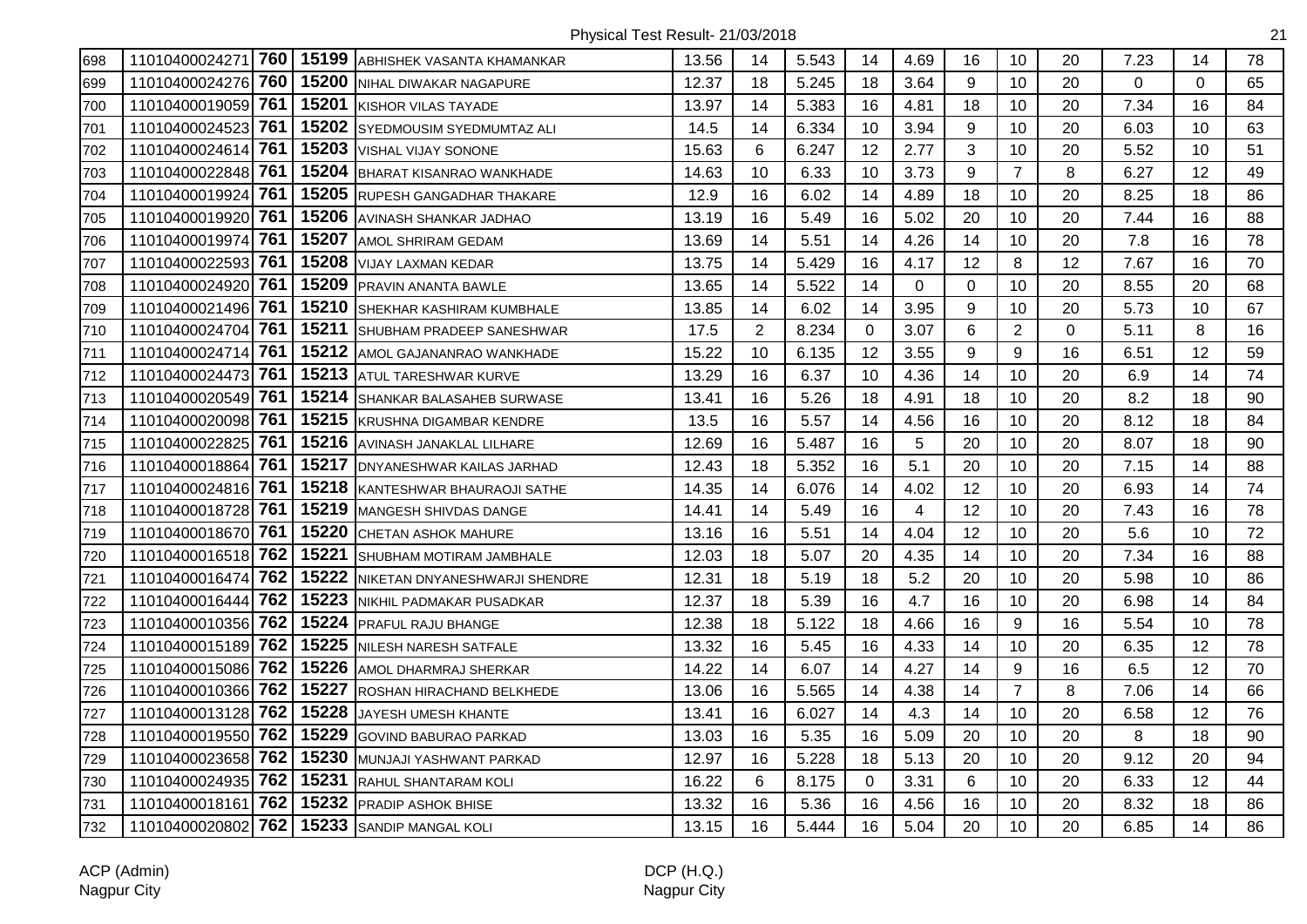| 733 | 11010400018306 762 |     |       | 15234 SANTOSH BHIMRAO YADAV        | 12.06 | 18             | 6.04  | 14             | 4.87 | 18 | 10             | 20             | 8.8      | 20       | 90 |
|-----|--------------------|-----|-------|------------------------------------|-------|----------------|-------|----------------|------|----|----------------|----------------|----------|----------|----|
| 734 | 11010400018277     | 762 | 15235 | APPA JYOTIRAM JAGADALE             | 12.78 | 16             | 5.47  | 16             | 4.8  | 18 | 10             | 20             | 8.86     | 20       | 90 |
| 735 | 11010400018426     | 762 |       | 15236 DEVENDRA PARBAT RAJPUROHIT   | 12.35 | 18             | 5.246 | 18             | 5.01 | 20 | 10             | 20             | 7.5      | 16       | 92 |
| 736 | 11010400018146 762 |     | 15237 | MAYAPPA PANDURANG BARKADE          | 12.47 | 18             | 6.042 | 14             | 4.94 | 18 | 10             | 20             | $\Omega$ | $\Omega$ | 70 |
| 737 | 11010400024433 762 |     | 15238 | <b>AMOL MANIK MANTE</b>            | 13.85 | 14             | 6.066 | 14             | 4.92 | 18 | 10             | 20             | 8        | 18       | 84 |
| 738 | 11010400024332 762 |     |       | 15239 SAURABH MAHENDRA KHARODE     | 16.22 | $\,6\,$        | 8.04  | 0              | 2.96 | 3  | 10             | 20             | 4.89     | 6        | 35 |
| 739 | 11010400023189 762 |     | 15240 | <b>SANKET DEEPAK CHILKULWAR</b>    | 13.5  | 16             | 5.55  | 14             | 4.25 | 14 | 10             | 20             | 7.4      | 16       | 80 |
| 740 | 11010400022381     | 763 | 15241 | <b>AMOL DAYARAM RATHOD</b>         | 13.38 | 16             | 5.464 | 16             | 4.96 | 18 | 10             | 20             | 8.36     | 18       | 88 |
| 741 | 11010400024501     | 763 | 15242 | ROHIT RAJNARAYANJI YADAV           | 13.94 | 14             | 5.52  | 14             | 4.35 | 14 | 10             | 20             | 7.38     | 16       | 78 |
| 742 | 11010400020958     | 763 | 15243 | SUNNY RAJESH KANOJIYA              | 12.56 | 16             | 5.59  | 14             | 4.82 | 18 | 10             | 20             | 7.6      | 16       | 84 |
| 743 | 11010400024040     | 763 | 15244 | NIKHIL PRABHAKAR TIDKE             | 12.57 | 16             | 5.168 | 18             | 5.12 | 20 | 10             | 20             | 7.44     | 16       | 90 |
| 744 | 11010400024850 763 |     | 15245 | <b>TIRKAMAL MANOHAR PATLE</b>      | 13.28 | 16             | 5.149 | 18             | 3.93 | 9  | 10             | 20             | 6.35     | 12       | 75 |
| 745 | 11010400011556 763 |     |       | 15246 PRATIK RAJESH PAKHIDDE       | 15.06 | 10             | 7.17  | $\overline{2}$ | 4.11 | 12 | 8              | 12             | 7.77     | 16       | 52 |
| 746 | 11010400006426 763 |     |       | 15247 RAMANANDA KUMUD DAS          | 14.93 | 10             | 5.449 | 16             | 4.81 | 18 | 10             | 20             | 7.18     | 14       | 78 |
| 747 | 11010400018715 763 |     |       | 15248 MAHAVIR WASUDEO WARHARE      | 13.26 | 16             | 6.19  | 12             | 4.5  | 16 | 10             | 20             | 7.93     | 18       | 82 |
| 748 | 11010400004153 763 |     |       | 15249 BABALU DILIP MAHADOLE        | 12.25 | 18             | 5.19  | 18             | 4.9  | 18 | 10             | 20             | 6.88     | 14       | 88 |
| 749 | 11010400019863 763 |     |       | 15250 ROHIT BHARATRAOJI GHODE      | 12.4  | 18             | 5.59  | 14             | 4.47 | 14 | 10             | 20             | 6.74     | 14       | 80 |
| 750 | 11010400024588 763 |     | 15251 | MAYUR ANIL SHENDE                  | 16.91 | $\overline{2}$ | 7.29  | $\overline{2}$ | 3.62 | 9  | 3              | 0              | 5.99     | 10       | 23 |
| 751 | 11010400018640 763 |     | 15252 | <b>DEEPAK PRABHAKAR BAWANE</b>     | 12.34 | 18             | 6.248 | 12             | 5.06 | 20 | 10             | 20             | 7.84     | 16       | 86 |
| 752 | 11010400024840 763 |     | 15253 | ANIL WASUDEOJI RAUT                | 14.28 | 14             | 6.151 | 12             | 4.49 | 14 | 9              | 16             | 6.72     | 14       | 70 |
| 753 | 11010400024808 763 |     |       | 15254 SANJAY TANBAJI SAHARE        | 14.94 | 10             | 5.59  | 14             | 3.83 | 9  | 10             | 20             | 6.73     | 14       | 67 |
| 754 | 11010400021035 763 |     |       | 15255 NIKHIL MANOHAR TALE          | 13.31 | 16             | 6.095 | 14             | 4.72 | 16 | 10             | 20             | 5.94     | 10       | 76 |
| 755 | 11010400021009 763 |     |       | 15256 RAJ TILAKRAM MUNNE           | 13.06 | 16             | 5.59  | 14             | 4.8  | 18 | 10             | 20             | 7.2      | 14       | 82 |
| 756 | 11010400018753 763 |     | 15257 | <b>GAURAV RAMESHWAR HINGE</b>      | 16.75 | $\overline{2}$ | 7.22  | $\overline{2}$ | 3.4  | 6  | $\overline{7}$ | 8              | 6.91     | 14       | 32 |
| 757 | 11010400019057     | 763 | 15258 | <b>SUMIT MAROTI TIWASE</b>         | 13.13 | 16             | 6.358 | 10             | 4.73 | 16 | 10             | 20             | 6.21     | 12       | 74 |
| 758 | 11010400018757     | 763 | 15259 | <b>VICKY DILIPRAO WANJARI</b>      | 13.69 | 14             | 6.22  | 12             | 4.4  | 14 | 10             | 20             | 8.18     | 18       | 78 |
| 759 | 11010400018759 763 |     |       | 15260 PRASHANT KHOBRAJ HATWAR      | 12.87 | 16             | 7.114 | $\overline{c}$ | 4.45 | 14 | 10             | 20             | $9\,$    | 20       | 72 |
| 760 | 11010400021558 764 |     | 15261 | <b>PANKAJ PRAKASHRAO CHAVHAN</b>   | 12.81 | 16             | 5.59  | 14             | 0    | 0  | 5              | $\overline{2}$ | $\Omega$ | $\Omega$ | 32 |
| 761 | 11010400024953 764 |     |       | 15262 MOIZ IMRAN AHMED             | 14.75 | 10             | 6.512 | 6              | 2.97 | 3  | $\overline{7}$ | 8              | 4.51     | 6        | 33 |
| 762 | 11010400024898 764 |     | 15263 | <b>AKSHAY ASHOK THAOKAR</b>        | 12.5  | 18             | 6.334 | 10             | 4.9  | 18 | 8              | 12             | 8.21     | 18       | 76 |
| 763 | 11010400022637     | 764 | 15264 | <b>SHARAD BALIRAM RATHOD</b>       | 12.78 | 16             | 5.51  | 14             | 5.09 | 20 | 10             | 20             | 7.92     | 18       | 88 |
| 764 | 11010400022644     | 764 | 15265 | <b>SANJAY SAWAI JADHAO</b>         | 13.22 | 16             | 5.248 | 18             | 5.13 | 20 | 10             | 20             | 7.39     | 16       | 90 |
| 765 | 11010400025039     | 764 | 15266 | <b>RAHUL MANIK HARDE</b>           | 12.85 | 16             | 6.521 | 6              | 4.97 | 18 | 10             | 20             | 7.52     | 16       | 76 |
| 766 | 11010400025054     | 764 | 15267 | AVINASH SUDHAKAR CHACHERKAR        | 13.97 | 14             | 6.27  | 12             | 3.6  | 9  | 10             | 20             | 6.35     | 12       | 67 |
| 767 | 11010400020290 764 |     |       | 15268 VEDPRAKASH RAJKUMAR KHARWADE | 13.75 | 14             | 5.56  | 14             | 3.8  | 9  | 9              | 16             | 8.77     | 20       | 73 |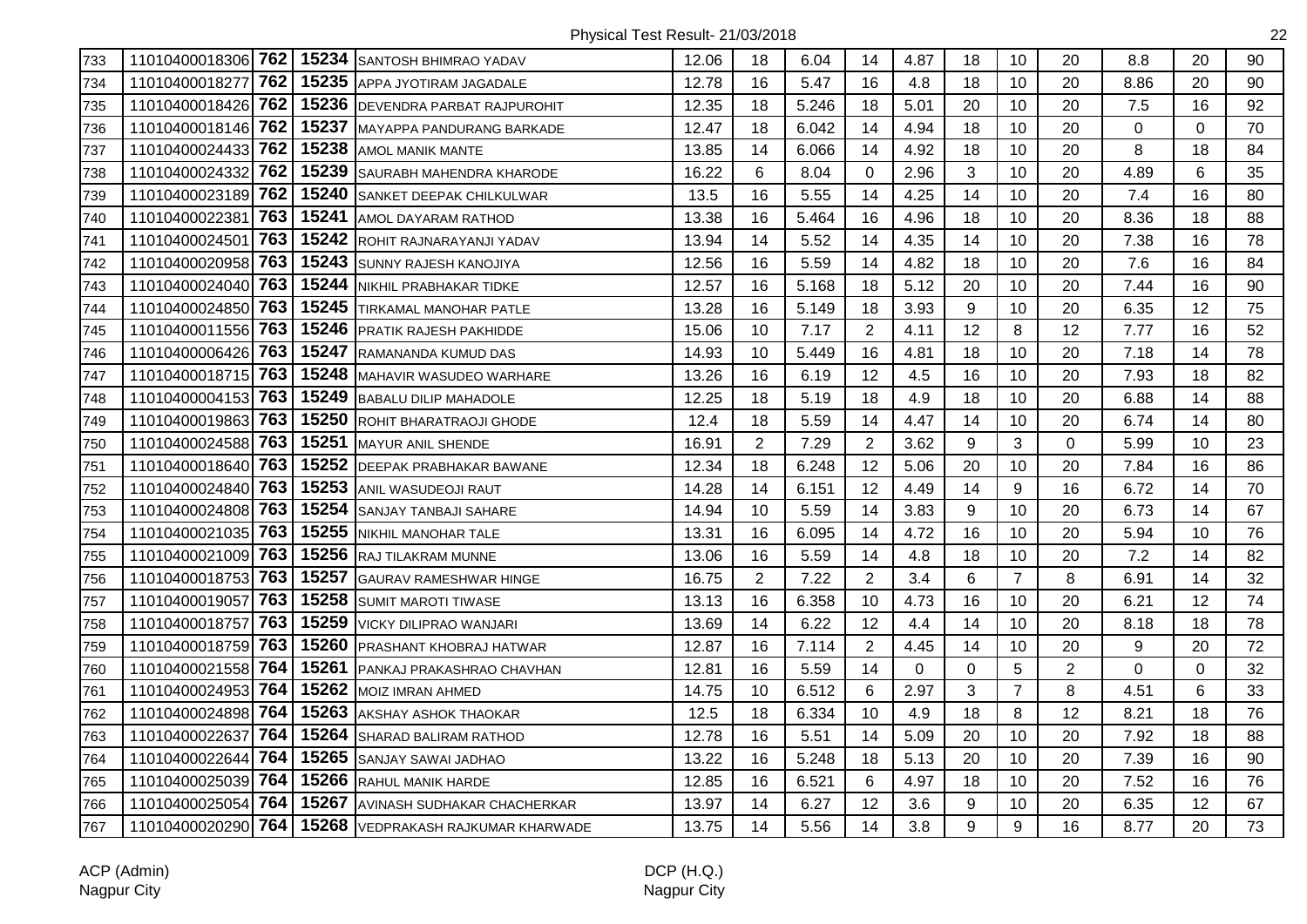| 768 | 11010400019757 764 |     | 15269 | <b>BALASAHEB SUBHASH PAIKRAO</b> | 14.06 | 14             | 5.435 | 16             | 2.6   | 3           | 10             | 20             | 5.82        | 10       | 63             |
|-----|--------------------|-----|-------|----------------------------------|-------|----------------|-------|----------------|-------|-------------|----------------|----------------|-------------|----------|----------------|
| 769 | 11010400022646     | 764 | 15270 | <b>GAJANAN VASANTA SARODE</b>    | 13.13 | 16             | 5.322 | 16             | 4.67  | 16          | 10             | 20             | 6.33        | 12       | 80             |
| 770 | 11010400019515 764 |     | 15271 | RAHUL RAJENDRA MATTE             | 13.25 | 16             | 5.385 | 16             | 4.8   | 18          | 10             | 20             | 7.26        | 14       | 84             |
| 771 | 11010400024968 764 |     | 15272 | PAWAN PRABHAKAR THAKARE          | 15.28 | 10             | 7.059 | 6              | 3.84  | 9           | $\overline{4}$ | $\mathbf 0$    | 5.58        | 10       | 35             |
| 772 | 11010400024509 764 |     | 15273 | AKASH RAMKRUSHNA KHANDATE        | 12.97 | 16             | 6.18  | 12             | 5.24  | 20          | 10             | 20             | 6.55        | 12       | 80             |
| 773 | 11010400020350 764 |     | 15274 | <b>MAHESH AJABRAO INWATE</b>     | 14.07 | 14             | 5.466 | 16             | 4.87  | 18          | 10             | 20             | 6.54        | 12       | 80             |
| 774 | 11010400020103 764 |     | 15275 | ARIVNDKUAMR JAYSING INWATE       | 12.69 | 16             | 5.536 | 14             | 5.18  | 20          | 10             | 20             | 8           | 18       | 88             |
| 775 | 11010400020044     | 764 | 15276 | PRADIP DHANRAJ RAUT              | 12.72 | 16             | 5.335 | 16             | 4.88  | 18          | 10             | 20             | 8.35        | 18       | 88             |
| 776 | 11010400020028 764 |     | 15277 | VISHAL MANOHAR MORE              | 13.85 | 14             | 6.19  | 12             | 4.4   | 14          | 10             | 20             | 0           | $\Omega$ | 60             |
| 777 | 11010400020059     | 764 | 15278 | SURENDRA KESHAORAO INWATE        | 13.78 | 14             | 5.454 | 16             | 4.67  | 16          | 10             | 20             | 8.12        | 18       | 84             |
| 778 | 11010400018193     | 764 | 15279 | NIKHIL VITTHAL NIKOSE            | 13.47 | 16             | 5.51  | 14             | 5.1   | 20          | 10             | 20             | 7.65        | 16       | 86             |
| 779 | 11010400018192     | 764 | 15280 | VIKAS UDDHAVRAO BIRHADE          | 13.72 | 14             | 6.059 | 14             | 4.65  | 16          | 8              | 12             | 6.1         | 12       | 68             |
| 780 | 11010400020444 765 |     | 15281 | NIRANJAN PURUSHOTTAM TEKADE      | 12.97 | 16             | 5.41  | 16             | 4.45  | 14          | 10             | 20             | 7.38        | 16       | 82             |
| 781 | 11010400020453 765 |     | 15282 | SUMIT ARUNRAO BHOYAR             | 13.12 | 16             | 5.237 | 18             | 4.52  | 16          | 10             | 20             | 7.08        | 14       | 84             |
| 782 | 11010400020450 765 |     | 15283 | <b>SUMIT HIMMATRAO DHORE</b>     | 13.66 | 14             | 6.497 | 10             | 4.178 | 12          | 10             | 20             | 8.2         | 18       | 74             |
| 783 | 11010400022197 765 |     | 15284 | RAVIKUMAR DOHARAM HARINKHEDE     | 15.72 | 6              | 6.383 | 10             | 3.45  | 6           | 10             | 20             | 5.76        | 10       | 52             |
| 784 | 11010400025065     | 765 | 15285 | LOUKESH KAMESHWARJI BAMHNOTE     | 14.16 | 14             | 6.232 | 12             | 3.7   | 9           | 5              | $\overline{2}$ | 6.19        | 12       | 49             |
| 785 | 11010400024858     | 765 | 15286 | RAHUL WAMANRAO ILLARKAR          | AB    | 0              | 7.254 | $\overline{2}$ | 0     | $\mathbf 0$ | $\mathbf 0$    | 0              | 0           | 0        | $\overline{2}$ |
| 786 | 11010400020799     | 765 | 15287 | DHARMENDRA MAYARAM PANDHARE      | 12.97 | 16             | 5.244 | 18             | 5     | 20          | 10             | 20             | 8.11        | 18       | 92             |
| 787 | 11010400020872     | 765 | 15288 | GAJENDRA RAMDASJI DONGARE        | 17.29 | $\overline{2}$ | 7.184 | $\overline{2}$ | 4.14  | 12          | 10             | 20             | 7.93        | 18       | 54             |
| 788 | 11010400008244 765 |     | 15289 | <b>GOVIND SHAHUJI GARJE</b>      | 13.47 | 16             | 5.137 | 18             | 4.3   | 14          | 10             | 20             | 7.82        | 16       | 84             |
| 789 | 11010400007934     | 765 | 15290 | ANANT ASHROBA JOGDAND            | 12.56 | 16             | 5.143 | 18             | 4.85  | 18          | 10             | 20             | 7.18        | 14       | 86             |
| 790 | 11010400024053 765 |     | 15291 | <b>GANESH SHANKAR LANDGE</b>     | 13.1  | 16             | 5.39  | 16             | 4.8   | 18          | 10             | 20             | 5.6         | 10       | 80             |
| 791 | 11010400008101     | 765 | 15292 | SAURABH SHAM KALMEGH             | 13    | 16             | 6.042 | 14             | 4.75  | 18          | 9              | 16             | 8.88        | 20       | 84             |
| 792 | 11010400023956     | 765 | 15293 | KUNAL NARENDRA KORDE             | 13.37 | 16             | 6.083 | 14             | 4.75  | 18          | 8              | 12             | 7.97        | 18       | 78             |
| 793 | 11010400008885     | 765 | 15294 | NITESH ASHOK HANDE               | 13.38 | 16             | 6.134 | 12             | 4.76  | 18          | 10             | 20             | 8.51        | 20       | 86             |
| 794 | 11010400024472     | 765 | 15295 | SUBHASH PRALHAD BORKAR           | 14.03 | 14             | 7.43  | 0              | 3.08  | 6           | 10             | 20             | 6.21        | 12       | 52             |
| 795 | 11010400000857     | 765 | 15296 | <b>MOHSIN ALIM SHAH</b>          | AB    | $\mathbf 0$    | 6.347 | 10             | 0     | $\mathbf 0$ | $\mathbf 0$    | 0              | $\mathbf 0$ | 0        | 10             |
| 796 | 11010400025005 765 |     | 15297 | RAVINDRA MADHUKAR JADHAV         | 12.72 | 16             | 5.241 | 18             | 3.05  | 6           | 10             | 20             | $\Omega$    | $\Omega$ | 60             |
| 797 | 11010400011536 765 |     | 15298 | VAIBHAV MANOHARJI KAHALKAR       | 12.18 | 18             | 5.231 | 18             | 4.82  | 18          | 10             | 20             | 7.48        | 16       | 90             |
| 798 | 11010400024962     | 765 | 15299 | UTTAM BHAGWAN KHARAT             | 14.81 | 10             | 7.07  | 6              | 3.75  | 9           | 8              | 12             | 6.88        | 14       | 51             |
| 799 | 11010400024199 765 |     | 15300 | ATUL LAXMANRAO KAPTE             | 14    | 14             | 6.315 | 10             | 4.8   | 18          | 10             | 20             | 7.44        | 16       | 78             |
| 800 | 11010400022712     | 766 | 15301 | SATYAWAN MANOHAR MARATHE         | 13.5  | 16             | 5.447 | 16             | 5.14  | 20          | 10             | 20             | 7.07        | 14       | 86             |
| 801 | 11010400018456     | 766 | 15302 | <b>LALA MAROTI MANDALE</b>       | 13.1  | 16             | 5.485 | 16             | 4.39  | 14          | 10             | 20             | 8.98        | 20       | 86             |
| 802 | 11010400022030 766 |     |       | 15303 DNYANESHWAR BHASKAR SHELKE | 12.03 | 18             | 5.44  | 16             | 5.33  | 20          | 10             | 20             | 8.77        | 20       | 94             |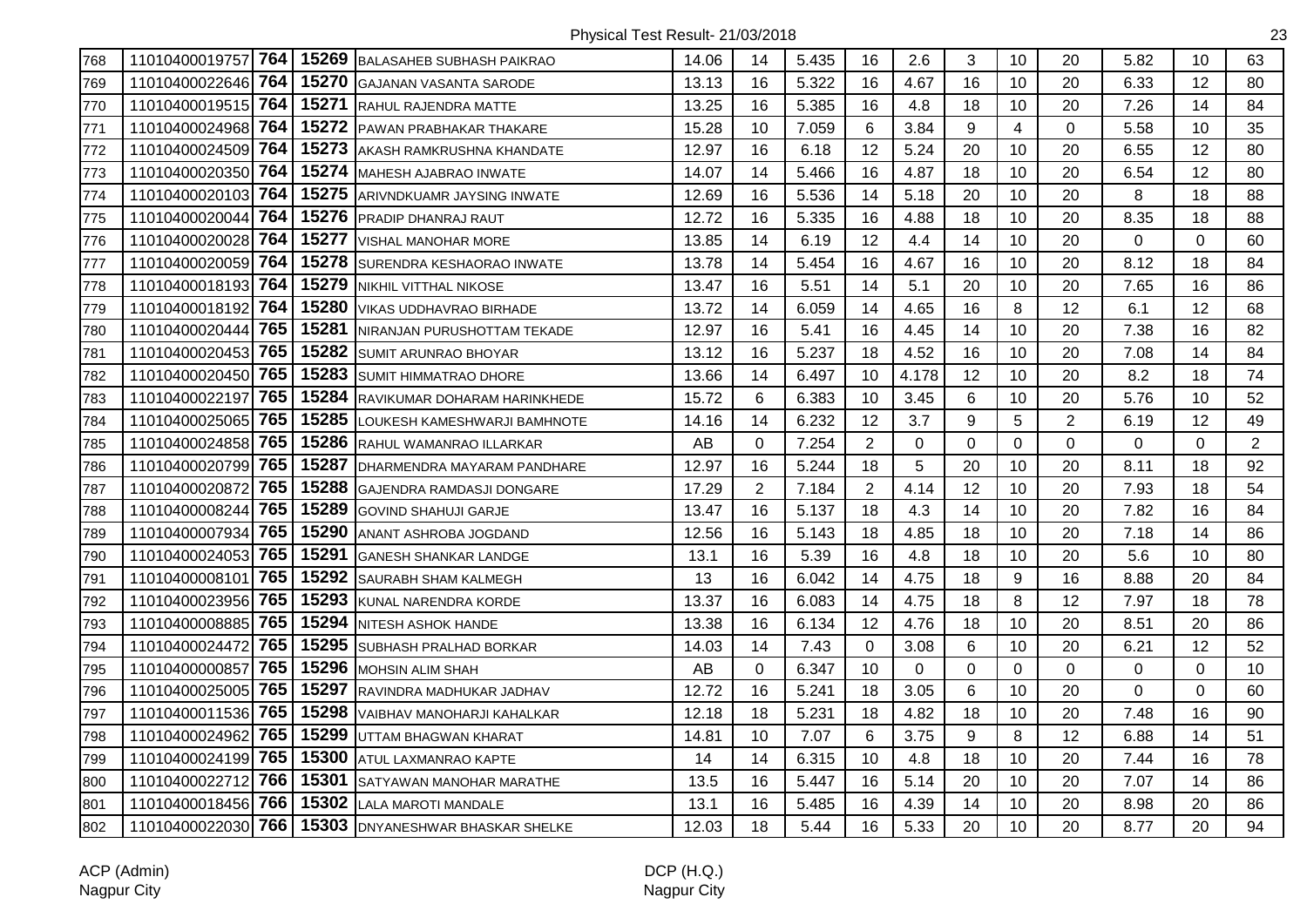| 803 | 11010400020809 766 |     | 15304 | <b>VIKAS VASANT MADLE</b>           | 14.09 | 14 | 5.34  | 16             | 4.32 | 14 | 10             | 20             | 6.96           | 14 | 78 |
|-----|--------------------|-----|-------|-------------------------------------|-------|----|-------|----------------|------|----|----------------|----------------|----------------|----|----|
| 804 | 11010400021497     | 766 | 15305 | NARAYAN SANTOSHRAO PANDE            | 13.75 | 14 | 6.118 | 12             | 4.62 | 16 | 10             | 20             | 8.48           | 18 | 80 |
| 805 | 11010400022029     | 766 | 15306 | <b>KRISHNA SHIVAJI THORE</b>        | 12.09 | 18 | 5.369 | 16             | 5.49 | 20 | 10             | 20             | 8.73           | 20 | 94 |
| 806 | 11010400018547     | 766 | 15307 | AMOL UMASHANKAR GAUPALE             | 13.84 | 14 | 5.49  | 16             | 4.34 | 14 | $\overline{7}$ | 8              | 7.14           | 14 | 66 |
| 807 | 11010400018130     | 766 | 15308 | <b>GHANSHYAM NARAYAN MANKAR</b>     | 13.09 | 16 | 5.488 | 16             | 5.15 | 20 | 10             | 20             | 8.78           | 20 | 92 |
| 808 | 11010400022531     | 766 | 15309 | <b>HARSHNAND MAHADEV KALE</b>       | 14.82 | 10 | 6.032 | 14             | 4.08 | 12 | 10             | 20             | 5.95           | 10 | 66 |
| 809 | 11010400012163     | 766 | 15310 | NIRAJ RUPCHAND HATKAR               | 15.06 | 10 | 7.567 | 0              | 3.72 | 9  | 3              | 0              | $\overline{7}$ | 14 | 33 |
| 810 | 11010400023050     | 766 | 15311 | DINESH VISHWASRAO BHADAK            | 13.94 | 14 | 5.485 | 16             | 4.82 | 18 | 10             | 20             | 6.47           | 12 | 80 |
| 811 | 11010400019522     | 766 | 15312 | <b>MAROTI VISHVAMBHAR SHELAKE</b>   | 12.69 | 16 | 5.38  | 16             | 5.22 | 20 | 10             | 20             | 7.55           | 16 | 88 |
| 812 | 11010400024987     | 766 | 15313 | <b>SANJAY GHURELAL SHAHU</b>        | 13.9  | 14 | 7.271 | $\overline{2}$ | 4.6  | 16 | 10             | 20             | 6.77           | 14 | 66 |
| 813 | 11010400018966     | 766 | 15314 | NIKHIL MOHANRAO UMEKAR              | 13.15 | 16 | 5.589 | 14             | 4.94 | 18 | 10             | 20             | 7.69           | 16 | 84 |
| 814 | 11010400019797     | 766 | 15315 | <b>GOPAL PUNDLIK DAKHORE</b>        | 13.44 | 16 | 5.47  | 16             | 4.65 | 16 | 10             | 20             | 8.03           | 18 | 86 |
| 815 | 11010400019801     | 766 | 15316 | <b>KEWAL MOHAN SHENDURKAR</b>       | 13.5  | 16 | 5.272 | 18             | 4.65 | 16 | 10             | 20             | 8.67           | 20 | 90 |
| 816 | 11010400024642 766 |     | 15317 | MANISH GUNAWANT PANCHABUDHHE        | 12.5  | 18 | 6.036 | 14             | 5.34 | 20 | 10             | 20             | 6.43           | 12 | 84 |
| 817 | 11010400023317     | 766 | 15318 | <b>SHUBHAM TUKARAM REWATKAR</b>     | 13.91 | 14 | 6.14  | 12             | 3.98 | 9  | 10             | 20             | 6.25           | 12 | 67 |
| 818 | 11010400025064     | 766 | 15319 | <b>DINKAR MAROTI SONTAKKE</b>       | 14.5  | 14 | 6.149 | 12             | 3.08 | 6  | 5              | $\overline{2}$ | 6.29           | 12 | 46 |
| 819 | 11010400024609     | 766 | 15320 | SHAIKHTAUSEEF SHAIKHKALLEM SHAIKH   | 14.09 | 14 | 7.01  | 6              | 3.58 | 9  | 10             | 20             | 6.24           | 12 | 61 |
| 820 | 11010400020716     | 767 | 15321 | GOKUL SANJAY MORE                   | 13.68 | 14 | 5.59  | 14             | 4.43 | 14 | 10             | 20             | 7.78           | 16 | 78 |
| 821 | 11010400018276     | 767 | 15322 | RAHUL PRAKASH RAHULKAR              | 12.44 | 18 | 5.542 | 14             | 4.7  | 16 | 10             | 20             | 7.4            | 16 | 84 |
| 822 | 11010400018249 767 |     | 15323 | <b>GANESH DAMODHAR KULKARNI</b>     | 12.91 | 16 | 5.565 | 14             | 4.91 | 18 | 10             | 20             | 7.83           | 16 | 84 |
| 823 | 11010400023776     | 767 | 15324 | VINOD HARIRAM MANIKPANCH            | 12.94 | 16 | 5.39  | 16             | 4.87 | 18 | 10             | 20             | 7.7            | 16 | 86 |
| 824 | 11010400020063     | 767 | 15325 | AMAR KRISHNAJI PRADHAN              | 12.28 | 18 | 5.39  | 16             | 5.34 | 20 | 10             | 20             | 8.5            | 20 | 94 |
| 825 | 11010400021151     | 767 | 15326 | <b>VISHNU OMPRAKASHJI SHAHU</b>     | 13.84 | 14 | 5.37  | 16             | 4.65 | 16 | 10             | 20             | $\overline{7}$ | 14 | 80 |
| 826 | 11010400013691     | 767 | 15327 | <b>ANKIT MUKUND WANKHEDE</b>        | 12    | 18 | 5.555 | 14             | 5.34 | 20 | 10             | 20             | 7.32           | 16 | 88 |
| 827 | 11010400018979     | 767 | 15328 | AKSHAY MOHAN GIRSAWLE               | 12.31 | 18 | 5.43  | 16             | 5.38 | 20 | 10             | 20             | 7.8            | 16 | 90 |
| 828 | 11010400025035     | 767 | 15329 | <b>PRANAY YADAVRAO SAMRIT</b>       | 13.66 | 14 | 6.485 | 10             | 4.1  | 12 | 10             | 20             | 7.35           | 16 | 72 |
| 829 | 11010400022853     | 767 | 15330 | <b>PRAMOD PUNDLIK BAGHE</b>         | 13.31 | 16 | 5.41  | 16             | 4.91 | 18 | 10             | 20             | 8.65           | 20 | 90 |
| 830 | 11010400021824     | 767 | 15331 | SACHIN BHAUSAHEB GARJE              | 12.69 | 16 | 5.31  | 16             | 4.76 | 18 | 10             | 20             | 8.54           | 20 | 90 |
| 831 | 11010400023433 767 |     | 15332 | <b>AMOL MARUTI GARJE</b>            | 12.85 | 16 | 5.36  | 16             | 4.42 | 14 | 9              | 16             | 7.03           | 14 | 76 |
| 832 | 11010400021831     | 767 | 15333 | <b>RAMESH BABASAHEB GARJE</b>       | 13.65 | 14 | 5.521 | 14             | 4.55 | 16 | 10             | 20             | 7.38           | 16 | 80 |
| 833 | 11010400023431     | 767 | 15334 | <b>SUNIL SHESHRAO GARJE</b>         | 13.63 | 14 | 6.09  | 14             | 4.68 | 16 | 10             | 20             | 7.5            | 16 | 80 |
| 834 | 11010400024188 767 |     | 15335 | HEMANT DEVANAND SAHU                | 13.44 | 16 | 5.52  | 14             | 4.56 | 16 | 10             | 20             | 8.65           | 20 | 86 |
| 835 | 11010400018816 767 |     | 15336 | <b>RAKESH BISAN CHACHERE</b>        | 13.13 | 16 | 5.41  | 16             | 4.93 | 18 | 10             | 20             | 7.75           | 16 | 86 |
| 836 | 11010400018796 767 |     | 15337 | <b>BHOJRAJ BHUWANLAL RAHANGDALE</b> | 11.69 | 18 | 5.42  | 16             | 5.14 | 20 | 10             | 20             | 8.25           | 18 | 92 |
| 837 | 11010400003725     | 767 | 15338 | <b>UMESH VASANTA CHAUDHARI</b>      | 12.65 | 16 | 5.58  | 14             | 5.03 | 20 | 10             | 20             | 8.5            | 20 | 90 |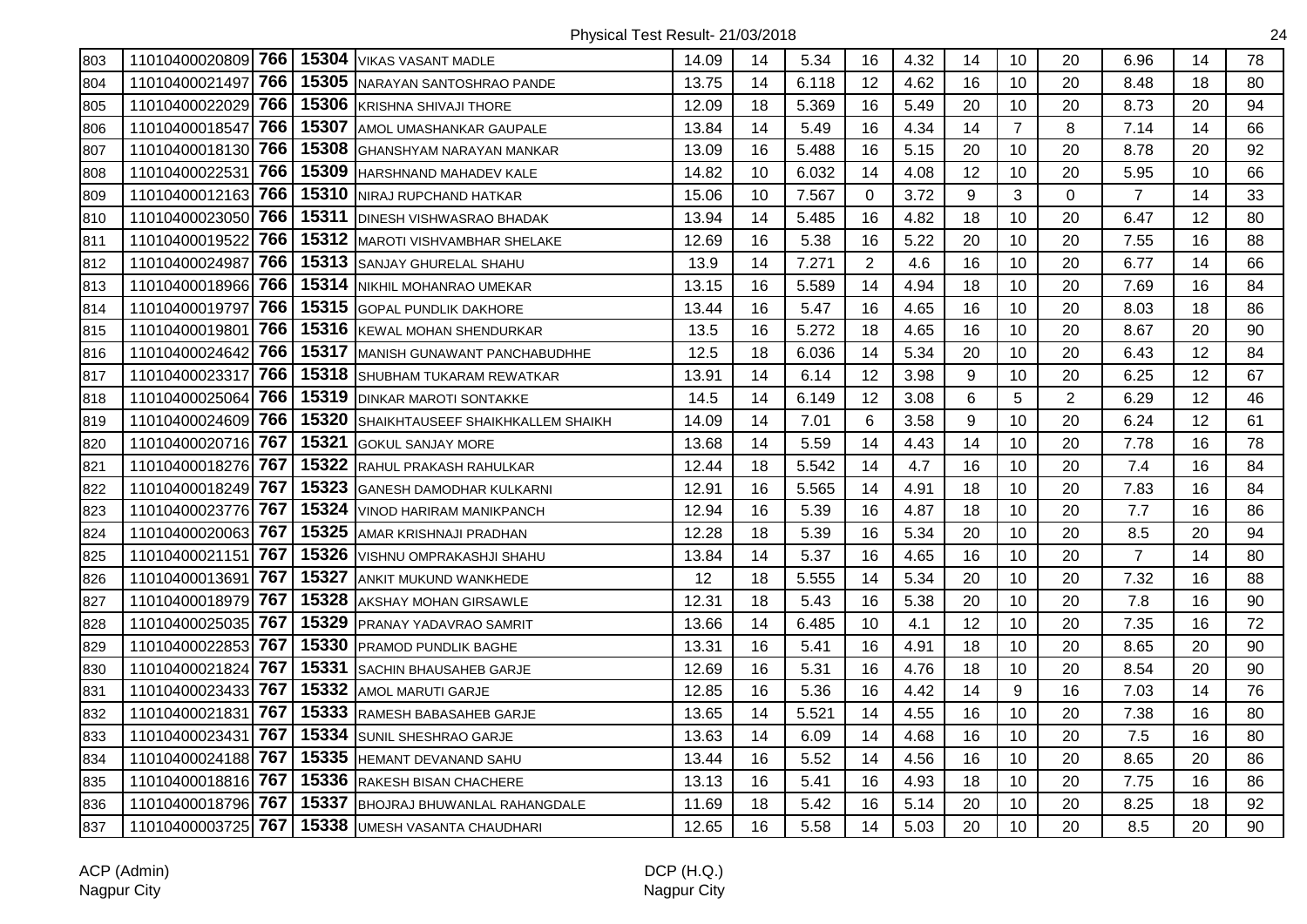| 838 | 11010400001251 767    |       | 15339 ROSHAN DEVIDAS ROHANE       | 12.81 | 16             | 6.29  | 12 | 3.77 | 9           | 10             | 20             | 7.9  | 18 | 75 |
|-----|-----------------------|-------|-----------------------------------|-------|----------------|-------|----|------|-------------|----------------|----------------|------|----|----|
| 839 | 11010400024448 767    | 15340 | <b>RAHUL JAIRAJ SONTAKKE</b>      | 12.94 | 16             | 6.189 | 12 | 4.78 | 18          | 10             | 20             | 7.35 | 16 | 82 |
| 840 | 11010400018413 768    | 15341 | <b>ATUL MOHAN PRADHAN</b>         | 15.75 | 6              | 7.057 | 6  | 3.56 | 9           | 6              | 4              | 6.6  | 12 | 37 |
| 841 | 768<br>11010400024959 | 15342 | <b>SANTOSH RAMBHAU PETKAR</b>     | 14.06 | 14             | 6.028 | 14 | 4.26 | 14          | 10             | 20             | 8.25 | 18 | 80 |
| 842 | 11010400024915 768    | 15343 | KRANTIVEER SHRIKRUSHNAJI SONTAKKE | 13.28 | 16             | 5.222 | 18 | 4.19 | 12          | 10             | 20             | 8.03 | 18 | 84 |
| 843 | 768<br>11010400011122 |       | 15344 YOGESH DILIP BANKAR         | 12.72 | 16             | 5.48  | 16 | 4.52 | 16          | 10             | 20             | 8.12 | 18 | 86 |
| 844 | 768<br>11010400011121 | 15345 | MANGESH ANURATH MANGAR            | 12.63 | 16             | 5.422 | 16 | 5.12 | 20          | 10             | 20             | 6.98 | 14 | 86 |
| 845 | 11010400018184 768    | 15346 | HITESH ANIL BODHE                 | 12.43 | 18             | 5.49  | 16 | 5.1  | 20          | 10             | 20             | 8.65 | 20 | 94 |
| 846 | 11010400018914 768    | 15347 | VIJAY HARSING KHACHKAD            | 13    | 16             | 5.19  | 18 | 5.17 | 20          | 10             | 20             | 8.4  | 18 | 92 |
| 847 | 768<br>11010400018522 | 15348 | YOGESH PANJABRAO THENGARE         | 13.35 | 16             | 5.54  | 14 | 4.35 | 14          | 10             | 20             | 7.15 | 14 | 78 |
| 848 | 768<br>11010400018595 | 15349 | <b>ATUL GULABRAO THENGRE</b>      | 13.34 | 16             | 6.127 | 12 | 4.42 | 14          | 10             | 20             | 7.27 | 14 | 76 |
| 849 | 768<br>11010400024812 | 15350 | <b>MANGESH RAMESH TUMDAM</b>      | 14.47 | 14             | 6.124 | 12 | 3.98 | 9           | $\mathbf{1}$   | $\mathbf 0$    | 7.17 | 14 | 49 |
| 850 | 11010400024934 768    |       | 15351 GOPAL WASUDEO UIKEY         | 14.38 | 14             | 6.084 | 14 | 4.23 | 12          | 9              | 16             | 6.44 | 12 | 68 |
| 851 | 11010400018758 768    |       | 15352 VAIBHAV BHARAT BARVE        | 13.19 | 16             | 6.06  | 14 | 4.62 | 16          | 10             | 20             | 7.5  | 16 | 82 |
| 852 | 11010400018755 768    | 15353 | NILESH BABURAO PAUNIKAR           | 20.97 | $\mathbf 0$    | 6.562 | 6  | 1.1  | $\mathbf 0$ | $\overline{0}$ | 0              | 6.6  | 12 | 18 |
| 853 | 11010400024876 768    | 15354 | <b>VICKY RAJU GATE</b>            | 14.41 | 14             | 6.377 | 10 | 4.01 | 12          | $\overline{7}$ | 8              | 6.42 | 12 | 56 |
| 854 | 11010400018206 768    | 15355 | SANTOSH VITTHAL SHINGIRE          | 12.5  | 18             | 5.39  | 16 | 4.9  | 18          | 10             | 20             | 8.27 | 18 | 90 |
| 855 | 768<br>11010400010933 | 15356 | <b>LAXMAN MANIK SURNAR</b>        | 13.04 | 16             | 5.486 | 16 | 4.77 | 18          | 10             | 20             | 8.88 | 20 | 90 |
| 856 | 768<br>11010400010934 | 15357 | RAMESH HANUMANT DEVKATE           | 12.69 | 16             | 5.51  | 14 | 4.63 | 16          | 10             | 20             | 7.68 | 16 | 82 |
| 857 | 768<br>11010400023607 | 15358 | KALPTARU SOUDAGAR POLE            | 13.47 | 16             | 6.061 | 14 | 4.19 | 12          | 10             | 20             | 7.34 | 16 | 78 |
| 858 | 768<br>11010400020577 | 15359 | NILESH BABARAO JADHAO             | 13.31 | 16             | 5.19  | 18 | 4.56 | 16          | 9              | 16             | 7.26 | 14 | 80 |
| 859 | 768<br>11010400020844 | 15360 | <b>NILESH PREMSING RATHOD</b>     | 13.5  | 16             | 5.322 | 16 | 4.58 | 16          | 10             | 20             | 7.7  | 16 | 84 |
| 860 | 11010400024178 769    | 15361 | <b>NAGESH TUKARAM GARALE</b>      | 15.28 | 10             | 7.046 | 6  | 4.6  | 16          | 10             | 20             | 7.71 | 16 | 68 |
| 861 | 11010400024458 769    | 15362 | RITESH RAJARAM DURGE              | 17    | $\overline{2}$ | 6.492 | 10 | 3    | 6           | 10             | 20             | 4.61 | 6  | 44 |
| 862 | 769<br>11010400023178 | 15363 | <b>VIPUL VILAS TAGDE</b>          | 13.56 | 14             | 6.19  | 12 | 4.23 | 12          | 10             | 20             | 6.01 | 10 | 68 |
| 863 | 769<br>11010400022781 | 15364 | KAILAS GURUNATH MUSALE            | 12.43 | 18             | 5.314 | 16 | 4.94 | 18          | 10             | 20             | 7.78 | 16 | 88 |
| 864 | 769<br>11010400022777 | 15365 | SHANKAR KISHANRAO GITE            | 12.4  | 18             | 5.287 | 18 | 4.87 | 18          | 10             | 20             | 8.2  | 18 | 92 |
| 865 | 769<br>11010400022773 | 15366 | <b>SAINATH HANMANT KENDRE</b>     | 12.5  | 18             | 5.214 | 18 | 4.7  | 16          | 10             | 20             | 8.71 | 20 | 92 |
| 866 | 769<br>11010400022737 |       | 15367 MAHENDRA SANGRAM SANAP      | 13.19 | 16             | 5.43  | 16 | 4.44 | 14          | 10             | 20             | 7.1  | 14 | 80 |
| 867 | 769<br>11010400023254 | 15368 | AMBAR HIRAMAN TEKAM               | 13.34 | 16             | 5.445 | 16 | 4.71 | 16          | 10             | 20             | 5.61 | 10 | 78 |
| 868 | 769<br>11010400024464 | 15369 | <b>SURAJ BANSILAL SAGARE</b>      | 14.4  | 14             | 7.067 | 6  | 2.27 | $\Omega$    | $\overline{7}$ | 8              | 5.69 | 10 | 38 |
| 869 | 11010400024914 769    | 15370 | PRADYUM RAJESH YADAV              | 13.81 | 14             | 8.184 | 0  | 2.63 | 3           | 5              | $\overline{2}$ | 6.15 | 12 | 31 |
| 870 | 769<br>11010400023187 | 15371 | RAHUL RAMDAS UIKE                 | 15.09 | 10             | 6.249 | 12 | 3.69 | 9           | 9              | 16             | 5.57 | 10 | 57 |
| 871 | 769<br>1101040002295  | 15372 | KAILASH DAMU BHURE                | 13.72 | 14             | 5.369 | 16 | 4.3  | 14          | 10             | 20             | 7.33 | 16 | 80 |
| 872 | 11010400024998 769    |       | 15373 SUJIT PRABHAKAR WASNIK      | 13.47 | 16             | 5.338 | 16 | 4.57 | 16          | 10             | 20             | 7.01 | 14 | 82 |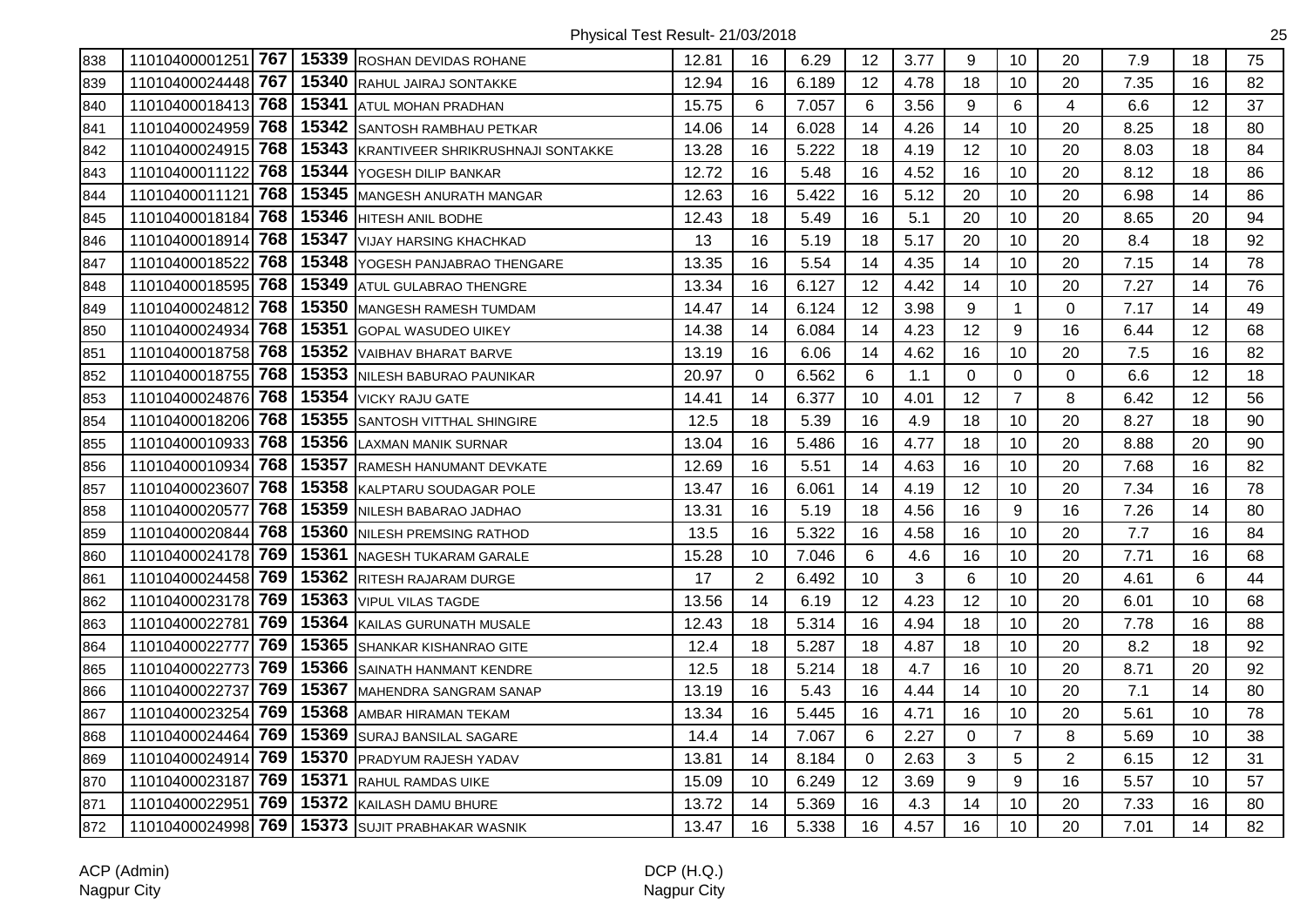| 873 | 11010400021223 769 |     | 15374 | <b>ISACHIN PUNDLIKRAO GHURDE</b>     | 14.07 | 14 | 7.481 | $\Omega$     | 3.5  | 9  | 8              | 12             | 7.3  | 16 | 51 |
|-----|--------------------|-----|-------|--------------------------------------|-------|----|-------|--------------|------|----|----------------|----------------|------|----|----|
| 874 | 11010400024988 769 |     | 15375 | SHUBHAM PRAKASHRAO AKOTKAR           | 13.72 | 14 | 6.396 | 10           | 3.97 | 9  | 10             | 20             | 7.25 | 14 | 67 |
| 875 | 11010400019067 769 |     | 15376 | SAMEER YASHWANT MOHURLE              | 13.62 | 14 | 5.262 | 18           | 4.26 | 14 | 10             | 20             | 6.12 | 12 | 78 |
| 876 | 11010400019173 769 |     | 15377 | <b>PARMESHWAR DURYODHAN MANDHARE</b> | 13.09 | 16 | 5.393 | 16           | 5.09 | 20 | 10             | 20             | 7.13 | 14 | 86 |
| 877 | 11010400024646 769 |     | 15378 | <b>PRATIK DEEPAK SURYAWANSHI</b>     | 14.06 | 14 | 7.532 | 0            | 3.78 | 9  | $\mathbf{1}$   | $\Omega$       | 5.67 | 10 | 33 |
| 878 | 11010400018950 769 |     | 15379 | CHAITANYA GOVARDHAN KHARTAD          | 13.82 | 14 | 6.5   | 10           | 4.23 | 12 | 10             | 20             | 6.85 | 14 | 70 |
| 879 | 11010400023827     | 769 | 15380 | RAMJI BALAJI HONRAO                  | 12.28 | 18 | 5.241 | 18           | 4.78 | 18 | 10             | 20             | 8.2  | 18 | 92 |
| 880 | 11010400023270 770 |     | 15381 | <b>PAWAN NARENDRA BAJANGHATE</b>     | 12.37 | 18 | 5.412 | 16           | 5.48 | 20 | 10             | 20             | 7.65 | 16 | 90 |
| 881 | 11010400021626 770 |     | 15382 | <b>DHIRAJ RAJESH GHARDE</b>          | 14.43 | 14 | 5.464 | 16           | 4.09 | 12 | 5              | $\overline{2}$ | 6.84 | 14 | 58 |
| 882 | 11010400025048     | 770 | 15383 | DRONACHARYA BABURAO SONTAKKE         | 12.37 | 18 | 5.523 | 14           | 4.44 | 14 | 10             | 20             | 7.27 | 14 | 80 |
| 883 | 11010400025051     | 770 | 15384 | SURESH TEKCHAND BAWANE               | 14.28 | 14 | 5.51  | 14           | 4.03 | 12 | 10             | 20             | 5.96 | 10 | 70 |
| 884 | 11010400020926 770 |     | 15385 | <b>UMESH HARIBHAU DHOK</b>           | 13.04 | 16 | 6.013 | 14           | 5.05 | 20 | 10             | 20             | 8.03 | 18 | 88 |
| 885 | 11010400024706 770 |     | 15386 | KARAN SUNIL SANTAPE                  | 17.72 | 0  | 7.51  | $\mathbf{0}$ | 3.04 | 6  | $\mathbf 0$    | $\Omega$       | 6.62 | 12 | 18 |
| 886 | 11010400008092 770 |     | 15387 | KALIM SATTAR KHAN                    | 12.09 | 18 | 6.14  | 12           | 5.19 | 20 | 10             | 20             | 8.36 | 18 | 88 |
| 887 | 11010400007994 770 |     | 15388 | YOGESH JANARDHAN BANKAR              | 13.19 | 16 | 6.185 | 12           | 4.48 | 14 | $\overline{4}$ | $\mathbf 0$    | 7.26 | 14 | 56 |
| 888 | 11010400023060 770 |     | 15389 | <b>RANJIT DILIP MORE</b>             | 14.18 | 14 | 5.314 | 16           | 3.87 | 9  | 10             | 20             | 5.43 | 8  | 67 |
| 889 | 11010400024724 770 |     | 15390 | AVINASH VINOD KALE                   | 15.97 | 6  | 7.567 | $\mathbf 0$  | 3.36 | 6  | $\mathbf 0$    | 0              | 6.28 | 12 | 24 |
| 890 | 11010400025083     | 770 | 15391 | ANIL JAYANTRIPRASAD YADAV            | 13.9  | 14 | 5.59  | 14           | 4.2  | 12 | $\overline{7}$ | 8              | 7.46 | 16 | 64 |
| 891 | 11010400024683 770 |     | 15392 | RASHTRAPAL GOPALRAOJI BHAGAT         | 14.25 | 14 | 6.115 | 12           | 4.15 | 12 | 10             | 20             | 6    | 10 | 68 |
| 892 | 11010400024719 770 |     | 15393 | VAIBHAV ASHOKBHAU BABHULKAR          | 14.03 | 14 | 6.447 | 10           | 3.3  | 6  | 8              | 12             | 6.52 | 12 | 54 |
| 893 | 11010400001559 770 |     | 15394 | YOGESH ANIL DHURIYA                  | 13.25 | 16 | 5.452 | 16           | 5.01 | 20 | 10             | 20             | 7.7  | 16 | 88 |
| 894 | 11010400011460 770 |     | 15395 | <b>GOVIND SITARAM WANI</b>           | 13.34 | 16 | 5.524 | 14           | 4.8  | 18 | 9              | 16             | 8.15 | 18 | 82 |
| 895 | 11010400020447     | 770 | 15396 | AKSHAY LAXMAN MARASKOLHE             | 13    | 16 | 5.29  | 18           | 4.52 | 16 | 10             | 20             | 6.1  | 12 | 82 |
| 896 | 11010400020441     | 770 | 15397 | VIKKI DAMODHAR KAIKADE               | 12.28 | 18 | 5.288 | 18           | 5.1  | 20 | 10             | 20             | 7.82 | 16 | 92 |
| 897 | 11010400022596 770 |     | 15398 | <b>VAIBHAV SHRIKRUSHNA GHARAT</b>    | 12.62 | 16 | 5.29  | 18           | 4.38 | 14 | 10             | 20             | 8.05 | 18 | 86 |
| 898 | 11010400020067     | 770 | 15399 | DHIRAJ DILIP BAGDE                   | 12.68 | 16 | 5.359 | 16           | 0    | 0  | 10             | 20             | 6.88 | 14 | 66 |
| 899 | 11010400024443 770 |     | 15400 | <b>VIVEK SANJAY KHARDE</b>           | 14.4  | 14 | 5.564 | 14           | 4.05 | 12 | $\overline{2}$ | $\Omega$       | 9.73 | 20 | 60 |
| 900 | 11010400011457 771 |     | 15401 | DHANIRAM MADHUKARRAO DESHMUKH        | 15.31 | 18 | 7.047 | 20           | 3.22 | 12 | $\mathbf{1}$   | 20             | 6.61 | 18 | 88 |
| 901 | 11010400023325 771 |     | 15402 | YUWRAJ KATU KHOTELE                  | 15.22 | 18 | 7.34  | 20           | 3.46 | 14 | $\mathbf{1}$   | 20             | 5.11 | 12 | 84 |
| 902 | 11010400004010 771 |     | 15403 | PISARAM BHIKAJI BRAMHANKAR           | 15.66 | 18 | 7.039 | 20           | 3.19 | 12 | $\mathbf 0$    | $\Omega$       | 5.69 | 14 | 64 |
| 903 | 11010400016566 771 |     | 15404 | <b>VIKAS KANHU BIRANGAL</b>          | 15.81 | 18 | 8.414 | 12           | 3.41 | 14 | $\mathbf{1}$   | 20             | 6.16 | 16 | 80 |
| 904 | 11010400019405 771 |     | 15405 | <b>VIJAY SIDHESHWAR SINGH</b>        | 14.56 | 20 | 6.27  | 20           | 3.44 | 14 | $\mathbf{1}$   | 20             | 6.5  | 18 | 92 |
| 905 | 11010400021890 771 |     | 15406 | <b>MAHESH RAMRAO INGOLE</b>          | 13.57 | 20 | 6.46  | 20           | 3.42 | 14 | $\mathbf{1}$   | 20             | 6.61 | 18 | 92 |
| 906 | 11010400017623 771 |     | 15407 | SANJAY SHIVNATH YADAV                | 18.25 | 12 | 8.35  | 14           | 2.71 | 9  | 0              | $\Omega$       | 6.28 | 16 | 51 |
| 907 | 11010400000029 771 |     | 15408 | YEOKRAM SITARAM LOLE                 | 15.22 | 18 | 6.495 | 20           | 3.37 | 14 | $\mathbf{1}$   | 20             | 5.3  | 14 | 86 |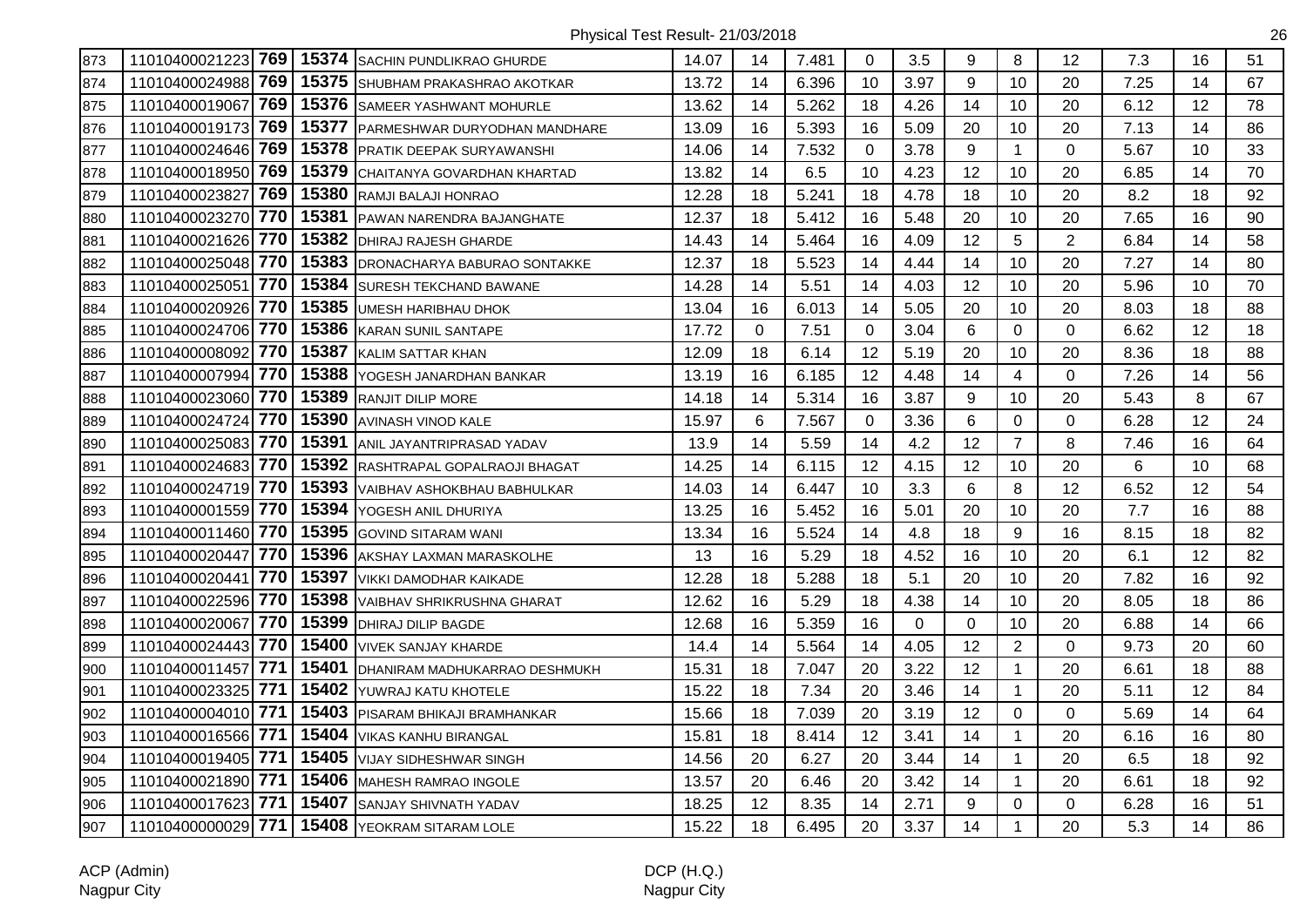| 908 | 11010400003697 771 15409 |       | <b>PRAVIN BABURAOJI JAWANJAL</b>                   | 14.6  | 20             | 6.33  | 20          | 3.93 | 18          | $\mathbf{1}$   | 20          | 6.46           | 18 | 96  |
|-----|--------------------------|-------|----------------------------------------------------|-------|----------------|-------|-------------|------|-------------|----------------|-------------|----------------|----|-----|
| 909 | 11010400003667 771       | 15410 | <b>PRAVIN VITTHALRAO PANDE</b>                     | 14.09 | 20             | 6.03  | 20          | 4.25 | 20          | $\mathbf{1}$   | 20          | 7.11           | 20 | 100 |
| 910 | 11010400003666 771       | 15411 | NILESH BALASAHEB KADU                              | 15.9  | 18             | 6.59  | 20          | 3.45 | 14          | $\mathbf{1}$   | 20          | 5.42           | 14 | 86  |
| 911 | 11010400006483 771       | 15412 | JAIPRAKASH SHYAMSUNDER SHRIWAS                     | 16.31 | 16             | 7.23  | 20          | 3    | 12          | $\mathbf{1}$   | 20          | 5.81           | 16 | 84  |
| 912 | 11010400004122 771       |       | 15413 RAJU RAMJI MANWAR                            | 19.06 | 10             | 9.024 | 10          | 2.02 | 6           | $\mathbf{1}$   | 20          | 5.54           | 14 | 60  |
| 913 | 11010400000995 771       | 15414 | <b>I</b> SUDHIR BHIMRAOJI DONGARE                  | 17.84 | 14             | 6.41  | 20          | 2.31 | 6           | $\mathbf{1}$   | 20          | 6.68           | 18 | 78  |
| 914 | 11010400011485 771       | 15415 | <b>PRADIP GANESH KOWALE</b>                        | 13.68 | 20             | 6.067 | 20          | 4.13 | 20          | $\mathbf 1$    | 20          | 7.04           | 20 | 100 |
| 915 | 11010400007750 771       | 15416 | SAHARE LANKESHWAR SOMRAJ                           | 20.85 | 6              | 8.266 | 14          | 1.97 | 3           | $\overline{0}$ | $\Omega$    | 5.41           | 14 | 37  |
| 916 | 11010400012331 771       | 15417 | SAHARE RAJESH REWARAM                              | 18.4  | 12             | 8.29  | 14          | 2.12 | 6           | $\mathbf{1}$   | 20          | 5.43           | 14 | 66  |
| 917 | 11010400006353 771       | 15418 | SUBASCHANDRA HALADHAR SAHOO                        | 16.32 | 16             | 7.261 | 20          | 3.33 | 14          | $\mathbf{1}$   | 20          | 6.68           | 18 | 88  |
| 918 | 11010400005597 771       | 15419 | <b>IKHOBRAGADE KISHOR PRABHUDAS</b>                | 15.94 | 18             | 7.481 | 18          | 3.1  | 12          | 0              | $\Omega$    | 6              | 16 | 64  |
| 919 | 11010400002453 771       | 15420 | SANJAY MANDAYAL CHAUBEY                            | 14.87 | 20             | 6.286 | 20          | 3.44 | 14          | $\mathbf{1}$   | 20          | 7.37           | 20 | 94  |
| 920 | 11010400015532 772       | 15421 | SHESHNATH KEDARSINGH YADAV                         | 16.41 | 16             | 8.07  | 16          | 3.32 | 14          | $\Omega$       | $\Omega$    | 6.49           | 18 | 64  |
| 921 | 11010400006165 772       | 15422 | <b>SANTOSH PUNDLIK WAGH</b>                        | 13.78 | 20             | 6.25  | 20          | 4.27 | 20          | $\mathbf{1}$   | 20          | $\overline{7}$ | 20 | 100 |
| 922 | 11010400023035 772       | 15423 | <b>SANJAY PRALHAD SONONE</b>                       | 21.16 | $\overline{2}$ | 11.43 | $\mathbf 0$ | 0    | $\mathbf 0$ | $\overline{0}$ | $\Omega$    | 5.81           | 16 | 18  |
| 923 | 11010400002034 772       | 15424 | SUSHILKUMAR DASHRATH TUPTE                         | 14.81 | 20             | 6.556 | 20          | 3.38 | 14          | $\mathbf 1$    | 20          | 6.24           | 16 | 90  |
| 924 | 11010400000209 772       | 15425 | <b>DINESH GOPAL PATLE</b>                          | 16.68 | 16             | 7.29  | 20          | 3.1  | 12          | $\mathbf{1}$   | 20          | 5.05           | 12 | 80  |
| 925 | 11010400012034 772       | 15426 | NITIN BABAN AARANE                                 | 16.1  | 16             | 7.423 | 18          | 3.21 | 12          | $\mathbf{1}$   | 20          | 6.41           | 18 | 84  |
| 926 | 11010400007157 772       | 15427 | <b>GHANSHYAM MAHADU PATLE</b>                      | 15.34 | 18             | 6.374 | 20          | 3.46 | 14          | $\mathbf{1}$   | 20          | 6.24           | 16 | 88  |
| 927 | 11010400000653 772       | 15428 | DAYDEEPKUMAR DULICHAND AMBULE                      | 14.06 | 20             | 5.572 | 20          | 3.48 | 14          | $\mathbf{1}$   | 20          | 6.26           | 16 | 90  |
| 928 | 11010400004771 772       | 15429 | <b>PRASHANT PATIRAM RAUT</b>                       | 15.37 | 18             | 7.327 | 20          | 3.98 | 18          | $\mathbf 1$    | 20          | 6.24           | 16 | 92  |
| 929 | 11010400012228 772       | 15430 | <b>MANOHAR MAROTRAO BARAI</b>                      | 14.47 | 20             | 5.53  | 20          | 3.76 | 18          | $\mathbf 1$    | 20          | 5.61           | 14 | 92  |
| 930 | 11010400008553 772       | 15431 | UMESH WAMANRAO SARATE                              | 15.35 | 18             | 6.447 | 20          | 3.16 | 12          | $\mathbf{1}$   | 20          | 7.15           | 20 | 90  |
| 931 | 11010400007661 772       | 15432 | RAJESH SEVKRAM SAKHARE                             | 17.34 | 14             | 7.39  | 20          | 2.84 | 9           | $\overline{0}$ | 0           | 5.79           | 14 | 57  |
| 932 | 11010400000276 772       | 15433 | NARAYAN NATTHUJI BINEKAR                           | 15.66 | 18             | 9.073 | 10          | 3.38 | 14          | $\mathbf{1}$   | 20          | 6.72           | 18 | 80  |
| 933 | 11010400009748 772       | 15434 | TUKARAM TRIMBAK MUNDHE                             | 17.12 | 14             | 7.327 | 20          | 3.02 | 12          | $\mathbf{1}$   | 20          | 6.19           | 16 | 82  |
| 934 | 11010400001531 772       | 15435 | CHANDRAKUMAR VASANTRAO BOPCHE                      | 14.12 | 20             | 7.247 | 20          | 3.82 | 18          | $\mathbf{1}$   | 20          | 6.47           | 18 | 96  |
| 935 | 11010400002891 772       | 15436 | SANJAY MOTIRAM GAIDHANE                            | 18.25 | 12             | 7.51  | 18          | 2.79 | 9           | $\mathbf{1}$   | 20          | 4.88           | 12 | 71  |
| 936 | 11010400014463 772       | 15437 | ANIL FULCHAND GHODESWAR                            | 15.09 | 18             | 7.47  | 18          | 3.36 | 14          | $\mathbf 1$    | 20          | 6.96           | 18 | 88  |
| 937 | 11010400001718 772       | 15438 | SUNIL BALAKDAS MESHRAM                             | 15.25 | 18             | 7.423 | 18          | 3.42 | 14          | 0              | $\mathbf 0$ | 5.51           | 14 | 64  |
| 938 | 11010400004500 772       | 15439 | <b>ASHOK MAROTI KOKATE</b>                         | 15.63 | 18             | 6.37  | 20          | 3.05 | 12          | $\mathbf{1}$   | 20          | 6.67           | 18 | 88  |
| 939 | 11010400006393 772       | 15440 | ARVIND YADAORAO LADEKAR                            | 16.44 | 16             | 8.16  | 16          | 2.95 | 9           | $\mathbf{1}$   | 20          | 5.77           | 14 | 75  |
| 940 | 11010400000458 773       | 15441 | RAVIKANT VIJAYRAO SAYRE                            | 16.94 | 16             | 9.245 | 6           | 3.19 | 12          | $\mathbf{1}$   | 20          | 5.65           | 14 | 68  |
| 941 | 11010400000525 773       | 15442 | ARVINDKUMAR GYANIRAM BAGHELE                       | 15.87 | 18             | 8.149 | 16          | 3.4  | 14          | $\mathbf{1}$   | 20          | 6.53           | 18 | 86  |
| 942 |                          |       | 11010400005538 773 15443 PRAMOD SHRIKRISHNA DUGANE | 21.47 | $\overline{2}$ | 8.447 | 12          | 2.98 | 9           | $\overline{0}$ | $\Omega$    | 5.84           | 16 | 39  |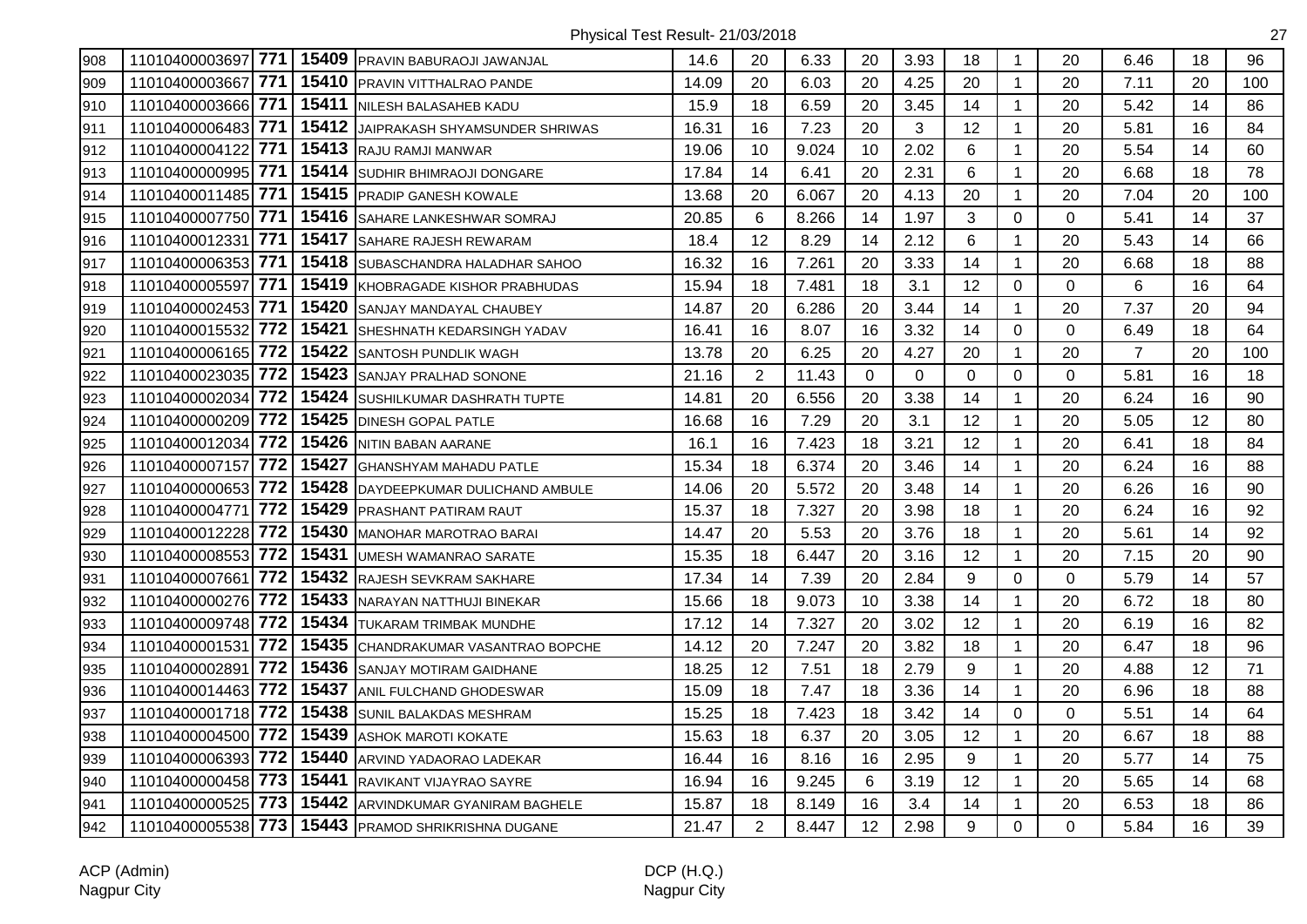| 943 | 11010400014964 773    |       | 15444 RAMMURAT AMIRCHAND YADAV           | 15.79 | 18 | 9.43  | 2  | 3.72 | 16          | 0            | 0        | 5.97           | 16 | 52 |
|-----|-----------------------|-------|------------------------------------------|-------|----|-------|----|------|-------------|--------------|----------|----------------|----|----|
| 944 | 11010400015140 773    | 15445 | YOGESH DHARAMDASRAO SHENDE               | 14.91 | 20 | 7.39  | 20 | 3.5  | 16          | $\mathbf{1}$ | 20       | 7.13           | 20 | 96 |
| 945 | 11010400003893 773    | 15446 | <b>VINOD KRUSHNA ZAMBHARE</b>            | 15.28 | 18 | 7.349 | 20 | 3.34 | 14          | $\mathbf{1}$ | 20       | 5.68           | 14 | 86 |
| 946 | 11010400015266 773    | 15447 | RAKESH SULCHAND KAMBLE                   | 14.97 | 20 | 7.35  | 20 | 2.92 | 9           | $\mathbf{1}$ | 20       | 5.9            | 16 | 85 |
| 947 | 773<br>11010400008214 | 15448 | SURESH JAYWANTRAO MUNDHE                 | 14.13 | 20 | 6.288 | 20 | 3.96 | 18          | $\mathbf{1}$ | 20       | $\overline{7}$ | 20 | 98 |
| 948 | 773<br>11010400000261 | 15449 | <b>PRADIP GANGADHAR WASNIK</b>           | 14    | 20 | 6.31  | 20 | 3.64 | 16          | $\mathbf 1$  | 20       | 7.53           | 20 | 96 |
| 949 | 11010400019546 773    | 15450 | <b>MANGESH BALKANTH GHARDE</b>           | 15.81 | 18 | 7.09  | 20 | 0    | $\mathbf 0$ | $\mathbf{1}$ | 20       | 6.33           | 16 | 74 |
| 950 | 11010400011679 773    |       | 15451 SURENDRA BHAURAO KAMBLE            | 15.25 | 18 | 7.422 | 18 | 3.8  | 18          | $\mathbf 1$  | 20       | 7.01           | 20 | 94 |
| 951 | 11010400001884 773    |       | 15452 SANGRAMSING AMARSING THAKUR        | 15.4  | 18 | 7.112 | 20 | 3.21 | 12          | $\mathbf{1}$ | 20       | 6.53           | 18 | 88 |
| 952 | 11010400007799 773    | 15453 | MEGHRAJ GAJAJAN LAMBAT                   | 15.89 | 18 | 7.524 | 18 | 2.64 | 9           | $\mathbf{1}$ | 20       | 7.52           | 20 | 85 |
| 953 | 11010400014418 773    | 15454 | <b>BHIMRAO TUKARAMJI INGOLE</b>          | 16.16 | 16 | 7.41  | 18 | 3.44 | 14          | $\mathbf{1}$ | 20       | 6              | 16 | 84 |
| 954 | 773<br>11010400013497 | 15455 | RAJESH MAHADEOJI BHIOGADE                | 14.68 | 20 | 6.29  | 20 | 3.48 | 14          | $\mathbf{1}$ | 20       | 6.96           | 18 | 92 |
| 955 | 11010400000666 773    |       | 15456 SANDIP TARACHAND WAGHMARE          | 15.97 | 18 | 7.449 | 18 | 3.17 | 12          | $\mathbf{1}$ | 20       | 6.49           | 18 | 86 |
| 956 | 11010400021825 773    |       | 15457 MUKESH VITTHAL SHAHARE             | 14.94 | 20 | 6.551 | 20 | 3.57 | 16          | $\mathbf{1}$ | 20       | 6.52           | 18 | 94 |
| 957 | 773<br>11010400001027 | 15458 | YOGESH PURUSHOTTAM BAWANKAR              | 16.97 | 16 | 9.269 | 6  | 3.22 | 12          | 0            | 0        | 6.28           | 16 | 50 |
| 958 | 773<br>11010400004997 | 15459 | <b>SUNIL BIJA NIMAGDE</b>                | 17.44 | 14 | 7.097 | 20 | 2.79 | 9           | $\mathbf{1}$ | 20       | 5.4            | 14 | 77 |
| 959 | 773<br>11010400020307 | 15460 | <b>SUDHAKAR BABURAO PAWAR</b>            | 14.41 | 20 | 6.526 | 20 | 4.1  | 20          | $\mathbf{1}$ | 20       | 6.13           | 16 | 96 |
| 960 | 11010400013430 774    | 15461 | DHARMPAL RAMDASJI MESHRAM                | 16.31 | 16 | 7.446 | 18 | 3.18 | 12          | 0            | $\Omega$ | 6.4            | 18 | 64 |
| 961 | 11010400003073 774    | 15462 | VASANTA SHAMRAO BHURE                    | 18.88 | 12 | 7.427 | 18 | 3.05 | 12          | $\mathbf{1}$ | 20       | 6.4            | 18 | 80 |
| 962 | 11010400003665 774    | 15463 | OMPRAKASH LOKCHAND KSHIRSAGAR            | 15.6  | 18 | 6.314 | 20 | 3.12 | 12          | $\mathbf{1}$ | 20       | 6.07           | 16 | 86 |
| 963 | 11010400017539 774    | 15464 | <b>VILAS LAXMAN RAUT</b>                 | 14.72 | 20 | 7.482 | 18 | 3.43 | 14          | $\mathbf{1}$ | 20       | 6.95           | 18 | 90 |
| 964 | 11010400002538 774    | 15465 | NOHARLAL PRITAMLAL LILHARE               | 17.97 | 14 | 7.47  | 18 | 3.25 | 14          | $\mathbf{1}$ | 20       | 5.33           | 14 | 80 |
| 965 | 11010400015383 774    | 15466 | VIRENDRA GUNVANTRAO DESHMUKH             | 14.69 | 20 | 7.091 | 20 | 3.53 | 16          | $\mathbf{1}$ | 20       | 7.03           | 20 | 96 |
| 966 | 11010400001934 774    | 15467 | SANJAYKUMAR PRUTHVIRAJ NANDESHWAR        | 14.87 | 20 | 7.014 | 20 | 3.67 | 16          | $\mathbf{1}$ | 20       | 6.87           | 18 | 94 |
| 967 | 11010400004035 774    | 15468 | SUNIL PRABHUDAYA BOPCHE                  | 14.56 | 20 | 6.399 | 20 | 4.04 | 20          | $\mathbf 1$  | 20       | 6.72           | 18 | 98 |
| 968 | 774<br>11010400009324 | 15469 | SANDIP SAHEBRAO SOLANKE                  | 15.75 | 18 | 7.111 | 20 | 3.58 | 16          | $\mathbf{1}$ | 20       | 7.22           | 20 | 94 |
| 969 | 774<br>11010400010642 | 15470 | <b>GENDLAL RAMCHAND WALDE</b>            | 15.56 | 18 | 6.56  | 20 | 3.46 | 14          | $\mathbf{1}$ | 20       | 6.48           | 18 | 90 |
| 970 | 774<br>11010400000222 | 15471 | <b>ASHISH OMKANTH PHALE</b>              | 15.5  | 18 | 6.577 | 20 | 3.05 | 12          | $\mathbf{1}$ | 20       | 7.05           | 20 | 90 |
| 971 | 11010400007035 774    | 15472 | <b>SANTOSH WASUDEORAO WANKHADE</b>       | 15.81 | 18 | 7.398 | 20 | 3.03 | 12          | $\mathbf{1}$ | 20       | 5.97           | 16 | 86 |
| 972 | 11010400002936 774    |       | 15473 ANANDKUMAR LAXMISHANKAR CHAURAGADE | 16.62 | 16 | 7.356 | 20 | 3.05 | 12          | $\mathbf{1}$ | 20       | 6.76           | 18 | 86 |
| 973 | 11010400001288 774    |       | 15474 AMIT DEVESHWAR UKEY                | 15.47 | 18 | 6.554 | 20 | 4.05 | 20          | $\mathbf 1$  | 20       | 7.77           | 20 | 98 |
| 974 | 11010400000300 774    | 15475 | NILESH BHIMRAOJI PATIL                   | 15.38 | 18 | 7.31  | 20 | 3.23 | 12          | $\mathbf{1}$ | 20       | 7.3            | 20 | 90 |
| 975 | 11010400013292 774    | 15476 | <b>VIJAY DAULAT TANDULKAR</b>            | 18    | 14 | 7.451 | 18 | 2.86 | 9           | $\mathbf{1}$ | 20       | 7.51           | 20 | 81 |
| 976 | 11010400013700 774    | 15477 | <b>MANIK MUNJAJI CHOURE</b>              | 16.66 | 16 | 7.031 | 20 | 3.07 | 12          | 0            | 0        | 6.82           | 18 | 66 |
| 977 | 11010400010755 774    |       | 15478 PRAKASH RAMCHAND GABHANE           | 14.53 | 20 | 6.199 | 20 | 4.32 | 20          | $\mathbf{1}$ | 20       | 6.88           | 18 | 98 |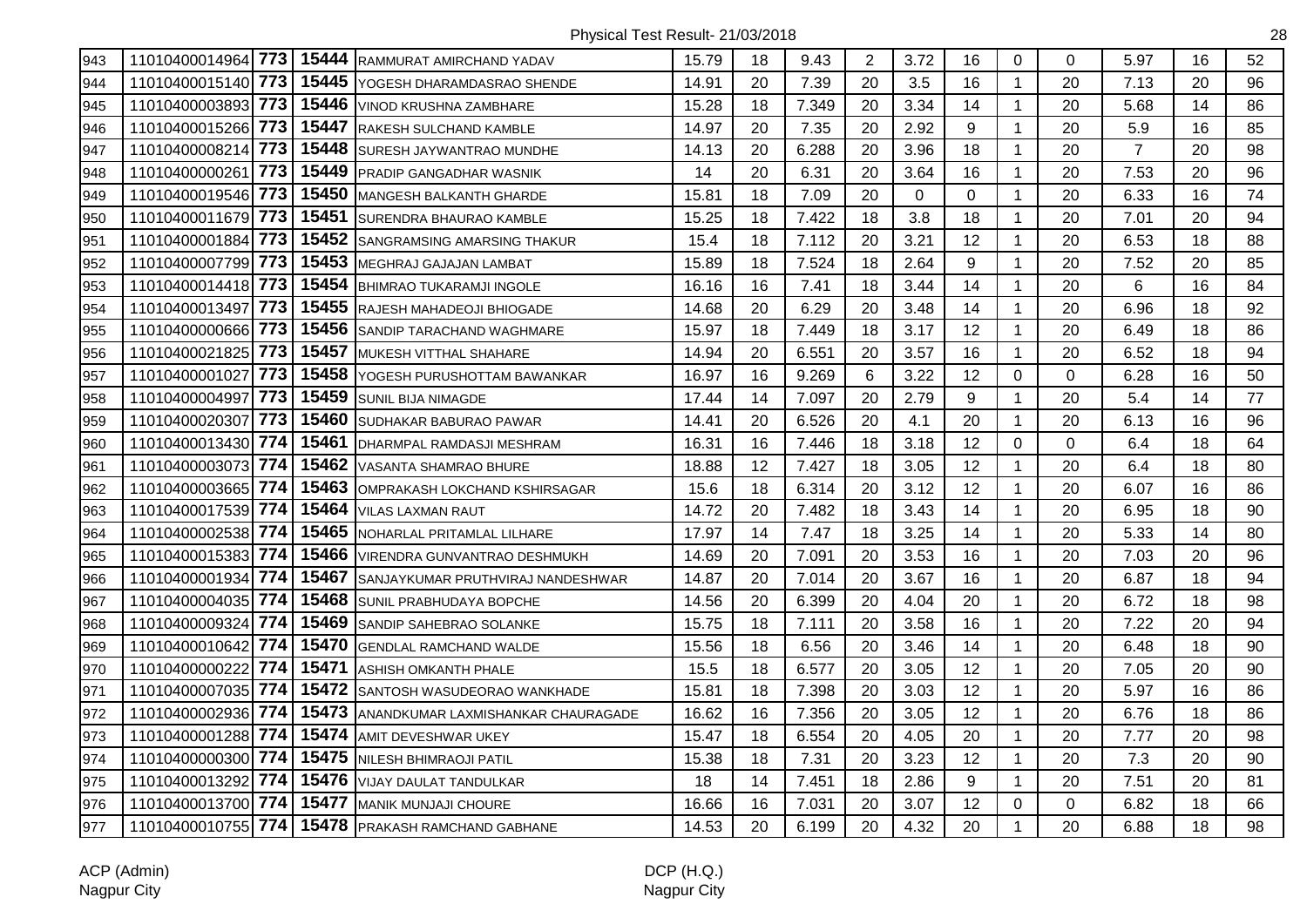| 978  |                    |       |       | 11010400010763 774   15479 GAJANAN MAROTI CHAUDHARI | 15.43 | 18 | 6.17  | 20          | 3.71 | 16          | 1              | 20       | 5.63 | 14 | 88  |
|------|--------------------|-------|-------|-----------------------------------------------------|-------|----|-------|-------------|------|-------------|----------------|----------|------|----|-----|
| 979  | 11010400019228 774 |       | 15480 | <b>MANOHAR KUWARLAL PATLE</b>                       | 15.53 | 18 | 6.49  | 20          | 3.77 | 18          | $\mathbf{1}$   | 20       | 5.95 | 16 | 92  |
| 980  | 11010400015198 775 |       | 15481 | UMESH PANJABRAOJI DABHADE                           | 15.56 | 18 | 8.317 | 14          | 3.48 | 14          | $\mathbf{1}$   | 20       | 5.03 | 12 | 78  |
| 981  | 11010400009141     | 775   | 15482 | MAHESH GANPATRAO PADOLE                             | 14.97 | 20 | 6.588 | 20          | 3.77 | 18          | $\mathbf{1}$   | 20       | 4.7  | 12 | 90  |
| 982  | 11010400002311     | 775   | 15483 | KISHOR SAHEBRAOJI MAHURKAR                          | 14.66 | 20 | 6.317 | 20          | 3.7  | 16          | $\mathbf{1}$   | 20       | 5.42 | 14 | 90  |
| 983  | 11010400016727     | 775   | 15484 | <b>VIJAY SAKHARAM BANTE</b>                         | 14.88 | 20 | 7.042 | 20          | 3.25 | 14          | $\mathbf 1$    | 20       | 5.63 | 14 | 88  |
| 984  | 11010400005063 775 |       | 15485 | <b>PARASRAM DADARAO SARKATE</b>                     | 14.59 | 20 | 6.421 | 20          | 4.4  | 20          | $\mathbf{1}$   | 20       | 7.04 | 20 | 100 |
| 985  | 11010400000593 775 |       | 15486 | <b>SURENDRA KAMESHWAR THAKUR</b>                    | 16.19 | 16 | 7.432 | 18          | 3.66 | 16          | $\mathbf{1}$   | 20       | 5.62 | 14 | 84  |
| 986  | 11010400008823 775 |       |       | 15487 SANTOSH DADARAO DURGE                         | 16.6  | 16 | 7.132 | 20          | 3.76 | 18          | $\mathbf{1}$   | 20       | 7.02 | 20 | 94  |
| 987  | 11010400005667     | 775   | 15488 | DNYANESHWAR ANANDRAO MHALASANE                      | 14.34 | 20 | 6.545 | 20          | 4    | 20          | $\mathbf{1}$   | 20       | 6.95 | 18 | 98  |
| 988  | 11010400002939 775 |       | 15489 | SHARAD VINAYAKRAO KITUKALE                          | 16.88 | 16 | 9.054 | 10          | 2.99 | 9           | $\mathbf{1}$   | 20       | 5.24 | 14 | 69  |
| 989  | 11010400010717     | 775   | 15490 | PAWAN DEORAO SHASTRAKAR                             | 14.56 | 20 | 6.32  | 20          | 3.87 | 18          | $\mathbf{1}$   | 20       | 6.1  | 16 | 94  |
| 990  | 11010400003085 775 |       | 15491 | <b>JIWAN WASUDEO SUNKINWAR</b>                      | 16.21 | 16 | 7.282 | 20          | 3.16 | 12          | $\mathbf{1}$   | 20       | 6.25 | 16 | 84  |
| 991  | 11010400022419 775 |       |       | 15492 SANJIV UDHAV DAHIPHALE                        | 14.78 | 20 | 6.525 | 20          | 3.85 | 18          | $\mathbf{1}$   | 20       | 6.8  | 18 | 96  |
| 992  | 11010400011238 775 |       |       | 15493 PRAFUL RAMESHRAO BORKAR                       | 15.53 | 18 | 6.099 | 20          | 3.97 | 18          | $\mathbf{1}$   | 20       | 7.07 | 20 | 96  |
| 993  | 11010400011633 775 |       | 15494 | <b>RAMDAS BHIKAJI GAWALI</b>                        | 16.32 | 16 | 7.424 | 18          | 2.93 | 9           | $\mathbf 1$    | 20       | 5.92 | 16 | 79  |
| 994  | 11010400006592     | 775   | 15495 | <b>SATISH YUWARAJ BHAISARE</b>                      | 14.69 | 20 | 7.584 | 18          | 3.82 | 18          | $\mathbf{1}$   | 20       | 5.4  | 14 | 90  |
| 995  | 11010400019004 775 |       | 15496 | RAJENDRAKUMAR PRABHAKAR MESHRAM                     | 15.87 | 18 | 7.549 | 18          | 3.34 | 14          | $\mathbf{1}$   | 20       | 7.05 | 20 | 90  |
| 996  | 11010400000605 775 |       | 15497 | VINODKUMAR HETRAM PATLE                             | 16.63 | 16 | 6.537 | 20          | 3.04 | 12          | $\mathbf{1}$   | 20       | 6.03 | 16 | 84  |
| 997  | 11010400001701     | 775   | 15498 | <b>SARJU DNYANESHWAR SOMKUWAR</b>                   | 14.25 | 20 | 6.546 | 20          | 3.43 | 14          | $\mathbf{1}$   | 20       | 6.6  | 18 | 92  |
| 998  | 11010400021480 775 |       | 15499 | <b>RAJESH DATTUJI PAWAR</b>                         | 16.96 | 16 | 8.03  | 16          | 3.18 | 12          | 0              | $\Omega$ | 6.46 | 18 | 62  |
| 999  | 11010400000753 775 |       | 15500 | <b>VINOD BALU INGLE</b>                             | 17.69 | 14 | 8.588 | 12          | 3.02 | 12          | 0              | $\Omega$ | 5.65 | 14 | 52  |
| 1000 | 11010400021148 776 |       |       | 15501 NITIN RAJU GHARDE                             | 13    | 16 | 6.157 | 12          | 4.8  | 18          | 10             | 20       | 8.02 | 18 | 84  |
| 1001 | 11010400020049 776 |       |       | 15502 MAHESH ISTARI TICHAKULE                       | 12.07 | 18 | 5.262 | 18          | 4.72 | 16          | 10             | 20       | 7.95 | 18 | 90  |
| 1002 | 11010400020048 776 |       | 15503 | <b>MANGESH BHAURAO BEDURKAR</b>                     | 12.47 | 18 | 5.264 | 18          | 5.09 | 20          | 10             | 20       | 9.1  | 20 | 96  |
| 1003 | 11010400024416 776 |       | 15504 | AVINASH DEVDAS MALKAM                               | 11.97 | 18 | 5.247 | 18          | 5.02 | 20          | 10             | 20       | 8.52 | 20 | 96  |
| 1004 | 11010400012404     | l 776 | 15505 | <b>GAJANAN SHIVAJI KALE</b>                         | 13.32 | 16 | 5.164 | 18          | 4.75 | 18          | 10             | 20       | 6.73 | 14 | 86  |
| 1005 | 11010400024546     | 776   | 15506 | HARSHAL GAJANAN GAJBE                               | 20.63 | 0  | 8.53  | $\mathbf 0$ | 2.05 | $\mathbf 0$ | 6              | 4        | 5.25 | 8  | 12  |
| 1006 | 11010400024799     | 776   |       | 15507 AKSHAY VISHWANATHRAO RAUT                     | 15.62 | 6  | 8.191 | 0           | 4.03 | 12          | $\overline{7}$ | 8        | 6.14 | 12 | 38  |
| 1007 | 11010400022101     | 776   |       | 15508 AJESH SUBHASH RATHOD                          | 12.97 | 16 | 5.285 | 18          | 4.85 | 18          | 10             | 20       | 7.5  | 16 | 88  |
| 1008 | 11010400025026     | 776   |       | 15509 ATUL RAMDAS GHAIWAT                           | 16.18 | 6  | 6.398 | 10          | 3.2  | 6           | 9              | 16       | 7.37 | 16 | 54  |
| 1009 | 11010400025017     | 776   |       | 15510 MITHILESH KHUSHALCHAND PARDHI                 | 13.72 | 14 | 6.245 | 12          | 4.24 | 12          | 10             | 20       | 6.66 | 12 | 70  |
| 1010 | 11010400024827     | 776   |       | 15511 AMOL PANDURANGJI UIKE                         | 13.5  | 16 | 6.251 | 12          | 4.28 | 14          | 10             | 20       | 6.37 | 12 | 74  |
| 1011 | 11010400015469 776 |       | 15512 | <b>TUSHAR VIKRAM SHEKADE</b>                        | 13.03 | 16 | 5.57  | 14          | 5.12 | 20          | 10             | 20       | 8.02 | 18 | 88  |
| 1012 | 11010400015468 776 |       |       | 15513 SAGAR DINKAR SHEKADE                          | 13.18 | 16 | 5.43  | 16          | 4.65 | 16          | 9              | 16       | 8.9  | 20 | 84  |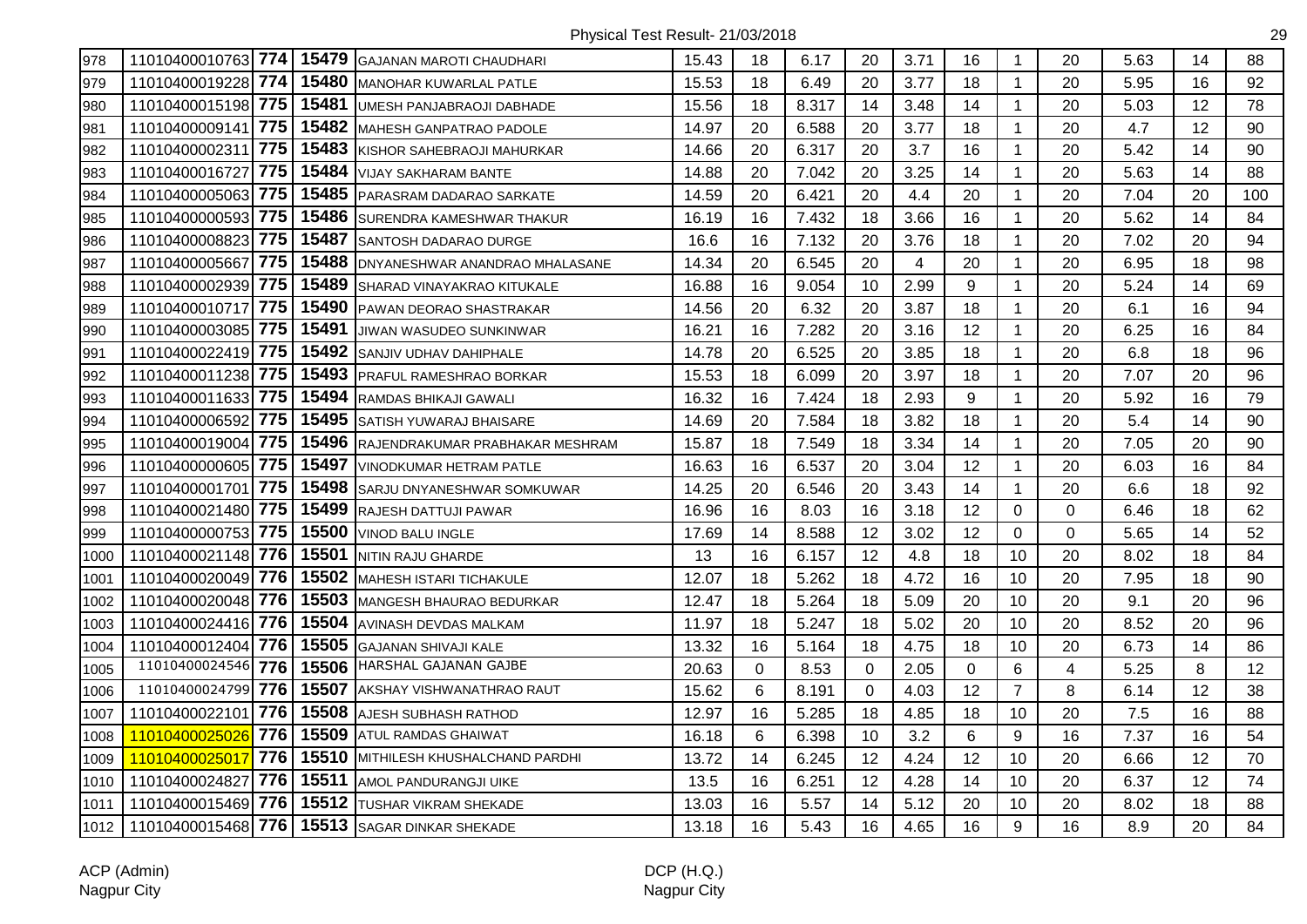| 1013 |                    |     |       | 11010400024506 776   15514 ASHISH KANHOBA ZADE | 15.15 | 10 | 6.262 | 12             | 4.5                     | 16 | 10             | 20                      | 5.93 | 10 | 68 |
|------|--------------------|-----|-------|------------------------------------------------|-------|----|-------|----------------|-------------------------|----|----------------|-------------------------|------|----|----|
| 1014 | 11010400025057     | 776 |       | 15515 ASHISH UDAYPRATAP SINGH                  | 14.6  | 10 | 9.46  | 0              | 4.5                     | 16 | 10             | 20                      | 7.6  | 16 | 62 |
| 1015 | 11010400018750 776 |     |       | 15516 SANDIP CHANDAN KORE                      | 12.16 | 18 | 5.19  | 18             | 5.58                    | 20 | 10             | 20                      | 8.6  | 20 | 96 |
| 1016 | 11010400023835 776 |     | 15517 | UTTAM PREMLAL FUNDE                            | 12.69 | 16 | 5.262 | 18             | 4.68                    | 16 | 10             | 20                      | 5.32 | 8  | 78 |
| 1017 | 1101040002502      | 776 | 15518 | AKASH RAJENDRA DEULKAR                         | 15.84 | 6  | 7.252 | $\overline{2}$ | 3.89                    | 9  | 9              | 16                      | 5.42 | 8  | 41 |
| 1018 | 11010400024769     | 776 |       | 15519 SAHIL VINOD DHONGLE                      | 13.35 | 16 | 5.21  | 18             | 4.52                    | 16 | 10             | 20                      | 7.6  | 16 | 86 |
| 1019 | 11010400024484     | 776 | 15520 | KARAN DIGAMBAR DEVGADE                         | 14.12 | 14 | 6.055 | 14             | $\overline{\mathbf{4}}$ | 12 | 10             | 20                      | 5.24 | 8  | 68 |
| 1020 | 11010400018848 777 |     |       | 15521 ANUP RAJENDRA SONONE                     | 12.81 | 16 | 5.434 | 16             | 5.2                     | 20 | 10             | 20                      | 7.73 | 16 | 88 |
| 1021 | 11010400018579 777 |     | 15522 | ANKUSH MADHAVRAO SAGANE                        | 12.03 | 18 | 5.197 | 18             | 4.66                    | 16 | 10             | 20                      | 8.29 | 18 | 90 |
| 1022 | 11010400018792 777 |     | 15523 | ASHVIN ASHOKRAO PANDE                          | 12.93 | 16 | 6.089 | 14             | 4.75                    | 18 | 10             | 20                      | 8.13 | 18 | 86 |
| 1023 | 11010400018812     | 777 | 15524 | HITESH ASHOKRAO JAMNIK                         | 13.44 | 16 | 6.04  | 14             | 4.27                    | 14 | 10             | 20                      | 7.69 | 16 | 80 |
| 1024 | 11010400018637     | 777 | 15525 | AMOL GURUNATH CHATURBHUJ                       | 12.93 | 16 | 6.37  | 10             | 5.2                     | 20 | 10             | 20                      | 8.26 | 18 | 84 |
| 1025 | 11010400021630 777 |     | 15526 | AKSHAY SANJAYRAO KADAO                         | 11.81 | 18 | 5.554 | 14             | 5.08                    | 20 | 10             | 20                      | 7.42 | 16 | 88 |
| 1026 | 11010400021639 777 |     |       | 15527 DHIRAJ SUBHASH JADHAO                    | 12.94 | 16 | 6.051 | 14             | 5.06                    | 20 | 10             | 20                      | 8.23 | 18 | 88 |
| 1027 | 11010400024691     | 777 |       | 15528 PAWAN RAMESH SUPATKAR                    | 13.66 | 14 | 7.152 | $\overline{2}$ | 3.95                    | 9  | 10             | 20                      | 7.55 | 16 | 61 |
| 1028 | 11010400024972     | 777 | 15529 | RAJAT GULABRAO DHURVE                          | 15.25 | 10 | 6.59  | 6              | 3.9                     | 9  | $\mathbf{1}$   | $\Omega$                | 5.34 | 8  | 33 |
| 1029 | 11010400025033 777 |     | 15530 | NITESH RAMESH TUMDAM                           | 14.88 | 10 | 6.426 | 10             | 3.83                    | 9  | 10             | 20                      | 5.34 | 8  | 57 |
| 1030 | 11010400024845     | 777 | 15531 | VISHAL MANOHAR DANDEKAR                        | 14.62 | 10 | 6.17  | 12             | 4.1                     | 12 | 10             | 20                      | 6.85 | 14 | 68 |
| 1031 | 11010400011472     | 777 | 15532 | <b>ABHAY JYOT PAZARE</b>                       | 15.19 | 10 | 8.314 | $\Omega$       | 3.1                     | 6  | $\overline{2}$ | 0                       | 6    | 10 | 26 |
| 1032 | 11010400012822     | 777 | 15533 | SOHAL RAMESHJI DIWATE                          | 13.38 | 16 | 5.59  | 14             | 4.78                    | 18 | 6              | $\overline{\mathbf{4}}$ | 7.41 | 16 | 68 |
| 1033 | 11010400019486 777 |     | 15534 | <b>HEMANT MOHAN BHAISARE</b>                   | 14.09 | 14 | 6.077 | 14             | 4.17                    | 12 | 10             | 20                      | 5.96 | 10 | 70 |
| 1034 | 11010400024078 777 |     |       | 15535 NACHIKET KUMAR KAMBLE                    | 13    | 16 | 5.254 | 18             | 5                       | 20 | 10             | 20                      | 7.51 | 16 | 90 |
| 1035 | 11010400022891     | 777 |       | 15536 VISHAL ASHOK MANWAR                      | 14.66 | 10 | 5.547 | 14             | $\overline{\mathbf{4}}$ | 12 | 10             | 20                      | 7.81 | 16 | 72 |
| 1036 | 11010400024449 777 |     |       | 15537 AMIT SUDHAKARRAO BODHARE                 | 14.07 | 14 | 6.319 | 10             | 4.01                    | 12 | 10             | 20                      | 8.15 | 18 | 74 |
| 1037 | 11010400021554 777 |     | 15538 | ATMARAM DAYARAM CHAVAN                         | 14.03 | 14 | 6.082 | 14             | 4.28                    | 14 | 10             | 20                      | 7.55 | 16 | 78 |
| 1038 | 11010400022131     | 777 | 15539 | <b>ATUL BHAUDAS UPRIKAR</b>                    | 13.41 | 16 | 5.099 | 20             | 4.65                    | 16 | 10             | 20                      | 6.95 | 14 | 86 |
| 1039 | 11010400024950 777 |     | 15540 | <b>JAY RAJESH SHARMA</b>                       | 13.34 | 16 | 6.052 | 14             | 3.5                     | 9  | 10             | 20                      | 5.92 | 10 | 69 |
| 1040 | 11010400022265 778 |     |       | 15541 ANKUSH KHUSHAL SADAMWAR                  | 15.25 | 10 | 6.47  | 10             | 2.9                     | 3  | 6              | $\overline{\mathbf{4}}$ | 7.5  | 16 | 43 |
| 1041 | 11010400021832 778 |     |       | 15542 PAWAN SURESH KAWANPURE                   | 12.84 | 16 | 5.499 | 16             | 5.32                    | 20 | 10             | 20                      | 7.11 | 14 | 86 |
| 1042 | 11010400024149 778 |     |       | 15543 AMIT RAMESH MASARKE                      | 11.81 | 18 | 5.378 | 16             | 5.7                     | 20 | 10             | 20                      | 8.56 | 20 | 94 |
| 1043 | 11010400021816 778 |     | 15544 | ANIKET NARESH PARDHI                           | 12.62 | 16 | 5.475 | 16             | 5.4                     | 20 | 10             | 20                      | 7.1  | 14 | 86 |
| 1044 | 11010400021807     | 778 | 15545 | SURAJ RAJENDRA CHOURE                          | 12.09 | 18 | 5.454 | 16             | 5.4                     | 20 | 10             | 20                      | 8    | 18 | 92 |
| 1045 | 11010400002299     | 778 | 15546 | AKASH ASHOK DESHBHRATAR                        | 12.16 | 18 | 5.222 | 18             | 4.79                    | 18 | 10             | 20                      | 7.67 | 16 | 90 |
| 1046 | 11010400021931     | 778 | 15547 | ATISH MADHUKAR GODBOLE                         | 13.25 | 16 | 5.49  | 16             | 4.64                    | 16 | 10             | 20                      | 7.8  | 16 | 84 |
| 1047 | 11010400022751     | 778 | 15548 | <b>GANESH ASHOK HARAL</b>                      | 13    | 16 | 6.129 | 12             | 4.84                    | 18 | 10             | 20                      | 8.9  | 20 | 86 |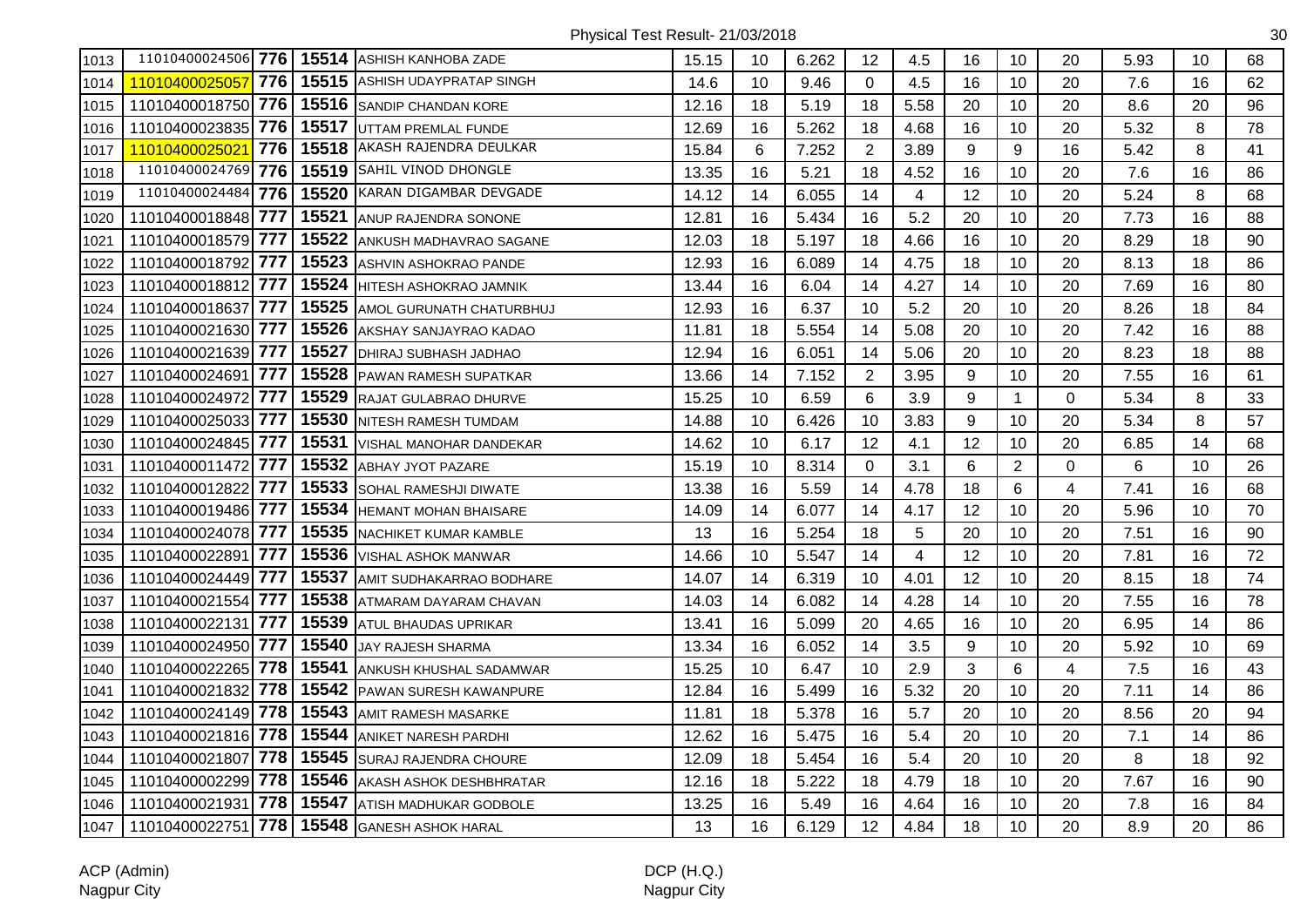| 1048 |                    |     |       | 11010400024679 778 15549 GAURAV GAJANAN UNHALE | 15.03 | 10             | 7.067 | 6           | 3.68 | 9           | 4              | $\Omega$                | 7.29  | 14 | 39 |
|------|--------------------|-----|-------|------------------------------------------------|-------|----------------|-------|-------------|------|-------------|----------------|-------------------------|-------|----|----|
| 1049 | 11010400024734 778 |     |       | 15550 SHUBHAM NATTHUJI NIKHADE                 | 16.1  | 6              | 7.357 | $\Omega$    | 2.83 | 3           | 8              | 12                      | 5.08  | 8  | 29 |
| 1050 | 11010400019105     | 778 |       | 15551 SURAJ ISHWAR USARE                       | 12.22 | 18             | 5.29  | 18          | 4.98 | 18          | 10             | 20                      | 7.4   | 16 | 90 |
| 1051 | 11010400022278 778 |     | 15552 | <b>ASHWIN SANJAY BAGUL</b>                     | 14.25 | 14             | 6.147 | 12          | 4.6  | 16          | 10             | 20                      | 7.65  | 16 | 78 |
| 1052 | 11010400018271     | 778 |       | 15553 ROHIT RAJKIRAN NIKHAR                    | 12.94 | 16             | 6.118 | 12          | 5.13 | 20          | 10             | 20                      | 8.35  | 18 | 86 |
| 1053 | 11010400024732 778 |     |       | 15554 ATISH BRIJNARAYAN PANDE                  | 13.44 | 16             | 5.32  | 16          | 4.59 | 16          | 10             | 20                      | 8     | 18 | 86 |
| 1054 | 11010400018166 778 |     |       | 15555 SUBHASH BADRIPRASAD PAL                  | 13.84 | 14             | 5.494 | 16          | 4.12 | 12          | 10             | 20                      | 7.2   | 14 | 76 |
| 1055 | 11010400018150 778 |     |       | 15556 DINESH SUNIL TIRALE                      | 13.94 | 14             | 6.024 | 14          | 5.29 | 20          | 9              | 16                      | 7.41  | 16 | 80 |
| 1056 | 11010400024684     | 778 |       | 15557 BHAVESH SANTOSH BAMDEKAR                 | 12.41 | 18             | 5.389 | 16          | 4.83 | 18          | 10             | 20                      | 8     | 18 | 90 |
| 1057 | 11010400020147     | 778 | 15558 | AAMIR SHAHID ANJUM                             | 13.91 | 14             | 5.419 | 16          | 4.45 | 14          | 3              | $\Omega$                | 5.15  | 8  | 52 |
| 1058 | 11010400023077     | 778 |       | 15559 SACHIN ROHIDAS UNDE                      | 13.44 | 16             | 5.429 | 16          | 4.88 | 18          | 10             | 20                      | 7.09  | 14 | 84 |
| 1059 | 11010400020553     | 778 |       | 15560 VIJAY SABULAL MAWASKAR                   | 13.19 | 16             | 5.424 | 16          | 5.13 | 20          | 10             | 20                      | 7.8   | 16 | 88 |
| 1060 | 11010400012203 779 |     | 15561 | <b>SANJAY APPARAO LANDGE</b>                   | 13.12 | 16             | 5.242 | 18          | 4.51 | 16          | 10             | 20                      | 7.57  | 16 | 86 |
| 1061 | 11010400012204 779 |     |       | 15562 SUJIT SUNILRAO BEMBADE                   | 12.78 | 16             | 5.419 | 16          | 4.8  | 18          | 10             | 20                      | 8.54  | 20 | 90 |
| 1062 | 11010400009418 779 |     |       | 15563 HEMANT SHRAWANJI CHARDE                  | 11.47 | 20             | 5.292 | 18          | 5    | 20          | 10             | 20                      | 7.82  | 16 | 94 |
| 1063 | 11010400009409 779 |     |       | 15564 RISHAB RAMKRISHNA PARWEKAR               | 13.75 | 14             | 5.44  | 16          | 3.75 | 9           | 10             | 20                      | 6.82  | 14 | 73 |
| 1064 | 11010400018743 779 |     |       | 15565 VISHAL BHAGVANTRAO UMAK                  | 12.93 | 16             | 6.024 | 14          | 4.65 | 16          | 10             | 20                      | 7.6   | 16 | 82 |
| 1065 | 11010400018778 779 |     |       | 15566 BHIMRAJ DHANRAJ KAMBLE                   | 12.38 | 18             | 5.482 | 16          | 5.4  | 20          | 10             | 20                      | 8.13  | 18 | 92 |
| 1066 | 11010400018725     | 779 | 15567 | JIVAN YASHVANTRAO SHINDE                       | 12.88 | 16             | 5.355 | 16          | 5.04 | 20          | 10             | 20                      | 7.63  | 16 | 88 |
| 1067 | 11010400020673 779 |     |       | 15568 HEMANTKUMAR KAILASHSINGH THAKUR          | 13.91 | 14             | 5.51  | 14          | 4.48 | 14          | 8              | 12                      | 8.26  | 18 | 72 |
| 1068 | 11010400009415 779 |     |       | 15569 VISHAL RAMDAS BHOYAR                     | 13.28 | 16             | 6.25  | 12          | 4.54 | 16          | 10             | 20                      | 6.81  | 14 | 78 |
| 1069 | 11010400015190 779 |     |       | 15570 SHUBHAM SHESHRAO WANKHEDE                | 12.65 | 16             | 5.587 | 14          | 4.6  | 16          | 10             | 20                      | 7.6   | 16 | 82 |
| 1070 | 11010400020645 779 |     | 15571 | <b>MANTHAN KAILAS NARE</b>                     | 13.19 | 16             | 5.567 | 14          | 4.68 | 16          | 10             | 20                      | 8.13  | 18 | 84 |
| 1071 | 11010400019959 779 |     |       | 15572 ROSHAN GOPAL PIMPALKAR                   | 16.06 | 6              | 6.59  | 6           | 3.4  | 6           | 6              | 4                       | 4.94  | 8  | 30 |
| 1072 | 11010400024676 779 |     |       | 15573 SHUBHAM SANJAYRAO BHOYAR                 | 16.32 | 6              | 7.596 | 0           | 1.87 | $\mathbf 0$ | 10             | 20                      | 6.72  | 14 | 40 |
| 1073 | 11010400024681     | 779 |       | 15574 SHUBHAM SUNILRAO SONTAKKE                | 16.22 | 6              | 7.437 | $\Omega$    | 3.4  | 6           | $\overline{2}$ | 0                       | 5.73  | 10 | 22 |
| 1074 | 11010400020246     | 779 |       | 15575 RAJKUMAR KRUSHNA BARAI                   | 16.75 | $\overline{2}$ | 8.18  | 0           | 3.54 | 9           | 6              | 4                       | 7.2   | 14 | 29 |
| 1075 | 11010400024121     | 779 |       | 15576 CHANDRASHEKHAR AJABRAO TEKADE            | 15.43 | 10             | 7.43  | $\mathbf 0$ | 3.28 | $\,6\,$     | 9              | 16                      | 5.95  | 10 | 42 |
| 1076 | 11010400025001     | 779 |       | 15577 SWAPNIL RAJESH CHAUDHARI                 | 13.47 | 16             | 5.284 | 18          | 4.78 | 18          | 10             | 20                      | 6.8   | 14 | 86 |
| 1077 | 11010400022306 779 |     |       | 15578 DATTA UTTAM KAMBLE                       | 14.28 | 14             | 6.232 | 12          | 4.04 | 12          | 5              | $\overline{2}$          | 7.72  | 16 | 56 |
| 1078 | 11010400024699 779 |     |       | 15579 RUPESH PRAKASH BALANSE                   | 15.09 | 10             | 6.41  | 10          | 3.45 | 6           | 6              | $\overline{\mathbf{4}}$ | 4.5   | 6  | 36 |
| 1079 | 11010400019772     | 779 |       | 15580 DHAMMDIP RAMESHWAR DONGRE                | 13    | 16             | 5.15  | 18          | 4.59 | 16          | 10             | 20                      | 6.45  | 12 | 82 |
| 1080 | 11010400019288 780 |     | 15581 | <b>MUKESH SHALIK SARVE</b>                     | 12.25 | 18             | 5.119 | 18          | 5.1  | 20          | 10             | 20                      | 7.3   | 16 | 92 |
| 1081 | 11010400019279 780 |     |       | 15582 DINESH HARIRAM BURDE                     | 12.75 | 16             | 5.146 | 18          | 5.24 | 20          | 10             | 20                      | 7.22  | 14 | 88 |
| 1082 | 11010400019208 780 |     |       | 15583 DURGESH RAMESHWAR BANGADKAR              | 12.35 | 18             | 5.249 | 18          | 4.91 | 18          | 10             | 20                      | 8.675 | 20 | 94 |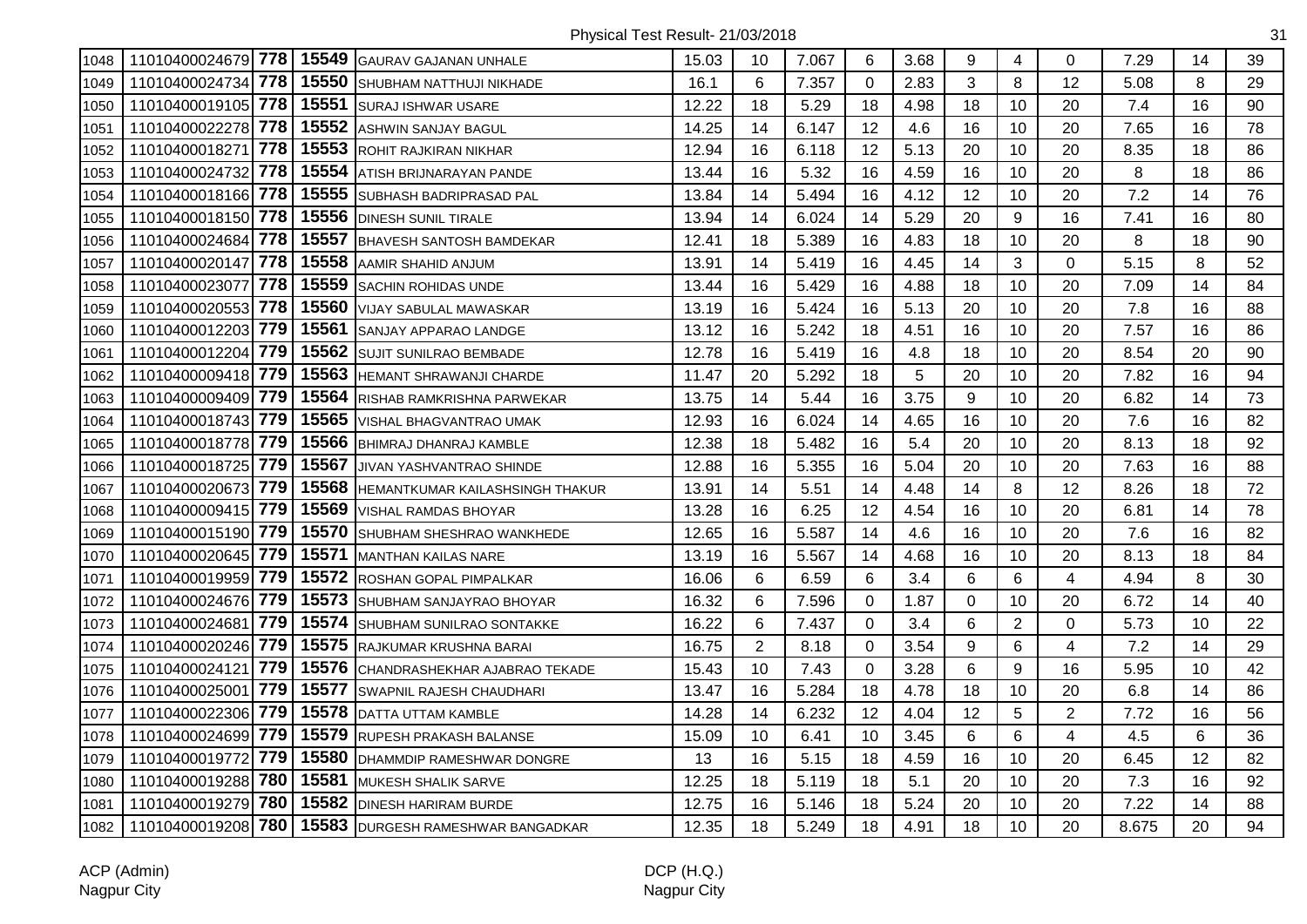| 1083 |                       |       | 11010400019245 780 15584 PRADIP RIMACHAND THER | 13.06 | 16          | 5.232 | 18             | 5.05 | 20          | 10             | 20       | 7.6             | 16          | 90 |
|------|-----------------------|-------|------------------------------------------------|-------|-------------|-------|----------------|------|-------------|----------------|----------|-----------------|-------------|----|
| 1084 | 11010400022448 780    | 15585 | <b>MAHESH KISAN SHENDE</b>                     | 13.16 | 16          | 5.39  | 16             | 4.76 | 18          | 10             | 20       | 6.95            | 14          | 84 |
| 1085 | 11010400018183 780    | 15586 | <b>GANESH DEONATH LOTHE</b>                    | 13.75 | 14          | 5.46  | 16             | 4.31 | 14          | 10             | 20       | 6.65            | 12          | 76 |
| 1086 | 11010400018135 780    | 15587 | <b>SAGAR RAMDAS MOHATURE</b>                   | 12.59 | 16          | 5.165 | 18             | 5.22 | 20          | 10             | 20       | 7.57            | 16          | 90 |
| 1087 | 780<br>11010400018202 | 15588 | <b>SAGAR SEVAK LILHARE</b>                     | 12.46 | 18          | 5.045 | 20             | 5.26 | 20          | 10             | 20       | 7.7             | 16          | 94 |
| 1088 | 780<br>11010400018223 | 15589 | KHOJRAM MARTAND KATANKAR                       | 13.19 | 16          | 5.085 | 20             | 4.92 | 18          | 10             | 20       | 6.9             | 14          | 88 |
| 1089 | 780<br>11010400019761 | 15590 | AMAN SUBHASH YADAV                             | 14.62 | 10          | 6.223 | 12             | 3.65 | 9           | 8              | 12       | 6.4             | 12          | 55 |
| 1090 | 11010400018705 780    | 15591 | CHANDRAKANT GANPAT RATHOD                      | 12.06 | 18          | 5.099 | 20             | 5.2  | 20          | 10             | 20       | 7.53            | 16          | 94 |
| 1091 | 11010400018374 780    |       | 15592 SANTOSH RAMLOO MUTYALA                   | 13.35 | 16          | 5.429 | 16             | 4.95 | 18          | 10             | 20       | 8.3             | 18          | 88 |
| 1092 | 780<br>11010400018361 | 15593 | SANTOSHKUMAR RAMCHANDRA MADDI                  | 13.5  | 16          | 6.137 | 12             | 4.72 | 16          | 10             | 20       | 7.8             | 16          | 80 |
| 1093 | 780<br>11010400018325 | 15594 | SHUBHAM JAGDEO BHARKAD                         | 12.69 | 16          | 5.482 | 16             | 5    | 20          | 10             | 20       | 8.25            | 18          | 90 |
| 1094 | 780<br>11010400025079 | 15595 | SHUBHAM GANESH GAIKWAD                         | 15.4  | 10          | 7.177 | $\overline{2}$ | 4.32 | 14          | 10             | 20       | 5.95            | 10          | 56 |
| 1095 | 780<br>11010400018332 | 15596 | <b>TUSHAR RAMESH LEVEKAR</b>                   | 13.03 | 16          | 6.064 | 14             | 4.41 | 14          | 10             | 20       | 7.15            | 14          | 78 |
| 1096 | 11010400024994 780    |       | 15597 MANGESH MOTIRAM GULSUNDARE               | 13.15 | 16          | 5.49  | 16             | 4.47 | 14          | 10             | 20       | 6.8             | 14          | 80 |
| 1097 | 11010400019398 780    | 15598 | <b>IDILIP GAINADHAR TURANKAR</b>               | 12.5  | 18          | 5.252 | 18             | 5.15 | 20          | 10             | 20       | 6.59            | 12          | 88 |
| 1098 | 11010400019375 780    | 15599 | <b>SACHIN BAPURAO WABHITKAR</b>                | 12.06 | 18          | 6.159 | 12             | 4.86 | 18          | 10             | 20       | 8.55            | 20          | 88 |
| 1099 | 780<br>11010400019387 | 15600 | RAHUL SURYABHAN ZILPE                          | 12.5  | 18          | 6.039 | 14             | 4.8  | 18          | 10             | 20       | 8.32            | 18          | 88 |
| 1100 | 781<br>11010400004397 | 15601 | <b>BONEY SANTOSH SHEREKAR</b>                  | 13.03 | 16          | 6.17  | 12             | 4.13 | 12          | 4              | $\Omega$ | 6.52            | 12          | 52 |
| 1101 | 11010400020186 781    | 15602 | SHRUNGAR PARAG DALVI                           | 13.68 | 14          | 6.32  | 10             | 3.68 | 9           | 10             | 20       | 6.15            | 12          | 65 |
| 1102 | 781<br>11010400024685 | 15603 | ARVIND SAHADEO LATKAR                          | 20.97 | 0           | 7.53  | 0              | 2.67 | 3           | 0              | 0        | 4.93            | 8           | 11 |
| 1103 | 11010400022803 781    | 15604 | VIJAY BABURAO BHARATE                          | 15.28 | 10          | 6.227 | 12             | 4.11 | 12          | 9              | 16       | 6.06            | 10          | 60 |
| 1104 | 11010400022805 781    |       | 15605 ABHIJEET PRAKASH INGLE                   | 15    | 10          | 7.432 | 0              | 3.93 | 9           | $\overline{7}$ | 8        | 7.68            | 16          | 43 |
| 1105 | 11010400022804 781    | 15606 | VAIBHAV SUBHASH MULE                           | 13.19 | 16          | 6.474 | 10             | 4.55 | 16          | 10             | 20       | 8.38            | 18          | 80 |
| 1106 | 781<br>11010400022801 | 15607 | <b>MANISH RAMESH UJJAINKAR</b>                 | 15.09 | 10          | 7.167 | $\overline{2}$ | 4.41 | 14          | 9              | 16       | 7               | 14          | 56 |
| 1107 | 11010400015176 781    | 15608 | SURAJ KRUSHNAJI RAUT                           | 12.48 | 18          | 5.44  | 16             | 5.08 | 20          | $\overline{7}$ | 8        | 8.07            | 18          | 80 |
| 1108 | 11010400006558 781    | 15609 | ANIKET GYANIRAM KOKODE                         | 13.48 | 16          | 5.464 | 16             | 4.98 | 18          | 10             | 20       | 7.45            | 16          | 86 |
| 1109 | 781<br>11010400006577 | 15610 | VISHAL NANAJI GHORMARE                         | 12.6  | 16          | 5.352 | 16             | 4.83 | 18          | 10             | 20       | 6.85            | 14          | 84 |
| 1110 | 781<br>11010400006579 | 15611 | AMIT PANJABRAO MOHANKAR                        | 13.41 | 16          | 6.083 | 14             | 5.03 | 20          | 10             | 20       | $6\phantom{1}6$ | 10          | 80 |
| 1111 | 781<br>11010400025052 |       | 15612 SHEIKHIRSHAD SHEIKHRAMZAN SHEIKH         | AB    | $\mathbf 0$ | 6.582 | $\,6$          | 0    | $\mathbf 0$ | 0              | 0        | 6.08            | 10          | 16 |
| 1112 | 781<br>11010400022231 |       | 15613 SAMEER ASHOKRAO NANNURE                  | 13.25 | 16          | 6.045 | 14             | 4.9  | 18          | 10             | 20       | 6.67            | 12          | 80 |
| 1113 | 11010400024948 781    |       | 15614 VALMIK RAMESH HATKAR                     | 14.94 | 10          | 8.381 | $\mathbf 0$    | 4.76 | 18          | 10             | 20       | $\mathbf 0$     | $\mathbf 0$ | 48 |
| 1114 | 11010400020146 781    | 15615 | <b>ATUL RAMDAS UKEY</b>                        | 13.16 | 16          | 5.466 | 16             | 4.58 | 16          | 10             | 20       | 6.33            | 12          | 80 |
| 1115 | 781<br>11010400019681 | 15616 | <b>RAHUL SHANKAR GARBADE</b>                   | 13.43 | 16          | 5.51  | 14             | 4.35 | 14          | 10             | 20       | 6.93            | 14          | 78 |
| 1116 | 781<br>11010400018687 |       | 15617 PRADEEP NAMDEO KHANDARE                  | 13.12 | 16          | 5.325 | 16             | 4.72 | 16          | 10             | 20       | 8               | 18          | 86 |
| 1117 | 11010400018319 781    |       | 15618 LAKSHMAN RAMESH PONGADE                  | 12.5  | 18          | 5.052 | 20             | 5.07 | 20          | 10             | 20       | 8.02            | 18          | 96 |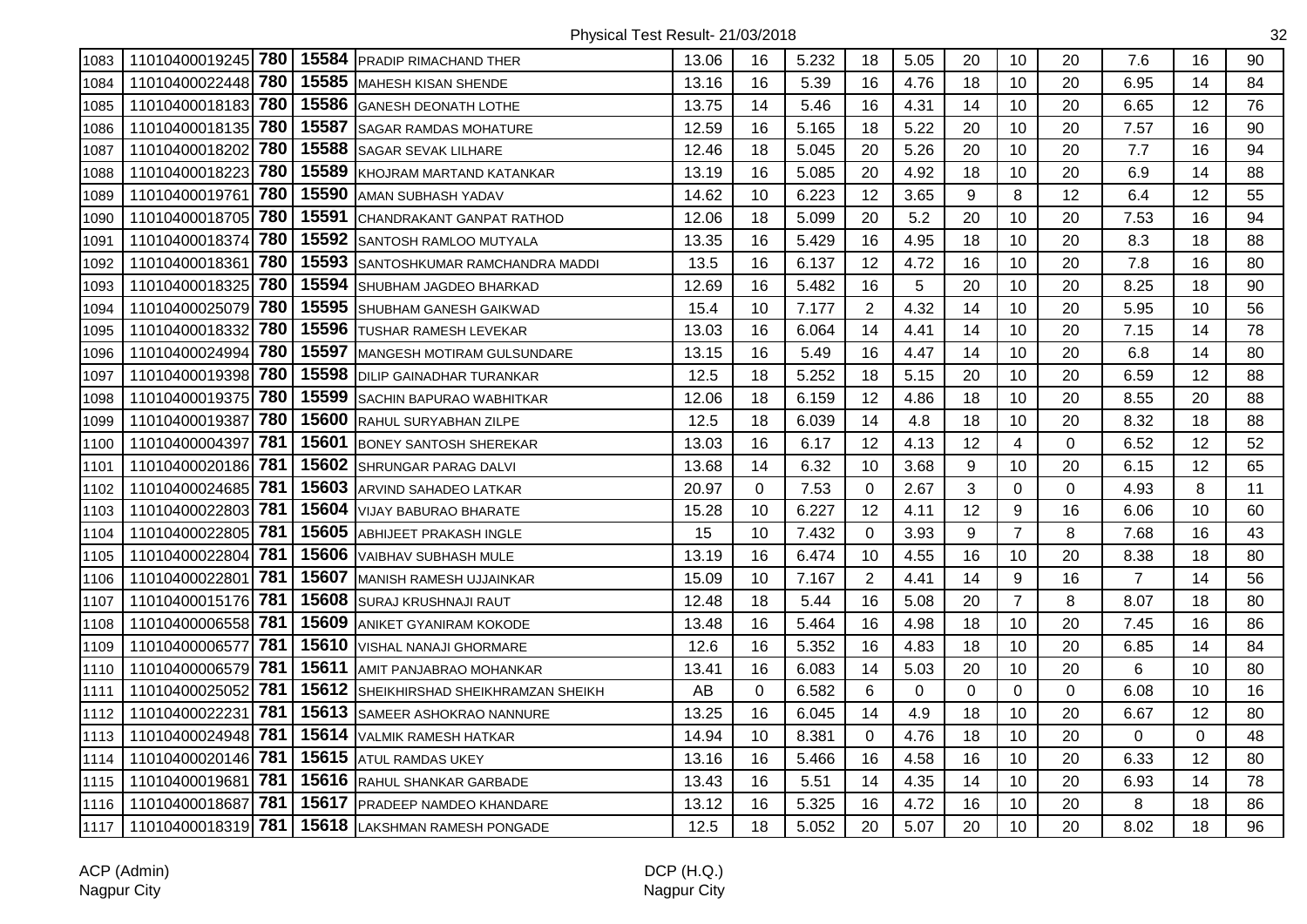| 1118 |                         |       | 11010400018915 781   15619 SURESH VASANTRAO PAWAR | 13.03 | 16             | 5.346 | 16             | 5.15 | 20       | 10             | 20          | 8.03           | 18 | 90 |
|------|-------------------------|-------|---------------------------------------------------|-------|----------------|-------|----------------|------|----------|----------------|-------------|----------------|----|----|
| 1119 | 11010400018349 781      | 15620 | <b>DNYANESHWAR RAJU RENKE</b>                     | 12.62 | 16             | 5.244 | 18             | 4.5  | 16       | 10             | 20          | 8.02           | 18 | 88 |
| 1120 | 11010400023566 782      | 15621 | MOHAMMADZUBAIR MOHAMAMD NOOR                      | 13.13 | 16             | 6.027 | 14             | 4.96 | 18       | 10             | 20          | 8.1            | 18 | 86 |
| 1121 | l 782<br>11010400013534 | 15622 | <b>BALWANT DINESH BOBADE</b>                      | 13.25 | 16             | 5.564 | 14             | 4.83 | 18       | 9              | 16          | 7.05           | 14 | 78 |
| 1122 | 11010400024210 782      | 15623 | <b>ABDULNAVED ABDUL NAWAB</b>                     | 14.53 | 10             | 6.547 | 6              | 4.14 | 12       | 3              | $\Omega$    | 8.55           | 20 | 48 |
| 1123 | 11010400023563 782      |       | 15624 PARVEZAHMADKHAN ARIF KHAN                   | 12.69 | 16             | 6.235 | 12             | 5.2  | 20       | 10             | 20          | 9.15           | 20 | 88 |
| 1124 | 782<br>11010400012201   | 15625 | GAURAV RAVINDRA SARVATKAR                         | 13.44 | 16             | 6.132 | 12             | 4.75 | 18       | 10             | 20          | 6.85           | 14 | 80 |
| 1125 | 782<br>11010400018381   | 15626 | <b>SURAJ HARIDAS NIKODE</b>                       | 12.72 | 16             | 6.39  | 10             | 5.23 | 20       | 10             | 20          | 7.35           | 16 | 82 |
| 1126 | 11010400012256 782      |       | 15627 BADAL BHIMRAO UPARE                         | 13.03 | 16             | 6.31  | 10             | 5.4  | 20       | 9              | 16          | 7.5            | 16 | 78 |
| 1127 | 11010400024639 782      | 15628 | DNYANESHWAR RAMCHANDRA BAWANE                     | 16.69 | $\overline{2}$ | 6.254 | 12             | 3.78 | 9        | 10             | 20          | 5.7            | 10 | 53 |
| 1128 | 782<br>11010400020323   | 15629 | RAMKRUSHNA SANTOSH KEWAT                          | 13.81 | 14             | 5.17  | 18             | 3.9  | 9        | 10             | 20          | 5.5            | 10 | 71 |
| 1129 | 782<br>11010400014789   | 15630 | VIVEK NAMDEVRAOJI DHURVE                          | 12.84 | 16             | 5.331 | 16             | 4.55 | 16       | 10             | 20          | 5.38           | 8  | 76 |
| 1130 | 11010400020994 782      | 15631 | NIKHIL VASANTA BAGDE                              | 12.37 | 18             | 5.258 | 18             | 5.17 | 20       | 10             | 20          | 8.71           | 20 | 96 |
| 1131 | 782<br>11010400002987   | 15632 | <b>SUDARSHAN ASHOK DHALE</b>                      | 13.68 | 14             | 5.223 | 18             | 4.15 | 12       | 10             | 20          | 7.75           | 16 | 80 |
| 1132 | 11010400002963 782      |       | 15633 SHAKER BASHIRSAB SHAIKH                     | 13.47 | 16             | 5.382 | 16             | 4.8  | 18       | 10             | 20          | 7.9            | 18 | 88 |
| 1133 | 782<br>11010400021077   |       | 15634 VIJAY DNYANESHWARJI VADKI                   | 13.82 | 14             | 6.049 | 14             | 4.72 | 16       | 10             | 20          | 6.9            | 14 | 78 |
| 1134 | 11010400024720 782      | 15635 | VAIBHAV VASANT AHIRE                              | 17.16 | $\overline{2}$ | 9.227 | 0              | 3.45 | 6        | 10             | 20          | 7.55           | 16 | 44 |
| 1135 | 782<br>11010400009791   | 15636 | <b>SALMAN YASIN KHAN</b>                          | 14.62 | 10             | 6.57  | 6              | 4.21 | 12       | $\mathbf{1}$   | $\Omega$    | 6.8            | 14 | 42 |
| 1136 | 782<br>11010400021232   | 15637 | TUSHAR UTTAM AMBEKAR                              | 12.57 | 16             | 6.36  | 10             | 4.83 | 18       | 10             | 20          | 7.06           | 14 | 78 |
| 1137 | 11010400013678 782      | 15638 | RAHUL SHYAMRAOJI ADHAWAL                          | 12.85 | 16             | 6.065 | 14             | 4.91 | 18       | 10             | 20          | 8.66           | 20 | 88 |
| 1138 | 11010400024958 782      | 15639 | ANIKET ANILJI GIRADKAR                            | 12.46 | 18             | 6.16  | 12             | 5.34 | 20       | 10             | 20          | 6.88           | 14 | 84 |
| 1139 | 11010400024936 782      | 15640 | RITESH RAJESH KHARAT                              | 15.22 | 10             | 7.148 | $\overline{2}$ | 4.12 | 12       | $\overline{7}$ | 8           | 6.73           | 14 | 46 |
| 1140 | 11010400024926 783      |       | 15641 AKASH GANESH EKLARE                         | 14.68 | 10             | 6.163 | 12             | 4.21 | 12       | 10             | 20          | 5.86           | 10 | 64 |
| 1141 | 11010400018745 783      | 15642 | <b>SOMNATH UTTAM RATHOD</b>                       | 13.44 | 16             | 5.095 | 20             | 0    | 0        | 10             | 20          | 7.57           | 16 | 72 |
| 1142 | 11010400018768 783      | 15643 | MANOJ PANDIT JADHAV                               | 13.38 | 16             | 6.217 | 12             | 5.01 | 20       | 10             | 20          | 9.12           | 20 | 88 |
| 1143 | 783<br>11010400020920   | 15644 | <b>PRAKASH SHIVHARI MUNDHE</b>                    | 12.19 | 18             | 5.29  | 18             | 5.35 | 20       | 10             | 20          | 7.37           | 16 | 92 |
| 1144 | 783<br>11010400020704   | 15645 | CHETAN SAGAR LADE                                 | 12.41 | 18             | 5.29  | 18             | 4.58 | 16       | 10             | 20          | 8              | 18 | 90 |
| 1145 | 783<br>11010400020839   | 15646 | NIHAL SHIVSHANKAR PARDHI                          | 12.43 | 18             | 5.259 | 18             | 5.08 | 20       | 10             | 20          | 7.62           | 16 | 92 |
| 1146 | 11010400020824 783      |       | 15647 SAURABH SURESH JUNGHARE                     | 12.34 | 18             | 5.357 | 16             | 5.14 | 20       | 10             | 20          | 8.22           | 18 | 92 |
| 1147 | 11010400020850 783      | 15648 | <b>ANKUSH NARESH SAKORE</b>                       | 14.09 | 14             | 6.352 | 10             | 4.09 | 12       | 8              | 12          | $\overline{7}$ | 14 | 62 |
| 1148 | 783<br>11010400020882   | 15649 | YASHPAL MADHORAO GAJBHIYE                         | 13.47 | 16             | 6.11  | 12             | 4.19 | 12       | 10             | 20          | 6.98           | 14 | 74 |
| 1149 | 11010400020845 783      | 15650 | SURAJ SOMAJI MAKDE                                | 15.37 | 10             | 5.424 | 16             | 1.11 | $\Omega$ | 10             | 20          | 6.4            | 12 | 58 |
| 1150 | 783<br>11010400005487   |       | 15651 PRASANNA BHASKAR MOTGHARE                   | 25.66 | 0              | 6.013 | 14             | 4.1  | 12       | 3              | $\mathbf 0$ | 7.16           | 14 | 40 |
| 1151 | 11010400008030 783      | 15652 | HARSHAL NARAYAN LINGALWAR                         | 13.06 | 16             | 5.474 | 16             | 4.35 | 14       | 10             | 20          | 7.2            | 14 | 80 |
| 1152 | 11010400007886 783      | 15653 | TUSHAR YADAV YENCHILWAR                           | 11.9  | 18             | 5.367 | 16             | 5.05 | 20       | 10             | 20          | 7.45           | 16 | 90 |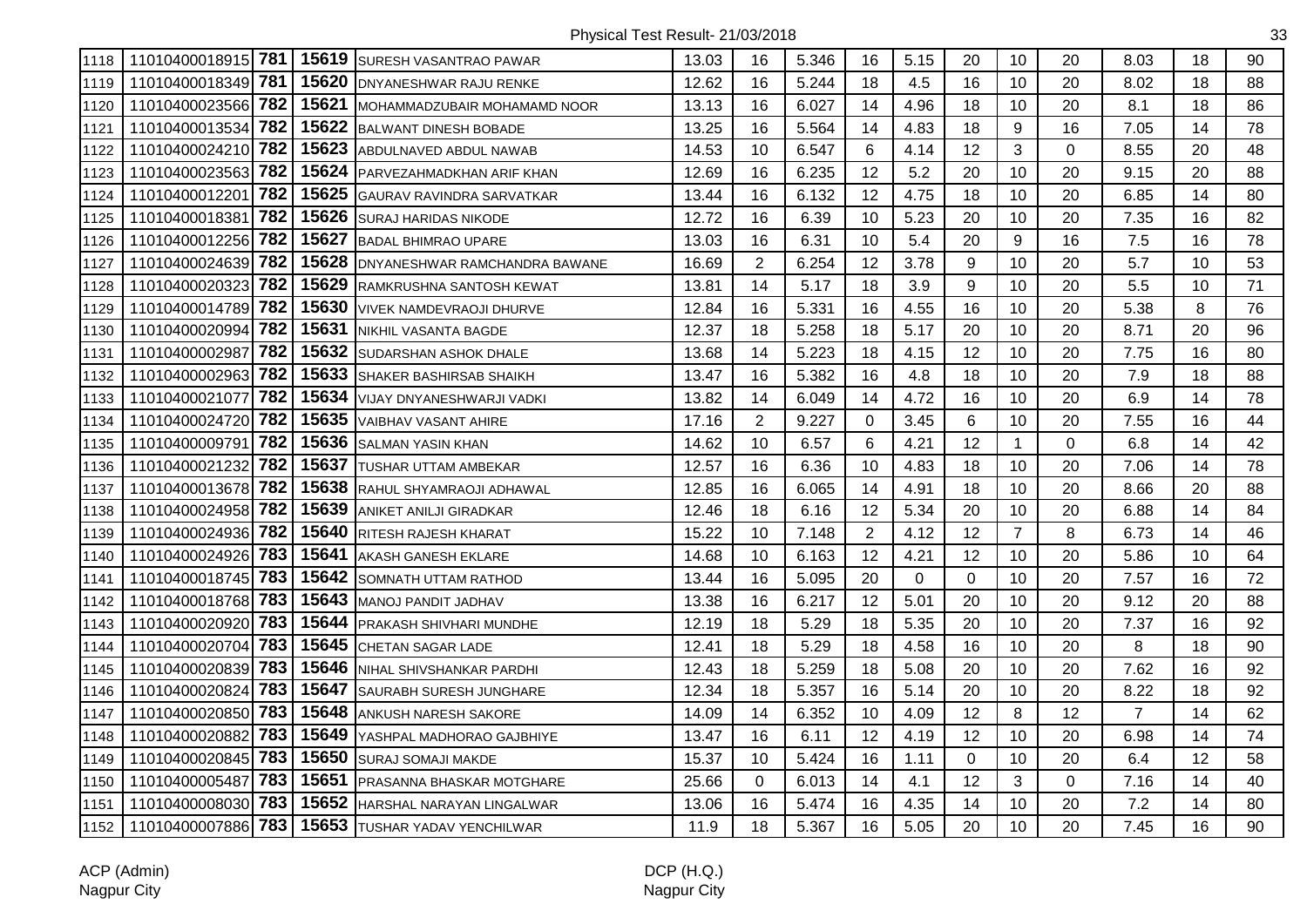| 1153 | 11010400005508 783    |       | 15654 SHARVILAK VIJAYANAND BHIMTE    | 14.28 | 14 | 6.427 | 10             | 4.11     | 12       | 10             | 20          | 5.65        | 10          | 66 |
|------|-----------------------|-------|--------------------------------------|-------|----|-------|----------------|----------|----------|----------------|-------------|-------------|-------------|----|
| 1154 | 783<br>11010400024774 | 15655 | INIKHIL JAYGOPAL BHURE               | 14.13 | 14 | 8.16  | 0              | 3.35     | 6        | $\overline{2}$ | $\Omega$    | 6.6         | 12          | 32 |
| 1155 | 783<br>11010400024980 |       | 15656 ELESH ANANTKUMAR DAMAHE        | 14.78 | 10 | 6.065 | 14             | 4.02     | 12       | 8              | 12          | 4.6         | 6           | 54 |
| 1156 | 783<br>11010400024820 |       | 15657 AMIT DEVENDRA DAMAHE           | 16.38 | 6  | 7.443 | 0              | 3        | 6        | $\overline{1}$ | $\Omega$    | 4.65        | 6           | 18 |
| 1157 | 11010400024616 783    |       | <b>15658 TAOFIQUE RAFIK MOHAMMAD</b> | 13.03 | 16 | 6.16  | 12             | 4.82     | 18       | 9              | 16          | 7.86        | 16          | 78 |
| 1158 | 11010400024568 783    | 15659 | <b>RAHUL MANHOAR TAYADE</b>          | 14.72 | 10 | 6.163 | 12             | 4.22     | 12       | 10             | 20          | 6.57        | 12          | 66 |
| 1159 | 783<br>11010400024904 | 15660 | RAHUL VASUDEORAO SHENDE              | 14.56 | 10 | 7.175 | $\overline{2}$ | 4.39     | 14       | 10             | 20          | 6.2         | 12          | 58 |
| 1160 | 11010400019473 784    | 15661 | KAPIL VINOD DURUGKAR                 | 12.41 | 18 | 6.094 | 14             | 4.65     | 16       | 10             | 20          | 7.83        | 16          | 84 |
| 1161 | 784<br>11010400013556 | 15662 | RAJAT RAJU BOBADE                    | 12.84 | 16 | 6.21  | 12             | 4.8      | 18       | 10             | 20          | 8.3         | 18          | 84 |
| 1162 | 784<br>11010400023923 | 15663 | <b>FAYYUM LATIF PATHAN</b>           | 13.93 | 14 | 7.045 | 6              | 4.65     | 16       | 8              | 12          | 7.5         | 16          | 64 |
| 1163 | 784<br>11010400022140 | 15664 | SURAJ RAVINDAR KAWALE                | 14.32 | 14 | 8.145 | $\Omega$       | 4.55     | 16       | $\overline{0}$ | $\mathbf 0$ | 8.22        | 18          | 48 |
| 1164 | 784<br>11010400023740 | 15665 | <b>ROSHAN SURESH THAKARE</b>         | 12.84 | 16 | 5.469 | 16             | 3.82     | 9        | 10             | 20          | 8.03        | 18          | 79 |
| 1165 | 784<br>11010400020429 | 15666 | <b>IAMIT BHUVNESHWAR PANDYE</b>      | 15.85 | 6  | 7.43  | 0              | 3.82     | 9        | 10             | 20          | 6.93        | 14          | 49 |
| 1166 | 784<br>11010400024999 | 15667 | <b>GAURAV ANAAJI WANKHEDE</b>        | 13.16 | 16 | 5.39  | 16             | 4.6      | 16       | 10             | 20          | 6.6         | 12          | 80 |
| 1167 | 11010400020083 784    | 15668 | PUNAMCHAND NANDKISHOR NINAWE         | 13.93 | 14 | 5.43  | 16             | 4.25     | 14       | 10             | 20          | 7.04        | 14          | 78 |
| 1168 | 784<br>11010400021668 | 15669 | AJAY ARUN BHOYAR                     | 12.91 | 16 | 5.256 | 18             | 4.85     | 18       | 10             | 20          | 8.5         | 20          | 92 |
| 1169 | 784<br>11010400021703 | 15670 | <b>SHUBHAM DIPAK PATIL</b>           | 13.25 | 16 | 5.337 | 16             | 4.7      | 16       | 10             | 20          | 6.97        | 14          | 82 |
| 1170 | 784<br>11010400020177 | 15671 | AKSHAY SADANAND THAKARE              | 13.25 | 16 | 6.234 | 12             | 4.78     | 18       | 10             | 20          | 6.5         | 12          | 78 |
| 1171 | 784<br>11010400020168 | 15672 | AKSHAY MAHADEO NIKOSE                | 13.22 | 16 | 5.14  | 18             | 5        | 20       | 10             | 20          | 6.05        | 10          | 84 |
| 1172 | 784<br>11010400014997 |       | 15673 FAHIM FIROZ SAYYAD             | 12.47 | 18 | 5.443 | 16             | 5        | 20       | 10             | 20          | 8.52        | 20          | 94 |
| 1173 | 11010400015000 784    | 15674 | ICHETAN GULABRAO MASRAM              | 13.41 | 16 | 5.487 | 16             | 4.78     | 18       | 10             | 20          | 8.13        | 18          | 88 |
| 1174 | 784<br>11010400014993 | 15675 | <b>PRAVIN DHANRAJI THAKRE</b>        | 14.25 | 14 | 6.132 | 12             | 4.05     | 12       | 10             | 20          | 7.41        | 16          | 74 |
| 1175 | 784<br>11010400002239 | 15676 | DASHARATH BHAURAO DEVKATE            | 13.69 | 14 | 6.15  | 12             | 4.27     | 14       | 9              | 16          | 7.32        | 16          | 72 |
| 1176 | 11010400007068 784    | 15677 | HARINDRA SUVALAL THAKRE              | 15.97 | 6  | 5.31  | 16             | 4        | 12       | 10             | 20          | 6.25        | 12          | 66 |
| 1177 | 784<br>11010400017535 | 15678 | SWAPNIL VILASRAO DURUGKAR            | 13.06 | 16 | 6.37  | 10             | 4.9      | 18       | 10             | 20          | 8.73        | 20          | 84 |
| 1178 | 784<br>11010400022195 | 15679 | OMPRAKASH SHIVSHANKAR SONTAKKE       | 15.97 | 6  | 7.357 | 0              | 3.5      | 9        | 10             | 20          | 6.8         | 14          | 49 |
| 1179 | 784<br>11010400019988 | 15680 | SOHEL NISAR ABDUL                    | 12.37 | 18 | 5.46  | 16             | 4.52     | 16       | 10             | 20          | 6.91        | 14          | 84 |
| 1180 | 785<br>11010400021168 | 15681 | <b>SWAPNIL MOHAN CHAVHAN</b>         | 13.03 | 16 | 6.054 | 14             | 4.73     | 16       | 10             | 20          | 7.95        | 18          | 84 |
| 1181 | 785<br>11010400020694 | 15682 | KISHOR SUDHIRRAO POTDUKHE            | 13.38 | 16 | 5.545 | 14             | 4.5      | 16       | 10             | 20          | 6.85        | 14          | 80 |
| 1182 | 11010400020705 785    | 15683 | MANGESH SUBHASHRAO ADE               | 13.1  | 16 | 5.442 | 16             | 4.25     | 14       | 10             | 20          | $\mathbf 0$ | $\mathbf 0$ | 66 |
| 1183 | 785<br>11010400019937 | 15684 | <b>MANISH DIPAKRAO GAWANDE</b>       | 12.31 | 18 | 5.335 | 16             | 4.97     | 18       | 10             | 20          | 7.76        | 16          | 88 |
| 1184 | 785<br>11010400019933 | 15685 | DIPAK RAMCHANDRAJI WANDILE           | AB    | 0  | 9.42  | $\Omega$       | $\Omega$ | $\Omega$ | 10             | 20          | 7.46        | 16          | 36 |
| 1185 | 785<br>11010400009086 | 15686 | MANISH NARENDRA BHANANG              | 13.06 | 16 | 5.382 | 16             | 5.14     | 20       | 10             | 20          | 8.22        | 18          | 90 |
| 1186 | 785<br>11010400005577 | 15687 | SHUBHAM DIGAMBAR GANTHADE            | 12.41 | 18 | 6.186 | 12             | 5.4      | 20       | 10             | 20          | 9.54        | 20          | 90 |
| 1187 | 785<br>11010400020225 | 15688 | SHUBHAM DILIPRAO RAUT                | 11.9  | 18 | 5.568 | 14             | 5.85     | 20       | 10             | 20          | 8.05        | 18          | 90 |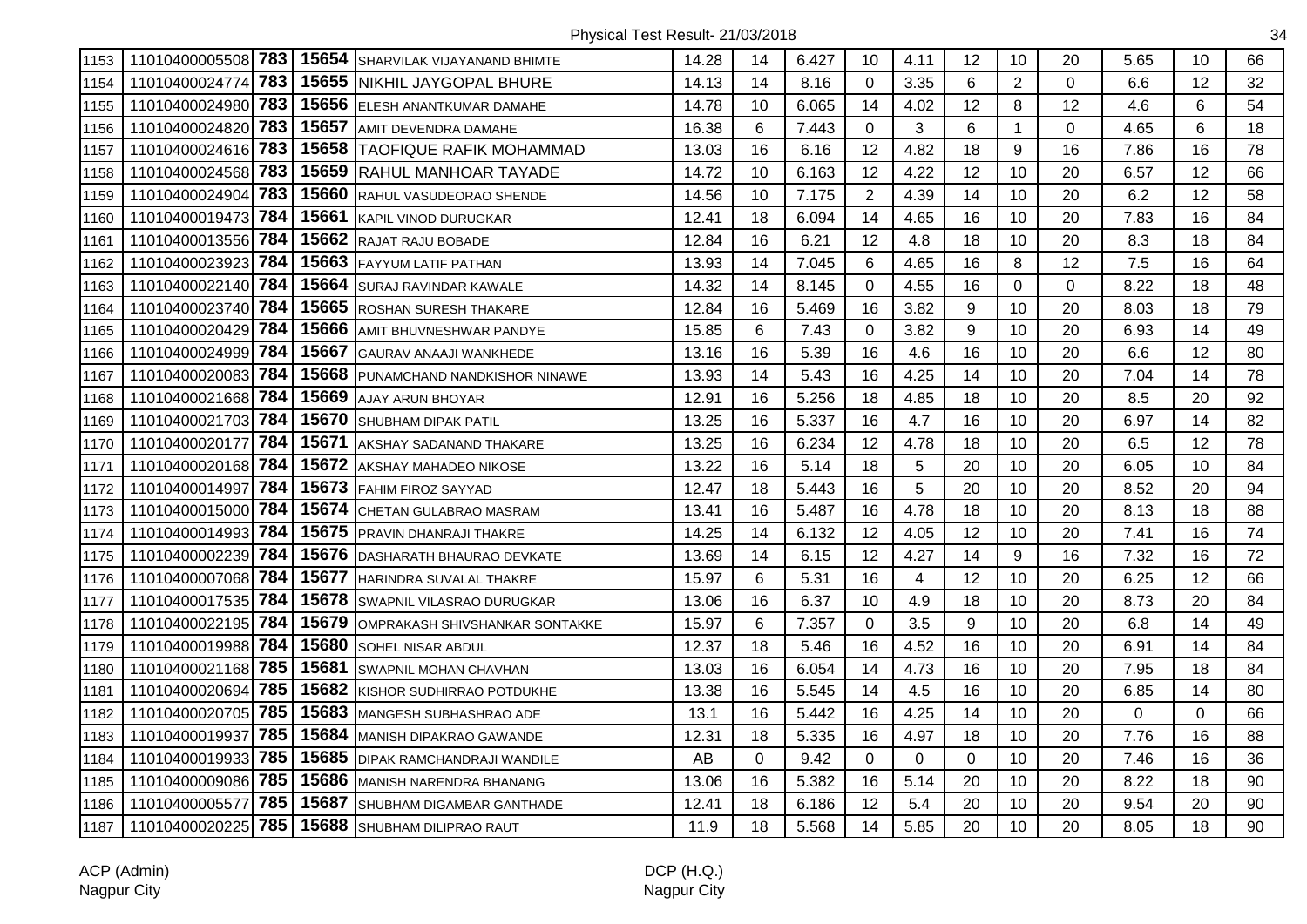| 1188 | 11010400019379 785    | 15689 | <b>KARTIK KISHORRAO HALMARE</b>          | 11.47 | 20 | 5.229 | 18       | 5.32 | 20          | 10               | 20             | 8.78 | 20 | 98 |
|------|-----------------------|-------|------------------------------------------|-------|----|-------|----------|------|-------------|------------------|----------------|------|----|----|
| 1189 | 785<br>11010400019562 | 15690 | DHANANJAY RAJENDRA KALBANDE              | 12.38 | 18 | 5.35  | 16       | 5.18 | 20          | 10               | 20             | 9.4  | 20 | 94 |
| 1190 | 785<br>11010400005576 | 15691 | RUSHIKESH RAJARAM KALE                   | 12.4  | 18 | 6.061 | 14       | 4.95 | 18          | 10               | 20             | 8.17 | 18 | 88 |
| 1191 | 11010400022586 785    | 15692 | RAMU RAMKRUSHNA KURJEKAR                 | 16    | 6  | 6.017 | 14       | 3.35 | 6           | 3                | 0              | 5.07 | 8  | 34 |
| 1192 | 11010400022347 785    | 15693 | <b>PEEYUSH PURTHVIRAJ RAMTEKE</b>        | 13.69 | 14 | 5.59  | 14       | 4.12 | 12          | 10               | 20             | 7.07 | 14 | 74 |
| 1193 | 11010400025009 785    | 15694 | RITESH HIRALAL KEKTI                     | 16.29 | 6  | 6.257 | 12       | 2.63 | 3           | 4                | $\Omega$       | 4.46 | 6  | 27 |
| 1194 | 11010400024671<br>785 | 15695 | PANKAJ RAMUJI GIRHE                      | 15.03 | 10 | 6.22  | 12       | 3.6  | 9           | 8                | 12             | 5.74 | 10 | 53 |
| 1195 | 785<br>11010400019831 | 15696 | DEVENDRA NARENDRA VAISHNAV               | 14.35 | 14 | 7.595 | 0        | 2.05 | $\mathbf 0$ | 5                | $\overline{2}$ | 6.12 | 12 | 28 |
| 1196 | 11010400024690 785    | 15697 | <b>ATUL SHALIK DAHAKE</b>                | 15.9  | 6  | 8.043 | $\Omega$ | 3.97 | 9           | 5                | $\overline{2}$ | 5.98 | 10 | 27 |
| 1197 | 785<br>11010400019424 | 15698 | KUSH HARICHAND KANPATE                   | 12.87 | 16 | 5.45  | 16       | 4.7  | 16          | 10               | 20             | 7.55 | 16 | 84 |
| 1198 | 785<br>11010400019392 | 15699 | SURENDRA UTTAM BEDURKAR                  | 12.9  | 16 | 5.128 | 18       | 5.02 | 20          | 10               | 20             | 8.64 | 20 | 94 |
| 1199 | 785<br>11010400019397 | 15700 | <b>HANWAT HARI KANPATE</b>               | 12.5  | 18 | 5.249 | 18       | 4.8  | 18          | 10               | 20             | 7.94 | 18 | 92 |
| 1200 | 11010400019691 786    | 15701 | <b>SATISH BISAN MAKADE</b>               | 12.35 | 18 | 6.379 | 10       | 5.2  | 20          | 10               | 20             | 8.58 | 20 | 88 |
| 1201 | 11010400019680 786    | 15702 | <b>PALASH GYANIRAM BAWANKAR</b>          | 12.4  | 18 | 5.26  | 18       | 4.96 | 18          | 10               | 20             | 7.75 | 16 | 90 |
| 1202 | 11010400024666 786    | 15703 | IAKASH NAMDEORAO MORE                    | 13.43 | 16 | 6.05  | 14       | 4.15 | 12          | $\boldsymbol{9}$ | 16             | 9.03 | 20 | 78 |
| 1203 | 786<br>11010400024584 | 15704 | <b>PRANAY PRAKASH DUMMEWAR</b>           | 13.16 | 16 | 5.294 | 18       | 4    | 12          | 10               | 20             | 6.71 | 14 | 80 |
| 1204 | 11010400024768 786    | 15705 | IRAHUL GANESH JADHAV                     | 13.22 | 16 | 5.189 | 18       | 4.9  | 18          | 10               | 20             | 6.2  | 12 | 84 |
| 1205 | 786<br>11010400024664 | 15706 | YASHAVAT ISTARI JENGATE                  | 13.35 | 16 | 5.21  | 18       | 5.1  | 20          | 10               | 20             | 7.3  | 16 | 90 |
| 1206 | 786<br>11010400024493 | 15707 | LIKHIL DHANRAJ PARATE                    | 14.06 | 14 | 7.317 | $\Omega$ | 3.95 | 9           | 10               | 20             | 6.05 | 10 | 53 |
| 1207 | 11010400021655 786    | 15708 | AKSHAY ASHOKRAOJI SURJUSE                | 13.4  | 16 | 5.542 | 14       | 4.68 | 16          | 10               | 20             | 7.01 | 14 | 80 |
| 1208 | 11010400021679 786    |       | 15709 KAUSHIK WASUDEORAO SURJUSE         | 14.65 | 10 | 6.487 | 10       | 4.3  | 14          | 10               | 20             | 7.75 | 16 | 70 |
| 1209 | 11010400024548 786    | 15710 | IKARTIK DAYNESHWAR YELEKAR               | 12.97 | 16 | 5.468 | 16       | 4.56 | 16          | 10               | 20             | 6.89 | 14 | 82 |
| 1210 | 786<br>11010400019524 |       | 15711 PANKAJ SOVINDRAPRASAD KATRE        | 13.93 | 14 | 6.463 | 10       | 4.12 | 12          | 10               | 20             | 6.05 | 10 | 66 |
| 1211 | 11010400024800 786    |       | 15712 MONISH RAJESHRAO BAISWARE          | 12.72 | 16 | 5.263 | 18       | 4.8  | 18          | 10               | 20             | 7.33 | 16 | 88 |
| 1212 | 786<br>11010400024478 | 15713 | YOGESH MOHAN UMREDKAR                    | 15.09 | 10 | 6.066 | 14       | 4.4  | 14          | 10               | 20             | 6.46 | 12 | 70 |
| 1213 | 786<br>11010400022532 | 15714 | <b>SUNIL SHIVAJI NAGRE</b>               | 13.19 | 16 | 5.497 | 16       | 0    | $\Omega$    | 10               | 20             | 7.78 | 16 | 68 |
| 1214 | 786<br>11010400024672 |       | <b>15715 KISHOR RAMCHANDRA CHIMANKAR</b> | 14.72 | 10 | 6.13  | 12       | 3.88 | 9           | 10               | 20             | 6.45 | 12 | 63 |
| 1215 | 786<br>11010400024592 |       | 15716 VIJAY RAMBHAU SARAWRE              | 14.63 | 10 | 5.51  | 14       | 3.82 | 9           | 10               | 20             | 6.71 | 14 | 67 |
| 1216 | 11010400024658 786    |       | 15717   PAWAN KARNAJI MOHITE             | 13.63 | 14 | 5.583 | 14       | 4.77 | 18          | 10               | 20             | 8.52 | 20 | 86 |
| 1217 | 11010400024669 786    |       | 15718   VIKASH RAMCHANDRA HARDEO         | 13.34 | 16 | 5.522 | 14       | 4.5  | 16          | 10               | 20             | 8.59 | 20 | 86 |
| 1218 | 11010400024578 786    | 15719 | <b>YOGESH MADHUKAR REWATKAR</b>          | 15.19 | 10 | 5.293 | 18       | 3.49 | 6           | 10               | 20             | 5.6  | 10 | 64 |
| 1219 | 11010400024475 786    | 15720 | <b>ATUL SUDAMRAOJI TEKAM</b>             | 15.66 | 6  | 6.37  | 10       | 4.25 | 14          | 10               | 20             | 6    | 10 | 60 |
| 1220 | 787<br>11010400019389 | 15721 | PRASHANT ATMARAM INGOLE                  | 13    | 16 | 6.074 | 14       | 4.78 | 18          | 10               | 20             | 7.73 | 16 | 84 |
| 1221 | 787<br>11010400019383 | 15722 | ASHISH NANDKUMAR DUDHE                   | 13.03 | 16 | 6.069 | 14       | 5.14 | 20          | 10               | 20             | 7.58 | 16 | 86 |
| 1222 | 11010400019390 787    | 15723 | <b>SUJIT VISHNU SHELARE</b>              | 13.03 | 16 | 6.09  | 14       | 4.64 | 16          | 10               | 20             | 7.67 | 16 | 82 |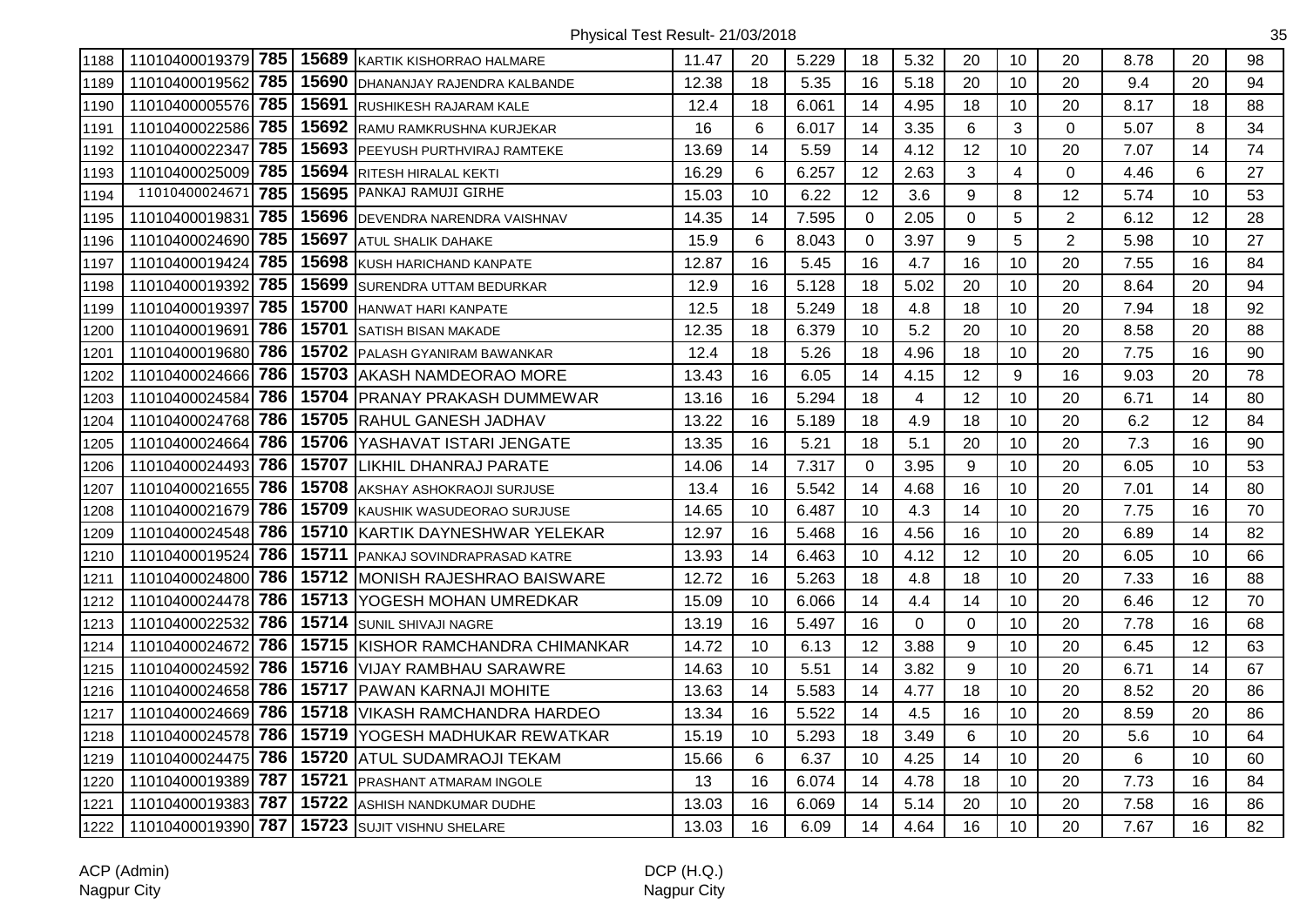| 1223 |                    |     |       | 11010400013620 787   15724 ANIKET NAGNATH MUNDHE | 13.47 | 16             | 5.564 | 14             | 4.36 | 14 | 10             | 20       | 6.92 | 14 | 78 |
|------|--------------------|-----|-------|--------------------------------------------------|-------|----------------|-------|----------------|------|----|----------------|----------|------|----|----|
| 1224 | 11010400024563     | 787 |       | 15725 RAHUL HARIBHAU PATIL                       | 14.57 | 10             | 5.427 | 16             | 3.95 | 9  | 10             | 20       | 7.48 | 16 | 71 |
| 1225 | 11010400024565     | 787 |       | 15726 SHUBHAM GANPAT TANDEKAR                    | 15.56 | 6              | 7.014 | 6              | 3.06 | 6  | 6              | 4        | 6.16 | 12 | 34 |
| 1226 | 11010400022355     | 787 | 15727 | <b>SANJAY PANDURANG MISE</b>                     | 13.16 | 16             | 5.243 | 18             | 4.91 | 18 | 10             | 20       | 7.18 | 14 | 86 |
| 1227 | 11010400022356     | 787 | 15728 | <b>SACHIN PANJAB PAWAR</b>                       | 12.38 | 18             | 5.442 | 16             | 5.4  | 20 | 10             | 20       | 6.49 | 12 | 86 |
| 1228 | 11010400021988 787 |     | 15729 | <b>SATISH NATTHU JADHAO</b>                      | 13    | 16             | 6.059 | 14             | 4.64 | 16 | 10             | 20       | 7.93 | 18 | 84 |
| 1229 | 11010400024477     | 787 |       | 15730 SHUBHAM JANARDHAN KOVE                     | 15.81 | 6              | 6.07  | 14             | 3.47 | 6  | 9              | 16       | 5.55 | 10 | 52 |
| 1230 | 11010400019902     | 787 |       | 15731 SANGHARSHA VIJAY BIDKAR                    | 13.12 | 16             | 5.416 | 16             | 4.87 | 18 | 10             | 20       | 7.61 | 16 | 86 |
| 1231 | 11010400024894     | 787 | 15732 | PRAJWAL DADARAO MUDE                             | 13.25 | 16             | 6.49  | 10             | 4.31 | 14 | 10             | 20       | 7.21 | 14 | 74 |
| 1232 | 11010400023132     | 787 | 15733 | <b>SHUBHAM SANJAY YERLE</b>                      | 13.25 | 16             | 6.041 | 14             | 4.91 | 18 | 10             | 20       | 7.55 | 16 | 84 |
| 1233 | 11010400019384     | 787 | 15734 | <b>SUSHAL RAMKRUSHNA WARGHAT</b>                 | 13.78 | 14             | 6.13  | 12             | 4.8  | 18 | 10             | 20       | 8.02 | 18 | 82 |
| 1234 | 11010400020223     | 787 | 15735 | PANKAJ PANJABRAO GALAT                           | 13.47 | 16             | 5.59  | 14             | 4.16 | 12 | 10             | 20       | 8    | 18 | 80 |
| 1235 | 11010400020775 787 |     |       | 15736 AKASH ASHOK SABLE                          | 14.09 | 14             | 6.041 | 14             | 4.22 | 12 | 10             | 20       | 7.77 | 16 | 76 |
| 1236 | 11010400022545 787 |     |       | 15737 VIJAY DILIP GAWAI                          | 12.5  | 18             | 6.019 | 14             | 5.2  | 20 | 9              | 16       | 7.93 | 18 | 86 |
| 1237 | 11010400020861     | 787 | 15738 | <b>SIKANDAR GYANIRAM MESHRAM</b>                 | 13.53 | 14             | 5.424 | 16             | 4.61 | 16 | 10             | 20       | 8.07 | 18 | 84 |
| 1238 | 11010400020822     | 787 | 15739 | ARUN CHANDU DEO                                  | 14.6  | 10             | 5.43  | 16             | 3.1  | 6  | 10             | 20       | 6.31 | 12 | 64 |
| 1239 | 11010400024940 787 |     | 15740 | <b>NITEEN SUDHAKAR BALKI</b>                     | 13.34 | 16             | 7.255 | $\overline{2}$ | 4.1  | 12 | 6              | 4        | 8.84 | 20 | 54 |
| 1240 | 11010400020027     | 788 | 15741 | PRASHANT RAJERAMJI SIDAM                         | 16.12 | 6              | 8.26  | $\Omega$       | 3.16 | 6  | 6              | 4        | 6.07 | 10 | 26 |
| 1241 | 11010400024514     | 788 |       | 15742 VILAS KAILAS INGALE                        | 12.34 | 18             | 6.143 | 12             | 5.18 | 20 | 10             | 20       | 8.76 | 20 | 90 |
| 1242 | 11010400024516 788 |     | 15743 | <b>RAHUL ASHOK PATIL</b>                         | 12.91 | 16             | 5.136 | 18             | 5.14 | 20 | 10             | 20       | 7.34 | 16 | 90 |
| 1243 | 11010400020603     | 788 |       | 15744 PRASHANT PRAKASH DHANGAR                   | 12.93 | 16             | 5.124 | 18             | 4.78 | 18 | 10             | 20       | 9.04 | 20 | 92 |
| 1244 | 11010400020604     | 788 | 15745 | MAHENDRA MADHUKAR CHAUDHARI                      | 12.81 | 16             | 5.561 | 14             | 4.9  | 18 | 10             | 20       | 6.79 | 14 | 82 |
| 1245 | 11010400024542     | 788 |       | 15746 ASHWAJIT NIRANJAN SHELKE                   | 13.94 | 14             | 5.51  | 14             | 4.18 | 12 | 10             | 20       | 6.69 | 12 | 72 |
| 1246 | 11010400024716     | 788 |       | 15747 SWAPNIL PRAKASH JAMBHULKAR                 | 17.22 | $\overline{2}$ | 8.19  | 0              | 1.81 | 0  | 6              | 4        | 5.72 | 10 | 16 |
| 1247 | 11010400024754     | 788 | 15748 | GAURAV SUDHAKAR SURYAWANSHI                      | 15.75 | 6              | 9.121 | 0              | 3.09 | 6  | 6              | 4        | 5.62 | 10 | 26 |
| 1248 | 11010400024973     | 788 | 15749 | <b>AYUSH RAVI GODGHATE</b>                       | 16.4  | 6              | 9.055 | 0              | 3.28 | 6  | 3              | 0        | 5.16 | 8  | 20 |
| 1249 | 11010400020782     | 788 |       | 15750 BHIMRATNA SUDAM HELODE                     | 12.38 | 18             | 5.347 | 16             | 5.4  | 20 | 10             | 20       | 8.48 | 18 | 92 |
| 1250 | 11010400020768 788 |     |       | 15751 ASHWIN BHUSHANDAS SONEKAR                  | 12.69 | 16             | 5.341 | 16             | 5.1  | 20 | 10             | 20       | 8.2  | 18 | 90 |
| 1251 | 11010400023764 788 |     |       | 15752 RAHUL AMBADAS WANKHADE                     | 12.48 | 18             | 5.19  | 18             | 5.1  | 20 | 10             | 20       | 7.76 | 16 | 92 |
| 1252 | 11010400023762     | 788 |       | 15753 SUMIT SANTOSH GHODE                        | 13.78 | 14             | 6.449 | 10             | 3.81 | 9  | 10             | 20       | 7.65 | 16 | 69 |
| 1253 | 11010400021697     | 788 | 15754 | RAJESH SUDHAKAR TAYDE                            | 14.22 | 14             | 7.182 | $\overline{2}$ | 4.42 | 14 | $\overline{2}$ | $\Omega$ | 7.31 | 16 | 46 |
| 1254 | 11010400018951     | 788 | 15755 | <b>SATISH VINAYAK KALE</b>                       | 13.07 | 16             | 6.105 | 14             | 4.29 | 14 | 10             | 20       | 6.92 | 14 | 78 |
| 1255 | 11010400022655     | 788 | 15756 | ANAND JAYVANTRAO PAIKRAO                         | 13.91 | 14             | 5.13  | 18             | 4.84 | 18 | 10             | 20       | 7.05 | 14 | 84 |
| 1256 | 11010400024751     | 788 |       | 15757 MANISH DEVRAO TANDE                        | 14.75 | 10             | 7.55  | $\Omega$       | 3.63 | 9  | 8              | 12       | 5.23 | 8  | 39 |
| 1257 | 11010400025023     | 788 |       | 15758 SHUBHAM SUNIL UIKEY                        | 13.41 | 16             | 6.15  | 12             | 4.5  | 16 | 10             | 20       | 8.13 | 18 | 82 |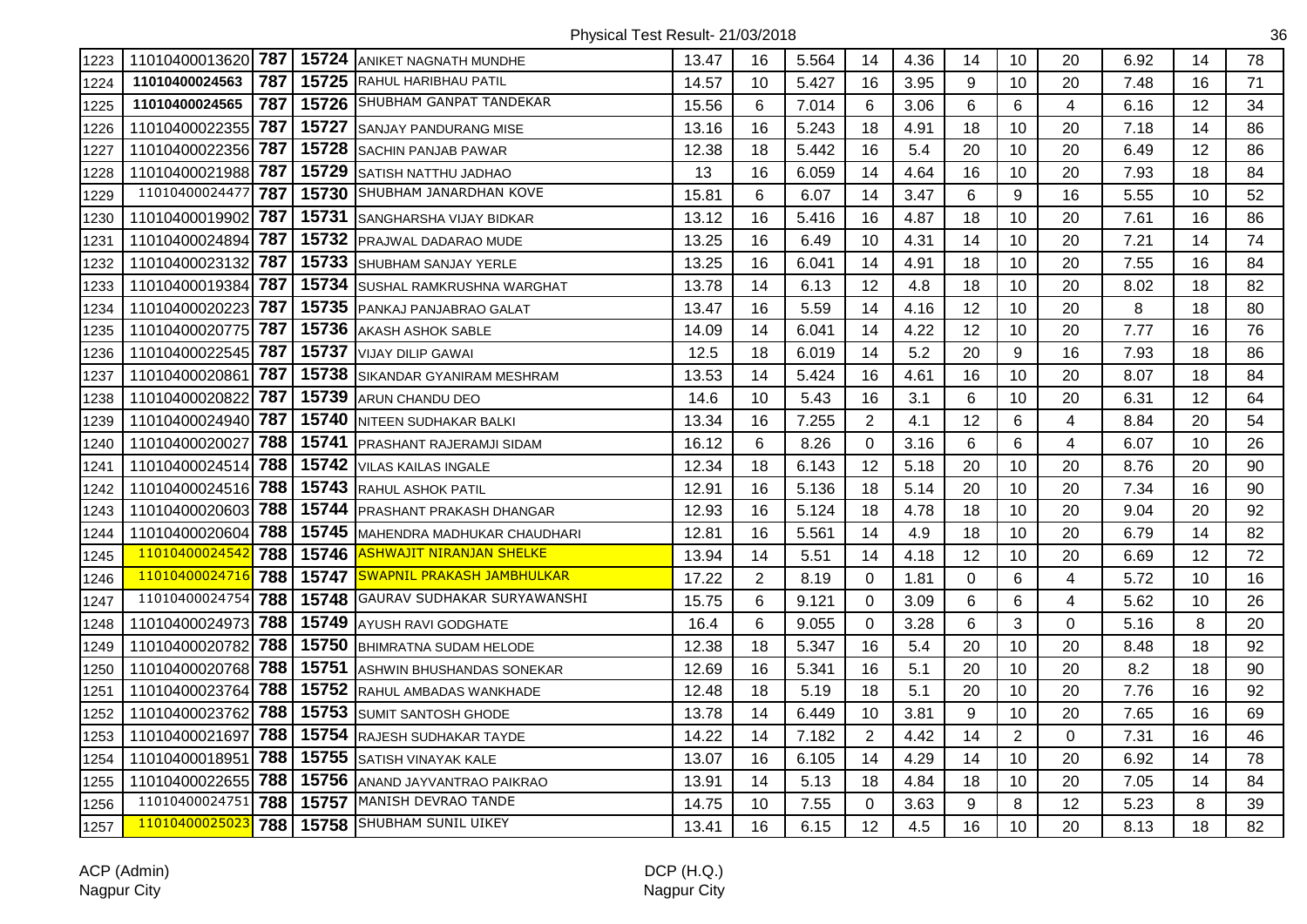| 1258 | 11010400024488     | 788 | 15759 | <b>GAURAV MAHENDRA PURI</b>        | 15.84 | 6           | 9.19  | $\mathbf 0$ | 3.33 | 6  | 0              | $\Omega$       | 6.4            | 12 | 24 |
|------|--------------------|-----|-------|------------------------------------|-------|-------------|-------|-------------|------|----|----------------|----------------|----------------|----|----|
| 1259 | 11010400021933     | 788 | 15760 | HARISHKUMAR CHANDRABHAN JATHRE     | 14.34 | 14          | 6.13  | 12          | 4    | 12 | 9              | 16             | 6.42           | 12 | 66 |
| 1260 | 11010400022024     | 789 | 15761 | <b>GANESH PANDHARI LONKAR</b>      | 13.46 | 16          | 5.53  | 14          | 5    | 20 | 10             | 20             | 8.18           | 18 | 88 |
| 1261 | 11010400021316 789 |     | 15762 | MUKHIMODDIN SALAUDDIN DIN          | 13.4  | 16          | 6.281 | 12          | 4.5  | 16 | 10             | 20             | 7.18           | 14 | 78 |
| 1262 | 11010400019011     | 789 | 15763 | VIKAS LAHU DAHIFALE                | 12.94 | 16          | 6.129 | 12          | 4.88 | 18 | 10             | 20             | 7.4            | 16 | 82 |
| 1263 | 1101040001902      | 789 | 15764 | PANDURANG TUKARAM SANAP            | 13.25 | 16          | 5.257 | 18          | 4.8  | 18 | 10             | 20             | 6.95           | 14 | 86 |
| 1264 | 11010400024505 789 |     | 15765 | SAURABH RAJENDRA WASADE            | 13.94 | 14          | 6.315 | 10          | 4.33 | 14 | 10             | 20             | 8.54           | 20 | 78 |
| 1265 | 11010400024778 789 |     | 15766 | RAKESH HANSRAJSINGH THAKUR         | 13.88 | 14          | 6.037 | 14          | 4.26 | 14 | 10             | 20             | 5.81           | 10 | 72 |
| 1266 | 11010400024737     | 789 | 15767 | SHEKHAR ASHOK BANDHE               | 14.91 | 10          | 7.087 | 6           | 2.83 | 3  | 3              | $\overline{0}$ | 5.94           | 10 | 29 |
| 1267 | 11010400024803     | 789 | 15768 | SOHIT JAGANNATH PANDEY             | 13.31 | 16          | 5.583 | 14          | 4.66 | 16 | 10             | 20             | 8.93           | 20 | 86 |
| 1268 | 11010400024747     | 789 | 15769 | ROSHAN PRABHAKARRAO KHANDARE       | 13.22 | 16          | 5.59  | 14          | 4.5  | 16 | 8              | 12             | 7.94           | 18 | 76 |
| 1269 | 11010400024556     | 789 | 15770 | PADMAKAR SURESH MORE               | 16.1  | 6           | 6.347 | 10          | 2.9  | 3  | 5              | $\overline{2}$ | 6.75           | 14 | 35 |
| 1270 | 11010400024549     | 789 | 15771 | RUSHIKESH SHIVDAS MOREY            | 14.06 | 14          | 5.36  | 16          | 4.43 | 14 | 10             | 20             | 6.07           | 10 | 74 |
| 1271 | 11010400024496 789 |     | 15772 | SAMESHERSINGH SURYANARAYAN YADAV   | 14.66 | 10          | 8.012 | 0           | 3.25 | 6  | 10             | 20             | 8.31           | 18 | 54 |
| 1272 | 11010400024847     | 789 | 15773 | <b>MANGESH GANESHRAO TAYADE</b>    | 13.63 | 14          | 6.033 | 14          | 4.64 | 16 | 10             | 20             | 8.35           | 18 | 82 |
| 1273 | 11010400024900 789 |     | 15774 | MANGESH BAPURAO TELGOTE            | 14    | 14          | 5.36  | 16          | 4.12 | 12 | 10             | 20             | 6.74           | 14 | 76 |
| 1274 | 11010400024867     | 789 | 15775 | LAVKESH VITTHAL SANGODE            | AB    | $\mathbf 0$ | 8.069 | $\mathbf 0$ | 3.48 | 6  | 6              | $\overline{4}$ | 5.4            | 8  | 18 |
| 1275 | 11010400024805     | 789 | 15776 | PAVAN VIJAY SINGARE                | 14.59 | 10          | 6.249 | 12          | 3.58 | 9  | 10             | 20             | 6.45           | 12 | 63 |
| 1276 | 11010400024775     | 789 | 15777 | ANANTHA SUBHASH SINGARE            | 13.94 | 14          | 5.52  | 14          | 4.35 | 14 | 10             | 20             | 7.56           | 16 | 78 |
| 1277 | 11010400024641     | 789 | 15778 | ROHIT KUNDALIK KEDARE              | 15.03 | 10          | 6.349 | 10          | 3.85 | 9  | 10             | 20             | 5.96           | 10 | 59 |
| 1278 | 11010400024793     | 789 | 15779 | KUNDAN GANESH DHURANDHAR           | 12.22 | 18          | 5.37  | 16          | 5.15 | 20 | 10             | 20             | 8.83           | 20 | 94 |
| 1279 | 11010400024665 789 |     | 15780 | AMOL UTTAMRAO MADAVI               | 12.42 | 18          | 6.139 | 12          | 4.47 | 14 | 10             | 20             | 7.8            | 16 | 80 |
| 1280 | 11010400024779 790 |     | 15781 | JOGINDER RAMBACHAN SINGH           | 14.28 | 14          | 6.41  | 10          | 4.1  | 12 | 8              | 12             | 6.77           | 14 | 62 |
| 1281 | 11010400009407     | 790 | 15782 | <b>PRAFUL DNYANESHWAR WAGHMARE</b> | 13.4  | 16          | 6.139 | 12          | 4.5  | 16 | 5              | $\overline{2}$ | 7.1            | 14 | 60 |
| 1282 | 11010400024489     | 790 | 15783 | SANJEEV PRADIP GHATOLKAR           | 14.78 | 10          | 6.197 | 12          | 4.03 | 12 | 8              | 12             | 5.88           | 10 | 56 |
| 1283 | 11010400025059     | 790 | 15784 | MANOJ ASHOKRAO MOHOD               | 12.81 | 16          | 6.015 | 14          | 4.51 | 16 | 10             | 20             | 8.65           | 20 | 86 |
| 1284 | 1101040002506      | 790 | 15785 | ROSHAN BALIRAM GAYAKWAD            | 13.12 | 16          | 5.37  | 16          | 5.13 | 20 | 10             | 20             | 8.42           | 18 | 90 |
| 1285 | 11010400024457     | 790 | 15786 | NIKHIL ARUN KUMBHARE               | 13.25 | 16          | 5.081 | 20          | 4.53 | 16 | 10             | 20             | 6.07           | 10 | 82 |
| 1286 | 11010400024896     | 790 | 15787 | JAGDISH RAMRAO MASKE               | 15.81 | 6           | 9.044 | 0           | 3.47 | 6  | $\overline{7}$ | 8              | 6.52           | 12 | 32 |
| 1287 | 11010400018583     | 790 | 15788 | KAMLESH RAJESH BAWANTHADE          | 14.16 | 14          | 5.51  | 14          | 3.8  | 9  | 10             | 20             | 6.53           | 12 | 69 |
| 1288 | 11010400021848 790 |     | 15789 | OMPRAKASH DEVCHAND BANJARE         | 12.5  | 18          | 5.262 | 18          | 4.7  | 16 | 10             | 20             | 7.68           | 16 | 88 |
| 1289 | 11010400011453 790 |     | 15790 | SARANG SHARAD MUTKURE              | 12.38 | 18          | 5.214 | 18          | 5    | 20 | 10             | 20             | 6.95           | 14 | 90 |
| 1290 | 11010400023961     | 790 | 15791 | ARJUN SANTOSH DEVKAR               | 12.56 | 16          | 5.319 | 16          | 5.15 | 20 | 10             | 20             | 8.65           | 20 | 92 |
| 1291 | 11010400024687     | 790 | 15792 | SUBHASH GOVINDRAO OMKAR            | 13.76 | 14          | 6.025 | 14          | 4.5  | 16 | 10             | 20             | $\overline{7}$ | 14 | 78 |
| 1292 | 11010400024648     | 790 | 15793 | RAHUL GAJANANRAO SAYAM             | 13.72 | 14          | 6.535 | 6           | 4.35 | 14 | 10             | 20             | 8.38           | 18 | 72 |